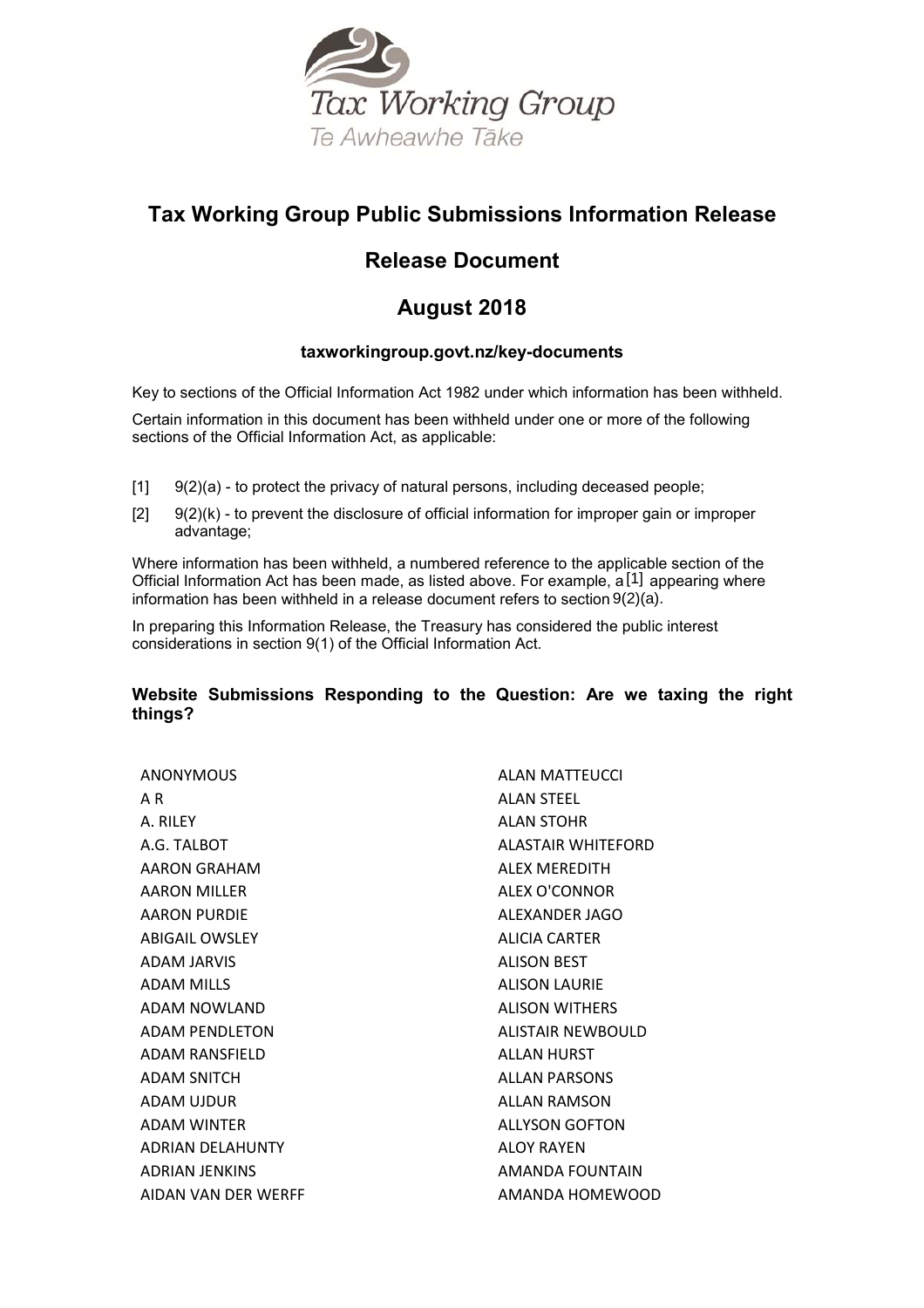AMANDA WRIGHT AMOL TELANG AMRISH KHANOLKAR AMY SMITH ANDRE HULSE ANDREA SPEARS ANDREW BALL ANDREW BARTLETT ANDREW BOYCE ANDREW BOYCE ANDREW EBERHARD ANDREW ELPHICK ANDREW GEORGE ANDREW LAMONT ANDREW MARTIN ANDREW MCCOMBIE ANDREW METFORD ANDREW PHILLIPS ANDREW REEVES ANDREW ROBINSON ANDY DAY ANDY SPANTON ANDY STRETTON ANGELA BERRY ANGELA O'DONNELL ANGELA PHYN ANGELA ROSE ANGIE BENN ANITA PLUCK ANN MARTIN ANN MARTIN ANNA HEINZ ANNA REGTIEN ANNA REGTIEN ANNE GOODMAN ANNE-MAREE HECKLER ANNETTE MORRELL ANNICA LEWIS ANSELM HAANEN ANTHONY BREESE ANTHONY LAST ANTHONY MEEHAN ANTHONY VEITCH ARIC THORN ARNOLD KOPPENS ASHLEY SMITH

ATHENA COTIDIS ATLAS JONES AVERILL DICKSON B HOPKINS B LEE B LEE BARRY PRIOR BARRY SCOTT BART JOY BECKY HOLMES BECKY HOLMES BECKY MITCHELL BEN GRAHAM BEN HOFFMAN BERNARD KLOS BERNARD WONG BETH LENIHAN BEVAN LEWIS BEVERLEY AUSTIN BEVIN BRETT BEX JARRATT BHAVNA BEN BILL CURLEY BILL WRIGLEY BILLIE LAWSON BRAD HUTTON BRAD HUTTON BRAD KING BRAD PATTERSON BRENDA BUCHANAN BRENDAN PLATT BRENDON BULLEN BRENDON CAMERON BRENDON FAIRBAIRN BRENDON HOSKEN BRENT K BRENT MCCLURE BRENT WILLIS BRENTON NORTHCOTT BRETT ANDERSON BRIAN TAYLOR BRIAN YATES BRONWYN DRYSDALE BRONWYN FANSHAWE BRUCE CHURCH BRUCE MCDOUGALL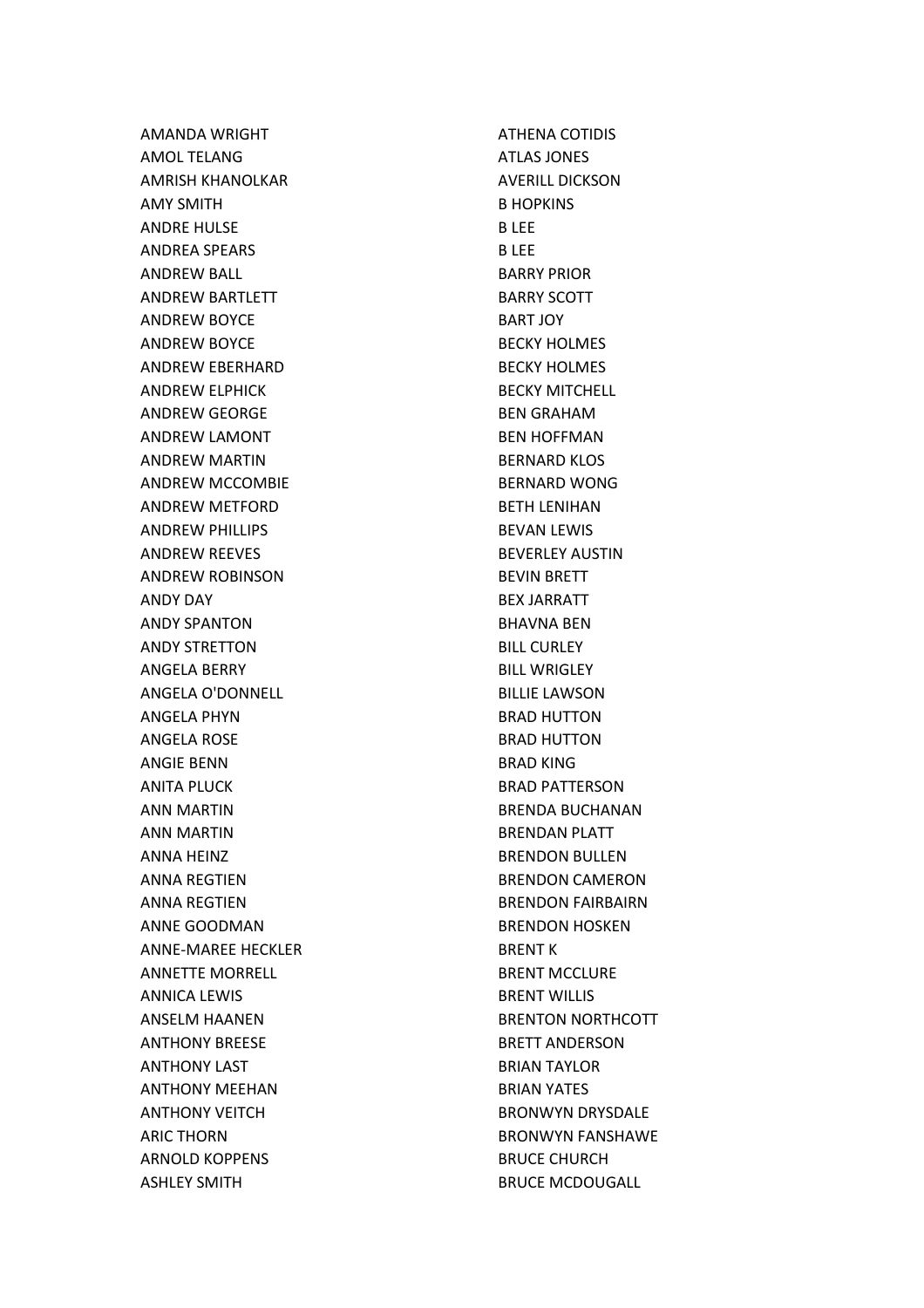BRUCE MERRETT BRYAN MORTIMER BRYCE BARTLEY BUTCH STRAUCH BUTCH STRAUCH C H CAITLIN FOWLER CAITLIN JONES CALEB EVANS CALEB EVANS CALLUM FRASER CAM MACINTYRE CAMERON BATES CAMERON GRUSCHOW CAMRYN BROWN CARA CONNOR CARISSA KAVENEY CARL MARTIN CARL PETERSON CAROL SUMNER CAROLINE SYDDALL CARON PASCOE CASSANDRA SIMONS CATHERINE BINDON CATHERINE JOULE CATHERINE LAMB CATHERINE OLSEN CATHY SCOTT CELIA MCALPINE CHARAN HAMPTON **CHARL** CHE SOFFE CHENESO MADEMBO CHERIE SLIGHT **CHRIS** CHRIS BUCKLEY CHRIS BUCKLEY CHRIS JENKINS CHRIS PATTISON CHRIS PATTISON CHRIS RAPSON CHRIS SHAW CHRIS SIMMONDS CHRIS SIMPSON CHRIS STARK CHRIS WONG

CHRIS. CAMP CHRISTINA HOULIHAN CHRISTINA ROBERTSON CHRISTINE LARKING CHRISTOPHER HOWES CIARAN CLAIRE CHAMBERS CLAIRE ROSS CLARA WATSON CLIVE ROBERTS CODY BETHELL COLE GROVES COLIN FULLER COLIN TREVELYAN CONOR WILSON CORWIN CORY MURRAY COURTNEY PRATT COURTNEY PRATT **CRAIG** CRAIG DALTON CRAIG FISHER CRAIG HANSEN CRAIG PONTIFEX CRAIG SMITH DAN CARPENTER DAN GREGORY DAN YOUNG DANE JURANOVICH DANE TATANA DANIEL BUTLER DANIEL CHORLEY DANIEL GIBBONS DANIEL LANDERS DANIEL PRATT DANIEL SCHEALLER DANIEL SEVERINSEN DANIEL SHANAHAN DANIELA BAGOZZI DARCY HAGGART' DAVE BULL DAVE GOOSSELINK DAVE SMYTH DAVID DAVID ALLARD DAVID BAKER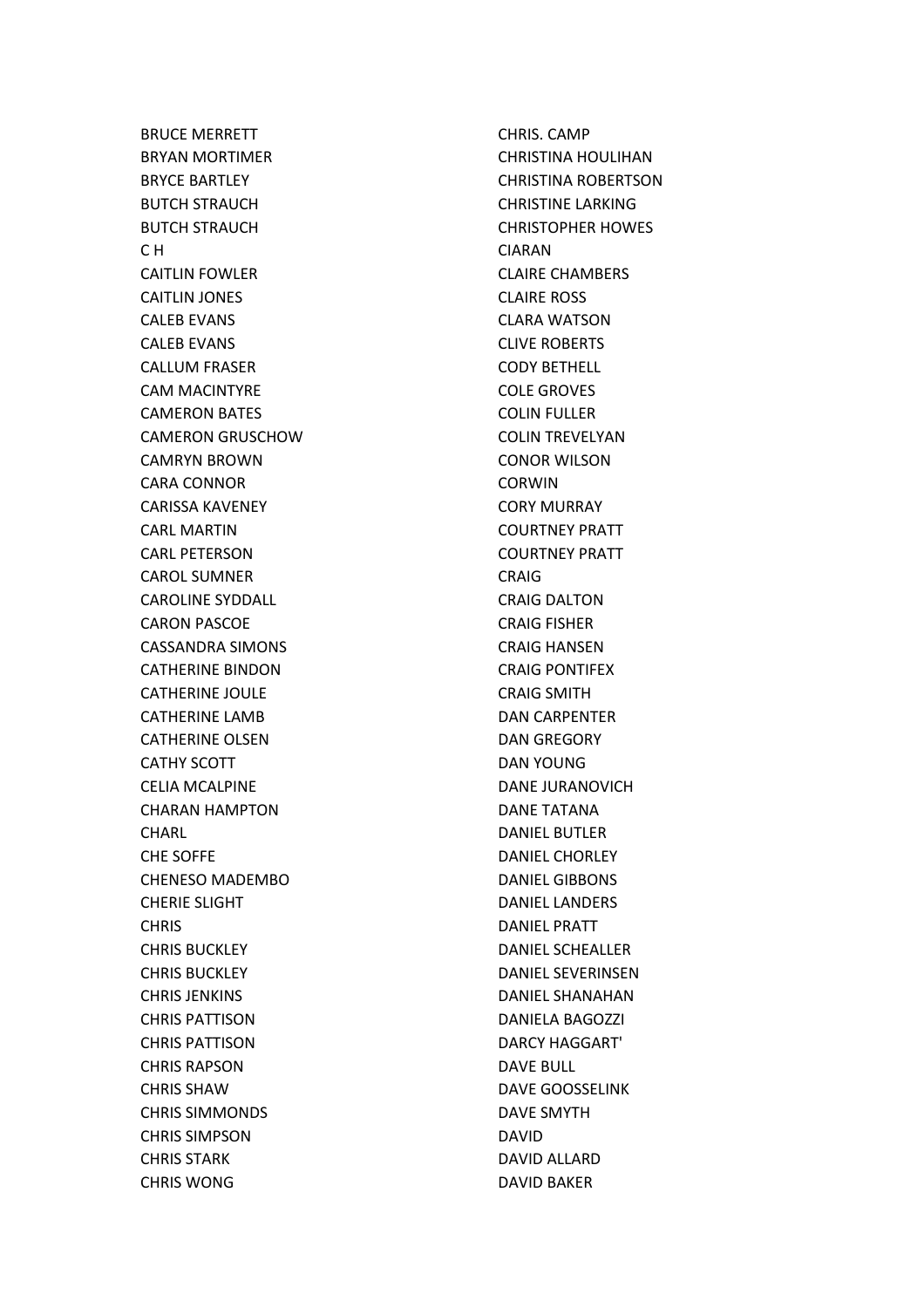DAVID BLAKE DAVID BOOTH DAVID BROUWERS DAVID CHING DAVID ECCLES DAVID HAMLIN DAVID LEBERKNIGHT DAVID MARSHALL DAVID MCDOUGALL DAVID MILLETT DAVID NUTSFORD DAVID SCOTT DAVID SPRAGGS DAVID WEST DAVINA DEAN LEE DEBORAH WALL DEIDRE BUTLER DENHAM KONI DENI DUMAINE DENNIS SOSNOSKI DENNY BOOTHE DEREK WISEMAN DEVAN KESHA DIANE DIANE DYKGRAAF DIANNE BEETHAM DICK LANE DION PARKES DONALD ARCHER DONNA OLIVE DONOVAN TULL DOUG THOMSON DR HYLTON LE GRICE DREW HIKUWAI DYLAN FLETCHER E V ED ED EDWARD FLETCHER EDWARD SIDDLE EILEEN WRIGHT ELDON BENNETT ELIANE GENEVIEVE LAGNAZ ELIZABETH CALA ELIZABETH STULEN ELLEN BLAKE

ELLIE EMMA BRODIE EMMA LAVELUA EMMA LAWSON ERIN STAGG ERWIN WEE EUGENE PARKER EVAN HULLAH EVE PRICE EWEN CAMERON EWEN CAMERON F M BELL FAY BRORENS FELICITY DURAND FEN MOY FINLEY O'MALLEY FIONA KEELING FLEUR HARDMAN FRANCES COOK FRANK YOUNG FRASER HUNGERFORD FRED HAYWARD G M GABRIELLA BARBARA GARETH HUTTON GARETH STYTHE GARFIELD TORO GARRET HUELSON GARRET HUELSON GARRY FERGUSON GARTH BARLEY GAVIN WEBB GEOFF DONKIN GEOFFREY HINDS GEORGE JASONSMITH GEORGE JOURNEAUX GERALDINE COMBER GILLIAN PREECE GLENN BISHOP GRACE MAIRI JAY GRAEME GRAEME GOODWIN GRAHAM CARTER GRANT CHING GRANT FARRELL GRAY BARTLETT MBE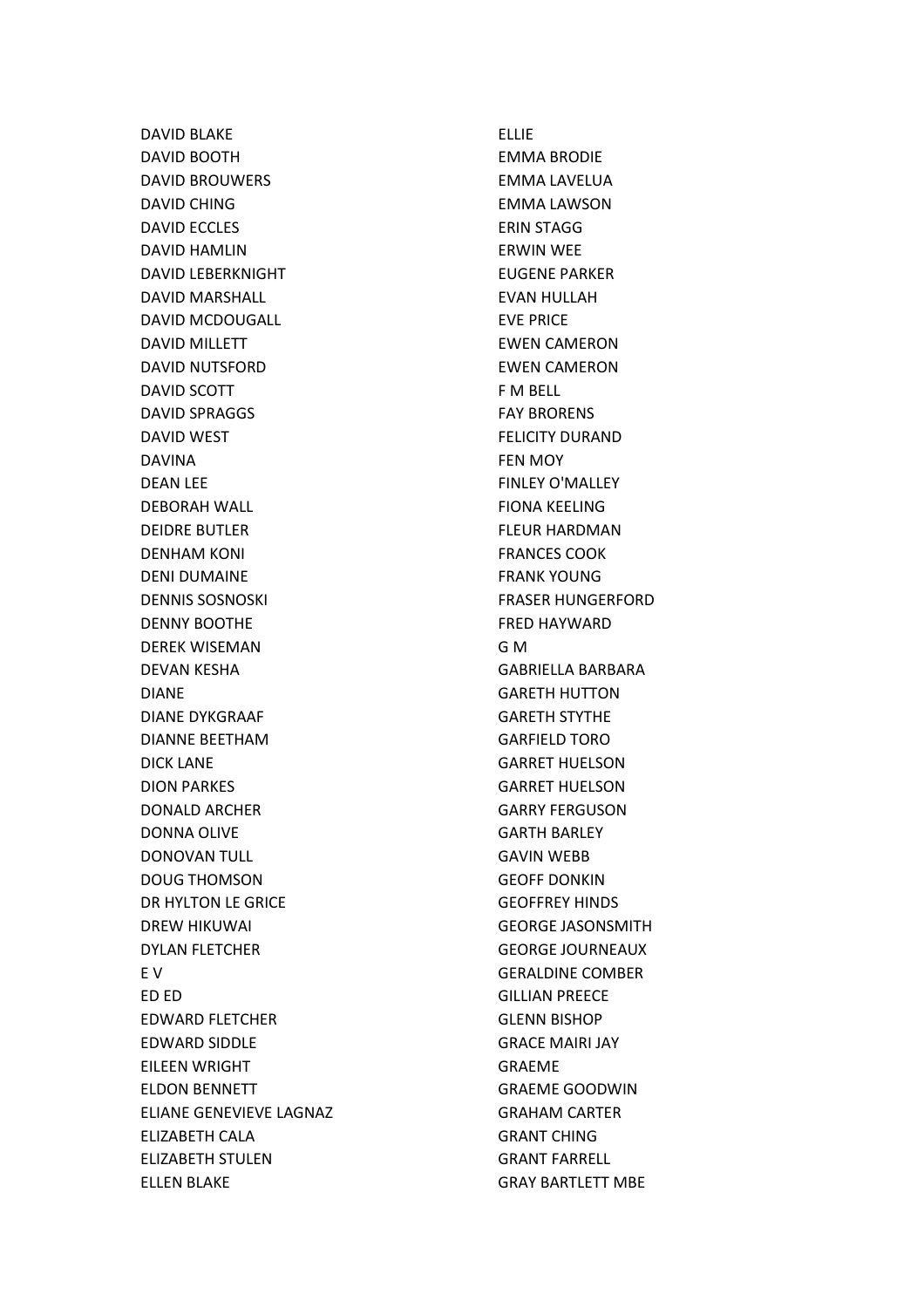GREER LEES GREG DUNCAN GREG FORDE GREG MCINNES GREG MUNFORD GREG TURNER GREG XAVIER GREGORY COOPER GREIG WILSON GURWINDER SINGH GUSTO ORMIND GWYN JOHN GWYNETH DAVIS H BARRETT H RIDDELL HAMISH PETERS HAMISH SCOWN HANK (HENDRIK) OPTLAND HANNAH BANDY HANNAH CAUNES HANNAH WELSBY HANNO VAN DER MERWE HARRY YOUNG HARTWIG CLASEN HASH ALI HEATHER SAYER HEIDI WRUCK HELEN HELEN MCKENNA HELEN MONGILLO HELEN SMITH HENRY GIN HILARY STACE HILLARY KNOWLES HOLLY BROWN HOWARD ZINGEL HUGH DINGWALL IAIN MACKAY IAN HARTLEY-DADE IAN LEATHERLAND IAN MCNAB IAN MORONEY IAN NORMAN IAN ROBERTS ILSE BOTES [1]

INDRAVADAN PATEL ISAAC MINOGUE ISOBELLE GOSLING IVOR PEKSA J B J S J SHARP JACK CRAW JACK MARSH JACK SCHITT JACQUIE TOMLINS JADE DONALD JAMES BAIN JAMES BUFFET JAMES CLARK JAMES DAVID WHITEHEAD JAMES EMPSON JAMES FLOCCHINI JAMES LITCHWARK JAMES MCKEAGE JAMES RALPH JAMES RYAN JAMES SANDALL JAMES STOKES JAMIE JAMIE MCINDOE JANE BROWN JANE DE BORCHGRAVE JANE MULLANEY JANE SMITH JANETTE GEDGE JANJO CRANEFIELD JAREK JASON ARCHER JASON AVERY JASON DOYLE JASON MCCAMISH JASON MCQUINN JASON MCQUINN JASON MCQUINN JASON WINTER JASPER HEALEY JAYDEN CARR JC DC JEFF RAY JEN OLSEN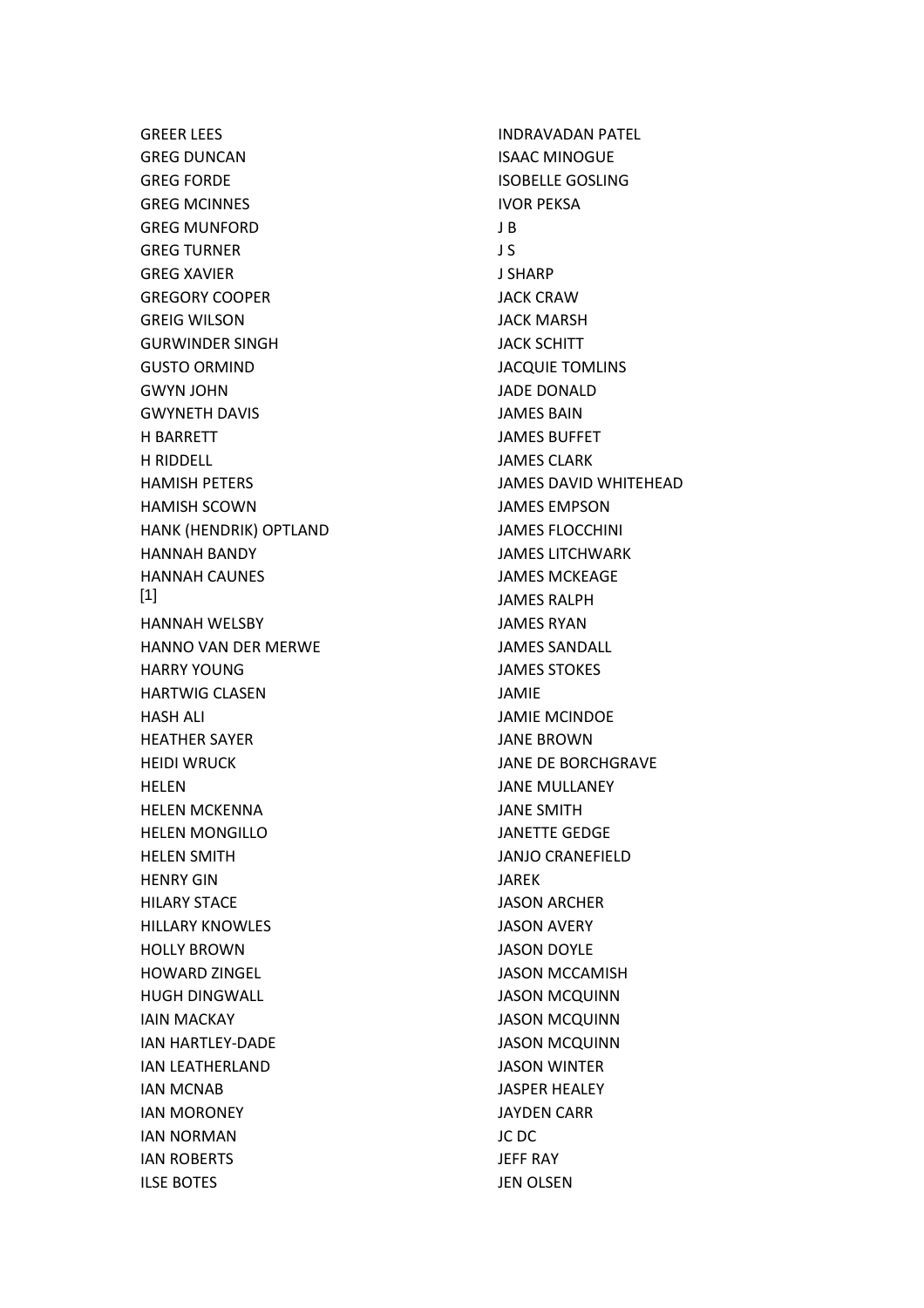JEN WATT JENNA O'DONNELL JENNIFER GOLDSACK JENNIFER NATOLI JEREMY HAINES JEREMY HAINES JESSE ALLPRESS JESSE DRAKE JESSICA CHARNLEY JESSIE REID JILL BEST JILL FORD JILLIAN JOHNSON JIM MILLER JO JO MCFADDEN JO RANGOONI JO REES JOANNA JAMES JOANNA WELLS JOANNE LOW JOANNE MCCARTHY JOANNE MCFADYEN JOCELYN ALESANA-RENNIE JOCELYN ALESANA-RENNIE JOCELYN PAPPRILL JOHAN BATELAAN JOHANNA HOBO-TUCK JOHN BLUNDELL JOHN BROUGHTON JOHN CARTER JOHN CHRISTIE JOHN DRAPER JOHN GROOME JOHN LAING JOHN LAWSON JOHN LIVESEY JOHN RUSSELL JOHN STROH JOHN THOMPSON JOHN TREZISE JONATHAN HARKER JONATHAN PASHBY JORDAN DOWNES JORDAN JOHNSTON **JOSEPH** 

JOSH HIGGIE JOSH WARD JOSHUA GIDDY JOSHUA JOLLY JOSHUA WONG JOYCE SHOTBOLT JUDITH SPENCER JULIAN JOY JULIAN VESTY JULIAN VESTY JULIE MILLER JULIE WOOLNER JUNE OSBORNE JUSTAN CLARK JUSTIN CONNOLLY JUSTIN MUSCHAMP K W K WESTON KAELA JANITEN KANA BORDER KAREN BAYLISS KAREN BETONY KAREN COURTIS KAREN COURTIS KAREN COURTIS KAREN COURTIS KARL MENZIES KARL SWART KATARINA TE MAIHAROA KATARINA TE MAIHAROA KATE JONES KATE KENNEDY KATERINA ADAMS KATHERINE TROUP KATHY FITZGERALD KATHY FORSTER KATIA DE LU KATY GLENIE KAY TRACEY ANONYMOUS KELLY BROADBENT KELLY HENDERSON KELLY SCREEN KELVIN BLACK KELVIN BLACK [1]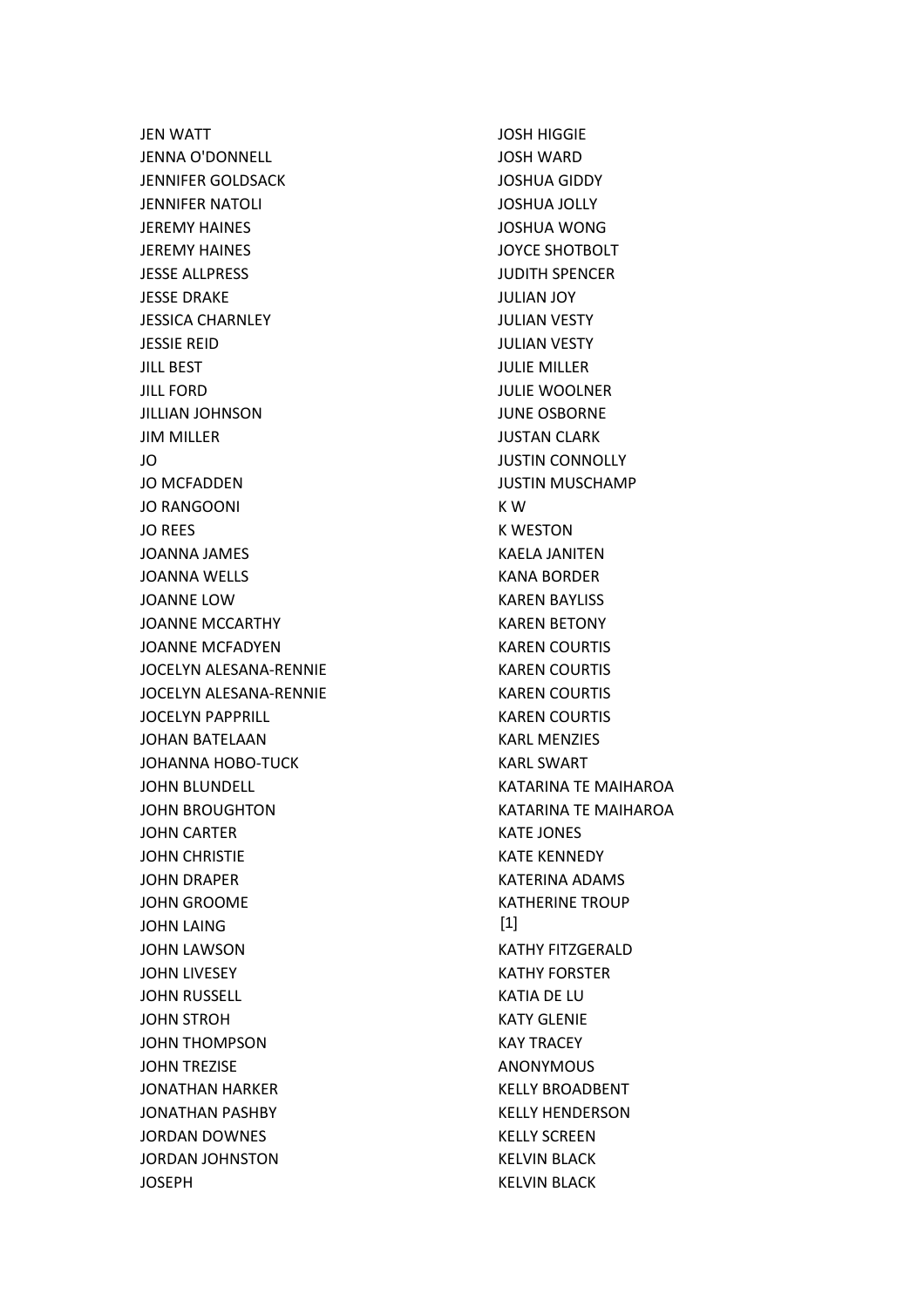KEN MORISON KENNETH TRASS KERRY JONES KEVIN DORAN KEVIN HEARLE KEVIN HIKAIRO KEVIN KLEMPEL KEVIN SMITH KEVIN WELCH KEVIN WELCH KIERAN ISHERWOOD KIM TANG KIPI WALLBRIDGE-PAEA KIRA PAUL KIRSTY STEEGHS KIRSTY STEEGHS KRIS BALLANTYNE KRISTOPHER NIELSEN KYN DRAKE LACHLAN MACKIE LACHLAN PAINE LARA HODGSON LAURIE TODD LEE HARRISON LEE NICHOLLS LEON GRANDY LEON TAN LEONTIEN VAN DER BEEK LES NEWMAN LEZ MORGAN LIAM SULLIVAN LINCOLN THOMPSON LINDA SORENSEN LISA RICHARDSON LIZ SAMPSON LLEWELLYN GILES LLOYD MEIKLEJOHN LLOYD MEIKLEJOHN LORNA MULLENS LORRAINE CHILVERS-AUGER LORRAINE PELLS LOTTE BLAIR LOUIS DYER LUCAS DAVIES LUKE COPSEY LUKE HARRIES

LUKE SCHNEIDER LYDIA STANDEN LYNEKE ONDERWATER LYNNE RENOUF M B M COLLINGWOOD M HAWKINS M S MADAN CHUGH MALCOLM HATTAWAY MALCOLM HINE MARC SPARKS MARCUS FAVA MARCUS PICKENS MARGARET CHAN MARGARET CHRISTIE MARGARET GWYNN MARGARET WALKER MARIAN SIMONS MARIANNE BISHOP MARIANNE HOLM MARIKA JACKSON MARINA DIXON MARK GROOS MARK JOHNSON MARK JONES MARK JONES MARK LEWIS MARK PALMER MARK SCOTT MARK WEBSTER MARTIN COULSON MARY NEATE MASON WARRING MATHEW BAYLISS MATT FOULKES MATT RAMA MATT WATSON MATT WEIR MATTHEW BAIRD MATTHEW BAMFORD-KING MATTHEW BLAIR MATTHEW SAMPSON MATTHEW SMITH MAUREEN SHARP MAURICE UPTON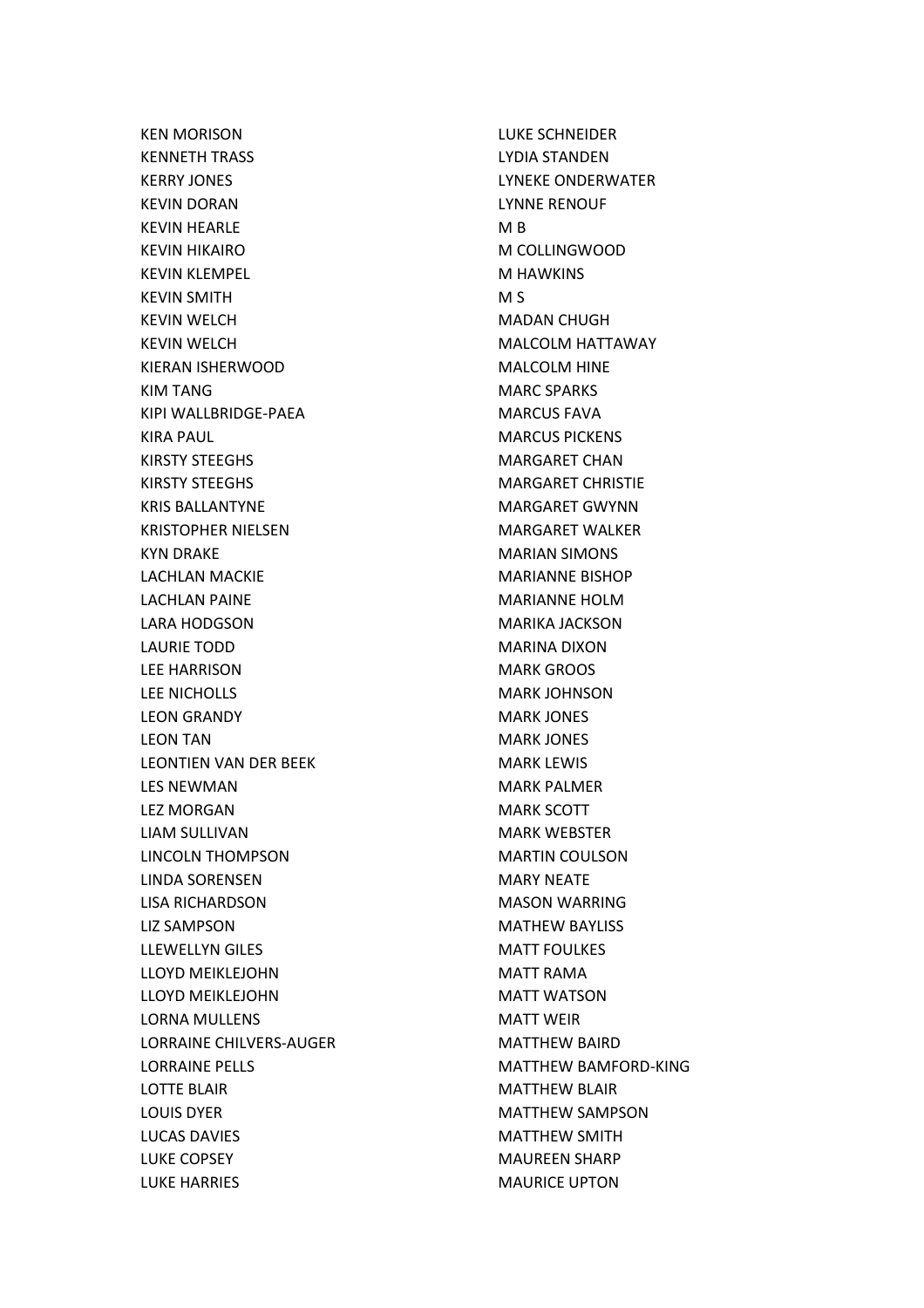MAX ROBITZSCH MEGAN BRADY-CLARK MEGAN BRADY-CLARK MELANIE KILFOYLE MELANIE KILFOYLE MEREDITH GUY MEREDITH PARKIN MERV HUXFORD MICHAEL AITKEN MICHAEL C BARNETT MICHAEL CROOKS MICHAEL DALE MICHAEL JONGENEEL MICHAEL KEEHAN MICHAEL RADLEY MICHAEL RILEY MICHAEL RUTLAND MICHELLE COOPER MIKE MIKE DUCKETT MIKE DUCKETT MIKE ROBERTS MIKE ROBERTS MIKE WALLER MIQUEL VAN DER WEES MONICA MORGAN KOOMAN MURRAY BOND MURRAY COLLINGWOOD MURRAY ELLIOTT NADINE SEIDEL NAOMI POCOCK NAREN KUMAR NATHAN MACKIE NEIL ABERHART NEIL BOSMAN NEIL CASWELL NEIL HOGGARTH NEIL VAN DER STAR NELSON LEBO NEVAN LANCASTER NEVILLE EVANS ANONYMOUS NICHOLAS GRIMMETT NICHOLAS PASCOE NICK HEWETT

NICK MUIR NICK ROCHE-KERR NICK WESTGATE NICOLA GRAY NICOLE MATTHEWS NIGEL JEMSON NIGEL LOW NIGEL MCGILL NIKKY PARLEY NOAH BUNKLEY NYE GOODHUE ODIN TADEMA OLIVER ASHBY OLIVER CROOKS OLIVER HAILES OLIVER KROLLMANN OLIVER POSTINGS P POWE PATRICIA JACK PATRICK CUNNINGHAM PATRICK MCKENNA PAUL BURNS PAUL CALLISTER PAUL DAIGNEAULT PAUL HERD PAUL HURLEY PAUL HURLEY PAUL JACKSON PAUL KING PAUL MCMAHON PAUL WING PAULA ROBERTS PEI YU GAO PETE RENSHAW PETER BONE PETER ELEY PETER HAYWOOD PETER HENSON PETER HOLMES PETER LINTON PETER MAJORHAZI PETER MARTIN PETER MAYNE PETER MCDONALD PETER MILLER PETER MULLEN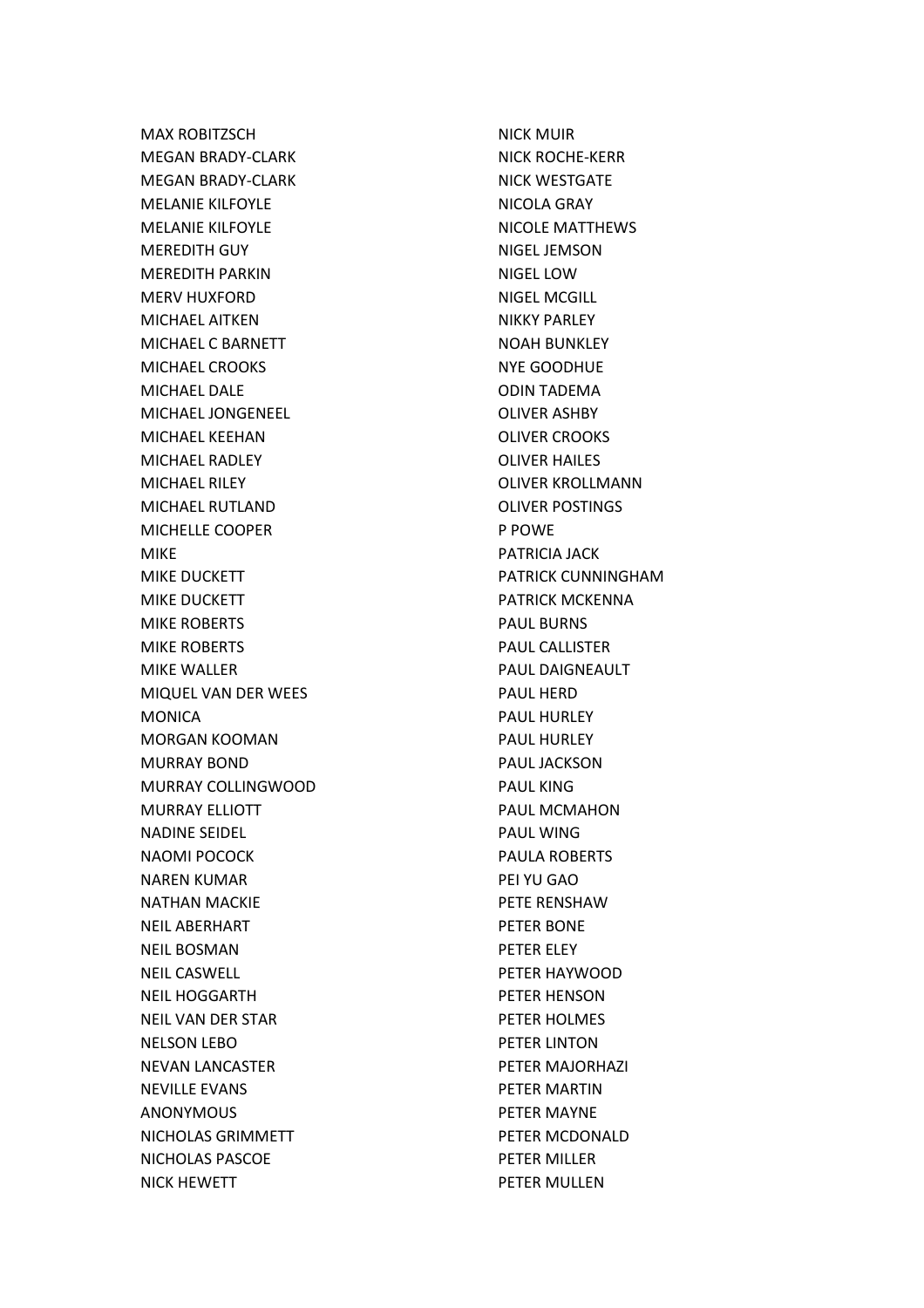PETER PARNHAM PETULA JEFFERIES PEYMAN MOMENAN PHAEDRA UPTON PHILIP MUSTHER PHILIP RANCE PHILIP TREMEWAN PHILIP WELLINGTON PHILLIP HART PHILLIPA LAMBORN ANONYMOUS PRANEITH SINGH QUINTIN TAMANUI RACHAEL BEULAH RACHEL BELL RACHEL TOMPKINS RAY MCKEOWN RAYMOND SMITH RAYMOND STEIN RCHARD JONES REBECCA FOX-MUNRO REBECCA TER BORG REBEKAH HARKER REBEKAH HAWTHORN REBEKAH SCOTT REECE MOODY REG GRAY RENEE NAUDE RHEA DASENT RHYS TISSOTT RICHARD BROWN RICHARD BURGESS RICHARD BUTTERFIELD RICHARD CLARKE RICHARD HIDE RICHARD JAMES RICHARD KELLER RICHARD LIN RICHARD MAUD RICHARD MEDRI RICHARD MORRELL RICHARD NEATE RICHARD SELINKOFF RICHARD SMITH RICHARD VAN DER JAGT RIFF RAFF

RIKI NICHOLSON RIKKI OWEN RILMA SANDS RK RK ROB HENDERSON ROB HUGHES-GAMES ROB MACNAB ROB MCCAW ROB STUFF ROBERT ROBERT ANCELL ROBERT BEVAN SMITH ROBERT CORMACK ROBERT PEDERSEN ROBYN CAREY ROBYN TURNER ROGER BAXTER ROGER LACEY RONDA AMENDE ROSA LIMA ROSALIE BENNETT ROSALIND BRENSSELL ROSE NIN ROSEMARY COOKE ROSS COX ROSS HEBNER ROSS PRINGLE ROY KNILL RUMI MISTRY RUSSELL BAILLIE RUTH FAIRBANK RYAN BENSBERG RYAN MCINTYRE SABIAN SALLY GATES SALLYANN HART SAM BURGESS SAM GROVER SAM HADLEY-JONES SAM NOBS SAM STONE SAM WALLACE SAM WALLACE SAMANTHA TRIEU SAMARA KRUSKOPF SANDY WILD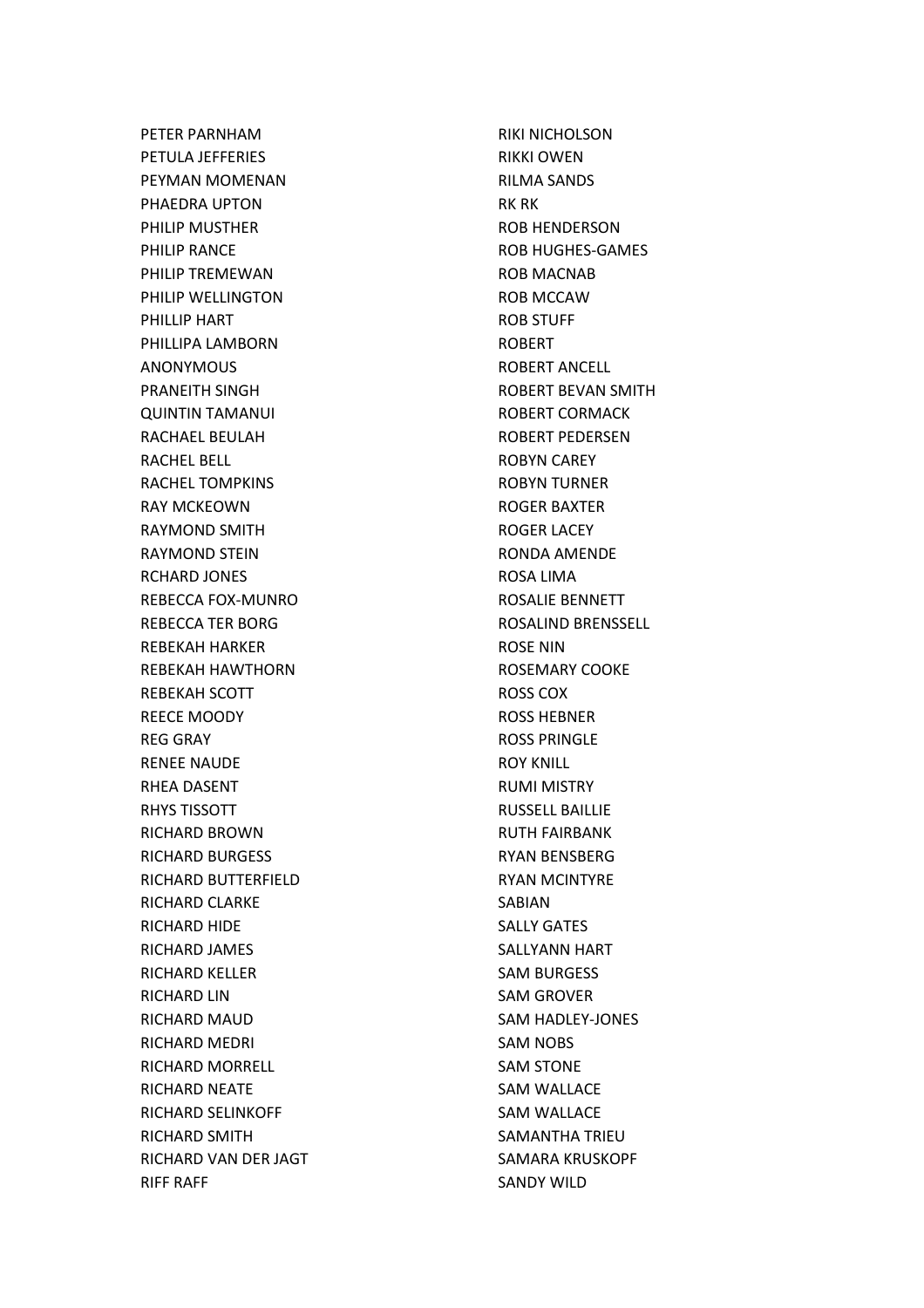SANJE MUNATHANTHIRI SANKETH GUPTA SARA PERLEY SARAH SARAH DICKSON SARAH LIGHTBODY SARAH RUSSELL SARAH THOMPSON SARAH-JANE B SATVEER SINGH SCOTT ESSER SCOTT MACKIE SCOTT TAYLOR SCOTT WERNHAM SEAN JENNER SEAN THOMAS SEBASTIAN FRANCES SHANE COLEMAN SHANE MUNN SHANNON BOLLAND SHARON MARKS SHARON NICHOL SHASHI JANSON SHELLEY GILMAN SIMON BERRY SIMON COLLINS SIMON HENSHAW SIMON RITCHIE SIMON VELVIN SIMON WILLIAMS SIOBHAN KEOGH SIOBHAN MULLINS SIOBHAN MULLINS SIVA KRISHNADASS SOPHIE SOPHIE CAMBURN STACEY BIDDICK STACEY GARMONSWAY STACEY GARMONSWAY STATHI TRIADIS STEFAN ROMIC STEPHEN HACKETT STEPHEN LEON STEPHEN OSBORNE STEPHEN STIRLING STEVE CHRISTIE

STEVE DENT STEVE PRYCE STEVE SUTTIE STEVEN VERRYT STEWART FINLAY STEWART LAWRENCE STUART GIBBS STUART MERCER SUE GREEN SUSAN GALEA SUSAN MADDOCK SUSAN MOYLE SUSAN PRYOR SUSAN PRYOR SUSANNAH RODDICK SUZANNE BULL SUZIE KELSEY SWANTJE MELCHIORS SYLVIE KERR T MCNAUGHTON T PETERS T W TAHER MOHAMMED TANIA SHORT TANYA ASHBY TERENCE LOWE TERREL SKAFER TERRY HALL THERESA REID THOMAS BURTON THOMAS MORRISEY THOMAS SALDANA TIAAN BOTHA TIM TIM TIM BIRD TIM JENKINS TIM MUTCH TIM O TIMOTHEUS FRANK TINA CARLSON TINA EMGEE TINA POPE TOBY MARTIN TOM GLEDHILL TONY BAKER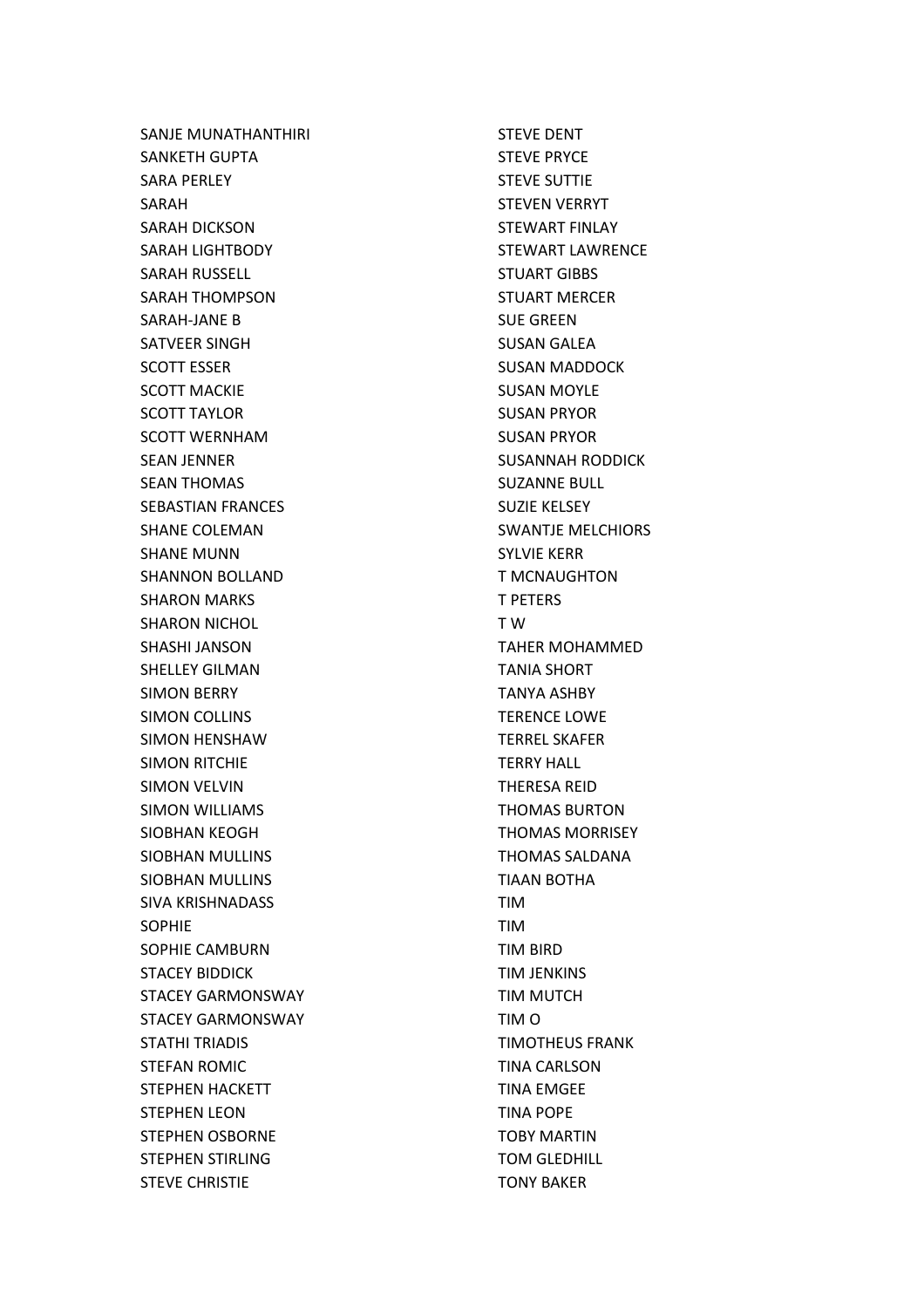TONY CRANSTON TONY DENLEY TONY HIRST TONY MACKENZIE TP ANNETTE TP ANNETTE TP ANNETTE TRACY RIDLEY TRICIA HAGUE-BARRETT TRISH THOMPSON TRUDY RICHARDS URSULA MINNAAR URSULA RYAN V WILLIAMS VALENTINO VALLON PARKINSON VICKI RICHARDS VICKY ROBERTSON VINNY GERARD VIRGINIA LUBELL VIVEK REGMI VOMLE SPRINGFORD W JONES WADE DEVINE WARREN HARRIS WARRICK WALTER WAYNE ATKINSON WAYNE HENNESSY WAYNE SLOANE WILL ORMISTON WILLEM VAN DER STEEN WILLEM VAN DER STEEN WILLEM VAN DER STEEN WILLIAM GIRIMONTI WIREMU NGATA YVETTE MORTIMER YVONNE CURTIS ZAC ALI ZACH BALDWIN ZACH EVANS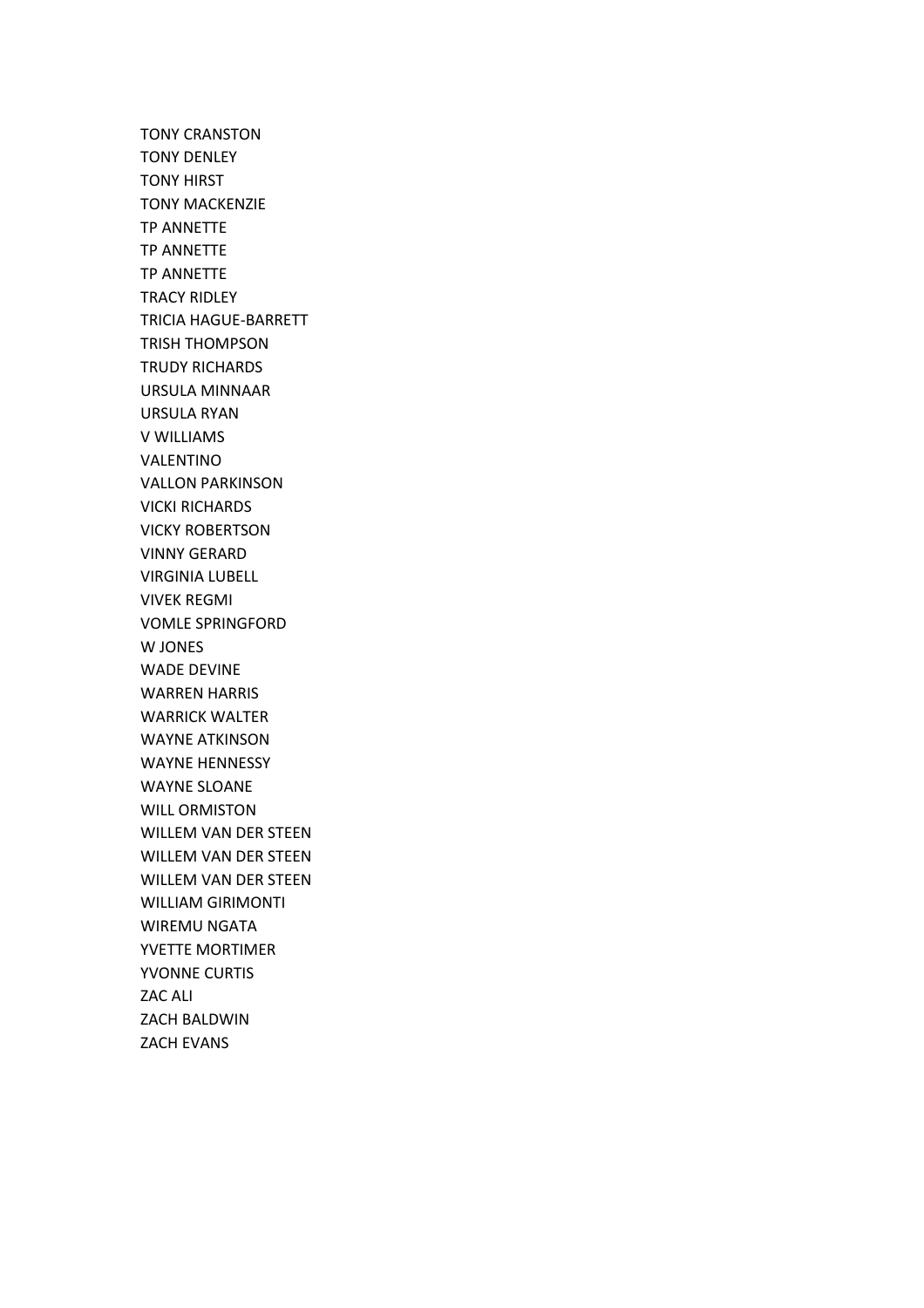

## **FELICITY DURAND**

W000021 14 Mar 2018, 11:37 AM

We should be closing loopholes for the wealthy. It is not fair for everyday New Zealanders to be required to pay significant amounts of tax each pay check while wealthy investors and companies don't pay their fair share despite having the finances to accommodate it. We need to get smarter about how we tax.

## **ANONYMOUS**

W000028 14 Mar 2018, 12:38 PM

Need to tax higher incomes at higher rate. Need wealth/asset tax. I would be hit by both but it is the correct thing to do. Pollution tax/environmental tax. Also need tourism levy.

## **DANIEL CHORLEY**

W000037 14 Mar 2018, 1:54 PM

Secondary income for lower income earners should not be taxed at a higher rate, nor should we be taxing products/services that we wish to incentivise the purchase of, e.g. healthier food, education, etc. We should be taxing overseas companies if they are making profit in NZ as well as on any resources taken from NZ, e.g. water. All investment income should be taxed, otherwise this is just a mechanism by which NZ become more polarised; those with more equity can gain even more preventing many poorer people from developing any equity for later in life – i.e. through property ownership. A persons primary property/home should be exempt.

## **SAM WALLACE**

W000058 14 Mar 2018, 4:52 PM

Learn form overseas examples. If you introduce a wealth tax, the wealthy have the resources available to remove their wealth from the tax system altogether. Meaning that less revenue will be held in New Zealand and less tax available. It will also incur New Zealand's top skilled specialists who earn the most to leave effecting a new "brain drain". Regards, Sam

## **ADAM UJDUR**

W000071 14 Mar 2018, 5:45 PM

More tax is required on luxuries and capital. Too many people make huge profits off capital that is unproductive. If you dont contribute enough via the work you do then you should pay more via tax (for example, property or Forex)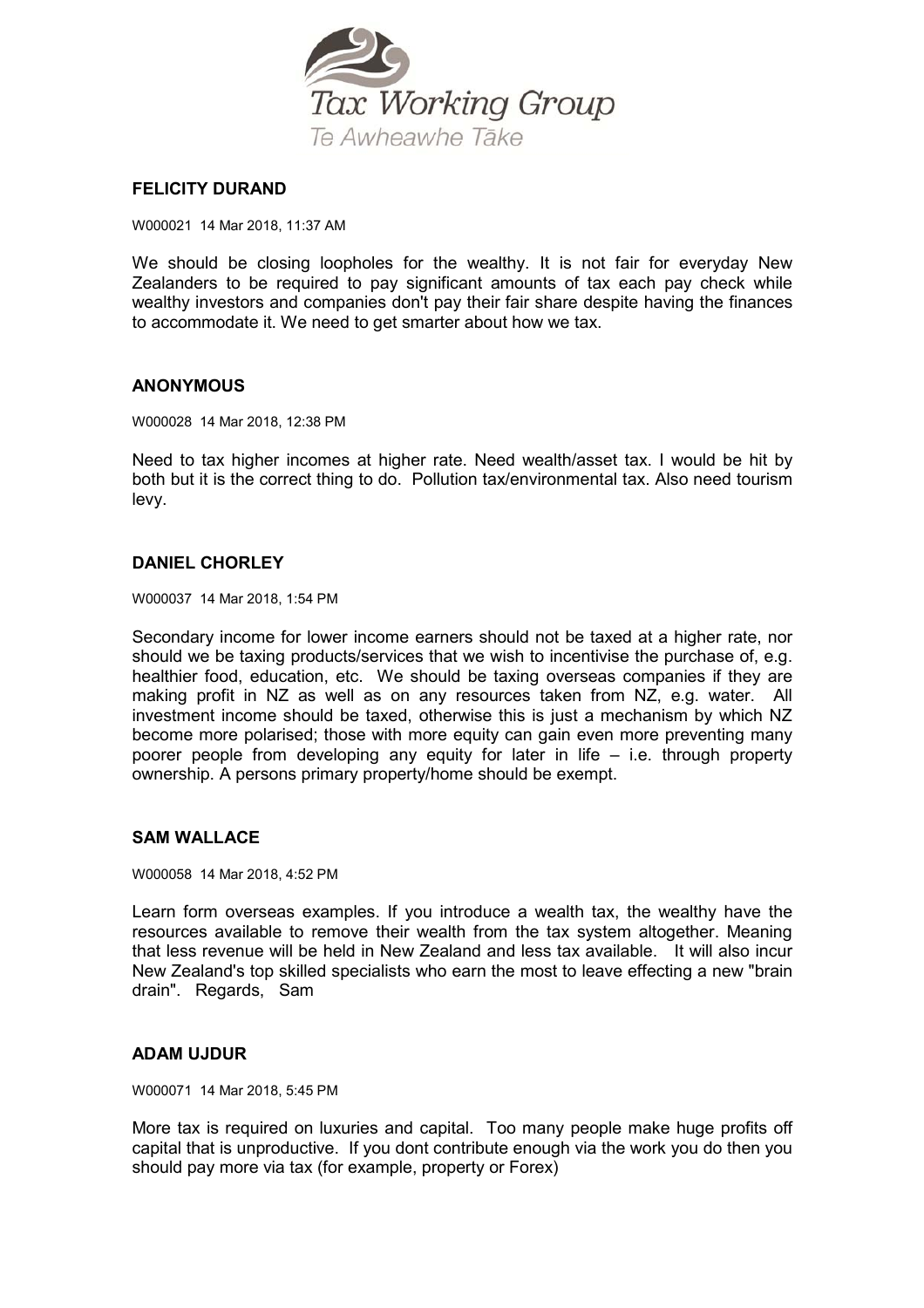# **EUGENE PARKER**

W000089 14 Mar 2018, 6:51 PM

Regressive taxes like GST should be reduced if not abolished: they tax the poorer members of society (i.e. the ones who can least afford it) disproportionately high, which is the opposite of how a progressive tax system run for society's benefit ought to work. Adding higher tax brackets to the income tax scheme is something to consider, for the same reason: it places more of the onus of taxation on those who can afford to part with the money. Our personal income tax rates are low by comparison to the rest of the OECD, so the wealthy can certainly afford the loss!

# **A. RILEY**

W000093 14 Mar 2018, 6:58 PM

-Capital gains tax on the sale of property in New Zealand

# **STEPHEN STIRLING**

W000102 14 Mar 2018, 7:22 PM

Tax property, tax property, tax property, like most other countries do, #toptaxrules

## **ANTHONY MEEHAN**

W000119 14 Mar 2018, 9:57 PM

New Zealand has limited space and natural resources. Taxing road congestion can promote use of public transport and cycling, while taxing water can prevent exploitation by bottled-water companies. Taxing land value can encourage people to invest in business instead of speculating on existing property.

# **CRAIG DALTON**

W000130 14 Mar 2018, 10:42 PM

We are largely taxing the right 'things' however we should absolutely be taxing churches, that is an absolute joke that we don't in 2018. We should also be taxing overseas companies.

## **SIMON VELVIN**

W000142 15 Mar 2018, 1:39 AM

Tax inheritances, tax business conducted in New Zealand, regardless of where that business is located. There needs to be a way to tax the massive donation that Apple Ireland provides to Apple NZ that prevents the latter from contributing to the wellbeing of our society. We don't tax land. Please tax land. That's where the wealth is. Tax all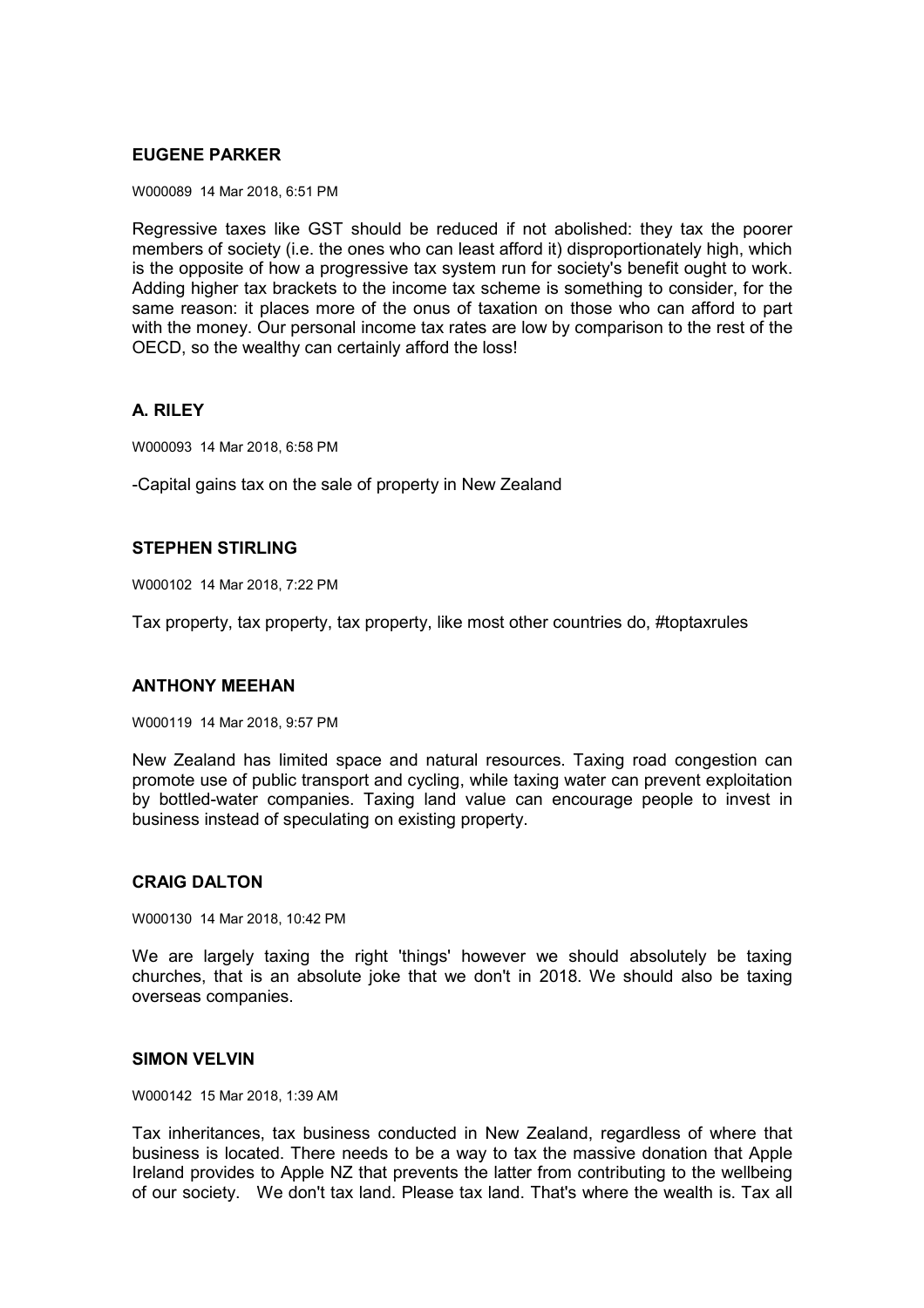land, based on its value, maybe allow for some variation so the farmers don't wholesale revolt (or maybe have their taxes pay for waterway remediation, they're not really doing it well enough right now. Sure, they are maybe doing it hard, but that's not an excuse to cause widespread environmental damage. They should not be allowed to privatise the profits while being able to socialise the costs without some form of targeted tax (and a break for waterway plantings?)).

## **ROBYN CAREY**

W000150 15 Mar 2018, 7:19 AM

I think that largely the government is taxing the right things, although outlawing the ability to claim depreciation on residential investment properties unfairly singled out a particular type of business against others. I think a capital gains tax in acceptable. We live in a provincial South Island town and have very little capital gains anyway, particularly when the capital value of improvements is considered. Any such tax would need to be matched by a commensurate decrease in tax on earnings. It is unlikely that a capital gains tax would substantially increase the tax take and overseas experience shows that such a tax does not reduce house price inflation. A wealth tax, based on the annual value of investments, is most unfair and is a disincentive to saving - whether in the form of mortgage repayment or other assets such as business holdings. Where are people supposed to find the cash to pay the tax? I absolutely do not support this tax proposal.

#### **M B**

W000165 15 Mar 2018, 11:48 AM

I spend equal time between 2 properties. Which classifies as my family home? My view is both should as time is, on average, equally spent in both on a weekly basis.

## **KAREN COURTIS**

W000172 15 Mar 2018, 1:29 PM

Mostly OK as is. CGT is too hard to administer and has achieved little overseas. Company tax should be kept low to attract business. All the talk of wealth tax, land tax etc just stops people from trying to get ahead.

## **KAREN COURTIS**

W000176 15 Mar 2018, 1:35 PM

CGT - why exclude the family home? The traditional way kiwis get ahead is to buy a small, run down house, do it up, sell and move on to something better, then repeat. It's how most of us started off. How is that different than an investor? Make some money, trade up. Also, CGT would need to encompass the Bach, shares, art, wine investment, jewellery and so on. In fact, anything people buy as an investment, even if they enjoy it in the meantime. What about losses? Do they get a tax refund for those - only fair really!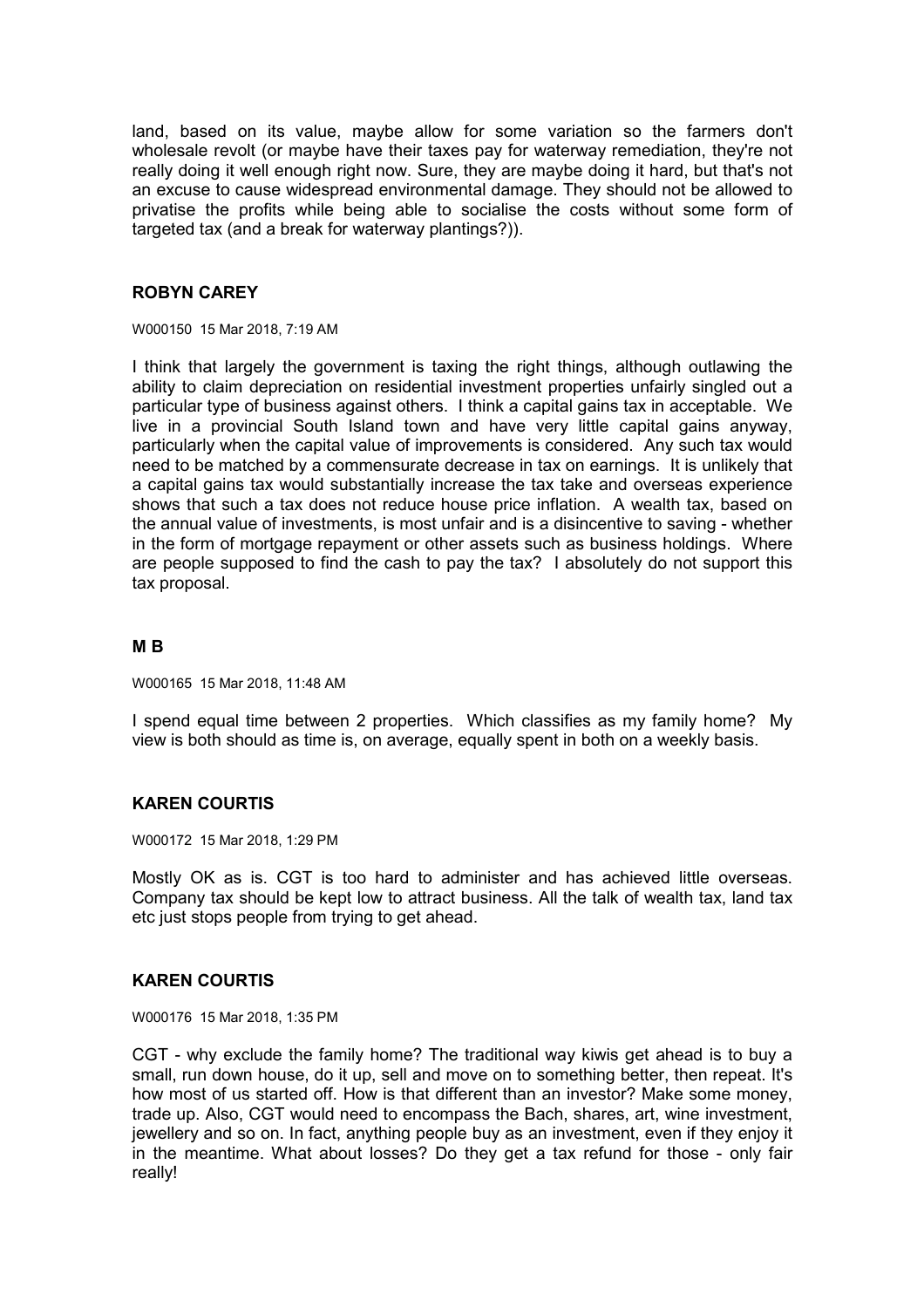# **EVE PRICE**

W000191 15 Mar 2018, 3:06 PM

The business ventures of charities should be taxed, at a lower rate so they can mainly re-invest what they earn in the charitable work they do. the property market needs better taxing in place, to ensure it doesn't contribute to the housing crisis. Foreign owned profits should be taxed too.

# **CLAIRE CHAMBERS**

W000197 15 Mar 2018, 4:08 PM

Clearly some things are not taxed that ought to be. However, I would be extremely cautious about taxing rental properties more highly. This will penalise ethical landlords who will barely make any return on their investments, and all tenants, as the costs will be passed on. However, unethical landlords will do even less maintenance and tenants will have to put up with this in the rental crisis environment which will result. I have two rental properties and maintain these to a high standard. I charge rentals that are slightly lower than I could, in order to keep great tenants and develop trust between us in the long term. However, the gross return on these investments is barely 1.5 - 2.0% per year. Taxing the land would make these investments completely untenable. This policy would result in fewer rental properties, all in less good condition, and a rapid rise in rents. This is clearly not a good idea during a nation wide housing crisis. This tax would need very careful thought.

## **ANONYMOUS**

W000204 15 Mar 2018, 4:40 PM

So many so called charities are not charities as most would think of them, they are fully fledged businesses, run strictly for profit! Tax them all. Why should any religious organisation escape tax when atheists, free thinkers, evolutionists, cannot! Overseas companies should be taxed on profits made in NZ, repatriation of proffits to their so called HQ's should be stopped. If you make it in NZ you should pay tax on it Period.

## **ANONYMOUS**

W000215 15 Mar 2018, 8:01 PM

Tax system could do more to effectively transfer wealth to lower income NZers. To this effect, the tax system does not effectively tax wealth, hidden income or assets. Wealth and asset taxes should be introduced for many reasons, including reducing inequality, adjusting tax take for an aging population and ensuring that all forms of wealth generation (gains, income, etc) are appropriately taxed. There appears no fundamental reason (other than political support) to not tax an owner occupied dwelling/allotment. The Govt should consider targeted taxes to incentivise or discourage behaviour (environmental, productive investment, health and wellbeing) to benefit future generations, not strictly our aged population. Agriculture (dairy) should not be exempt from taxes, New Zealand needs to diversify its productivity base, taxing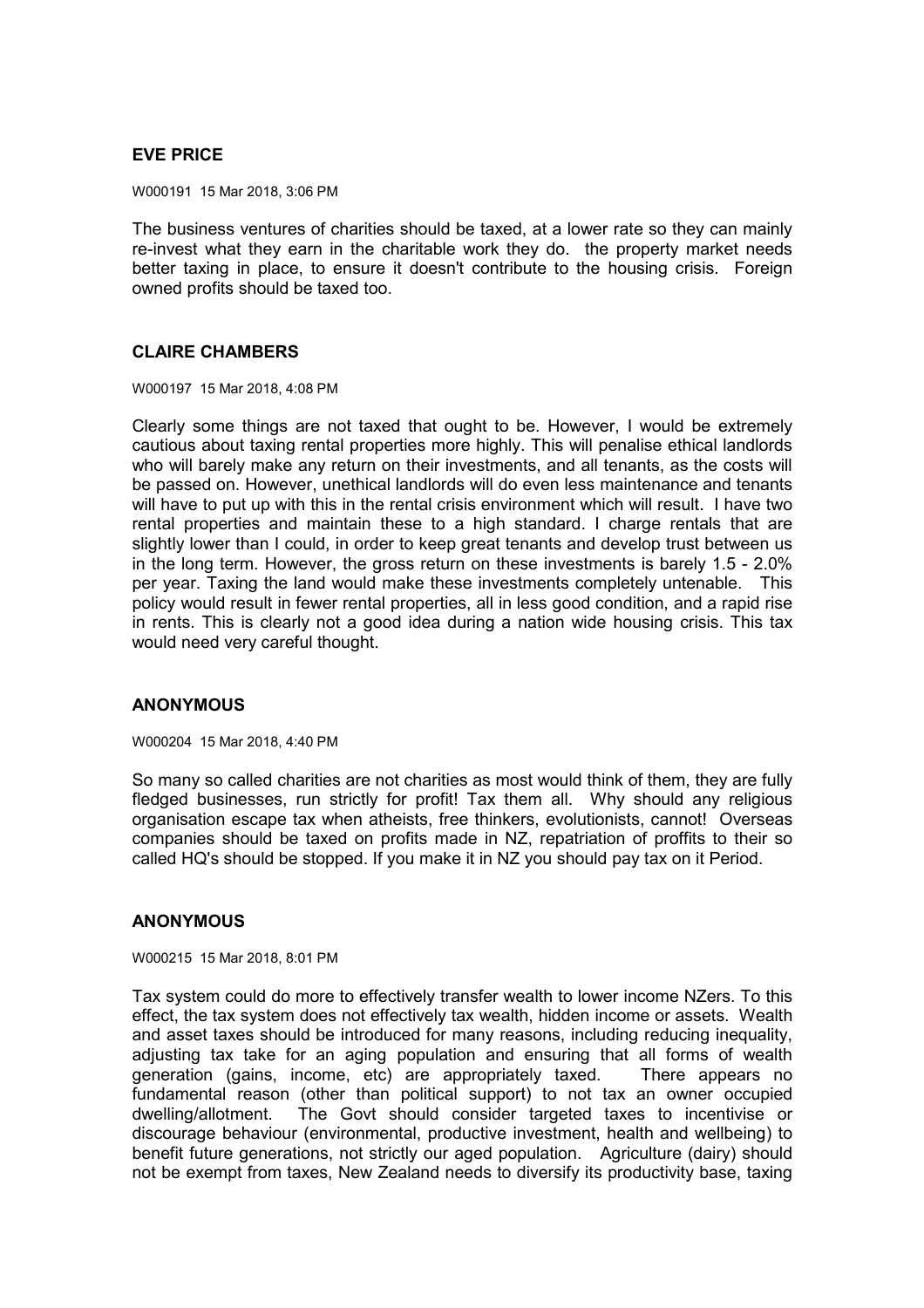dairy would incentivise this and would allow NZ to better respond to climate, economic and cultural changes.

#### **CHRIS SHAW**

W000225 16 Mar 2018, 12:11 AM

Tax social ills like alcohol and gambling higher. Reduce or eliminate tax on essentials like fruit and vege

#### **HAMISH SCOWN**

W000242 16 Mar 2018, 3:48 PM

Tax religious organisations, remove or lower tax on essential consumer items, remove tax on feminine products, stop taxing cigarettes, remove tax on organic products

#### **ILSE BOTES**

W000265 17 Mar 2018, 8:44 AM

All profits accrued in New Zealand must be taxed if they leave the country. If money is made here, it must be taxed here to ensure foreign companies no longer have an advantage over local companies. This will incentivise local business as they can then compete with international firms who have no base here - a misnomer as their trading here implies a base to extract profit from New Zealanders. Churches are money making entities and their income must be taxed, we no longer live under the oppression of The Church and the exemption has become a relic of a previous era. The government has taken over the role of looking after the poor and needy from the churches and they should no longer be allowed to operate their businesses free from a tax obligation.

# **LORRAINE PELLS**

W000278 17 Mar 2018, 11:12 AM

In 34 years of owning a business, I have been taxed to death - GST, PAYE, Kiwi Saver for employees, ACC (both compulsory government directed take), company tax, personal tax, rates, water rates, dividends tax, interest tax - if it breathes the government taxes it. I have employed thousands of people over 48 years at work, and paid a mountain of taxes - I am deeply concerned that a capital gains tax and a wealth tax is even being considered. Capital gains is the only thing that allowed me to provide for my own retirement, and that will be so for the vast bulk of small and medium business that are the biggest employers overall of labour in NZ. When you work 80 hours a week, year in and year out, there has to be an incentive to do this. If the government keeps taking more then that erodes. This government needs to live within its means like ordinary people do - and be more circumspect in its spending.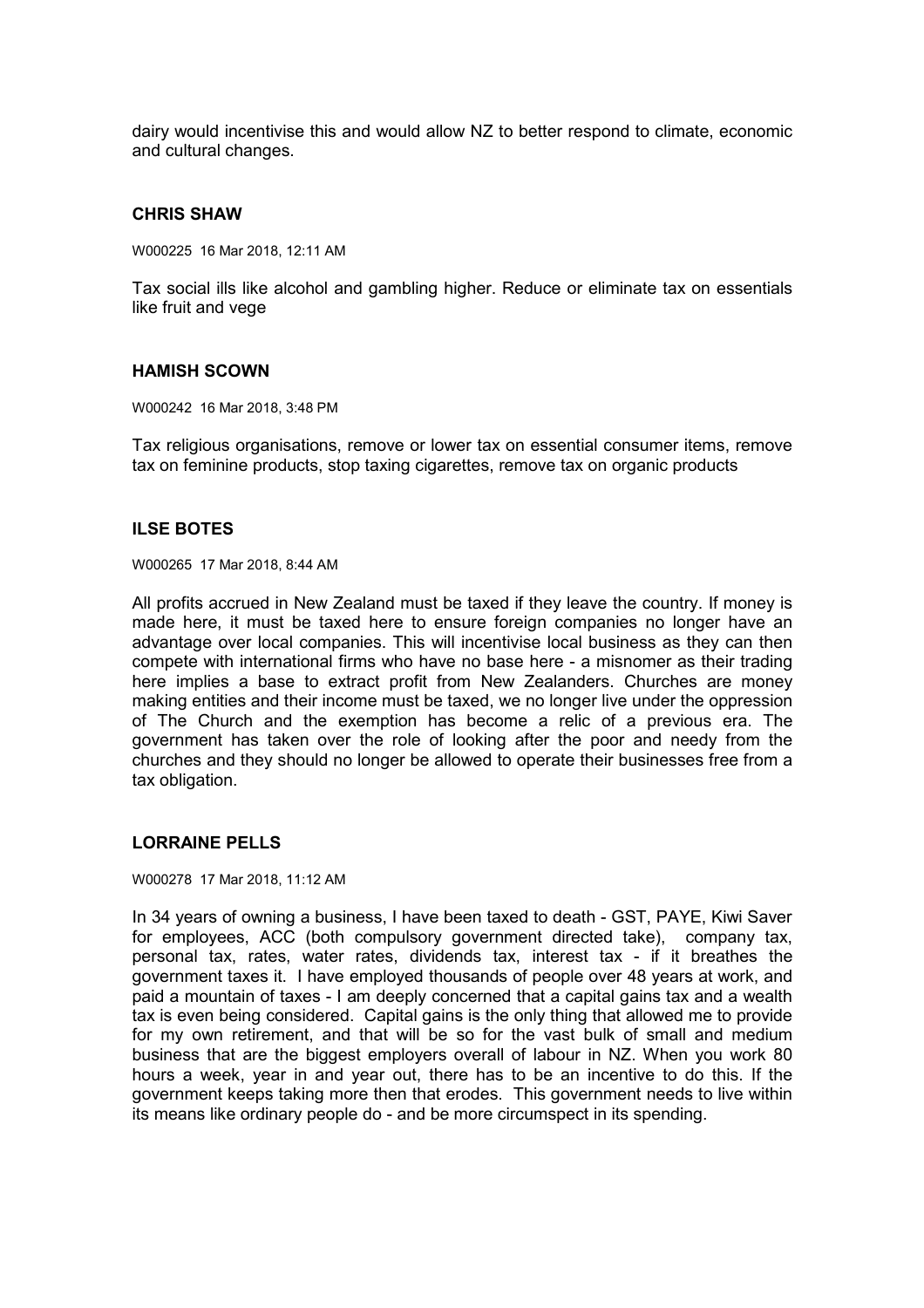# **DAVID LEBERKNIGHT**

W000300 17 Mar 2018, 8:26 PM

It is obviously wrong that New Zealand does not tax wealth, putting the burden to pay for government onto wage earners and consumers instead. There is plenty money in NZ to pay for government, but the biggest concentrations of money are not being taxed at all. Consider housing wealth. There is a strong evidence-based argument that our housing crisis has been driven by tax incentives to invest in housing primarily because the gains are not taxed, and the subsequent wealth isn't taxed either. It's not an accident that we have the world's least affordable housing (relative to average income) - the housing crisis is a direct result of tax policy. Fix this by taxing wealth and yes that means housing wealth - exclude the family home only if you must.

#### **NEIL CASWELL**

W000306 17 Mar 2018, 9:30 PM

No gst on food is my primary concern - low income earners are the most harmed group by gst on food - increasing the minimum wage will only result in businesses passing on price increases which perpetuates the issue. Increasing min of age also puts at risk many small businesses. Better to have people use the savings from removing gst from food on other discretionary spending. There is also the issue of tax on tax, or gst on taxed items, fuel being the one that most springs to mind. Further ensuring overseas based corporations pay tax on local earnings, especially the large corps like Apple etc close the loopholes.

#### **MEREDITH PARKIN**

W000320 18 Mar 2018, 2:17 PM

tourists should pay a little more tax to enter the country, which should then be spent on environmental protection. Rubbish should be taxed more which should pay for recycling - both in terms of collection, as well as processing (we need to be doing this in Nz) People should not be able to offset their carbon footprint by buying credits! We should be taxing them more. International Businesses who do not have a base here should be taxed as they rely on our economy, so should contribute socially.

#### **NEVILLE EVANS**

W000332 18 Mar 2018, 6:07 PM

All the current taxes are just, but could be tweaked to some degree, depending on ones unique perspective. Capital gains on the other hand are not taxed in New Zealand and allow many people to make gains that are not taxed. Given a lot of wealthy people make a living out of investing in assets that gain in value, one should consider taxing capital gains. However any capital gains tax should make allowance for inflation, or one risks far more resistance to the tax. On the other hand a tax on wealth would be a tax on money already taxed and would undoubtedly result in tax payer resistance. In late 2017, the Financial Times wrote an article on taxes changes in France under Macron, under the headline "Macron slashes France's wealth tax in pro-business budget" One quote in the article goes "Since 2000, France has experienced a net outflow of 60,000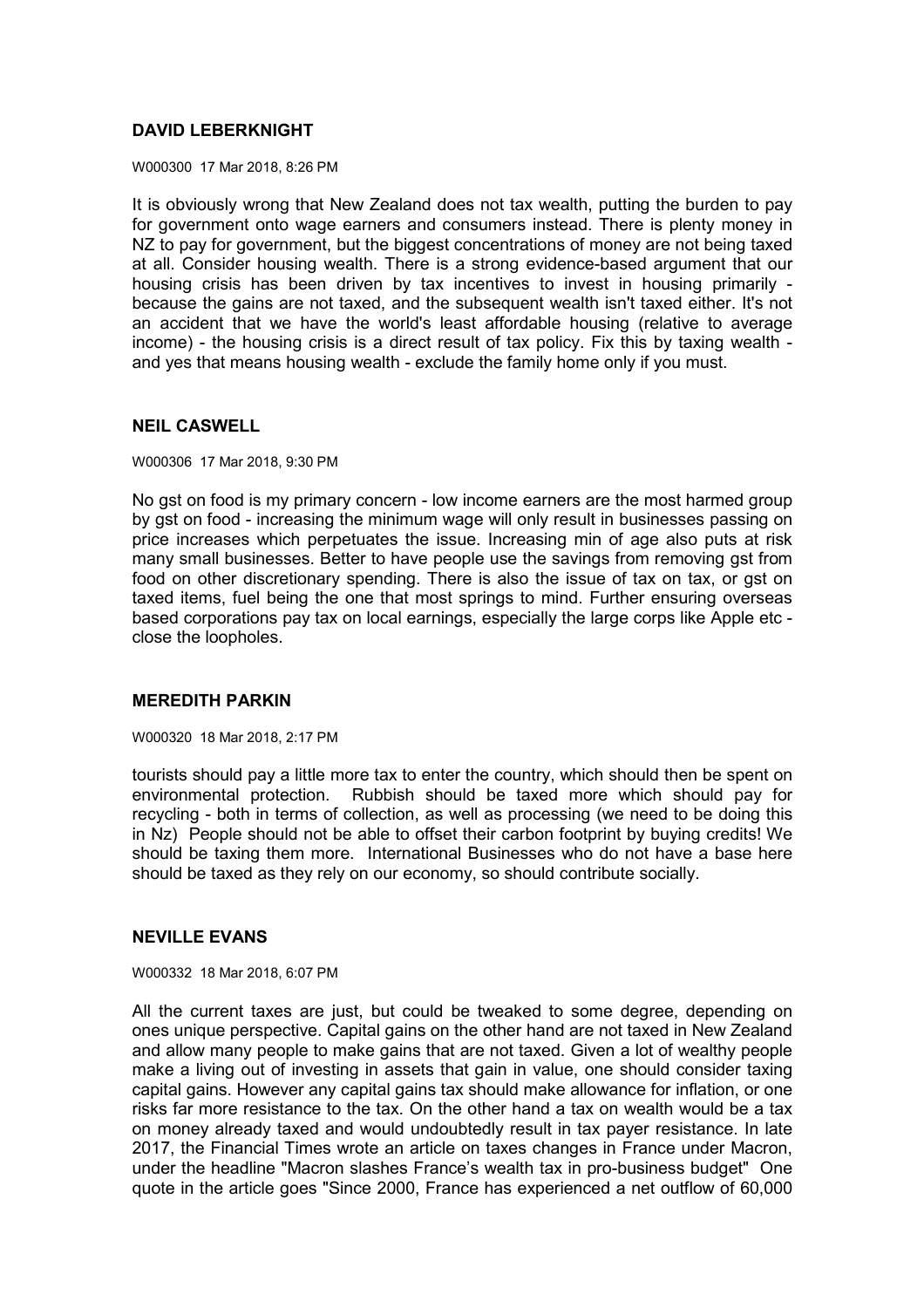millionaires, according to research group New World Wealth". One would have to expect the same to happen in New Zealand.

#### **DYLAN FLETCHER**

W000340 18 Mar 2018, 9:51 PM

Income tax needs to be reduced to encourage people into the workforce and allow those who are reliant on wages alone to live comfortably. This would have to be offset by greater tax on assets such as houses. People will not invest in businesses when housing remains attractive. Houses are to be lived in, not invested in.

#### **BEVIN BRETT**

W000346 19 Mar 2018, 8:33 AM

Taxes skew economics, causing behavior to change. We should not be taxing wages, because it handicaps domestic labor compared to foreign labor. We should not be taxing spending, because it changes spending behavior. We should be taxing the use of both non-renewable and renewable resources. Water consumption, land occupancy, air pollution (including with greenhouse gases), mineral consumption, land pollution (including with land fills), water pollution (including with farm runoff) - these are where people are benefitting at the expense of others, and the others should be compensated for their loss. We taxed income and expenditure because it was easy and, in a world before a global economy, reasonably fair. There is a global economy, and income and expenditure are no longer the appropriate things to be taxed.

## **ANONYMOUS**

W000355 19 Mar 2018, 9:22 AM

the role of charities with businesses needs to be worked out - maybe around level of business?

# **TIM O**

W000367 19 Mar 2018, 10:34 AM

There needs to be an appropriate capital gains tax on every home outside of the family home, something longer than two years - 10 to 20 at least. The highest tax brackets need to rise to reflect inflation. Fresh vegetables, fruit and meat need to be gst free. Nz made should have a small tax break. Luxury cars should have a tax increase.

# **CELIA MCALPINE**

W000372 19 Mar 2018, 10:56 AM

Capital gains tax is needed, hands down. And GST should be lowered. Without a capital gains tax, millions of dollars are being kept from recirculated into our economy,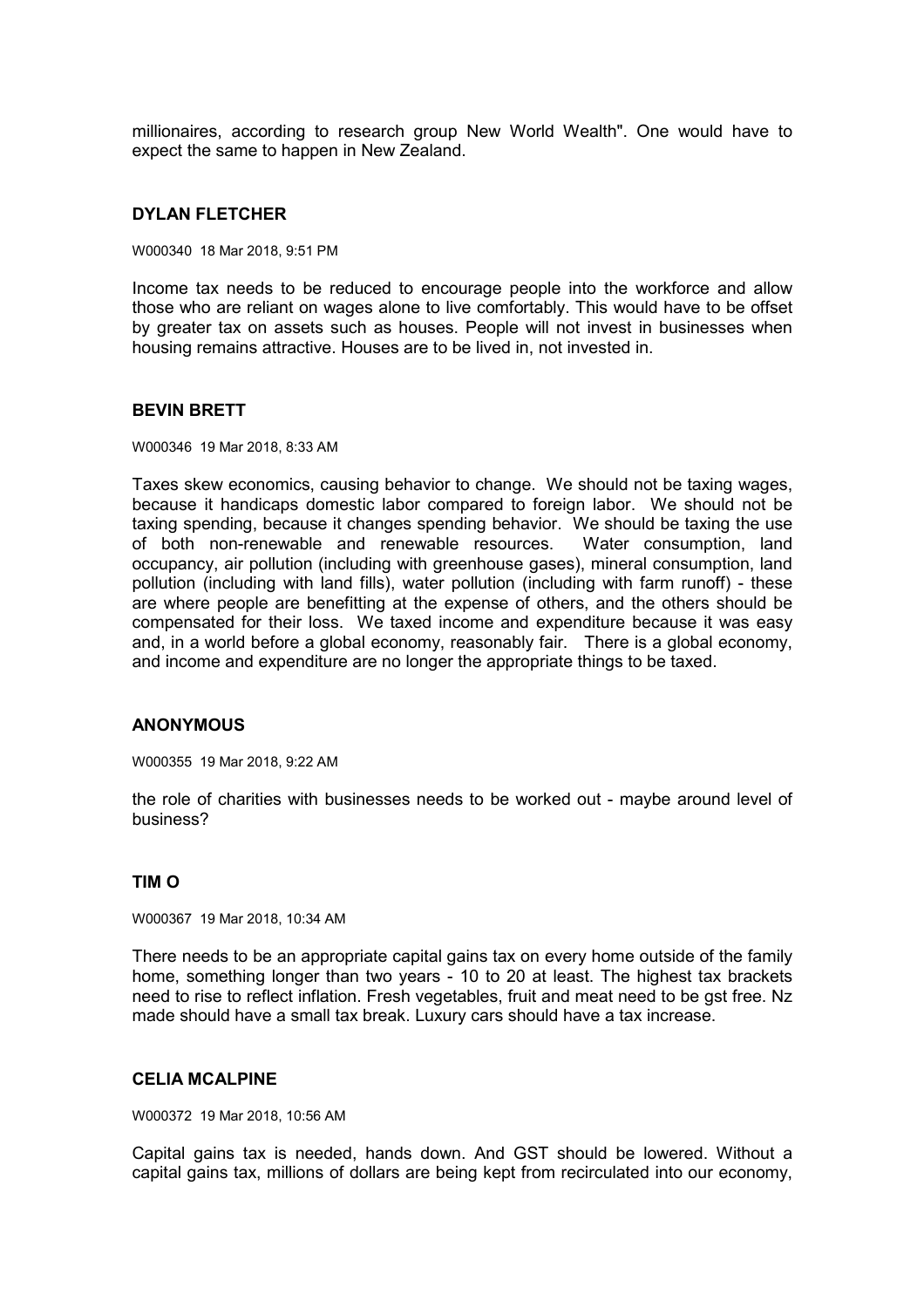and a high GST unfairly penalises the poor, who are unable to spend large amounts of money at once (like those with a very high income can to avoid certain taxes).

#### **GARRY FERGUSON**

W000386 19 Mar 2018, 12:12 PM

scrub income tax and rely solely on a broad range sales tax and import tariffs.

#### **STACEY BIDDICK**

W000392 19 Mar 2018, 12:29 PM

We need to start taxing churchs. While poverty is rife in this country, and the pastor lives in big fancy houses, shouldn't that raise the question as to why pastors are so rich? Collecting money from church goers, whilst next to nothing is forwarded to the community. Why should churches be tax exempt when they operate like a business?

#### **PHILIP WELLINGTON**

W000405 19 Mar 2018, 2:49 PM

I think religious organisations and any businesses they have should be taxed. Superannuatants should pay a lesser amount of tax as superannuation is difficult to live on in many cases. Tax loopholes should be closed. Tax should be paid on profits made on the sale of real estate property as it should be classed as income.

#### **ANDY DAY**

W000417 19 Mar 2018, 5:40 PM

We need to reduce the tax burden of the poor. GST for basic necessity's is wrong. Any company that sells for a profit in nz needs to be taxed. Also an asset tax needs to be considered on second or more homes. Just need to close all the loop holes which allow expensive accountants to shuffle money around. Needs to be made simple

#### **ANONYMOUS**

W000440 19 Mar 2018, 9:16 PM

I don't think women's sanitary items should be taxed.

# **SIOBHAN KEOGH**

W000476 20 Mar 2018, 10:51 AM

I think there should be an additional, higher tax bracket for those making \$150,000- \$200,000 plus. In some areas of New Zealand the highest tax bracket is enough for people to be comfortable but certainly not wealthy, and on one income in areas with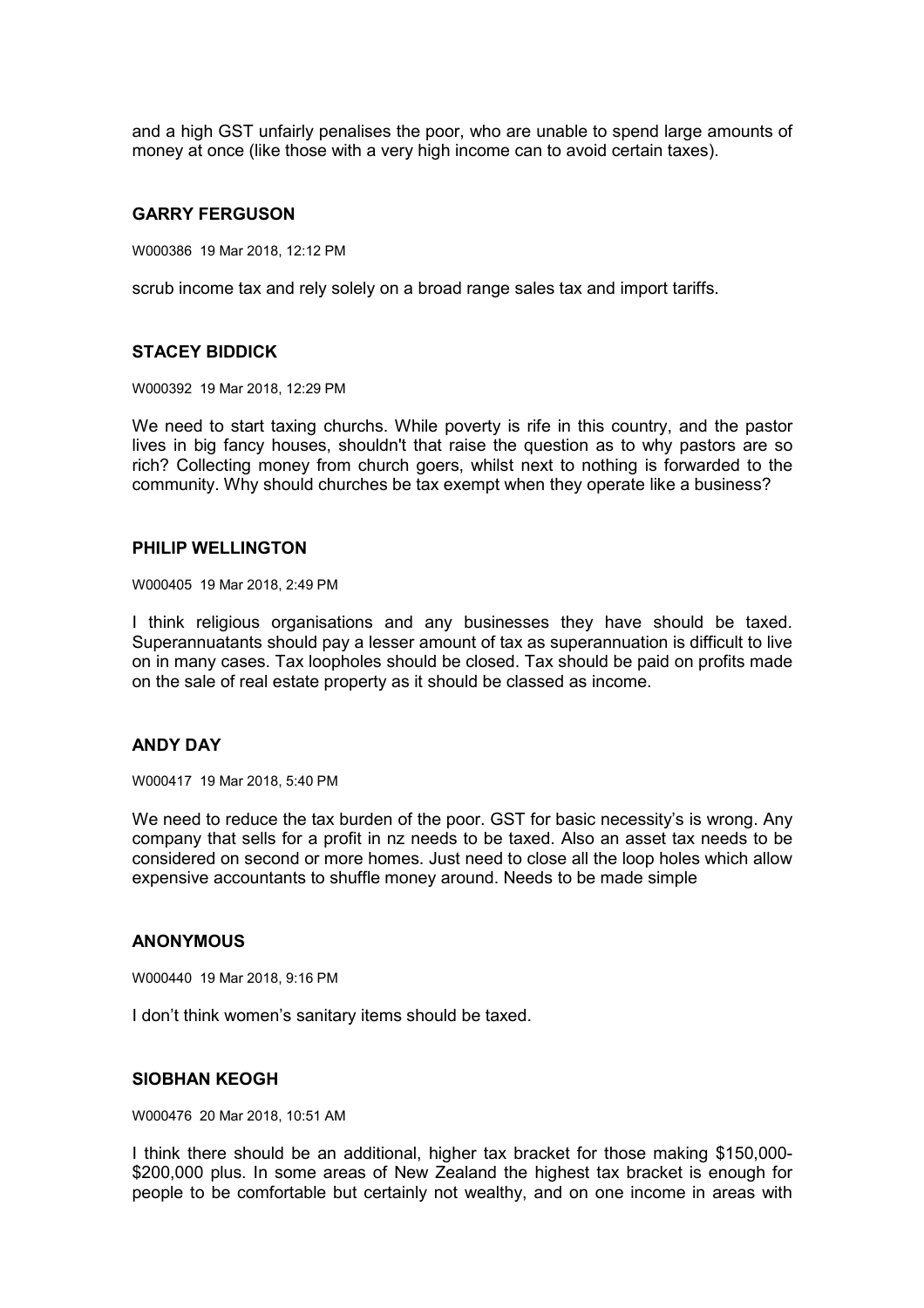housing affordability issues the highest tax bracket is not even comfortable. People who are legitimately well-off should pay more in tax to balance out social inequity. I also think we should have capital gains tax.

## **MARC SPARKS**

W000497 20 Mar 2018, 2:53 PM

We are currently taxing consumption and revenue, these are broad based and well understood taxes. Likewise the cost and administration of these taxes is low and well understood. Aside from specific user pays taxes there is no need to expand the tax base.

#### **MICHELLE COOPER**

W000513 20 Mar 2018, 7:05 PM

Take tax off fruit and vegetables- it's wrong that we can buy a bag of chips for cheaper than fruit or Veges. Any investment properties should be taxed - how can young people and first home buyers afford to buy a home when some people own 5 or 6 properties! It's ridiculous!

#### **ROSS HEBNER**

W000520 20 Mar 2018, 7:41 PM

Introduce asset tax a la Gareth Morgan and Universal Basic Income!

## **GREG MCINNES**

W000542 20 Mar 2018, 10:14 PM

I feel that too much taxing goes on for goods. The end customer for a trade could be paying for goods that have been taxed 4 or 5 times through each partys purchase. before they even get goods installed.

#### **JAMIE**

W000549 20 Mar 2018, 11:06 PM

I would like to see higher taxes on multinational corporations such as Facebook, amazon water bottlers, or online retailers. They currently pay very little and take new Zealand money offshore. I think GST should be taken off fresh fruit and vegetables and potentially other food products which meet rigorous health standards. Taxes on tobacco products should continue as they have proven yo have great health benefits. In the same vein I think a tax should be introduced on RTDs over a certain percentage. I think a tax should be introduced on foreign tourists to New Zealand to contribute back to the maintenance of national parks, freedom camping, tourist roads, acc visitor claims and other tourist infrastructure. I also think a tax should be introduced on property speculation. It has been going on for far too long unchecked, especially in Auckland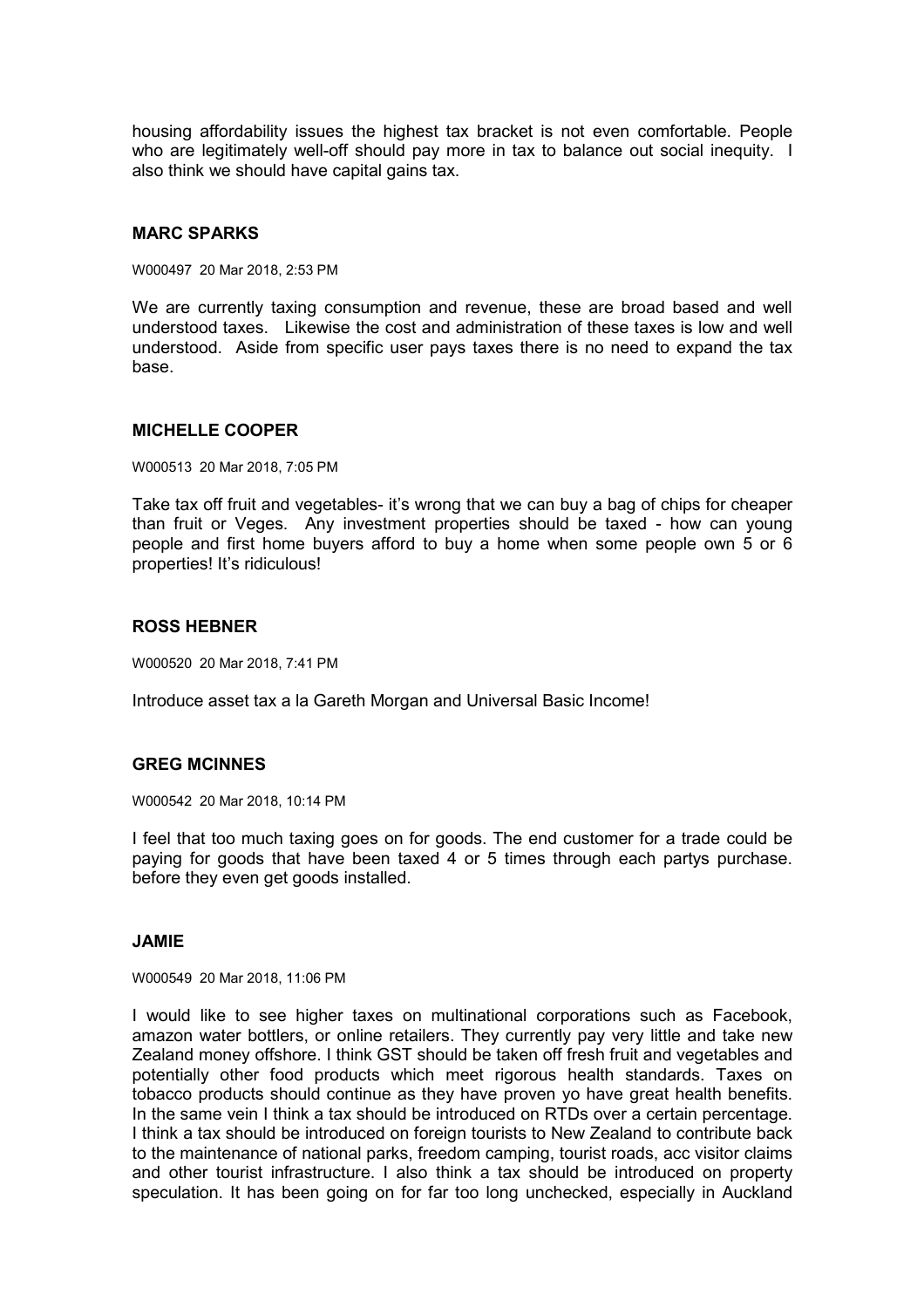and ties up the housing market. Currently it is enables rich to get richer and only grows inequality.

#### **ANONYMOUS**

W000554 21 Mar 2018, 6:17 AM

The statement above is to Misleading you tax 30cents in the dollar plus 15% on goods and services = 45% plus fuel, alcohol, Tobacco, ACC, resident withholding tax on earnings on savings + more You need to tax less much less. Remove all these stealth taxes. If you must tax then it should just be GST at 10%. OR a low flat income tax and nothing else. If you want multinationals to pay tax here then slash the corporate tax rate. Be tax competitive they'll soon be scrambling to pay tax here, better to have a small piece of a massive pie than no pie at all. Definitely NO to a capital gains tax. Or any wealth tax it's hard enough to pay all these taxes out of cashflow what's it going to be like when you're trying to pay based on value when there is no cashflow.

#### **LINDA SORENSEN**

W000576 21 Mar 2018, 9:58 AM

Changes I would implement in taxes, etc.: Add capital gains, but exclude kiwisaver and family home (can prove residence for at least 3-5 years). Alter business taxes significantly to support income equality and help mom and pop shops. Base the tax on the variance between the highest paid and lowest paid individuals (taking into account add-ons like travel, share options, annual leave etc). The higher the variance, the higher the % tax for that company. Make it such that they can't "farm out" executive pay. Require that overseas companies (like ANZ) reinvest any profits made in NZ back into NZ - improve wages or expand your business here - rather than sending profits overseas. Tax exiting \$ at max rate. Allow for funding of central activities (that are not repeated at a local level), but the rest stays here. All tourists should have to have travel insurance to cover medical issues. Other countries require visas, we already require an exit ticket. This is fair and reasonable.

#### **PETER ELEY**

W000581 21 Mar 2018, 10:25 AM

Let's separate wishes from reality. CGT on investment properties is great, in principle. But it would be unethical purely to apply CGT to those. So CGT on shares? KiwiSaver, retirement funds, credits when shares are sold at a loss, Black Friday, GFC... And of course properties are often sold at a loss. What about mum's jewellery, the boat, vintage cars, that 1989 Hermitage? A wealth tax likewise. The super rich wouldn't care too much, and would find a way to avoid it. And it would alienate many aspirational middle class families. Avoidance would become a major industry, income splitting, gifting, sham companies, goats, kiwi fruit, alpacas ... Income tax, consumption tax and property rates are simple, effective and very hard to avoid. Progressive tax is a must, and 33c in the dollar is probably too low for super income income earners. 17c is too high for low income earners. Tweak those bands. GST hits the poor hardest, so a lower bottom tax rate would alleviate that.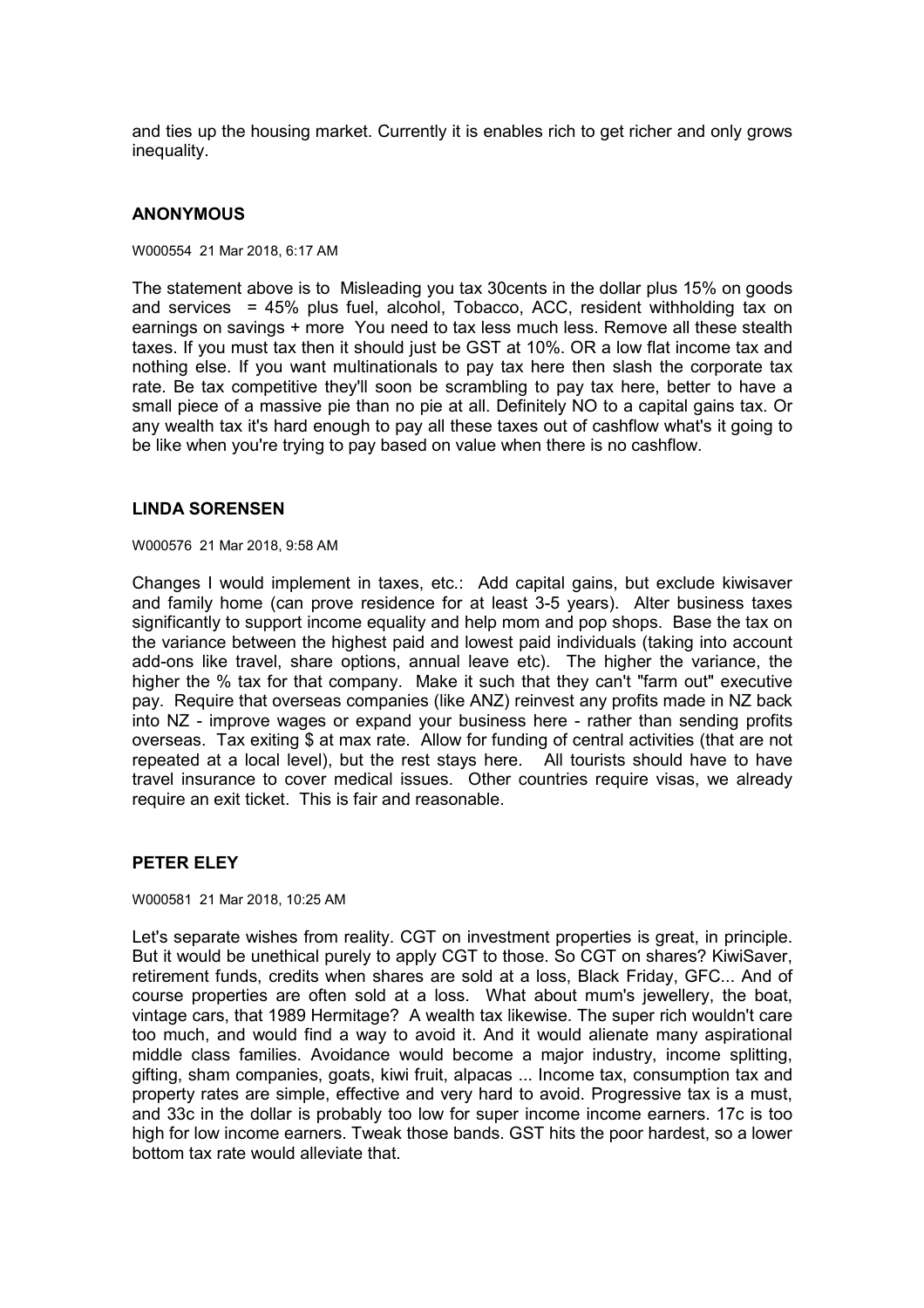# **MARCUS PICKENS**

W000590 21 Mar 2018, 10:44 AM

Hello, I think that charitable entities such as religious organisations who have business empires should be contributing to the tax take. I cannot remember if the latest census had a question relating to religion, but I recall from previous census's that there is a large and increasing percentage of the population who declare no religion. Therefore, is it time to look at some form of regulation regarding tax on companies affiliated to religious entities (Sanitarium and Destiny Church spring immediately to mind). There seems a outdated and out weighted form of benefit to some of these 'businesses' versus the majority of other businesses. Thank you.

## **THOMAS MORRISEY**

W000597 21 Mar 2018, 10:52 AM

GST is an unfair and non-progressive tax that treats all goods as though they are of equal merit. GST should be reformed to actively subsidise goods that are beneficial to society, such as fruit and vegetables, and be applied at higher rates to goods that are bad for Society such as fast food.

# **FRANCES COOK**

W000599 21 Mar 2018, 11:08 AM

Unfair to place a tax on a tax. Rates should not attract GST, this is double dipping. Overseas companies should be taxed on the profit they make in NZ. Overseas investors pay a much lower tax contribution on any interest they receive in NZ eg 2% while residents who live and work in the country pay the going rate. They invest here as they get a better interest rate, so tax this at least at 10%. Overseas investors have made serious money from buying land in NZ and then selling at a huge profit, they should definitely be paying tax on that profit. Diabetes is a serious concern in this country yet fruit , vegetables etc are taxed. Exempt the first \$20k of earnings from tax, this would benefit everyone. NZ has a high household debt, then encourage savings, lower the tax take on savings , the money used for saving has already been taxed.

#### **MATTHEW SAMPSON**

W000619 21 Mar 2018, 11:59 AM

Businesses owned by Charities should still be taxed in the same way as a non-Charity owner would. Overseas businesses should also be taxed on their local profits

## **RICHARD MAUD**

W000634 21 Mar 2018, 12:49 PM

We should definitely be taxing all overseas companies that operate in New Zealand and close loopholes that allow many highly profitable companies to avoid paying tax in New Zealand. There should be a capital gains tax on land and housing, exempting the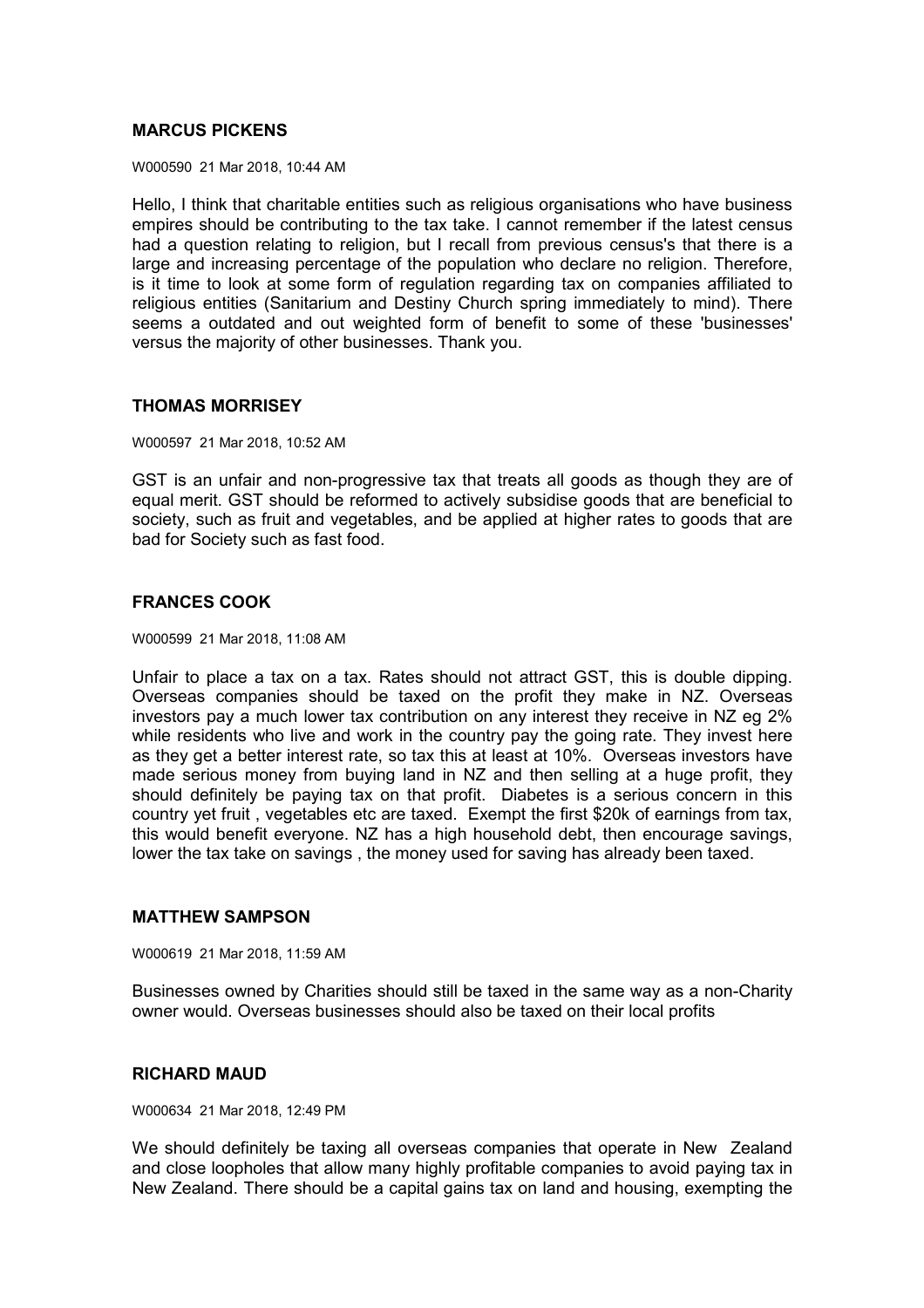family home, buying and selling land and buildings is a profitable business for some people and should be taxed as such. Tax should definitely be used to change behaviour in people and companies, such as polluters and antisocial behaviour , like smoking and problems caused by excess alcohol.

#### **WILLIAM GIRIMONTI**

W000639 21 Mar 2018, 1:04 PM

\* We should eliminate taxes applied to government levies - this equates to double taxation. \* We should eliminate taxes on non-discretionary spending (ie. food, clothing, electricity, healthcare) \* We should never consider capital gains taxes for New Zealanders as that will stifle investment activity which is good for all of New Zealand. Capital gains taxes should ONLY be considered for foreign investors. \*Consider shifting a portion of the tax burden off of New Zealand residents & citizens and onto foreign interests instead.

#### **ANONYMOUS**

W000656 21 Mar 2018, 1:41 PM

It's not just about looking to see where else a tax can be added or increased (look at the impact on crime the tobacco tax has had, dairies being robbed for something that is so expensive due to high tax), why not consider more ways of reducing a tax. For example introduce a tax-free income similar to that in UK. Yes this will benefit everyone including the millionaires, but its impact will be most strongly felt by the low income earners. In the UK it is something like 12k. If the first 5 or 10K earned here was tax free that could transform lives. And as that money would be spent, tax would still be gathered. Look really carefully at the tax of savings. There is no incentive to do so. Maybe introduce some tax free accounts. If pension contributions and growth were not taxed, people , through compounding, would have much healthier balances. Then withdrawals would be taxed as income, just as the sale of investment properties (no matter how long you have had them) should be taxed.

#### **RAYMOND STEIN**

W000671 21 Mar 2018, 2:20 PM

If we are going to introduce a CGT, then it makes sense to also introduce a 'Stamp Duty' tax (suggested rate is 1% max) on the sale/purchase of a property/house/land/commercial building. This 'Stamp Duty' tax can then go towards the upgrading of underground infrastructure (waste water, drainage, high speed broadband etc.) which is not coping due to age old infrastructure coupled with the increase of people and housing into NZ, Auckland specifically.

## **LUKE COPSEY**

W000686 21 Mar 2018, 3:04 PM

We need to tax the rich more and reduce the income tax and GST for the poor. When national came into office I was shocked at how they reduced the tax on the higher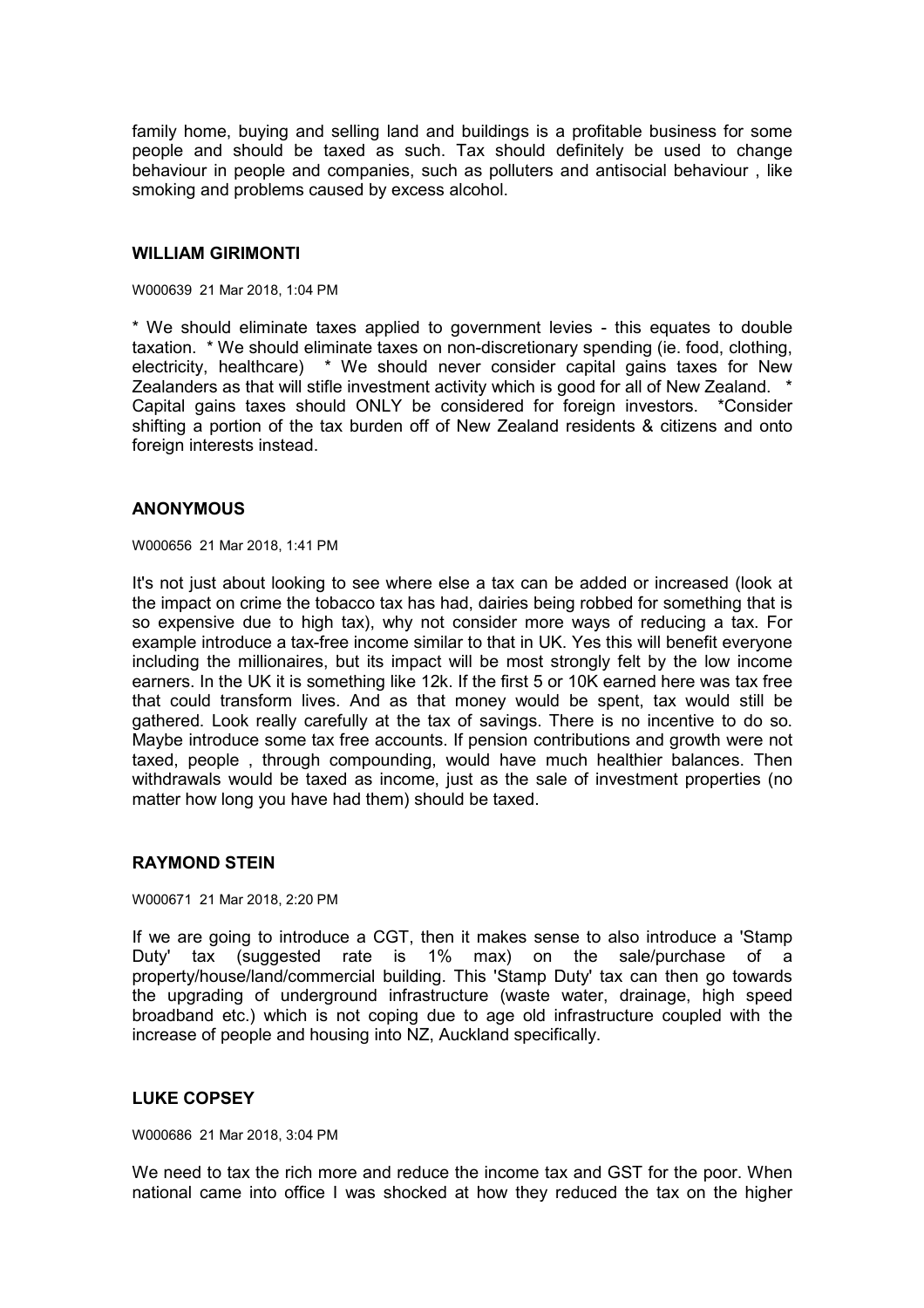incomes and increased GST. That was a really terrible move for the majority of the people. The argument is that the rich are already paying more than their fair share, but this is rubbish and the politicians are included as the rich so it won't change. The higher income families have more money left over after expenses than families on minimum wage. The percentage of tax being taken from the Poors income after expenses compared to the rich is a huge difference. It's not fair and the rich need to pay more. Make a new tax bracket for the people earning over a million and make it 60% and increase tax for the people easrning over 100,000.

#### **STEWART FINLAY**

W000702 21 Mar 2018, 4:02 PM

As New Zealanders we should pay our fair share of all the costs associated with the infrastructure and the governance of our country. However we should not be making a way for big international companies to replace our efforts in production, paying almost zero tax, and taking the profits to offshore bank accounts. We should not be giving tax incentives for those who want to buy up housing as investments, causing the values to rise far above realistic levels and making those individuals rich at the expense of the ordinary New Zealand citizen. I myself was given the opportunity to purchase a home in 1976 under the Labour "house and Land' package, at a time when I could not save fast enough for a deposit. This simple, low cost move set our family up for a secure future, and provided the basis of a enjoyable retirement. It did no make me rich but gave the helping hand that enabled me to work and live comfortably in my own country and care for my children.

## **REBEKAH HAWTHORN**

W000718 21 Mar 2018, 5:15 PM

We need to remove the tax on fresh New Zealand produce, as a teacher I see first hand what poor nutrition is doing to our children. We are paying for this obesity epidemic in medical fees. Time to try something new.

#### **K W**

W000729 21 Mar 2018, 6:23 PM

I think there is too much dependence on taxing hardworking people - income tax is too high. I also don't like the idea of a capital gains tax unless it is aimed at professional property developers. Everyone should be contributing to more tax, rather than just wage earners. I think the tax on alcohol and tobacco should be higher. I would definitely support a sugar tax.

#### **ANONYMOUS**

W000741 21 Mar 2018, 6:58 PM

We should diversify tax revenue streams in New Zealand, so that more things are taxed at a low level, to increase revenue (so we can cater to a successful, growing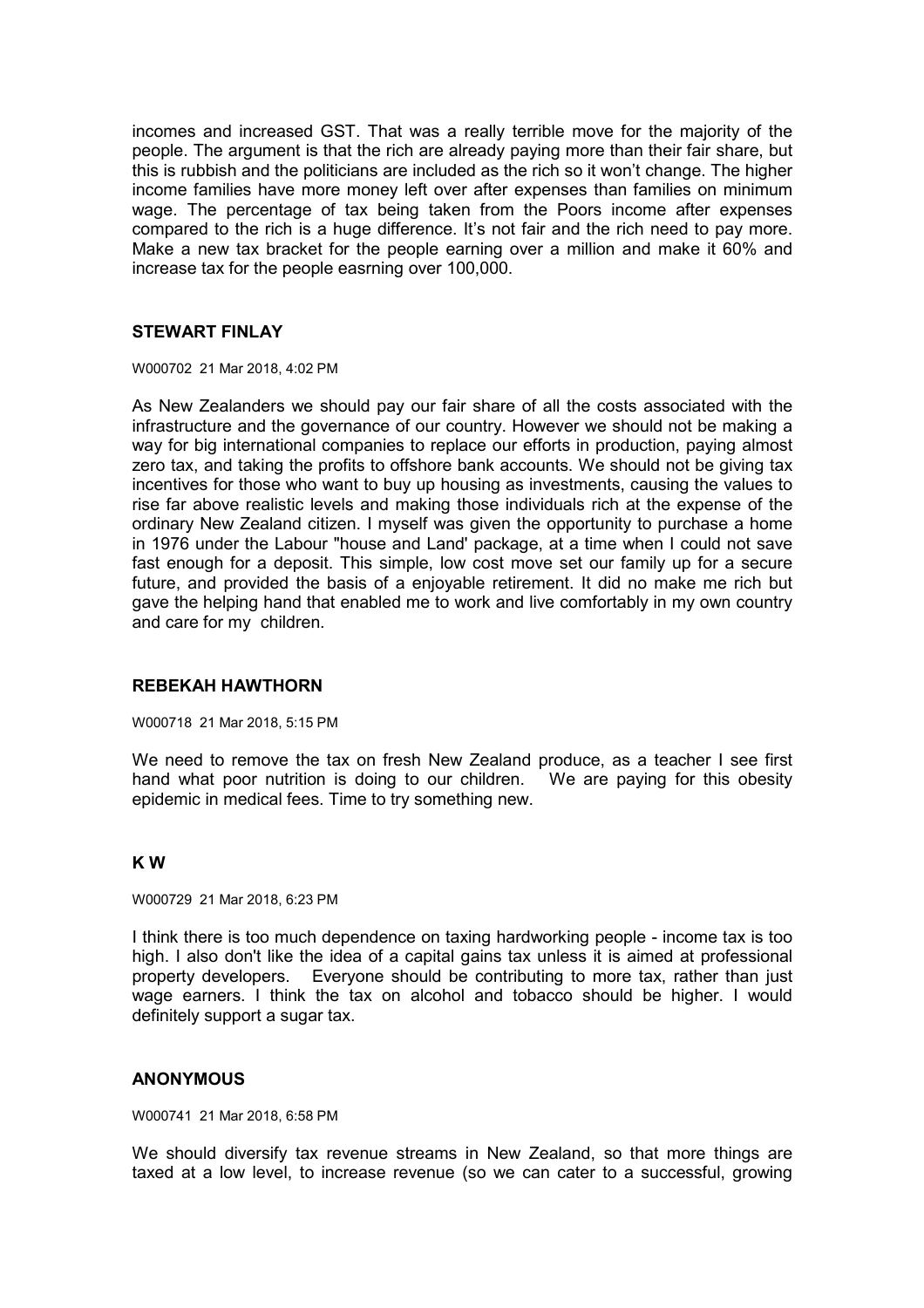population) while minimizing the impact of tax on New Zealanders' everyday lives and our investments in our futures.

## **NICOLA GRAY**

W000765 21 Mar 2018, 8:50 PM

Yes to some kind of tax when properties are sold. Yes to taxes on charities- perhaps those earning over \$xx or selling commercial products/ services or just those running businesses. Yes to taxing multinationals.

#### **JOCELYN ALESANA-RENNIE**

W000773 21 Mar 2018, 9:10 PM

I think we should look more closely at what Scandinavian countries do in regard to tax. They have a great health system and education system. They seem to live well; they pay more in tax, sure, but hey live well. Higher income earners should pay a proportionately higher tax. Not popular but makes sense. Private schools should not have government funding from public purse. Private hospitals should be closed. Public hospitals and freee health would bffordable with a fairer taxation system.

# **GREG MUNFORD**

W000779 21 Mar 2018, 9:40 PM

We need a more stringent polluter pays approach to agriculture and industry. Rather than taxing their profits (i.e. post-pollution; public cost for cleanup) you could better incentivise businesses to invest in cleaner tech/systems/processes in the first place e.g. with harsh fines and/or incentives.

## **DAVID CHING**

W000789 21 Mar 2018, 11:58 PM

some overseas items to not attract GST mainly because of collection costs, but this could be added to the annual Tax returns

#### **SYLVIE KERR**

W000796 22 Mar 2018, 6:41 AM

All churches, and any charities who run a side business should absolutely be taxed. GST needs to be reduced or removed from fresh fruit and vegetables as it disproportionately impacts the poor. The fact of the matter is, people earning via salary and wages cannot avoid paying tax, but those with other forms of income can and do. What you do needs to be radical and stop the wealthiest NZers hiding their income and paying SFA tax (this includes corporations). Property Investment should be taxed so insanely that people drop it, and NZ homes return to places to live not money-makers for the few. This would also level the playing field, and encourage investment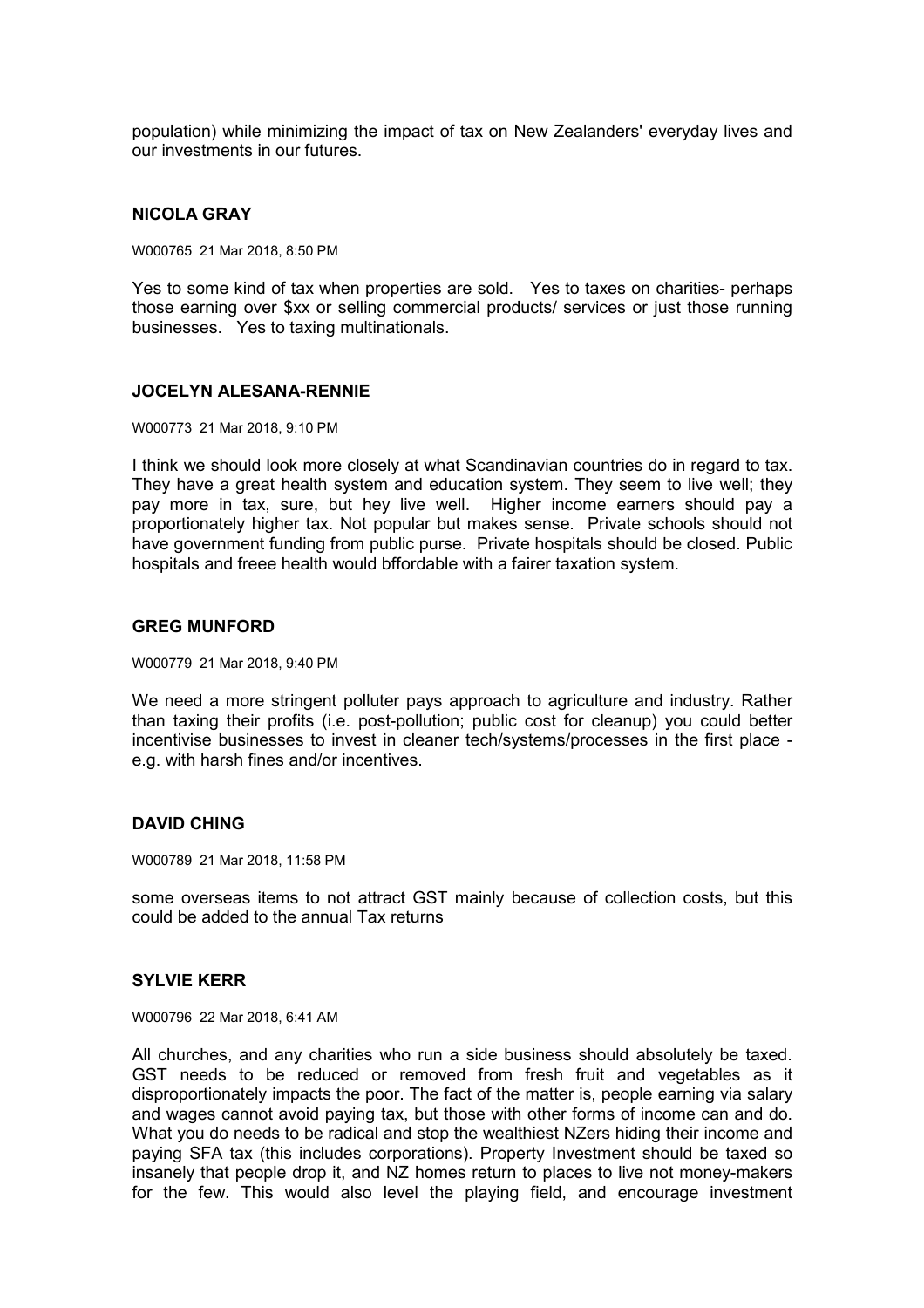elsewhere into more productive areas (e.g. businesses). If you actually collected tax from all the current untaxed sources (legal or loopholes), you would have enough money to reduce taxes on the poor and turn NZ into a paradise.

## **BERNARD KLOS**

W000803 22 Mar 2018, 7:41 AM

Why do we tax fresh fruit and veges? and the tax chain need to be acted upon. Business get taxed, who pay employees, who then get taxed, who spend their remain income and get taxed...

## **CHRIS PATTISON**

W000815 22 Mar 2018, 8:57 AM

In principle, I am against taxing (GST) basic food. However, I am also pragmatic about this issue, and feel that if there is a split introduced between taxing some foodstuffs, and not taxing other foodstuff, it will introduce a whole complicated lobby group and expensive controlling structure which will be counterproductive. In fact, the controlling structure might cost more money than leaving the system alone as it is. This can be seen in countries such as the UK, where I believe bread is not taxed, but put a bit of fancy icing on it, it suddenly becomes a luxury item and is taxed. This type of system is a farce. The KISS principle overrides this.

## **BRUCE MERRETT**

W000831 22 Mar 2018, 11:00 AM

We should tax consumption by increasing GST. Income tax should be simple...one tax rate for all & a generous personal allowance. Housing (seen as an investment by most) should be taxed (I own 3 properties so I would pay up). Housing is dividing society more than anything else & that resentment will grow until Kiwis have a greater sense of fair-play.

## **SAM HADLEY-JONES**

#### W000842 22 Mar 2018, 12:12 PM

Regarding tax duty, this could be most cost-reflective compared to the social cost of these 'undesirable' consumables. There are also more efficient mechanisms than taxation to handle some types of social consequences if implemented properly ie: ETS vs carbon tax. If the ETS was more cost reflective of the forecast impact of carbon emissions, the ETS would have a more effective nominal price and desired outcome would be achieved. Instead we cap the price and exclude whole industries because they have a powerful lobby. Regarding income tax, I think our system is unfair in that sole traders and small businesses are able to protect themselves from tax liability with a good tax consultant. There is no escape for wage earners. The loop-holes need to be closed. International tax policy is a real concern and more so in the future with more globalisation and digital services.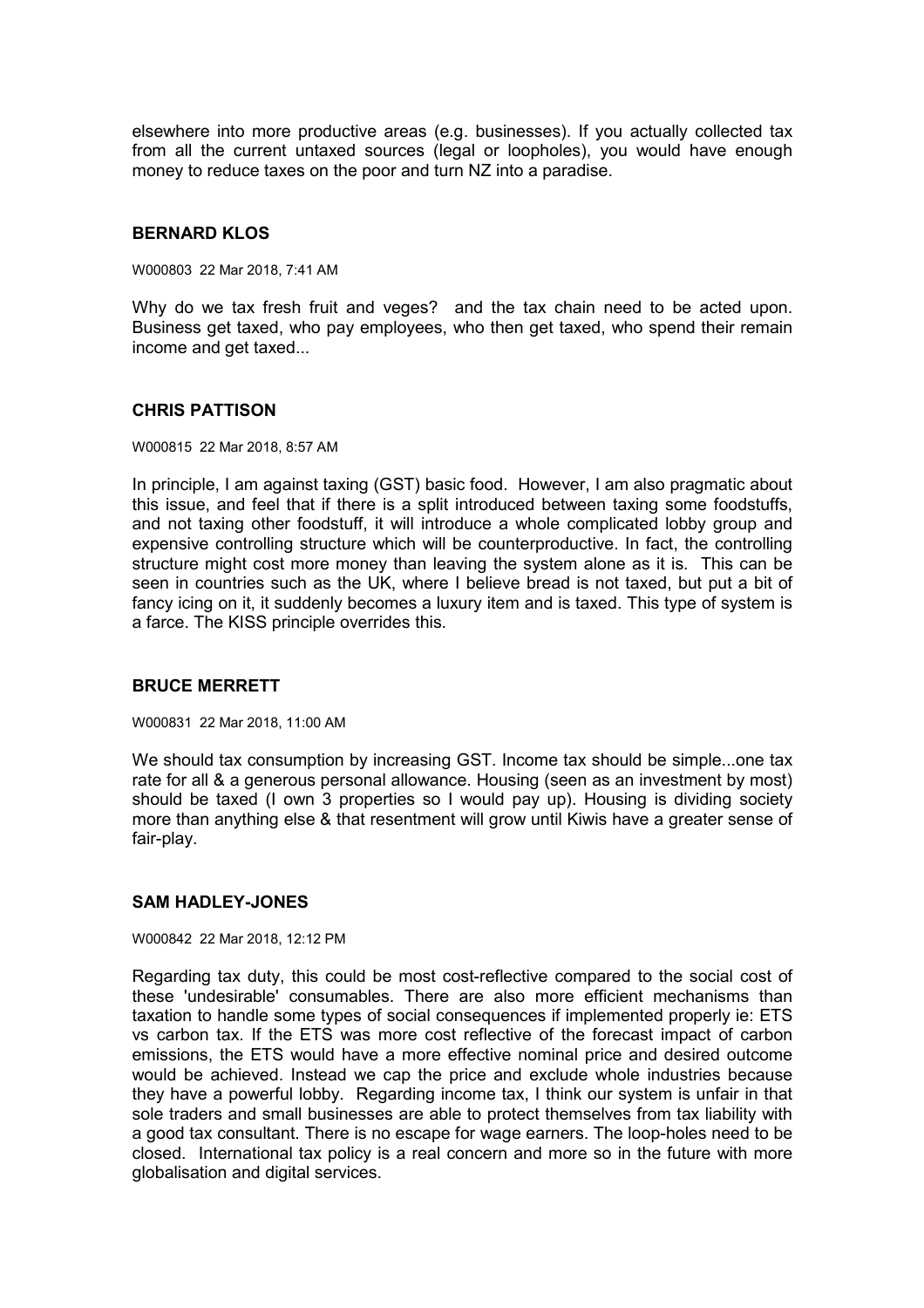# **B LEE**

W000862 22 Mar 2018, 1:55 PM

Lots of talk on removing GST on essential items. This should benefit those on the lower income. Capital gains tax should be an issue in NZ as far too many have got away with paying any tax on owning multiple houses. If NZ were to go down this path, BE SURE to follow the CGT models of Canada. I've seen too many landlords in NZ that get away from paying CGT by selling 1 house every 2 or 3 years and move into their previous rental house, then repeat sporadically every 3 - 10 years. Imagine the capital gain for a landlord that disposes several houses over a 20 year period? In Canada the CRA tracks tax payers on their principal residence. Buying a house requires tax #, the 1st question they ask when they file a tax return (and by law every resident has to file a tax return regardless if \$0 income) is that they put down their address of residence. Their house is matched into the computer so it knows if you acquired a new home, or moved into a rental home you use to own).

# **CALEB EVANS**

W000869 22 Mar 2018, 2:13 PM

More tax needs to be applied to things like soft drinks and fast food dont we have the highest number of obesity compared to population? fruit and veges should have tax taken right off

# **ROGER BAXTER**

W000878 22 Mar 2018, 3:22 PM

Water exports for commercial gain, capital gains, freedom camper clean up ( entry tax for non residents) and sugar tax. Previous govt wouldnt listen -"its too hard". I dont care, theres plenty of govt breaucrats who can find the way to make these work, thats what we pay you for.

## **ANONYMOUS**

W000884 22 Mar 2018, 3:57 PM

Please lower or preferably remove all tax for part-time (i.e. Reserve Force) service personnel! As Reservists who (mostly) have separate full time jobs, we often find ourselves paying secondary employment tax on our Army incomes, which can be upwards of 50% of our pay in some cases. For context, Reservists in Australia don't get taxed on their military pay, and don't get taxed at all when deployed. It would be a relatively inexpensive measure but would do a lot to raise the morale of those who sacrifice their spare time in service of the nation.

# **ZAC ALI**

W000886 22 Mar 2018, 4:03 PM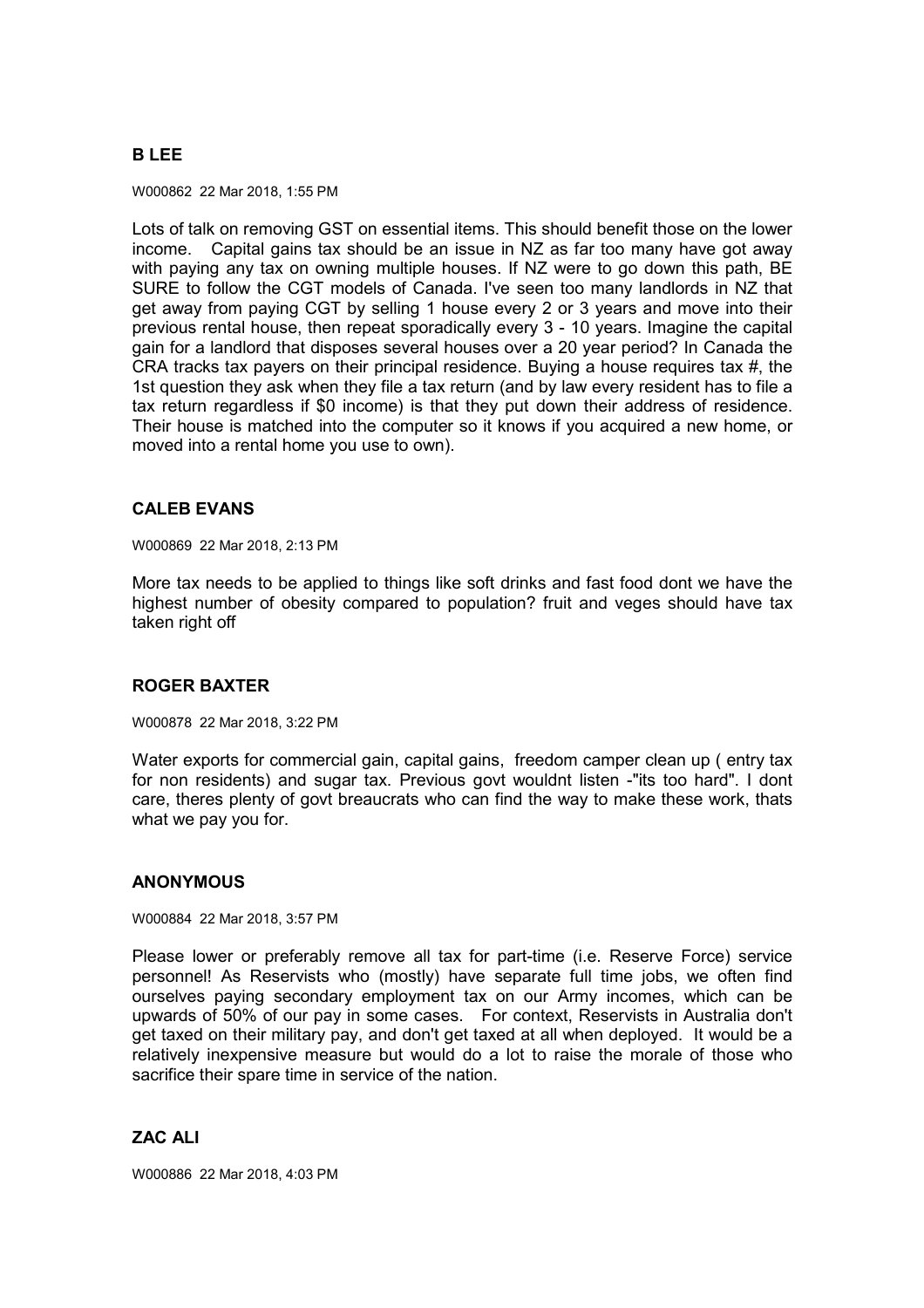Taxing the Right Things - On top of PAYE, we have 15% GST on everything. In light of poverty and wealth gap in NZ, i strongly believe basic food and hygene items should be GST exempt. These should include things like flour, rice, milk, sanitary pads and the like. This would go a fair way to ensure families with financial difficulties can afford to feed their children. Secondly, I believe we need to re-visit property tax. Non-resident buyers should be charged stamp duty. Vacant properties bought for the sake of capital gains by speculators should be taxed as well to discourage the practice. Same should apply to landbankers whereby property that could be developed should either be sold to developers or taxed if proven to be kept as a landbank.

# **ANDREW ROBINSON**

W000895 22 Mar 2018, 5:30 PM

Shouldn't be adding GST to healthy food and other essentials. For the most part GST is a tax on poor people. Should have a 0% tax band for the lowest earners. Should be taxing capital gains. Should be taxing investment earnings, businesses and salaries at the same rates. Should be taxing multinational corporations on the money the earn in New Zealand rather than allowing offshoring.

# **THOMAS SALDANA**

W000901 22 Mar 2018, 5:59 PM

I would strongly recommend that religious institutions should lose their exempt status and be required to pay tax, just like any other business. If anything, they should pay more. Their entire business model consists of exaggerated claims and broken promises. They undermine scientific literacy and education with their demonstrably false claims, and they harm society by promulgating some obscene ideas (homophobia, sexism, violence as a way to 'discipline' children, an authoritarian "do as I say, or else" paradigm). None of these behaviours or attitudes are things which should be rewarded with tax exemption. It's true that religious groups do some good, in the charitable work which some of them do, but this charity work can be given its own exemption, without spreading that tax-exempt status to all activities a religious institution is involved in.

# **STEWART LAWRENCE**

W000907 22 Mar 2018, 7:27 PM

1. Tax wealth, possibly in the form of an inheritance tax. 2. Tax capital gains 3. Tax people who hide their wealth away in trust accounts.

## **SUSANNAH RODDICK**

W000916 22 Mar 2018, 7:50 PM

We need to be taxing any profit that people make from property capital gains, outside from the sale of the single family home. I pay tax on my income as a self-employed person and am happy to do that. But I don't have to pay tax on the income I've earnt through my properties. That is not fair. Why do I benefit by paying lower taxes on my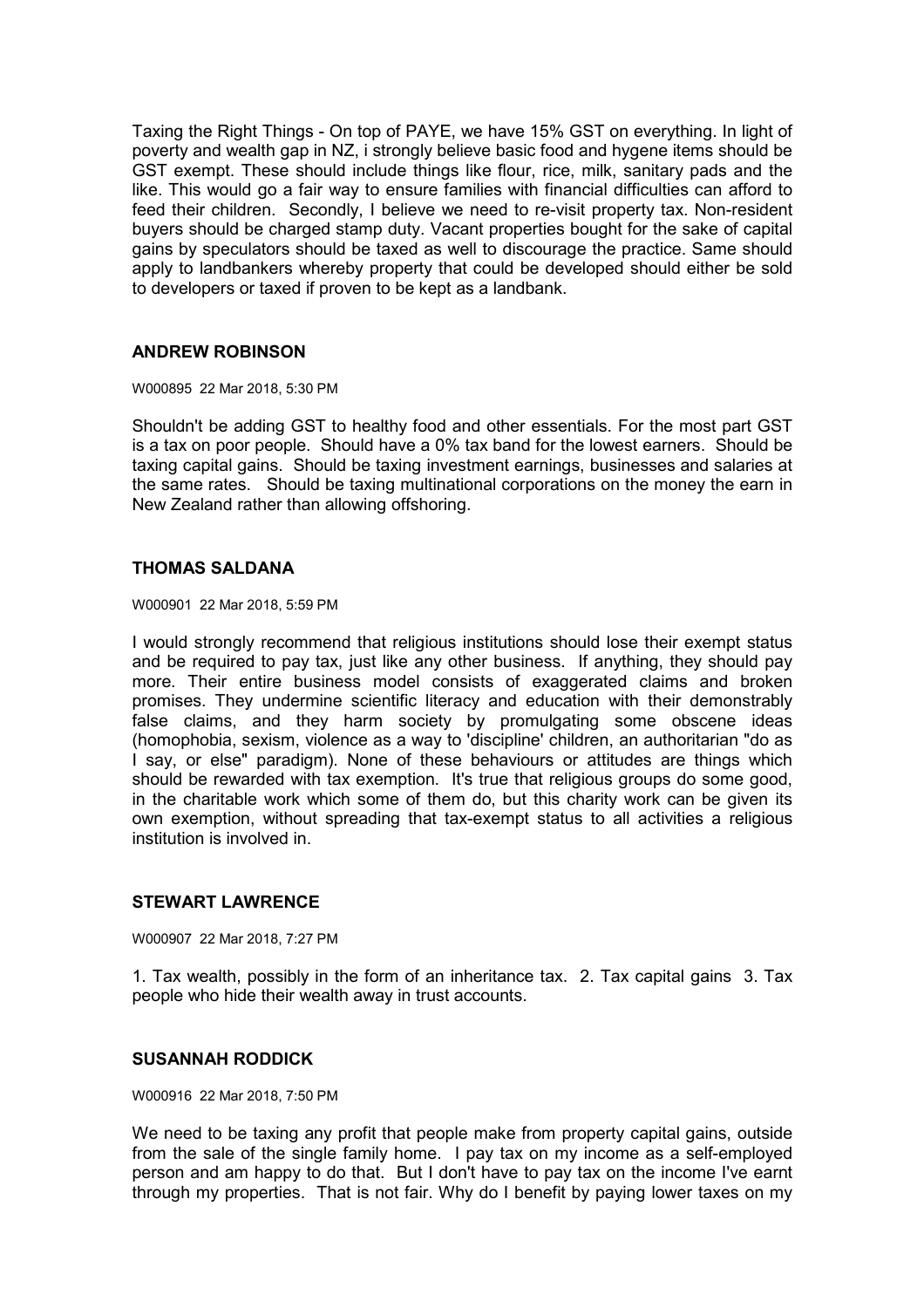income, much more than people on lower incomes, and more likely to not have the ability to own 2 or more properties. I know that implementation would be a bit complicated. But everything that is important, with details that affect all of us is complicated. We still tackle it! Other countries do it. I believe that we could solve this one. Surely!

# **LLOYD MEIKLEJOHN**

W000922 22 Mar 2018, 8:06 PM

We need to tax accumulated wealth, and land as a proxy for this. It is the true divider in New Zealand between poverty and plenty.

## **JANE SMITH**

W000933 23 Mar 2018, 6:51 AM

Taxing hard work has never worked in the big picture. Taxing good choices is wrong. From the age of 16 I worked and saved every cent to buy my first home, continued to live on nothing and put up with 2 flatmates to help pay the mortgage. my pairs partied and travelled and then in their 30's complained about house prices and didn't want flatmates and it was inconvenient. Next, If I sell my rentals and modest house and purchase a big expensive home, that will not be taxed for capital gains, if I live in a modest house and leave my rentals as they are for my children,I will be taxed on the sale of the homes - inconsistent and unfair. Next, Tax fast food , sugary drinks and foods which cause Obesity . 1. it pays for the cost on the country 2. it deters bad food choices. Next, the flood of foreigners buying up our property is what has caused the suddenly problem of housing. For 100's of year investment property has not caused a housing shortage. Fix the actual cause !

## **JOHN BROUGHTON**

W000942 23 Mar 2018, 11:01 AM

There needs to be a review and tightening up on the operations of charities and trusts, many which seem to be using them as facades to the disadvantage of legitimate businesses operations.

## **KEN MORISON**

W000956 23 Mar 2018, 12:54 PM

Taxes must be unavoidable but what we tax should encourage appropriate responses. GST works because it is unavoidable; I do not support lots of exemptions as then you get distortions as seen in the UK. Small women don't pay VAT if they buy children's size clothes; you can't eat takeaways inside as then it makes it a restaurant meal with VAT. I support carbon-based energy taxes as we need to discourage their use. I'd prefer to have less tax on effort (labour) and more on carbon-fuels. I support taxes on capital gains (even though I would suffer) but with consideration for inflation and consideration for those who cannot convert capital gains into cash. We do not want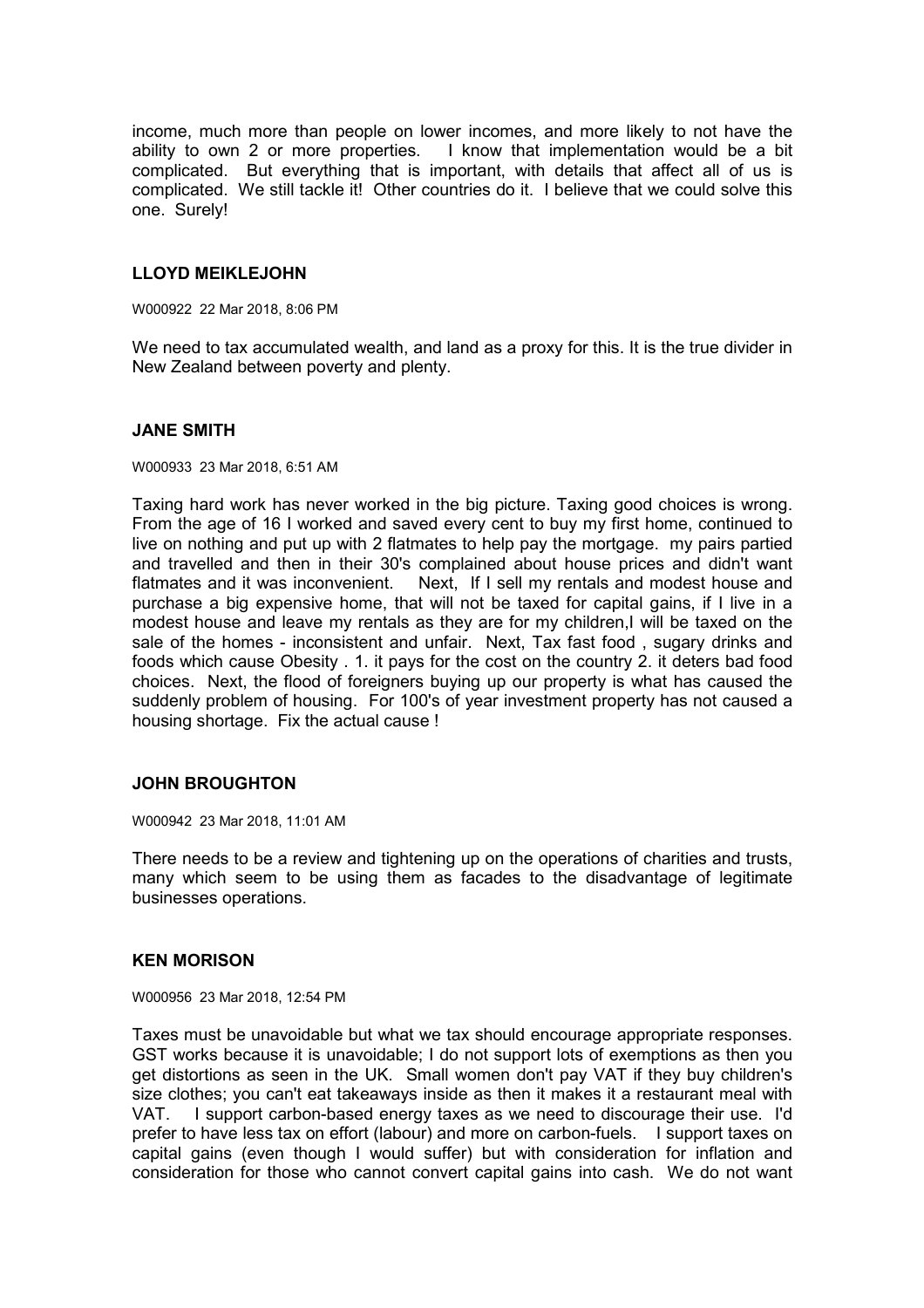taxes to discourage saving. We need to think globally about tax so I support GST tax on overseas travel and goods.

#### **RACHEL BELL**

#### W000973 23 Mar 2018, 4:47 PM

-Multinational companies that earn money from NZ should pay tax in New Zealand. Google, Facebook, Starbucks, Apple -Menstruation products should be classified as a necessity and not taxed, or tax should pay for reusable menstruation products to be provided as part of a comprehensive nationwide sexual education for schools. -Start a sugar tax (reduce future costs of diabetes and obesity, increase revenue that can be spent on other needs) -Increase environmental levies, incentivise a clean dairy industry, tax plastic, hold businesses accountable for the health/ environmental impact of their goods/ services -Subsidize clean energy alternatives- make solar power more accessible and desirable for new built buildings and make retrofitting excising buildings easier -Reduce tax on agriculture products such as fruit/veg (encourages these industries and promotes healthy eating) -Promote circular economy

#### **CATHERINE OLSEN**

W000981 23 Mar 2018, 6:02 PM

We need to tax residential property. This will move us away from wealthy people land banking.

#### **BRENDON FAIRBAIRN**

W000991 23 Mar 2018, 7:50 PM

We need to tax capital gains on everything other than the family home.

# **NEIL BOSMAN**

W000999 23 Mar 2018, 9:39 PM

Why do we get taxed on government maternity leave? We've already paid years of tax to allow the government to "support" us while we have a newborn baby to look after. I was appalled to find out that my wife's government maternity leave payments are taxed. That's just plain double dipping. The tax money is what is being used to pay our matirnity leave, but then the IRD takes tax from that?? \$350 a week after tax is nowhere near enough to support a family in our current climate. If there was no tax on the maternity leave payments, the \$500+ a week would be far closer to what is needed.

#### **ANONYMOUS**

W001006 24 Mar 2018, 6:45 AM

Stop taxing fruit and veges no wonder half the population is fat , crap food is cheap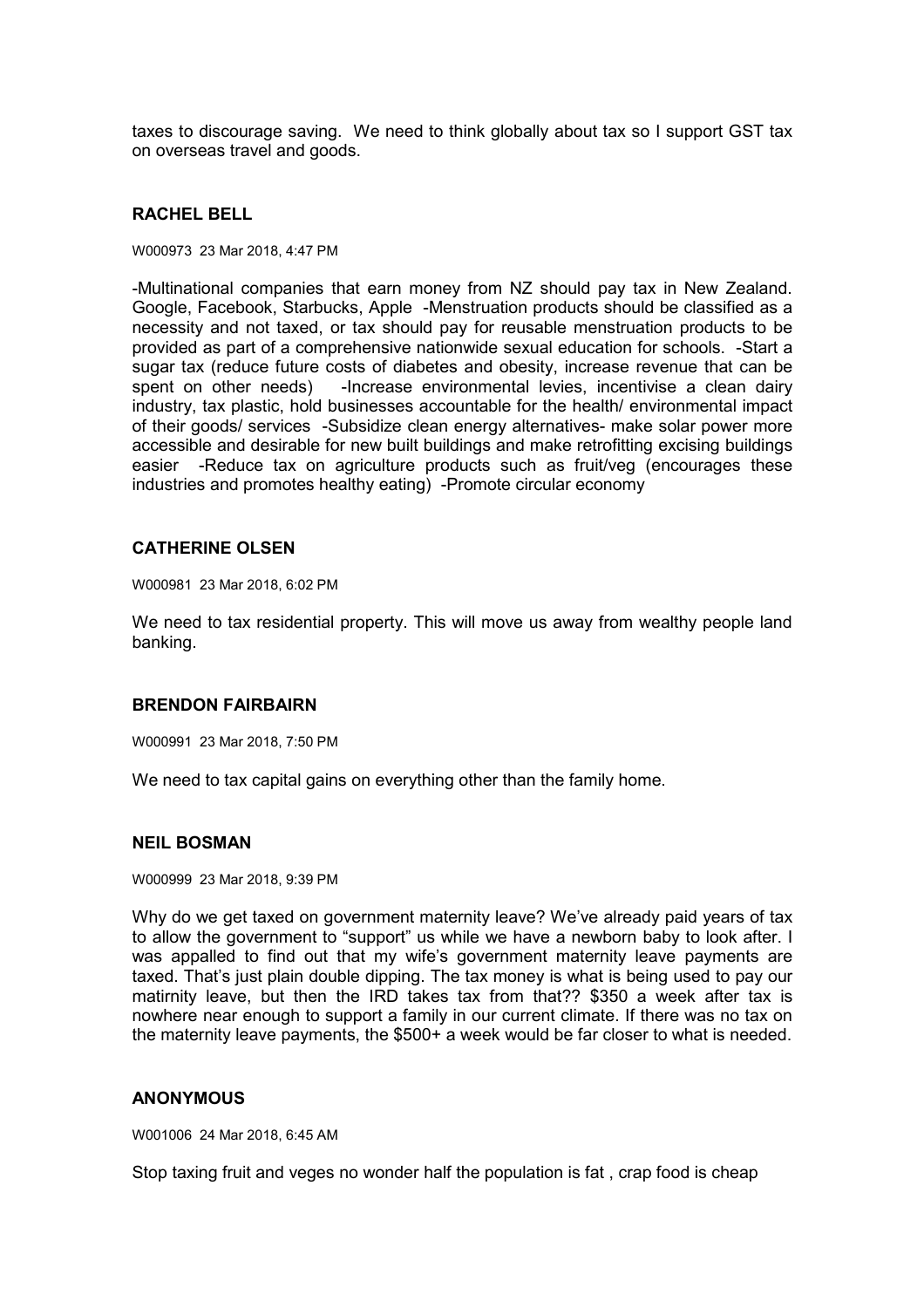# **LYDIA STANDEN**

W001019 24 Mar 2018, 11:08 AM

I think it is very important that we tax overseas companies as we continue to move into a time of extreme globalization.

## **EDWARD SIDDLE**

W001045 24 Mar 2018, 3:54 PM

We need to stop taxing labour so much through income taxes, and tax things like land (to make it used more efficiently), driving cars (to discourage their use), and carbon (to help shift to a low-carbon economy). I think GST is a valuable part of our tax system because it is hard to avoid.

## **GEORGE JASONSMITH**

W001053 24 Mar 2018, 4:22 PM

While many of the right things are being taxed there seem to be too many that are not. In particular realised capital gains (from all sources) after allowing for inflation, incomes transferred to avoid tax, and illegal earnings just to name a few. With regards to the latter, it is well known that tax evasion is what brought Al Capone down; how often do we hear of drug dealers, for example, being prosecuted for tax evasion? While a case can be made that GST should be zero-rated for some essential items, it is my view that it would be more efficient in dollar terms to keep a uniform (albeit considerably lower than present) rate of GST and to ensure that the overall tax system, benefit rates and minimum wages ensured that all people can afford to live.

## **M S**

W001059 24 Mar 2018, 4:47 PM

To be fair to the working group every income should be tax. There's a cereal brand that i refuse to buy because it part of church/charitable institution but They producing product under their institution and gain money out of it. Any investment property thats being sold need to be tax.

# **BEVERLEY AUSTIN**

#### W001074 24 Mar 2018, 6:13 PM

If Gst was paid on financial transactions, there would be a substantial increase in the take. Buying and selling the family home should be included. This should also be deductible ie. If I buy I pay. If I sell I claim. This would be almost be a capital gains tax me thinks, but would not be called such.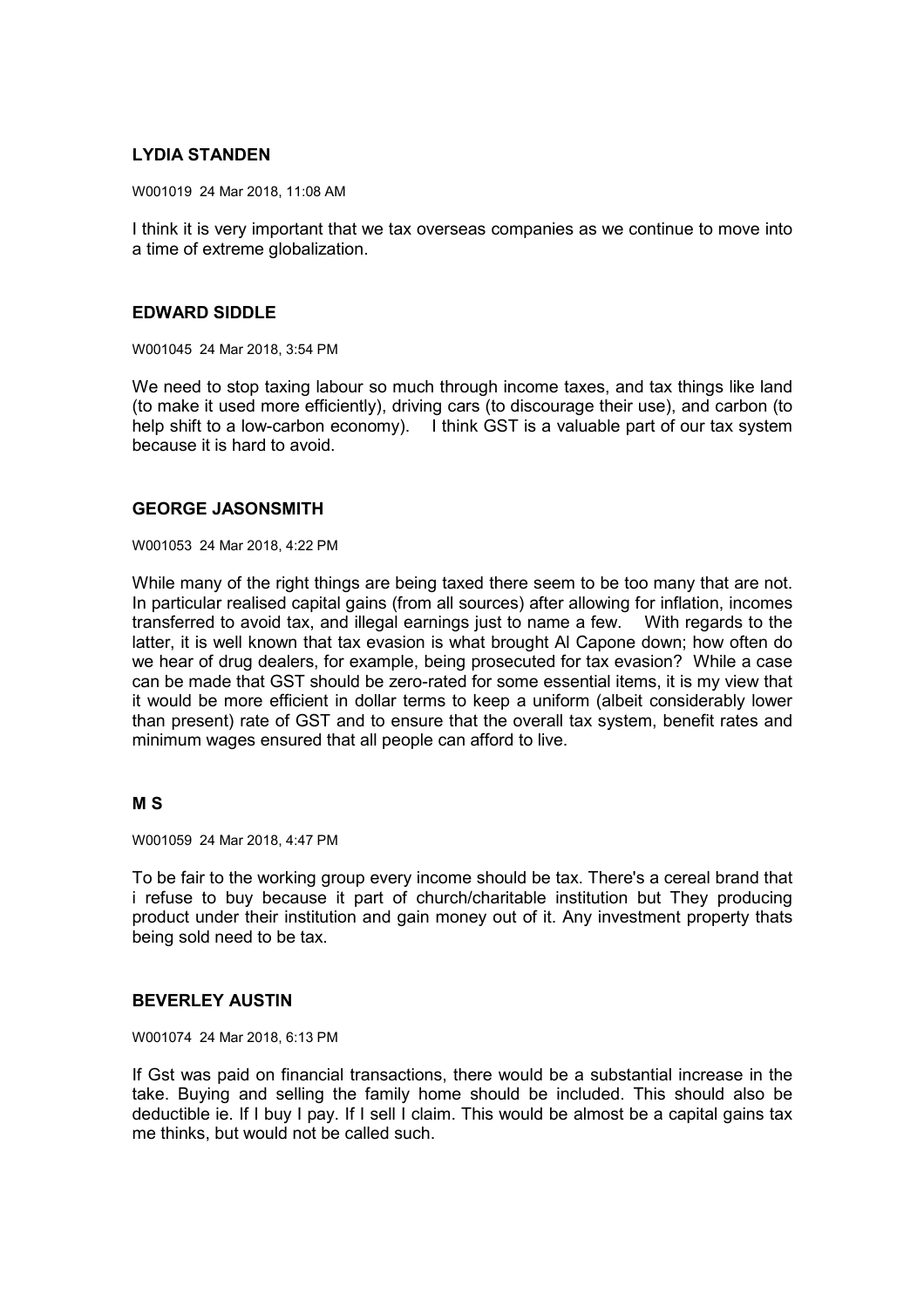## **JASON MCQUINN**

W001092 24 Mar 2018, 8:22 PM

new zealanders resources new zealanders taxs. the current debate around ownership rights needs to be wrapped up, all new zealands resources need to be owned by the current living citizens of this country. oil, water, gas, coal, minerals, wind, air, fisheries etc etc all duties or levys paid for collection of these resoures should go into the 'Kiwi Fund" whereby the fund is reserved for and distributed to the citizens, not for government spending, not for grants, to ensure the betterment of new zealand citizens. the only exception where levies or duties should be unpaid is when a resource is utilised for non profit personal use ie wind for power generation or water for power or irrigation collected at personal expense.

## **SAM STONE**

W001107 24 Mar 2018, 9:44 PM

Tax should be focused on wealth. Taxing income does not necessarily enable a fair collection from the whole population, as many individuals and organisations with great wealth are able to pay minimal tax, when they have the greatest means to afford it. We should be taxing people based on their net worth, not hourly income.

## **HELEN MONGILLO**

W001123 25 Mar 2018, 5:46 AM

The current system allows the rich to avoid paying their fare share of taxes. The rich will still be rich even if they are taxed fairly. A capital gains tax and tax on profits by overseas companies will help New Zealanders have a better spread of wealth.

## **ANDREW BOYCE**

W001133 25 Mar 2018, 7:48 AM

No other comment.

#### **BECKY MITCHELL**

W001142 25 Mar 2018, 8:57 AM

Tax should be lifted on NZ fresh produce, so anything grown here is tax free, yet high sugar/salt/fat foods should be taxed more, the encourage all to eat healthier.

## **CAMRYN BROWN**

W001149 25 Mar 2018, 9:51 AM

Given the high price of housing, it seems likely that many other families are in the same position as mine. We are renting a home suitable for us to live in and have invested in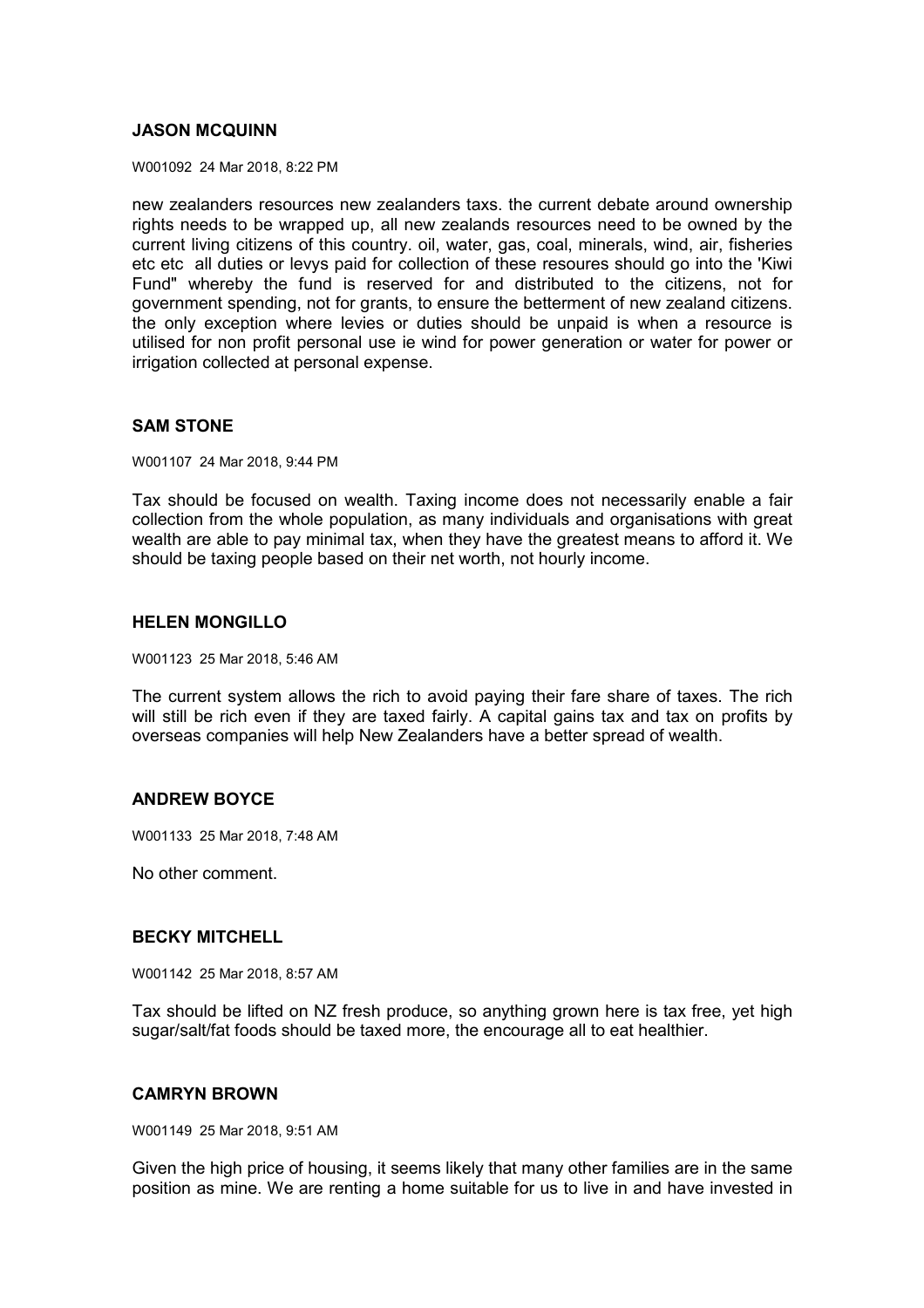a more affordable asset - a rental property that is smaller we could live in. As such, the prospect of a family-home exemption on any future CGT is not only disheartening but borderline offensive. To me, this would appear to be a punishment for saving for my family's future to the best of my abilities, but falling short of that investment being a family home. I'm not a landlord because I want to be but because I can't afford to stop being a tenant! It strikes me as pulling the ladder up behind those already able to own a home suitable for their own living needs. Should the tax working group recommend a CGT, please be aware of this situation and those in it... and either have no familyhome exemption or allow the exemption to apply to any assets up to the current value of a family home.

# **ANONYMOUS**

W001159 25 Mar 2018, 12:10 PM

We need a Capital Gains Tax on investment properties. It is ridiculous how much money a certain few are making in Aotearoa, while others cannot even afford one home.

# **BILL CURLEY**

W001167 25 Mar 2018, 1:04 PM

I have pointed out elsewhere that the Tax system is flawed. We need to abolish income tax and move to a Land/Property tax system. This will mean everyone in NZ will pay there fair and full share. It will prevent overseas companies from removing \$m from these shores. The wealthy will pay there full share on assets rather then income. Remove the charitable status from religious organisations especially those that are using the tax windfall for proselyting and not for helping the disadvantaged in our society .

## **HEATHER SAYER**

W001173 25 Mar 2018, 2:03 PM

We should look at taxes on use of our natural resources. Water supply is one - rural use and bottling plants often may minimal fees or taxes. Water pollution is linked with this . Plastic waste is a huge problem - tax incentives for better design, alternative material use and collection and recycling could influence behaviour of manufacturers and consumers. Tax incentives could also encourage changes in land use, tree planting and pest control.

#### **MICHAEL RILEY**

W001183 25 Mar 2018, 2:38 PM

Continue to pay on every dollar of wages, company profits and every time something is bought and sold in New Zealand, but the proportion of this to the whole is too great. Continue to tax quick profits when people trade things like property or shares. And those who own land or property should pay their local rates, but their should be more accountability for where rates are spent - referendums/online polls etc. I don't believe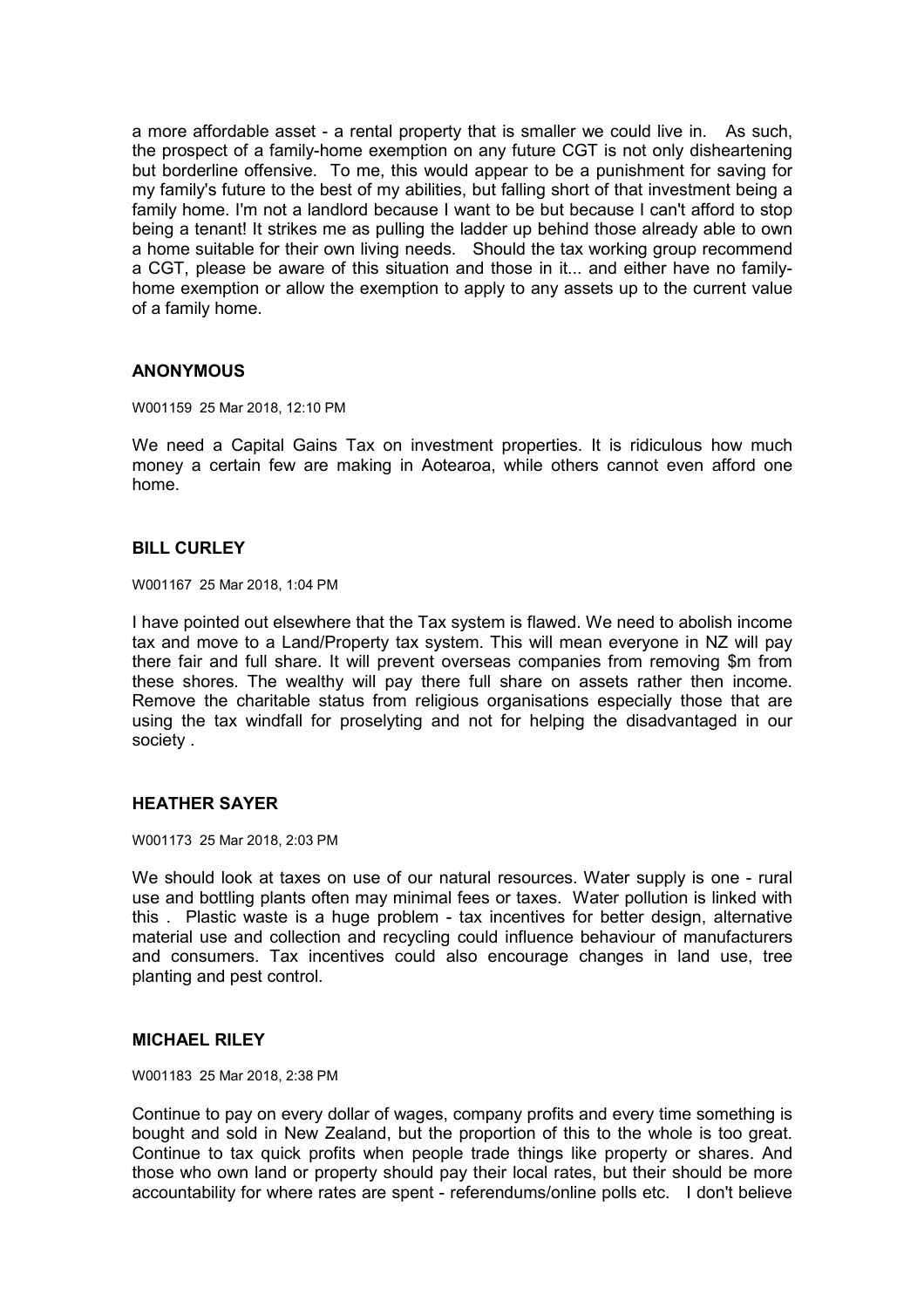in taxing the money people make from things like art or fine wine, unless you give a rebate for losses made on such investments. I agree with Capital Gains Tax on income-producing property. I do not support Capital Gains Tax on the primary family home or, in the case of a family trust, where a home has been occupied by the settlor in a lifetime license or similar. Things like airbnb might be complicated. We don't tax the income of charities, even if they own businesses. And we don't tax the profits of overseas companies with no New Zealand base.

# **DAVID ECCLES**

W001188 25 Mar 2018, 2:59 PM

Tax is treated as a punishment. Are the things that we are taxing the things that we want to punish people for? I would prefer to have a system where income is only taxed beyond that which is necessary to maintain a minimally-sustainable life. Could a tax system work if people and businesses were not taxed if they were living sustainably and within their means? Would there still be enough tax to support the needs of people who didn't have sufficient capability to support themselves? I expect so. I expect that there are sufficient numbers of people who enjoy making money that they can support people who need additional resources to live.

## **REECE MOODY**

W001197 25 Mar 2018, 3:35 PM

Firstly, I am of the opinion that the Tax Working Group is a facade. Rather than 'how can we overhaul the tax system', I think it is a front for 'how can we increase the tax take'. Because that is how Labour works. So my answers may seem somewhat cynical since they are in that context, but are no less valid. Quick answer: just tax less things.

## **ANDREW METFORD**

#### W001207 25 Mar 2018, 4:43 PM

When I buy items on the internet from overseas, I have to pay a tax to Customs before the items are released to me. This is unfair, because I am only buying the items from overseas because I cannot buy them in New Zealand. I understand that if the item in available in NZ, buying it from the NZ retailer helps their business, keeps people employed, and contributes to the NZ tax, but if the item is not able to be purchased here, I am not denying a NZ business of a sale, or putting people out of a job, or denying the Government the tax on that item, so why should I have to pay tax on it? I buy items from NZ retailers when I can to support local business, but often they do not have the items I need so I have no option but to buy from overseas / the internet. If the time is available in NZ, and I choose to buy it from overseas, then I have no problem paying tax in it.

## **COURTNEY PRATT**

W001209 25 Mar 2018, 4:52 PM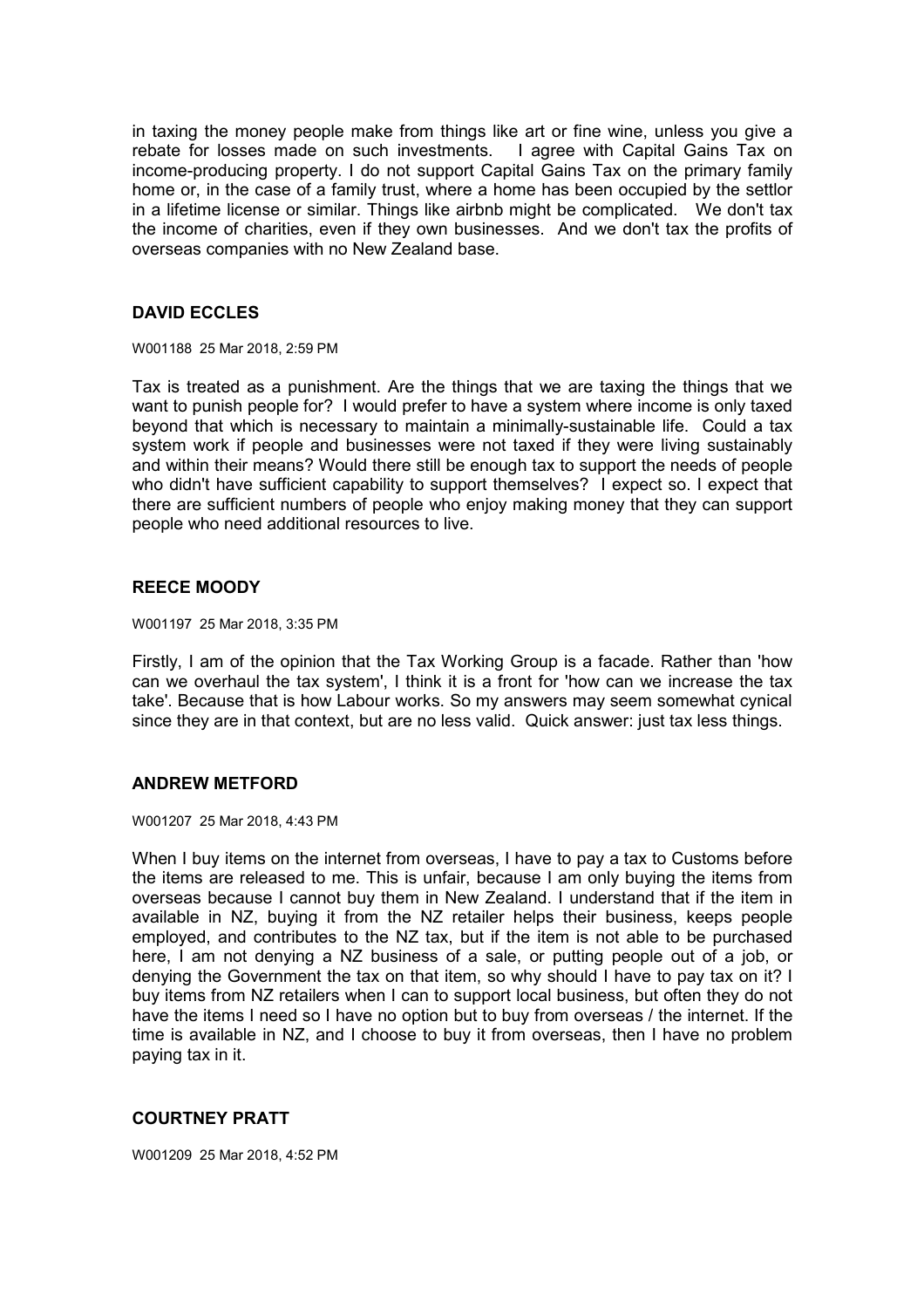GST should be removed from fresh fruit and vegetables. GST should be removed from feminine sanitary items.

#### **OLIVER KROLLMANN**

#### W001217 25 Mar 2018, 5:35 PM

One of the biggest tax loopholes is the well-known one around property, particularly owner-occupied property, but also investment property. It has led to speculation, landbanking, house price inflation, and contributed significantly to growing inequality. It's all well-documented, but because it is such a controversial topic, nobody wants to talk about it. This has to change, no matter what the public opinion is. Most Kiwis treat their properties (owner-occupied or not) as an investment, thus they should be taxed as such. Everything else is inherently unfair. Taxes should also be levied on products, items, behaviours, consumption etc. that causes harm, e.g. alcohol and drug use, carbon usage and fossil fuels etc. The additional revenue should go directly and fully towards mitigation of the respective harm that is done, e.g. alcohol and drug abuse treatment programs, investment in alternative energy generation and elimination of fossil fuel mining, import and consumption.

#### **DAVE SMYTH**

W001226 25 Mar 2018, 6:03 PM

Remove furtherment of religion as a charitable activity and tax it! It is obscene that entities like Sanitarium pay no tax.

#### **SAMANTHA TRIEU**

W001228 25 Mar 2018, 6:18 PM

We should be taxing churches and church /religious owned companies like Sanitarium.

#### **ARIC THORN**

W001232 25 Mar 2018, 6:34 PM

The tax system needs to be a more balanced asset /capital tax and income, rather then focusing so much on income alone

#### **DEIDRE BUTLER**

W001238 25 Mar 2018, 7:49 PM

This needs to be fair. Quick profits on land or property (under two years) should be taxable as it would be assumed this was achieved as if a business transaction - barring scenarios of e.g. death/estate, relationship separation. Long term "Capital Gains" should NOT be taxed. How can you be fair in doing this when there is natural property and market movements that is not fair to tax! Owners would have paid rates throughout, very likely have been providing a rental, and in my experience, it is not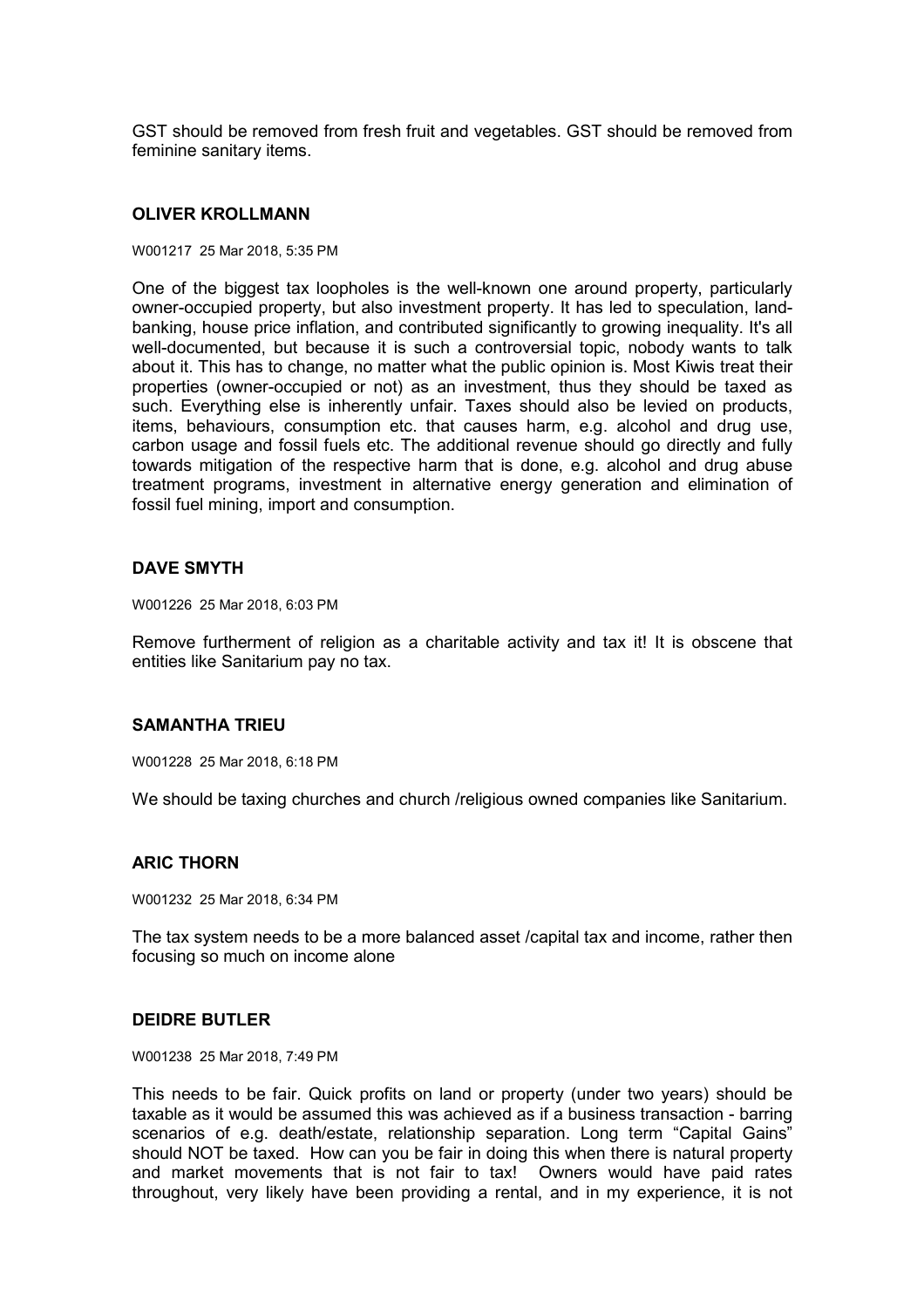easy nor necessarily lucrative doing this! No brainer that charities SHOULD be taxed if they are obtaining revenue! Absolutely if they own a business! Overseas companies SHOULD be taxed if operating in NZ IRRESPECTIVE of not having a NZ base! DO NOT tax people on personal items - art, wine, collections, vehicles ... that is ridiculous and nanny state! Again, this is not fair and invasive to privacy!

# **KEVIN KLEMPEL**

W001246 25 Mar 2018, 11:25 PM

Income tax in NZ has really had its day and is stifling business owners, workers and development and the complexities of the current tax laws are not even well understood even by the IRD who now choose not to advise unless paid well in advance and then with a no guarantees answer. income tax has also generated a myriad of tax minimisation networks and processes that are wasteful of business time and resources which are in effect are a productivity drain. Expenditure based taxation properly implemented (including tax on capital shifted of shore no matter the source) would allow for better direction of capital use, the ability to provide for layers of tax appropriate to need or greed and the ability for government to encourage or discourage to a much finer degree the expenditure or the provision of saved capital for use within the economy. Taxing all consumption, including property, and providing for levels of consumption tax while removing income tax would make tax less complex.

# **KAY TRACEY**

W001264 26 Mar 2018, 10:54 AM

There should be fewer exception to what is taxed. This is creating confusion and encouraging practices that give some an unfair advantage over others. Charities should not be tax exempt. Not taxing charities comes from a different time when many or most of the people where donating their time and expertise to the charity. This is no longer the case, charities are in most ways operate the same as businesses. Many businesses contribute to our society while still paying tax. Treating all sales as a taxable event rather than a capital gains tax would be fairer and easier to understand. As with the current GST there could be a threshold before GST registration was required. GST registration and payment should be required for all who do business in NZ. Overseas based companies who do not pay NZ tax on profit should have a higher rate of GST.

## **JILLIAN JOHNSON**

W001280 26 Mar 2018, 2:05 PM

Churches do charitable work, should not be taxed, however if they own businesses not involved in charitable work, they should be fully taxed. Tax evasion is rampant and white collar workers are getting away with it cos they can afford to get the best advice to avoid tax. Speaking as a pensioner, aged 75, (so in my own self interest) I have worked all of my life, as a single, and married woman, as a widow, and as a pensioner (still working). I would like to see DOUBLE TAX abolished. If I am willing to get off my butt and work at 75, why should I be penalised. There should be some concessions for those who work after 65. Also those families who have to do two jobs to make ends meet, should not be double taxed. J H Johnson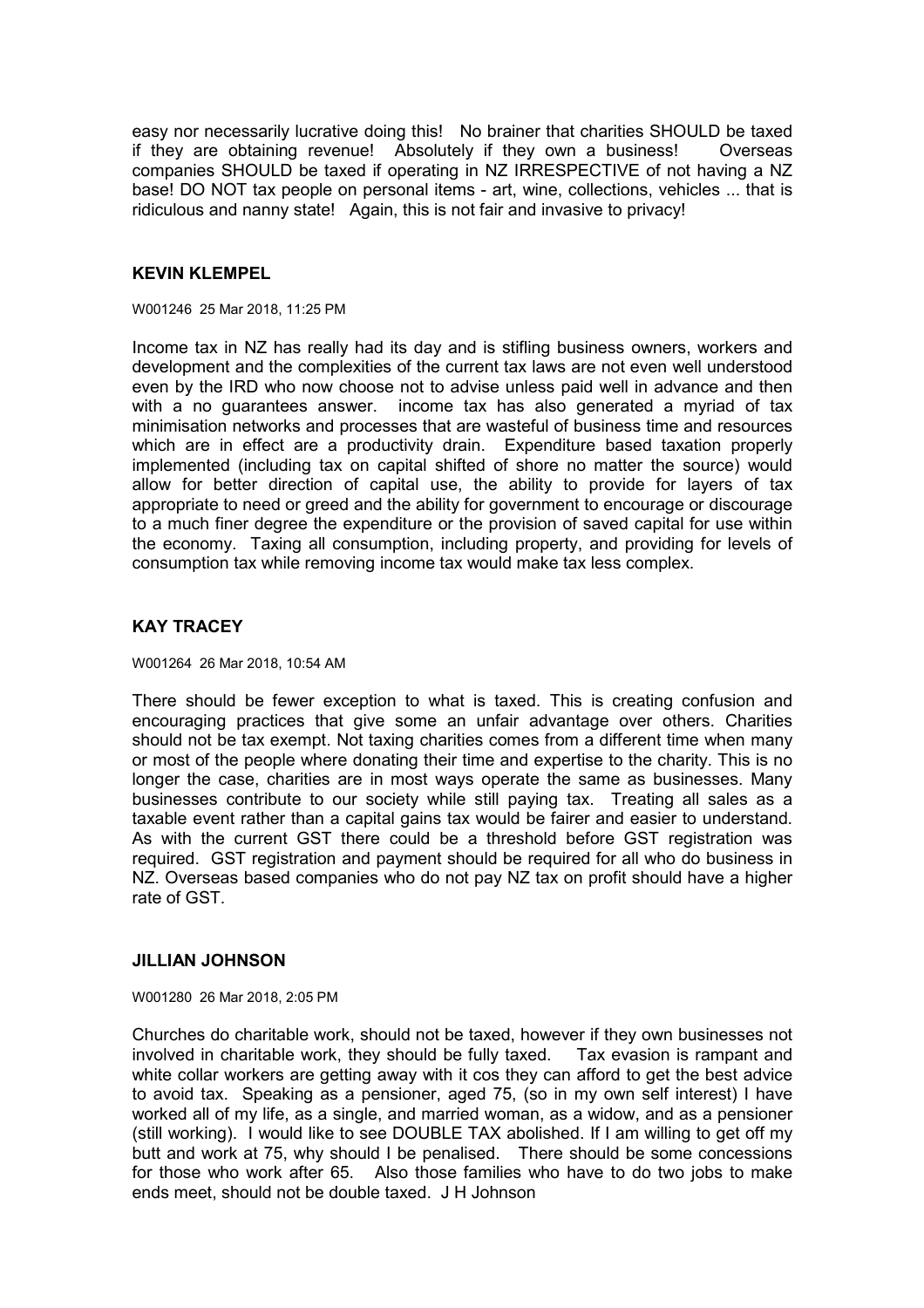### **KATE KENNEDY**

W001293 26 Mar 2018, 4:39 PM

Remove GST from fruit and vegetables and sanitary products. Tax property speculation

### **RICHARD LIN**

W001303 26 Mar 2018, 6:59 PM

Tax the churches!

### **ALEXANDER JAGO**

W001305 26 Mar 2018, 7:44 PM

More tax on overseas investors and property owners, a water tax, a tax on commercial cannibis (pending legalisation (which should be legal, come on), capital gains tax)

#### **ADAM RANSFIELD**

W001309 26 Mar 2018, 9:43 PM

Tax Churches Under New Zealand law, churches are exempt from income tax because they have a charitable purpose – they promote religion. Bulls#\*t. We need to close this ridiculous and archaic loophole. Churches are a business plain and simple, they charge their clients for their service. They rely on the income. They support their employees and assets with that income. This loophole is being exploited everywhere. Think Sanitarium, Destiny Church. They should be taxed like everyone else, and pay their employees like everyone else. If, as a business does, they decide to give away their profits to a charity then that is tax deductible for them but that other charity then needs to declare their income and be taxed on that. Level the playing fields, plan and simple. Maori Trusts and Not for Profits Etc all need to follow suit. Those that don't earn much and effectively spend all they earn doing their work won't pay tax either way. But the crooks who exploit the loophole will be caught

### **BUTCH STRAUCH**

W001311 26 Mar 2018, 9:59 PM

Do not change the GST rate of 15 %. If you would decrease it, nothing would get cheaper. All prices would stay, only the profit for businesses ( supermarket etc.) would rise.

#### **ANDREW ELPHICK**

W001329 27 Mar 2018, 8:46 AM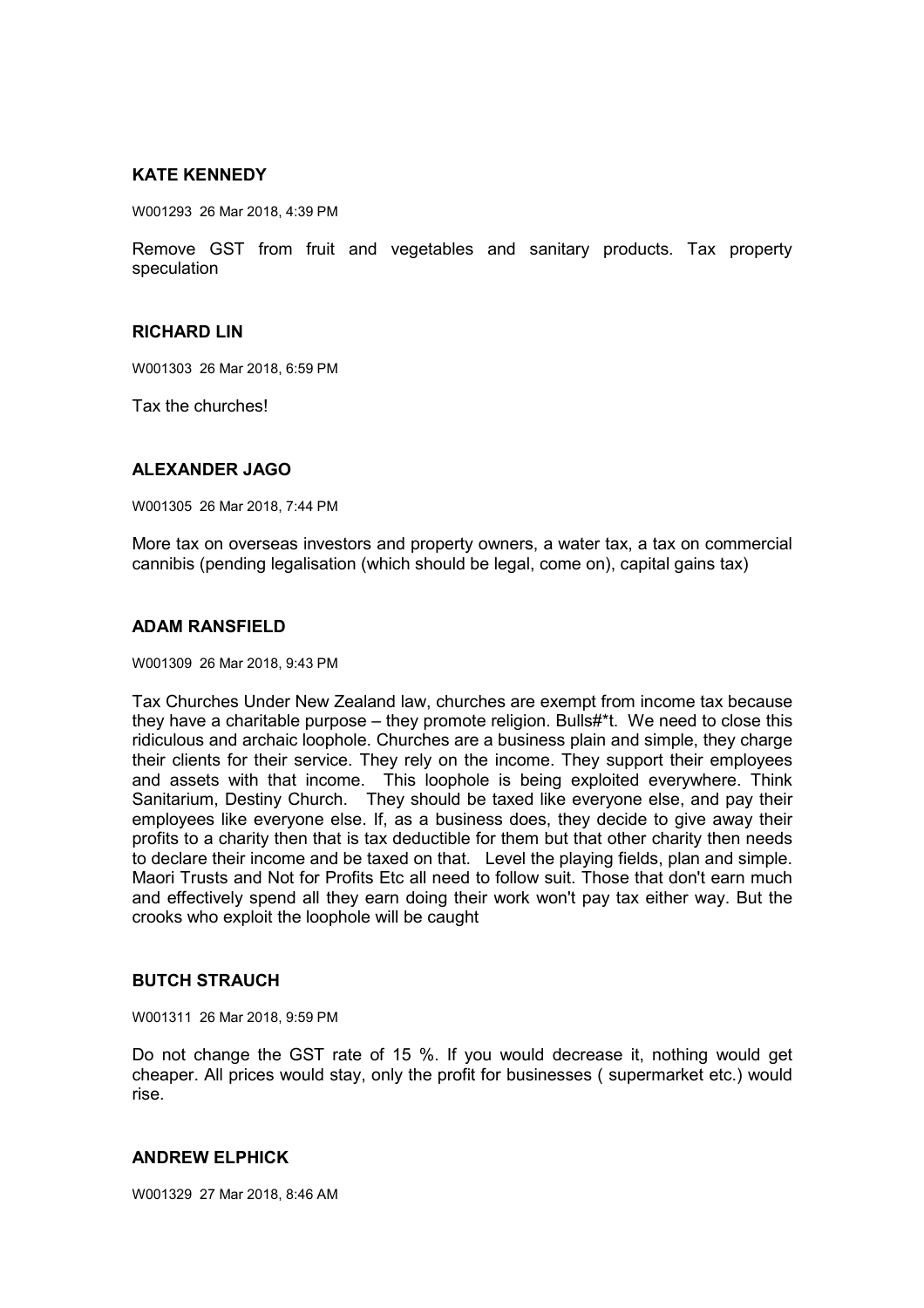Yes as a percentage of GDP it is comparable with other countries. This may change with the recent dropping of corporate tax rates around us.... we have already seen Xero move to the ASX it seems there will be more that follow. I bright part on the horizon is taxing of the internet players.

## **DARCY HAGGART'**

W001345 27 Mar 2018, 10:52 AM

Less wages more art wine and over seas

## **JC DC**

W001352 27 Mar 2018, 11:32 AM

I think where people are using investments e.g. property, art, collections as an income earner they should be taxed on the profits the same way we are taxed on interest earned in the bank. Definitely overseas companies should be taxed on profit they make in NZ. Take GST off fresh fruit and vegetables.

## **MARK SCOTT**

W001365 27 Mar 2018, 12:44 PM

Ad hoc carve-outs from GST should not be made in respect of fruit & vegetables, nor for any other common grocery products. Anyone can argue for taking the tax off this or that. So who do you listen to? And when does the parade stop? Someone said to me that you should not tax "culture" - so should we take GST of pies and beer? Millions would agree to that... Having GST exemptions (or zero-rating) for certain grocery items: a. will add disproportionate complexity to our current GST system; b. will not necessarily translate to lower prices; c. will be poorly targeted, as those who will likely benefit the most from the removal of GST will be those who actually don't need such tax relief. d. will not significantly impact on consumers making "healthy choices" (one commentator has said that there is no evidence that lowering the rate of GST has ever increased a consumer's IQ). Human nature is such that we would all enjoy a tax break - but the TWG should not go there with GST exemptions.

### **ROB HENDERSON**

W001381 27 Mar 2018, 3:14 PM

A transaction tax on all transactions would ideally replace revenue while transitioning away from PAYE and GST. So lifting the lower socio economic class incomes significantly, while testing their propensity to save and avoid spending so as to reduce welfare dependency. At the same time restructure the housing system in NZ so that incomes increased by way of transaction tax replacement are allocated to a national housing scheme for earners to generate funds to buy a home.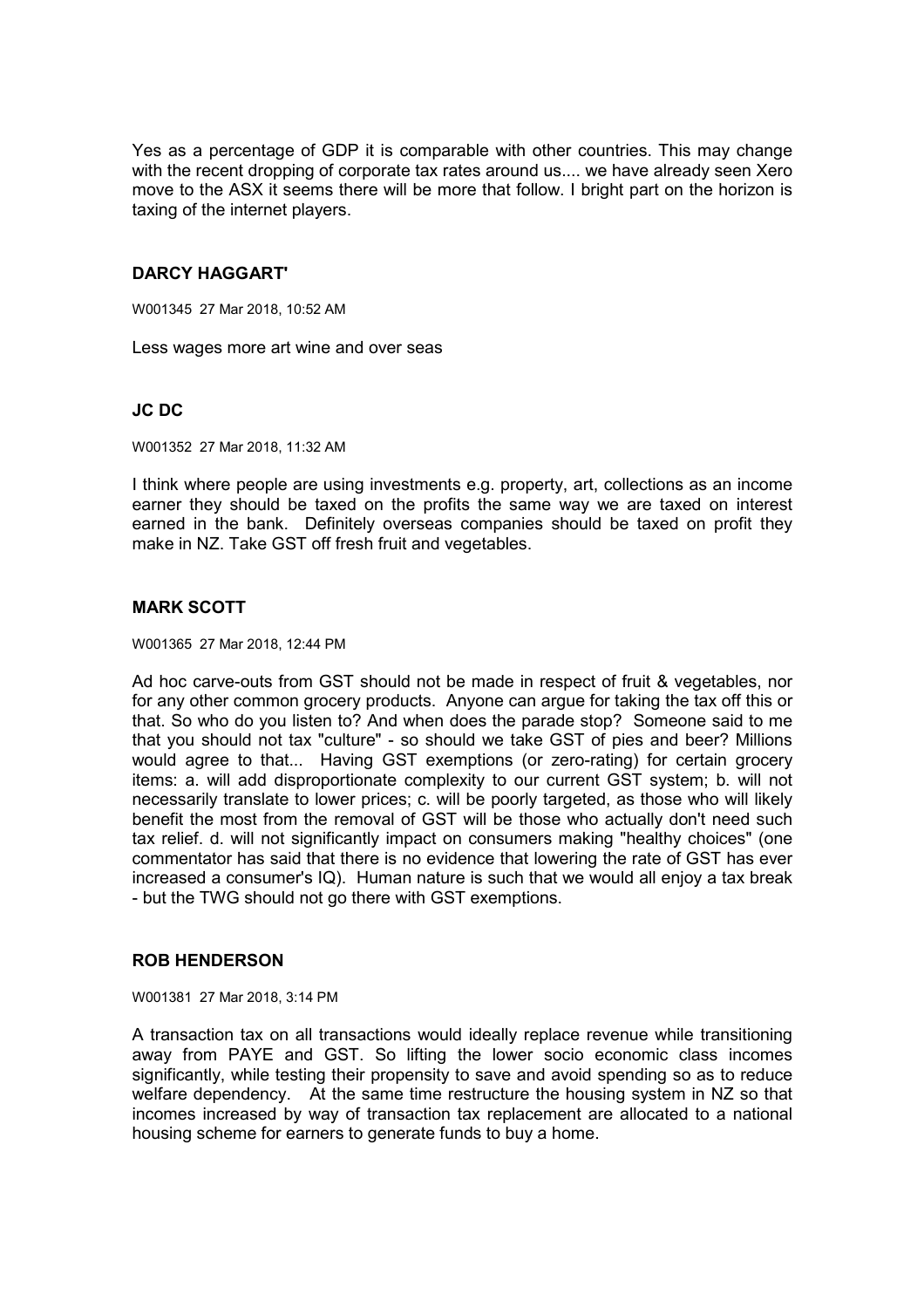## **STEPHEN OSBORNE**

W001404 27 Mar 2018, 5:51 PM

Shop bought food and drink should be 0 rated for GST Increase GST on luxury goods to balance the books Benefits the poor and puts the burden on those that can afford to buy luxury goods

### **LUCAS DAVIES**

W001420 27 Mar 2018, 10:20 PM

There is no reason not to tax capital gains as if it were any other type of income. Probably a tax on value realisation would be the easiest to implement.

### **DAVE BULL**

W001433 28 Mar 2018, 8:07 AM

The tax system has, for generations, strongly incentivised putting capital into unproductive assets such as the family home - pushing up house prices, favouring the wealthy, minimising business investment. At the same time, it has not incentivised maintaining those assets. This must change. A capital gains tax is not the answer because it is easy to avoid - simply do not sell the asset. It disincentivises fixing the problem of too much capital sitting in unproductive assets. The solution must involve taxing wealth in houses, not taxing sale of houses. In my view the most likely consequence of a capital gains tax is to drive house prices up, as sellers seek to have buyers pay their capital gains tax for them. It would be counterproductive. Smoking and driving are, rightly, taxed, because managing them costs the taxpayer. For the same reason, I look forward to carbon taxes, a far simpler and more effective tool than the ideologue, game-able ETS. Sugar taxes should also come in.

### **J S**

W001444 28 Mar 2018, 9:40 AM

I would like to discuss "secondary tax". In my opinion this should line up with how much you are earning as opposed to how many jobs you have. Those in society that have 2 or more jobs are generally only being paid minimum wage and therefore do what they can to earn a "liveable wage". And they are being penalised for this by paying secondary tax. These people, even with 2 or more jobs, will still only be bringing in enough to live on (and possible still being under \$30k). Once again, those that can least afford it, end up paying more tax. However, if this lined up with how much you are earning, lets say \$60k, and you went and got a second job, secondary tax should then kick in.

### **KIPI WALLBRIDGE-PAEA**

W001457 28 Mar 2018, 11:58 AM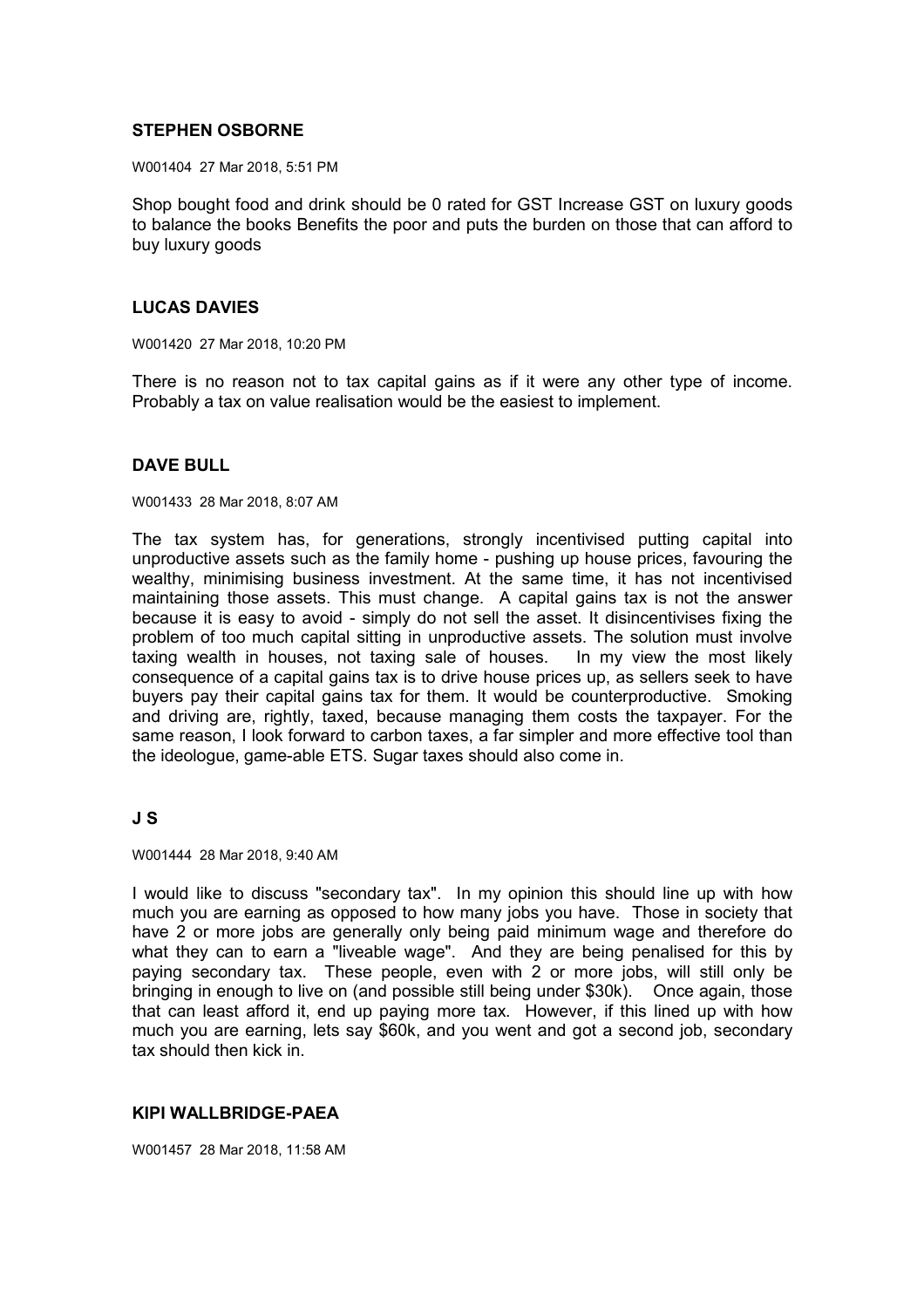We aren't taxing the capital tied up in residential property enough. We aren't even taxing it. We are taxing wage earners too much when much benefit accrues to property owners who may not pay any tax at all.

## **SCOTT ESSER**

W001472 28 Mar 2018, 2:39 PM

The confiscatory excise tax on cigarettes and tobacco falls on those who can least afford it. It has the negative affect of leading to crime on retailers. The war on tobacco has been won, smoking rates are at an all time low. Lets refocus our taxation efforts on environmental concerns such a green house gases.

### **JANE DE BORCHGRAVE**

#### W001485 28 Mar 2018, 4:59 PM

Some key thoughts about our tax system. 1. The tax system has the ability to facilitate social good without stigma. Remove GST from all fresh fruit and vegetables (to qualify, fruit and veg needs to be 'unpackaged') so that 'healthy good food' is a 'basic', tax 'poor nutrition' like sugar 2. Multinationals need to pay tax. They depend on our national, tax funded services of education, roading, medical etc to have a healthy, educated workforce. This is not just a 'Google' tax for digital corporates, this is a multinational issue with e.g. 'profit shifting' etc. I have worked for x4 different multinationals over 20 years and each has avoided significant tax due to 'clear corporate organisation'. 3. Revisit charities. How Sanitarium has managed to evade tax based on 'religion' yet be one of the largest FMCG corporates in NZ is a mystery to us all. Come on!!

### **WAYNE ATKINSON**

W001490 28 Mar 2018, 5:59 PM

Smoking is one of the highest tax take .. by 2025 nz is going smoke free .... As nz have not given smoke a tax break in year but the tax have been going in to the big pool of tax ... smoking is a choice.... people make.. but will are tax so high...

#### **STEVE SUTTIE**

W001504 28 Mar 2018, 9:13 PM

We need to tax charities and churches who have businesses hiding behind them. For example the Exclusive Brethern Church is just a front for businesses. We need to tax them or aspects of their operations.

### **F M BELL**

W001516 29 Mar 2018, 7:20 AM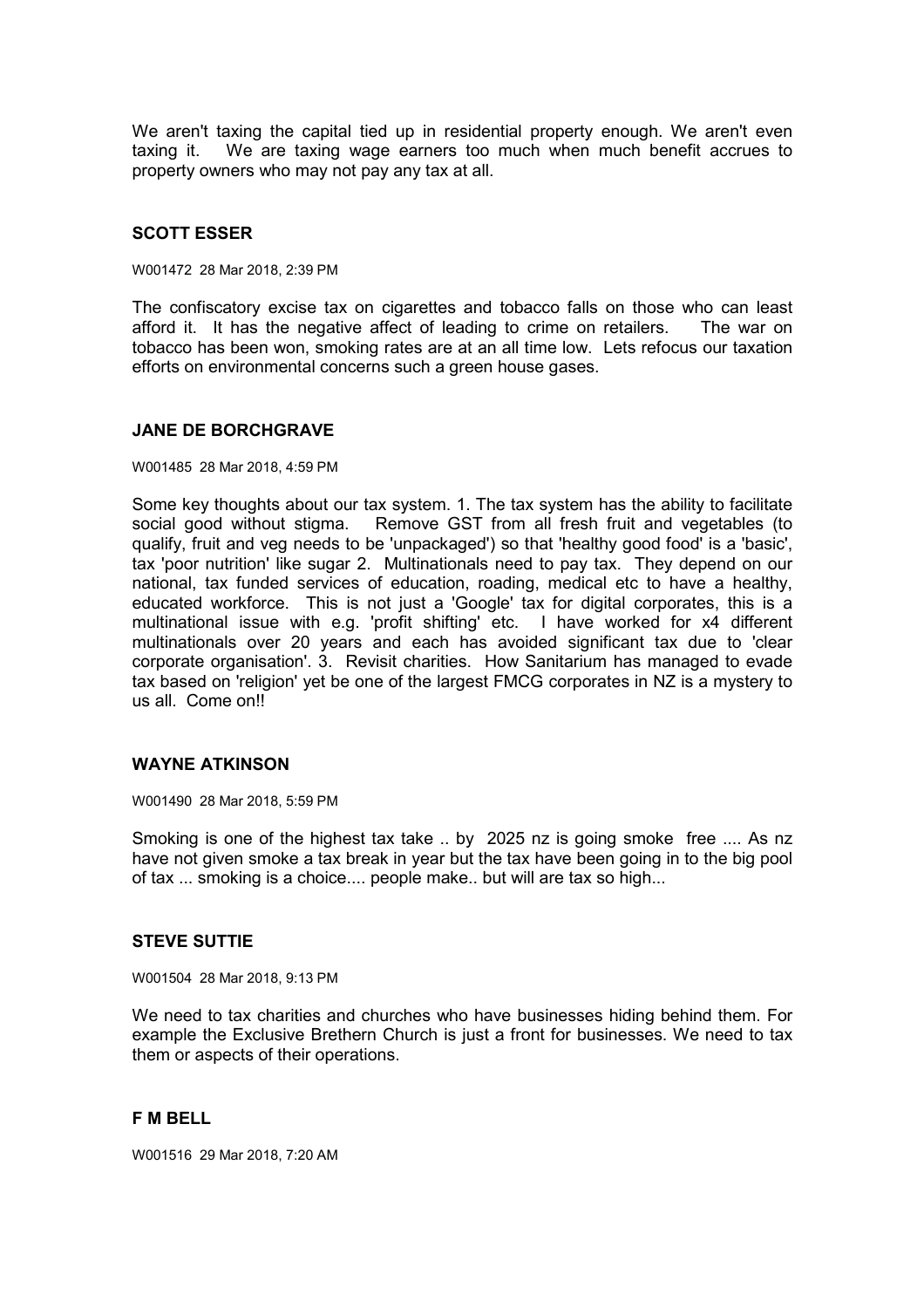I think that food sold as a single ingredient should not be subject to GST, eg: a bag of flour or a sack of potatoes would be untaxed, a loaf of bread or a bag of chips would be taxed. CGT should be charged on real estate sales profits, adjusted for inflation, excluding the main residence (or main residence plus one holiday or rental home for families headed by two adults). The percentage of tax should also be reduced by each year the asset is owned. I do not think that an inheritance tax would work. Overseas the wealthy can afford professional advice and structure their asset ownership in order to avoid the tax which is therefore mosly paid by middle income families. I think that GST should be removed from council rates. Paying tax to central government on a tax charged by local government is unusual. Local taxes are already high, particularly in poor areas (in Horowhenua it can be over 2.5% of the GV each year) and adding GST to the rates takes money away from poor areas.

# **SCOTT TAYLOR**

W001524 29 Mar 2018, 9:07 AM

The tax at moment is pretty good. It could be freed up so home owners who want to improve their homes with insulation heating etc get to claim deprecation. Otherwise works well. When i worked overtime in past to get ahead i was penalised. As i went above 70k a year so alot of my money went to the government. Dont increase upper tax brackets . They dont help middle nz. The rich people just move money around so they dont get paid above the higher threshold. So only people working hard and doing over time get pinged. A good question to ask is of people on the pay above 70 k tax rate... how many of them are doing so on overtime.

### **GREGORY COOPER**

W001548 29 Mar 2018, 1:21 PM

Tax has to fair Pay according to your means not your needs Tax assets before income Tax income before expenditure Tax expenditure as a last resort Need to make it socially toxic to avoid taxes - as a corporation or as an individual Use taxation as a means to reduce wealth inequality

### **ERIN STAGG**

W001553 29 Mar 2018, 2:08 PM

HI think we need to tax small business starting out and certain products, like fruit and vegetables, less and then tax other goods, including the sale of investment and second homes and businesses, more. This way we would encourage innovation and investment in small business, rather than housing. I also think not taxing low income families as much is a good idea.

#### **ANONYMOUS**

W001579 29 Mar 2018, 5:22 PM

Introducing a capital gains tax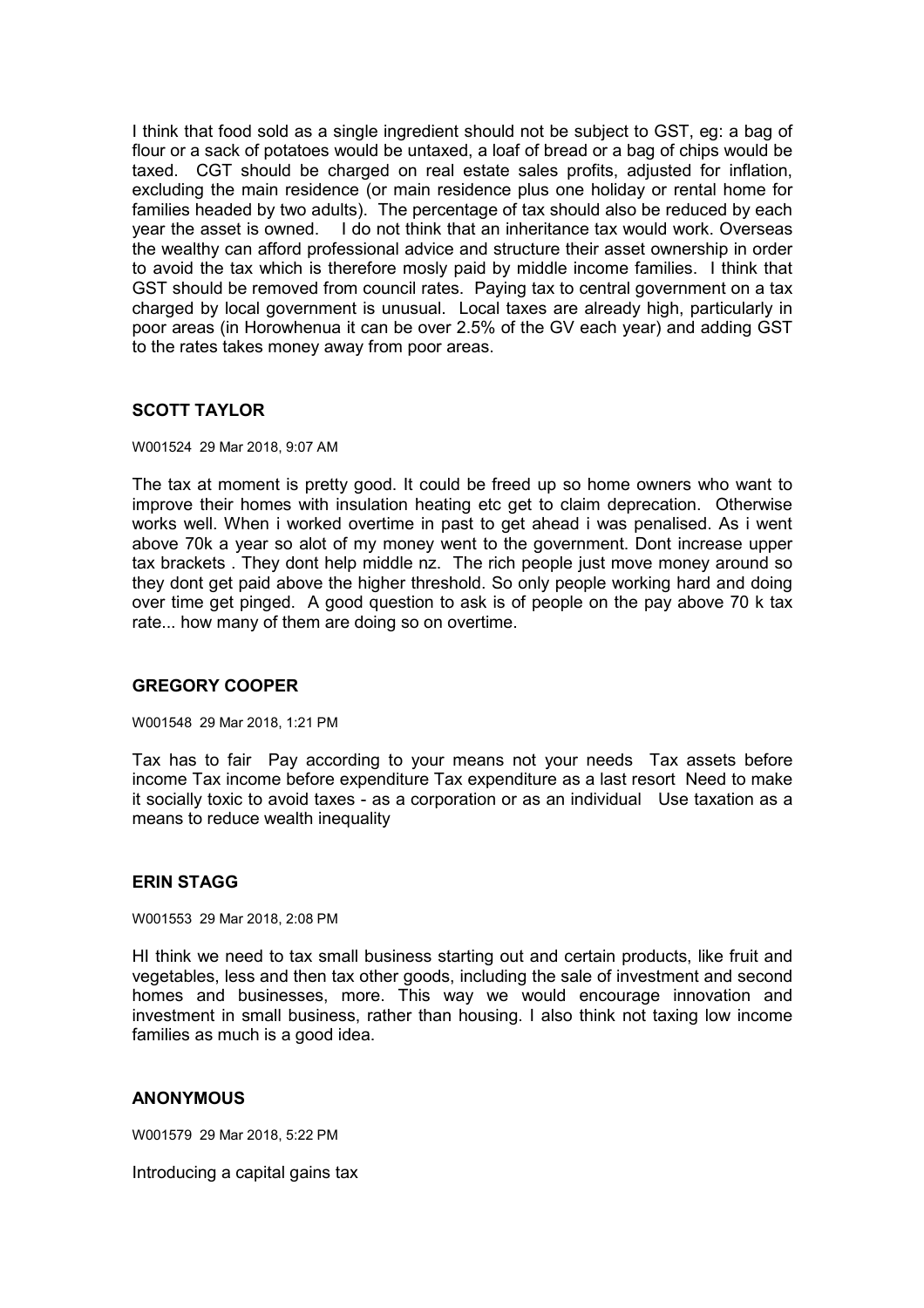### **MICHAEL JONGENEEL**

W001598 29 Mar 2018, 10:03 PM

Please: - introduce a tax free allowance - tax property and other assets, or tax capital gains on assets Ta

#### **GREIG WILSON**

W001603 29 Mar 2018, 10:32 PM

Yes, we should have capital gains tax in NZ. Its simply NOT FAIR that wage earners have to have pay tax on income, yet some fat rich prick can own a house somewhere in a posh area and it grows in value by heaps and then they dont pay a CENT of tax on that profit! We need better balance in our tax system. This the opportunity to get it right.

#### **ANNA HEINZ**

W001610 29 Mar 2018, 11:40 PM

I feel that we are not redistributing wealth properly as we have too many people who are struggling too much. We need to have a capital gains tax. In this new digital environment, I favour looking at ideas like a small (micro) tax on all digital transactions. Somehow, we need to find ways to compel business interests, who are based elsewhere but sell in the NZ market, to pay taxes in NZ. Taxing the buyer just raises the price at point of sale. Maybe we need a tax or cost for accessing the Nz market, The idea that overseas interests can exploit NZ resources within our country, with minimal cost and little tax to us because they sell overseas, feels wrong in every way. I do favour a check on national well being alongside monitoring things like GDP and national debt,

### **MELANIE KILFOYLE**

W001625 30 Mar 2018, 9:26 AM

Increased threshold for GST registration to \$100,000 turnover to make life easier for small taxpayers Remove the requirement to deduct DWT from fully imputed dividends paid by close companies. The DWT doesn't improve the tax take, it just shuffles cash around. If you're serious about ring-fencing rental losses, consider a reasonable limit of losses to claim (say \$10,000). A total ban may have unintended consequences like reducing the rental stock, making it even harder for low income earners to find a home to rent. Legalise and regulate and TAX cannabis. This means serious growers can be dragged into the tax net and pay tax on their profits. Add a special tax (like tax on alcohol and cigarettes) for an even bigger take. Clarify tax treatment for shareholder employees of coys that contract to Labour Hire coys. It's messy and under-explained at the moment, and the shareholders seem to be trapped into paying prov tax AND having WHT deducted from their income. Maybe let coy's to exempt.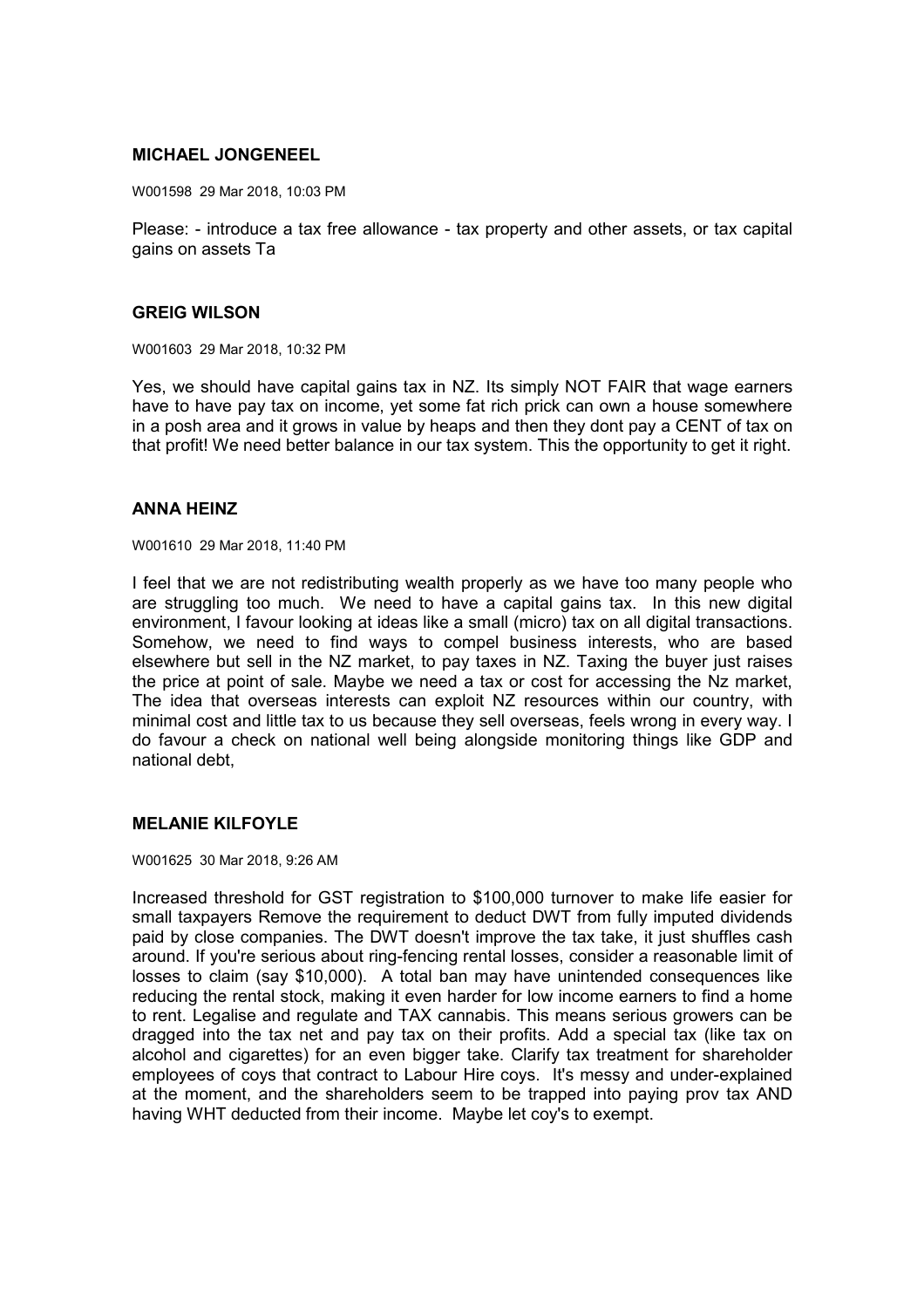## **JAMES CLARK**

W001657 30 Mar 2018, 7:25 PM

To many commercial activities are sheltered under "charity status". Churches which own commercial property, and iwi groups which own businesses and commercial property, should pay tax on the profits. They can then use tax paid profits for charitable work if they choose. But it is not fair that others without charity status have to compete in the same market with an organisation that pays no tax.

### **VIVEK REGMI**

W001675 30 Mar 2018, 11:05 PM

Yeah, I am pretty satisfied with tax government imposed in.

### **MARTIN COULSON**

W001682 31 Mar 2018, 6:27 AM

Fresh fruit & veg & all staple foods no tax. High fats, sugar, meats &dairy high tax. Pollution tax. more packaging =more tax, High tax on any polluters, including forestry, resource extraction, waterway pollution,&corporate dairy. Maximum tax on profits of banks, &financial usury and any system that gives huge profits to executives. Maximum wage culture to be abandoned No CEO to be paid more than ten times their lowest employee.

### **ANONYMOUS**

W001695 31 Mar 2018, 11:31 AM

Those things mentioned in the video that are not currently taxed, should be. Essential healthy foodstuffs should not be taxed.

### **ANONYMOUS**

W001702 31 Mar 2018, 11:48 AM

All the elements referred to in the video that are not currently taxed, should be.

### **BRIAN YATES**

W001713 31 Mar 2018, 3:49 PM

Hi. Thank you for the opportunity to comment on this subject. I have concerns about a death duty or inheritance tax being implemented. I am 5th generation and sharemilker on our families organic dairy farm in Karaka. It has happened before in our family, back in the 80's when my grandfather died at the age of 32. The family business was nearly ruined. A mortgage had to be taken out to pay the death duty, and it was a heavy burden for many years. The same scenario, at todays land prices, would be so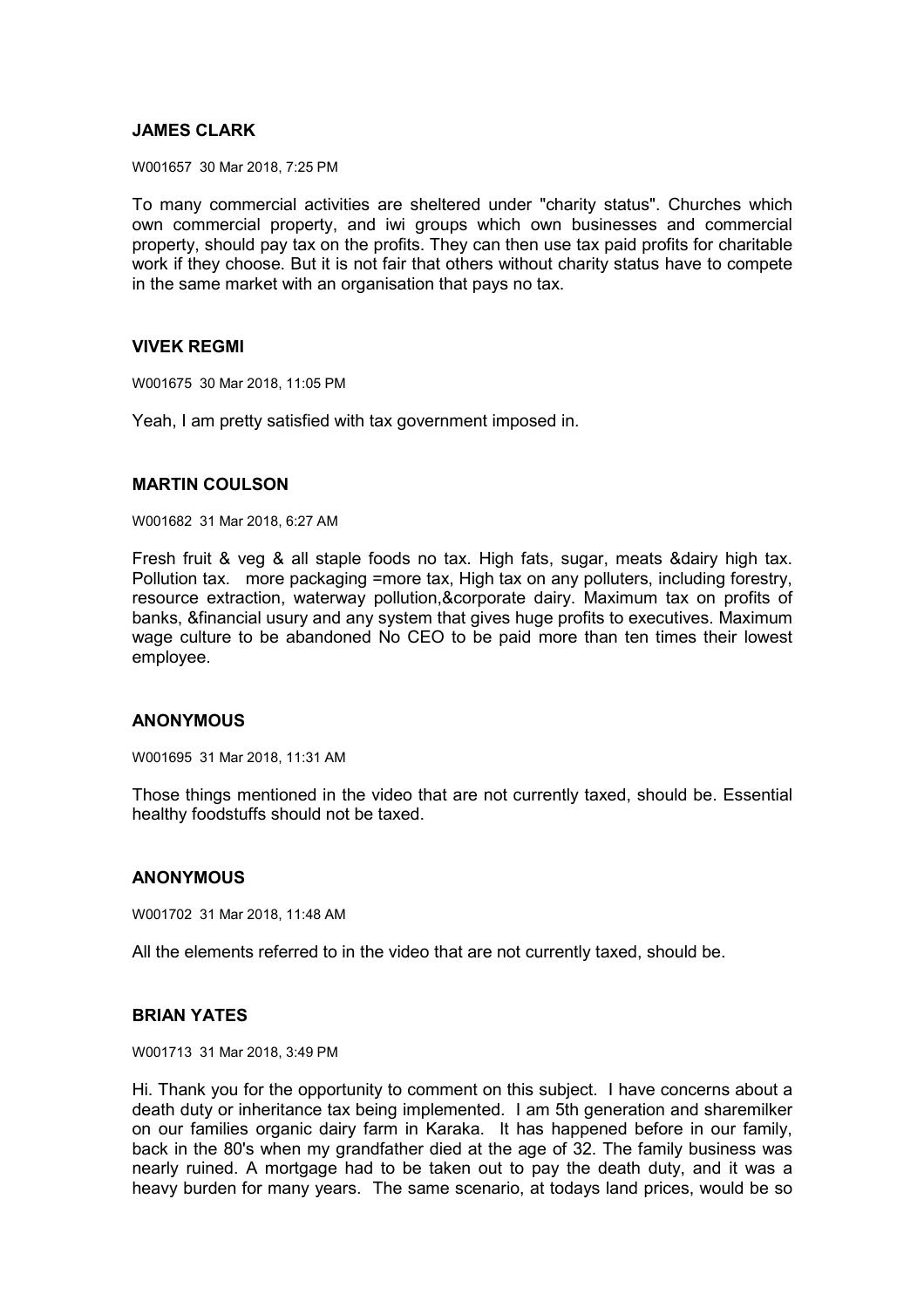crippling we would absolutely have to sell our precious family land. We are surrounded by farm land that has been cut up, and sold off. Where everyone else has seen the dollar signs from foreign investors, we have stayed true to ourselves as people of the land. Farming organically since the 80's, for the future generations. In short, a death duty would be unfair to those of us who have a relatively low return on a significant capital asset. Punishing, just like our rates bill.

#### **JAMES EMPSON**

W001724 31 Mar 2018, 11:29 PM

Ruc should be included in fuel prices, healthy food should be taxed less than unhealthy food, capital gains tax on secondary dwellings increased and a tax cut benefit for all employees in nz.

#### **CHRIS WONG**

W001739 1 Apr 2018, 9:36 AM

I want New Zealand's tax system to be more progressive. In Australia, low income individuals are exempt from income tax, and the top bracket is 45%. I believe that this system is more fair and better reflects reality, where many low income people are paid under-the-table regardless. I also want the Tax Working Group to look at reducing GST. The last National Government increased GST from 12.5% to 15%, which hurt the kind of people who are most sensitive to prices. It feels wrong to tax people for buying the things they need to live. Finally, I would like the Group to consider a capital gains tax. Investment income is still income, and should be taxed the same way. Not taxing it punishes the poor for not having enough money to invest.

### **JASON DOYLE**

W001770 2 Apr 2018, 3:02 PM

I feel the wage-earners (and to an extent, business), pay a disproportionate amount of tax. Should definitely look at different tax streams (asset, overseas companies etc.) to help reduce the reliance on wage earners. Especially as a large part of our population moves towards retirement and not earning a wage

### **DANE TATANA**

W001783 2 Apr 2018, 6:33 PM

As a small business owner, we employ 25 staff. As with many of my peers in business ownership it's really hard to get ahead with the tax rates as they are. It's so demotivating to work really hard and then be taxed aggressively on it and have less tax breaks for a things like computers and vehicles than ever. Needs to change otherwise where's the incentive to be entrepreneurial?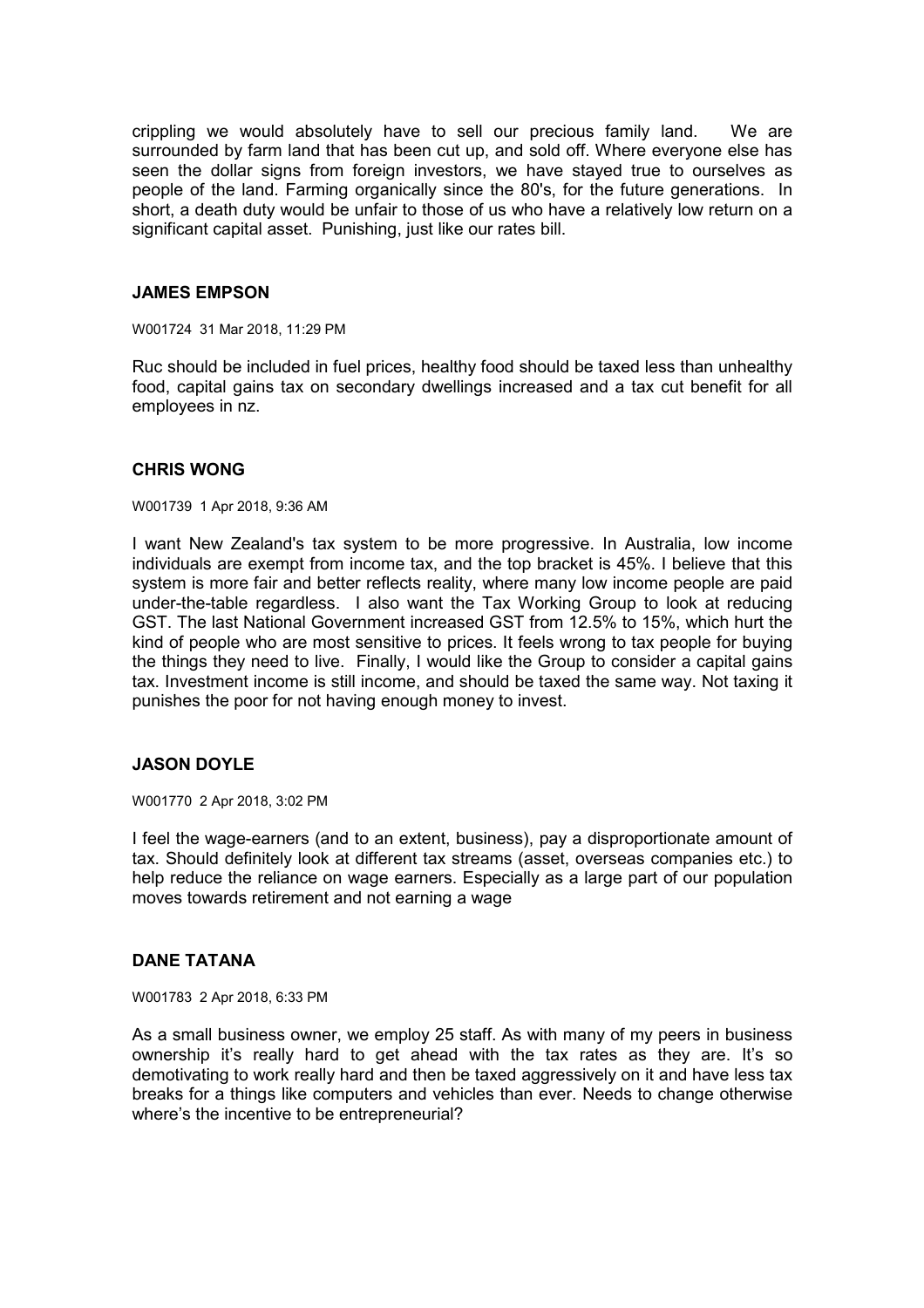## **BRENTON NORTHCOTT**

W001794 2 Apr 2018, 10:54 PM

I would like to see multinational companies paying more tax in NZ, some of the amounts getting paid is just silly with the amount of revenue that they have earned off us is ridiculous...

#### **PETER MCDONALD**

W001806 3 Apr 2018, 10:44 AM

Given the ever growing inequality in NZ, I would look to tax the rich and super rich more and give the middle class a break. If someone earns over \$300,000 PA they can definitely afford to pay more. That would allow the middle class to have a tax break. I earn a decent amount of money but we struggle as a family. This month I have a \$15000 tax bill to pay and it seems nearly everything I earn is going to IRD. Tax the rich and super rich more and give us a break please!

### **NEIL HOGGARTH**

W001824 3 Apr 2018, 3:04 PM

Charities Should not be tax exempt. This 'well meaning' loop-hole allows \$billions of legitimate business to dodge tax almost entirely. My morning Weetbix is a tax free company. This is wrong. There are major roading/construction firms, (owned by Brethren's for example ) that pay no tax. This is wrong. Some of the biggest dairy farmers' to phrase it loosely, are tax exempt because of there religious affiliation. This is wrong. The Maori economy is strong & successful. Every member of it uses hospitals, schools, roads etc as well.To tax this would be fair in the context- 'NZ' should be thought of as a whanua for all. That means taxes cant be relevant only for some business & individuals but not others. Facebook/google or other multi national should pay tax here or a levee or fee' to operate- if they are to clever to catch with general taxation rules. There is also things such as monopoly & oligopoly.. takling these businesses would help the general public need less tax breaks..

### **SIMON WILLIAMS**

W001830 3 Apr 2018, 5:50 PM

Briefly: 1. Some kind of capital gains tax on investment properties will raise revenue and reduce the influence of speculators on our housing market. However, because most rental owners have considered the ownership of a property or two as retirement savings, it would be counter-productive, long term, to penalise them for this. Solution: Have a scaled tax, based on number (or value) of properties owned... much like with income tax. 2. Charities and religions should NOT be exempt from taxation. Exemptions lead to loopholes, and loopholes are the domain of the shrewd and the disingenuous. Sanitarium, for example. However, don't tax donations. 3. Find some way of taxing those offshore corporates who are blatantly milking our economy. 4. Eliminate redundant and inefficient systems between departments. We pay beneficiaries and then tax that pay. How inefficient is that? 5. Many countries now have forms of transactions taxes to mitigate speculating. Let's explore that.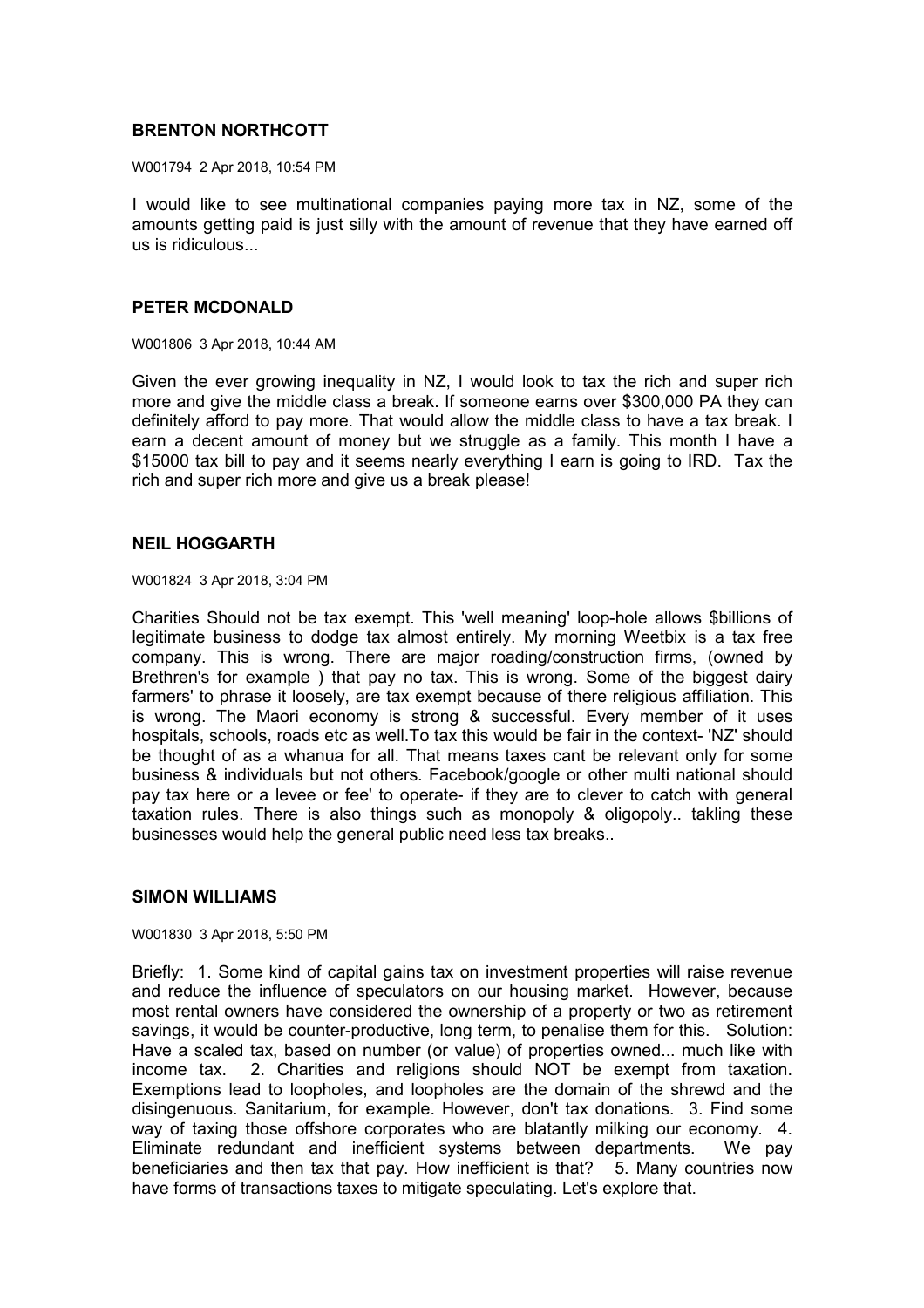#### **WARREN HARRIS**

W001840 3 Apr 2018, 8:01 PM

Things that should be taxed that are not taxed now - Purchases of goods or services at point of sale (to capture international transactions). This can be done via paypal or credit card companies. Capital gains on the gain in value of all transactions over 10k. Dont have exclusions. Collect tax at sale. Losses to be offset against other gains (beware of gifting). Keep it simple and make it easier to administer. Remove provisional tax. Use GST to preempt future terminal tax if necessary. If provisional tax is to stay at least set the use of money interest the same in each direction. "Its our job to be fair".

#### **DEBORAH WALL**

W001861 4 Apr 2018, 8:15 AM

Not taxing internet business is ludicrous and has resulted in huge losses for small business and small commercial property investors. If gst was paid on all internet purchases and tax was taken from all companies that sold products to NZ then it would be a fairer playing field for all business.

#### **RICHARD CLARKE**

W001867 4 Apr 2018, 8:44 AM

Companies based overseas must pay the same tax as everyone else. GST should never have been applied to food, power and rates (a tax on a tax).

#### **NOAH BUNKLEY**

W001877 4 Apr 2018, 12:25 PM

Increase taxes on the highest income earners. New Zealand has one of the lowest tax rates on high income in the OECD. Countries such as Denmark have a tax rate of 55% and even the USA has a top tax rate of 46%. We should increase income taxes to allow for more public spending on schools, infrastructure and healthcare. Similarly we need a better capital gains tax to reduce investment in housing. Housing should not be a speculative investment market but rather a commodity for living. Increase capital gains to disincentivise investment in houses. Similar to Australia we should make healthy foods GST-free and increase taxes on unhealthy options, incentivising healthy living. A healthier population will be more productive, increasing GDP, and will save costs on healthcare. As a doctor the higher tax rates will disproportionately affect me but these increased taxes could be used to benefit society. With less income inequality comes greater social cohesiveness and a better country for all.

### **DEVAN KESHA**

W001884 4 Apr 2018, 1:05 PM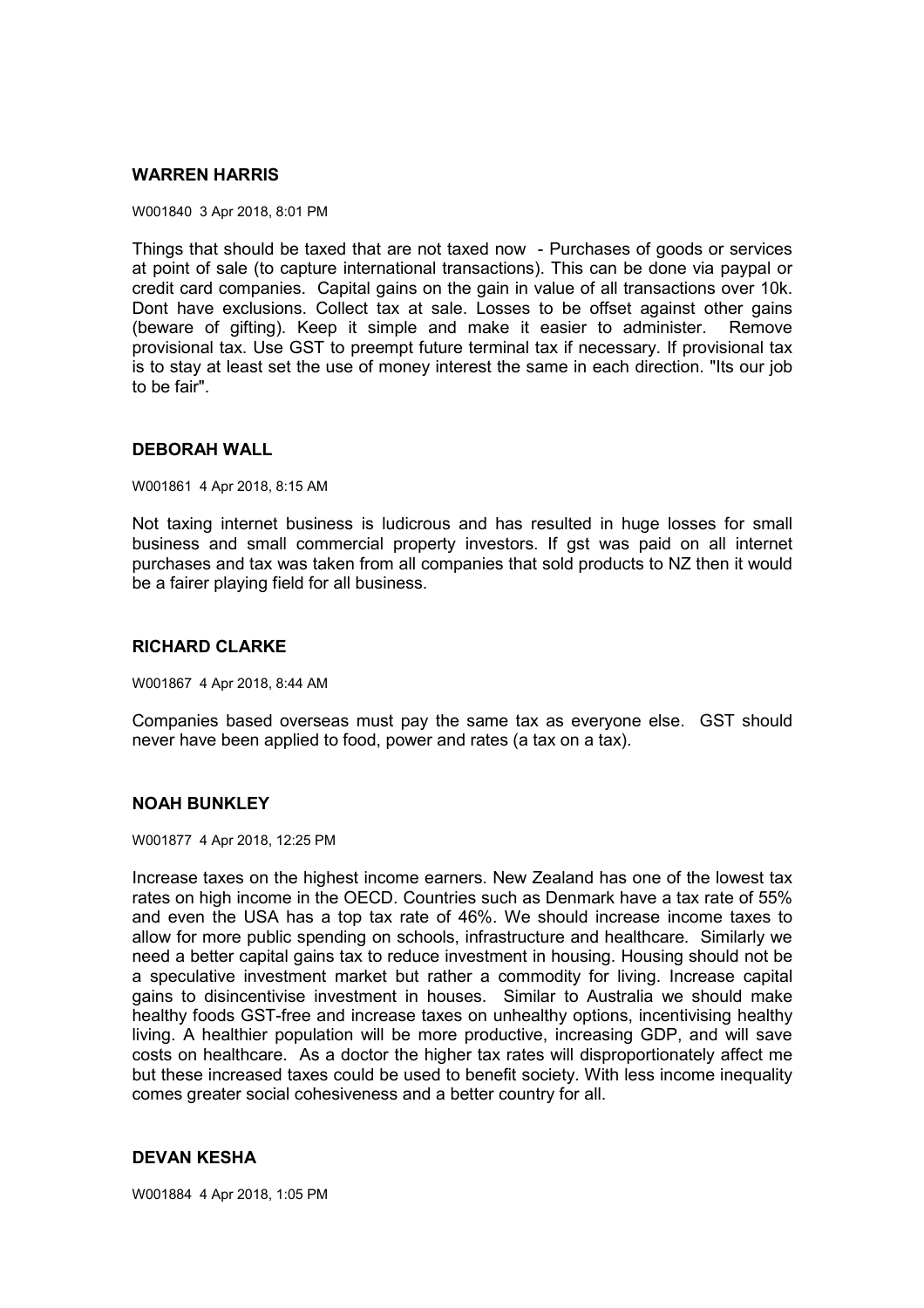Income tax should be reduced significantly. The tax focus should be on what people choose to spend their income on. The test should be whether the good or service improves or reduces the greater good. An example is healthy food makes people healthier therefore no tax, cars make people unhealthier therefore more tax.

## **ANONYMOUS**

W001892 4 Apr 2018, 2:14 PM

I agree with WInston's idea of GST off fruits and veggies and I think GST on essential clothing items can get too much at times. I like that we do not tax grieving people like some other countries do. There should be even more tax on alcohol and cigarettes those things just cause illness and misery. But the companies producing those things should be taxed higher as well not just the victims ingesting those poisons.

### **VOMLE SPRINGFORD**

W001898 4 Apr 2018, 3:22 PM

I believe NZ should have a capital gains tax on things like bach rentals, investment properties, passive income earners. I also think overseas businesses that make money off New Zealanders need to pay tax.

### **DAN YOUNG**

W001912 4 Apr 2018, 6:22 PM

Lower tax

#### **LEE HARRISON**

W001925 4 Apr 2018, 7:05 PM

I think tax or GST should be lowered on essential food items such as fresh vegetables, meat and staples such as baked beans etc and this reduction could be off set with an increase on tax or GST on alcohol, tobacco and gambling income including pokies, lotto and scratchies. Taxing capital gains on investment properties on an annualised basis will only result in an increase in rent paid by the tenants. I know many landlords who will put up rents to compensate adn I will be doing so too. The only way it can work is with a capital gains tax on realised gains at sale time, the same as any other investment.

#### **MAUREEN SHARP**

W001943 5 Apr 2018, 6:56 AM

I strongly feel gst should not be on food thanks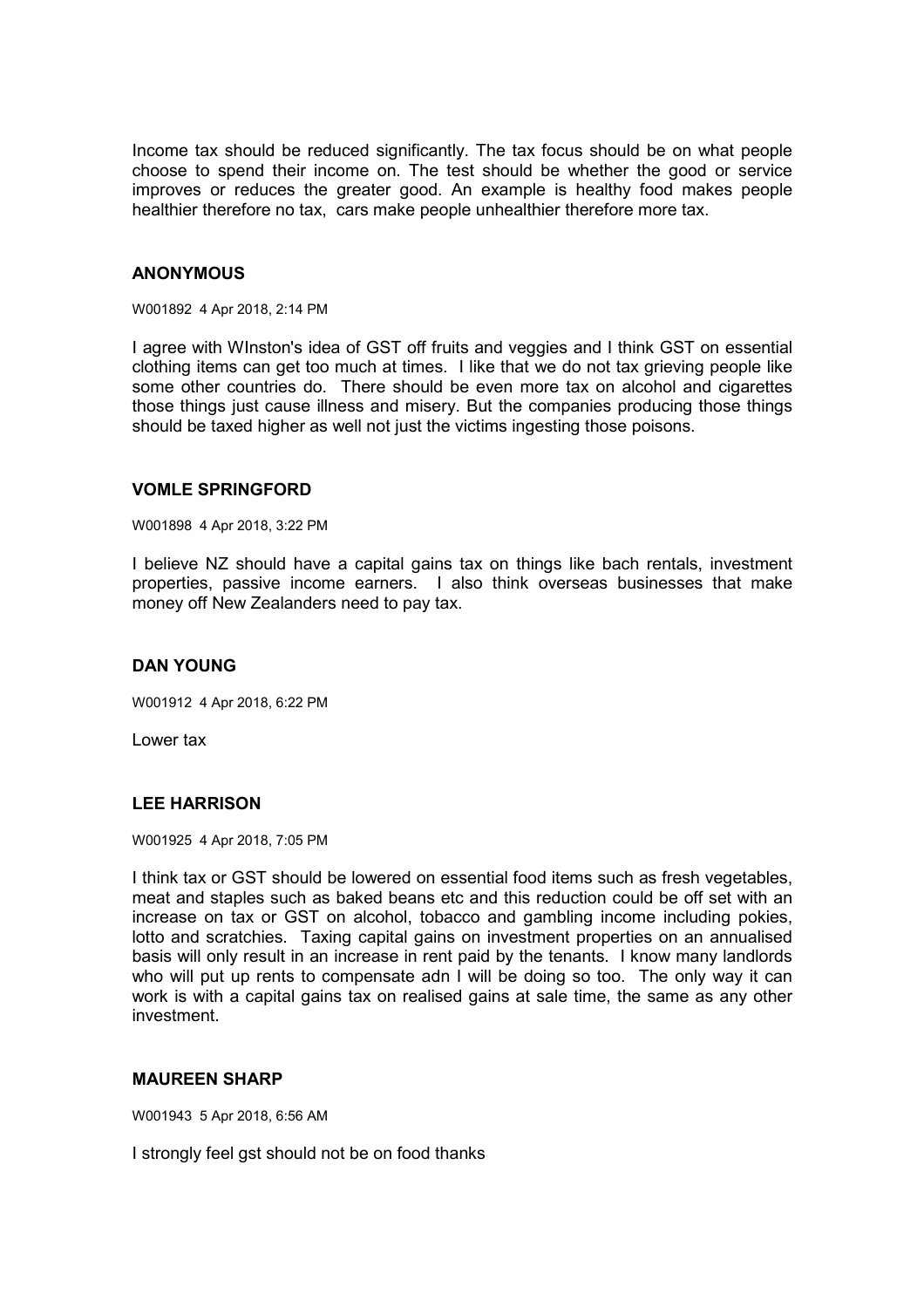## **DENNY BOOTHE**

W001966 5 Apr 2018, 6:00 PM

Tax should be a system benefitting all society through redistributing income to those who need it the most - those who spend most of their income to live on. So Remove GST on all but luxury items. Introduce transaction tax to tax the very rich. No capital gains tax on first or even second home, but have a CGT on multiple investment properties, overseas investors(like a special stamp duty?) and any property bought for speculative purpose, (because speculation drives up prices). Capital gains tax on investments should be tiered so that those on low incomes eg retirees dependent on investments/savings interest don't have their income eroded. Provisional tax system in NZ is invidious - tax is paid in advance of earning and is very discouraging punishing to someone on a low income from investment who is not on PAYE.

# **GARTH BARLEY**

W001972 5 Apr 2018, 8:29 PM

The only thing I feel very "iffy" on is not taxing external companies. I understand our situation as being off to the side of things, and not really having anything unique or rare to offer to the world beyond our identities and cultures, but I am more worried about the consequences of trying to be apart of "the bigger picture", especially with how international relations are going. I'm concerned that we're inviting corporations with obligations to other countries and companies that we don't want to be involved with. It is hard enough to be aware and conscientious within the economy without concerning yourself with whether you're funding (at least in a small part) wars/genocides, military expansion, ecologically damaging projects, and anything else that is in that grey zone of technically not illegal but if we were 100% informed we would disavow in a heartbeat.

# **HANK (HENDRIK) OPTLAND**

W001983 6 Apr 2018, 1:23 AM

I believe that the things we tax are correct but I would like the relative emphases to change. For instance, middle income earners are taxed at the highest rate of 33% for the last few dollars they earn. GST is 15% and I think that this should change at the rate of three consecutive increases from 15.0% to 18.0%. Income taxes should drop simultaneously to keep the middle income earners out of the highest tax bracket. Beneficiaries' payments must increase accordingly to compensate. At present, there are few exemptions from the GST net. One extra thing that should be made exempt are local government rates (or tax) because it is essentially a tax on a tax. This would be a politically palatable package. A greater reliance on GST and a smaller reliance on income tax is that this would tax international tourist's spending without affecting wage earners; they spend \$12 billion per annum. Increasing the GST captures some of this for everyone's benefit. No other taxes should be introduced!

# **NADINE SEIDEL**

W002010 6 Apr 2018, 4:06 PM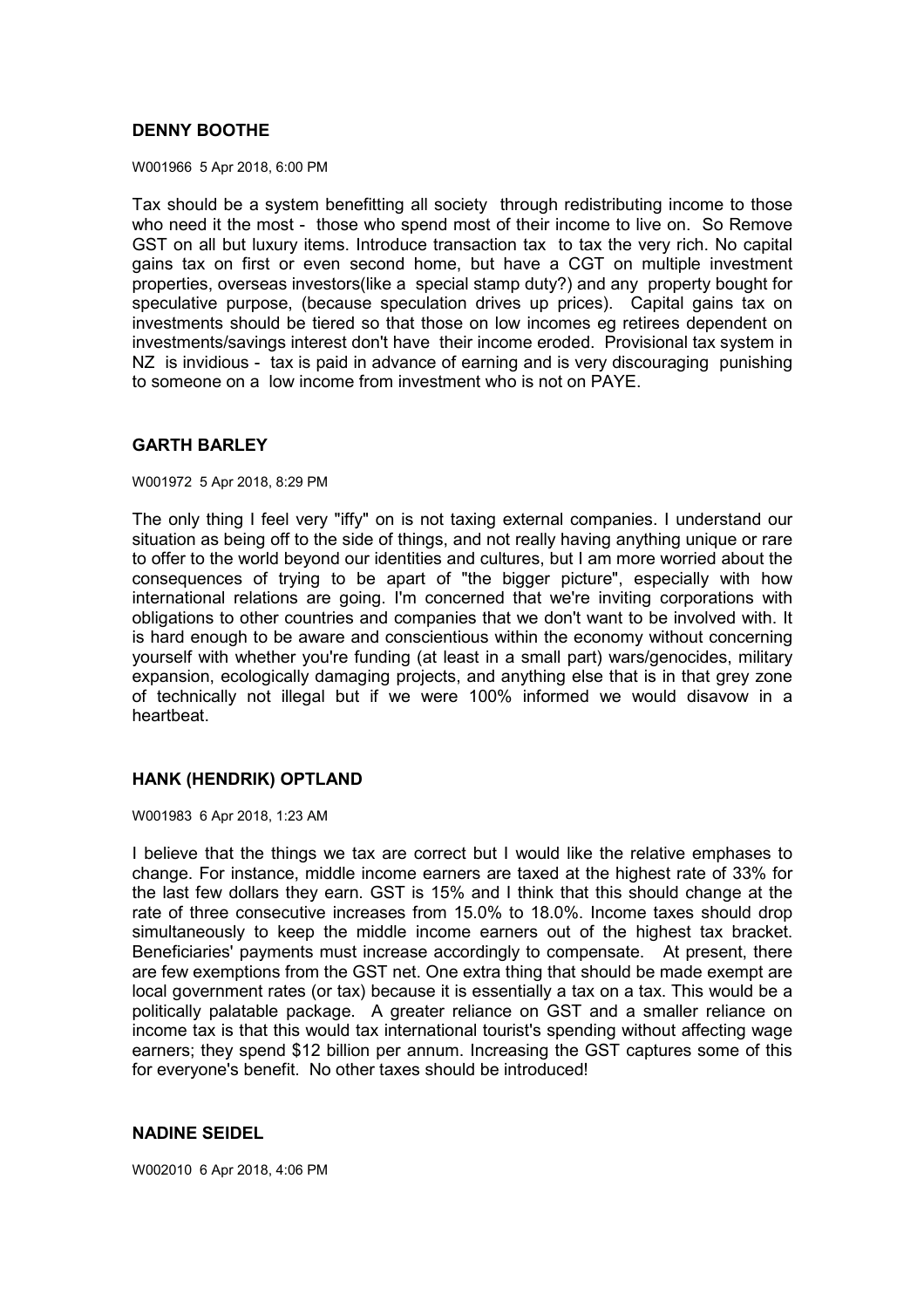Overseas companies and businesses that don't have a base in New Zealand should be taxed at least as much as NZ companies (which don't pay enough tax in my opinion). NZ should not allow international companies to "profit share"And therefore spread their income to pay as little tax as possible. It makes me angry when I hear one of the richest companies in the world like Apple paid less tax than me personally!

### **CAMERON BATES**

W002029 7 Apr 2018, 9:43 AM

We have got most things right. Only thing that could be better is user pays. If you want rail from the city to the airport get the people who use it to pay for it. I use the toll roads and am happy to pay but I don't want to pay fuel tax and the toll we already pay lots of fuel tax. I want the big roads they are awesome and will save many lives. (Remember how many white crosses were Mercer to te kauwhata there use to be) Tobacco tax is prob responsible for 40% of the decline rest would be public perception and heath. Don't go with sugar tax it won't work. What about as part of working for family's and benefits there is a food bag with lots of heathy food. Buy in bulk save money. I know it would come with headaches would also create jobs. Call in kiwi food. But most of all keep building stuff it is cheaper today than it is in 5 years.

## **STEFAN ROMIC**

W002051 7 Apr 2018, 3:12 PM

Capital gains and inheritance should be taxed at much higher rates while regressive taxation (such as GST) should be decreased.

### **KERRY JONES**

W002057 7 Apr 2018, 4:03 PM

The GST on fresh fruit and vegetables should be removed, they manage to have this system overseas so there is no reason why it cannot be done here. Tourists should not be able to claim the GST back on purchases they make here. In order to make houses cheaper the rate of GST on building products should be reduced or the purchaser given a tax credit.

#### **LIAM SULLIVAN**

W002066 7 Apr 2018, 5:33 PM

i think we should tax charity's that have business

[1]

W002072 7 Apr 2018, 6:35 PM

The profits of overseas companies should most definitely be taxable in NZ even if they have no NZ base if they are conducting business and trades in NZ. There should also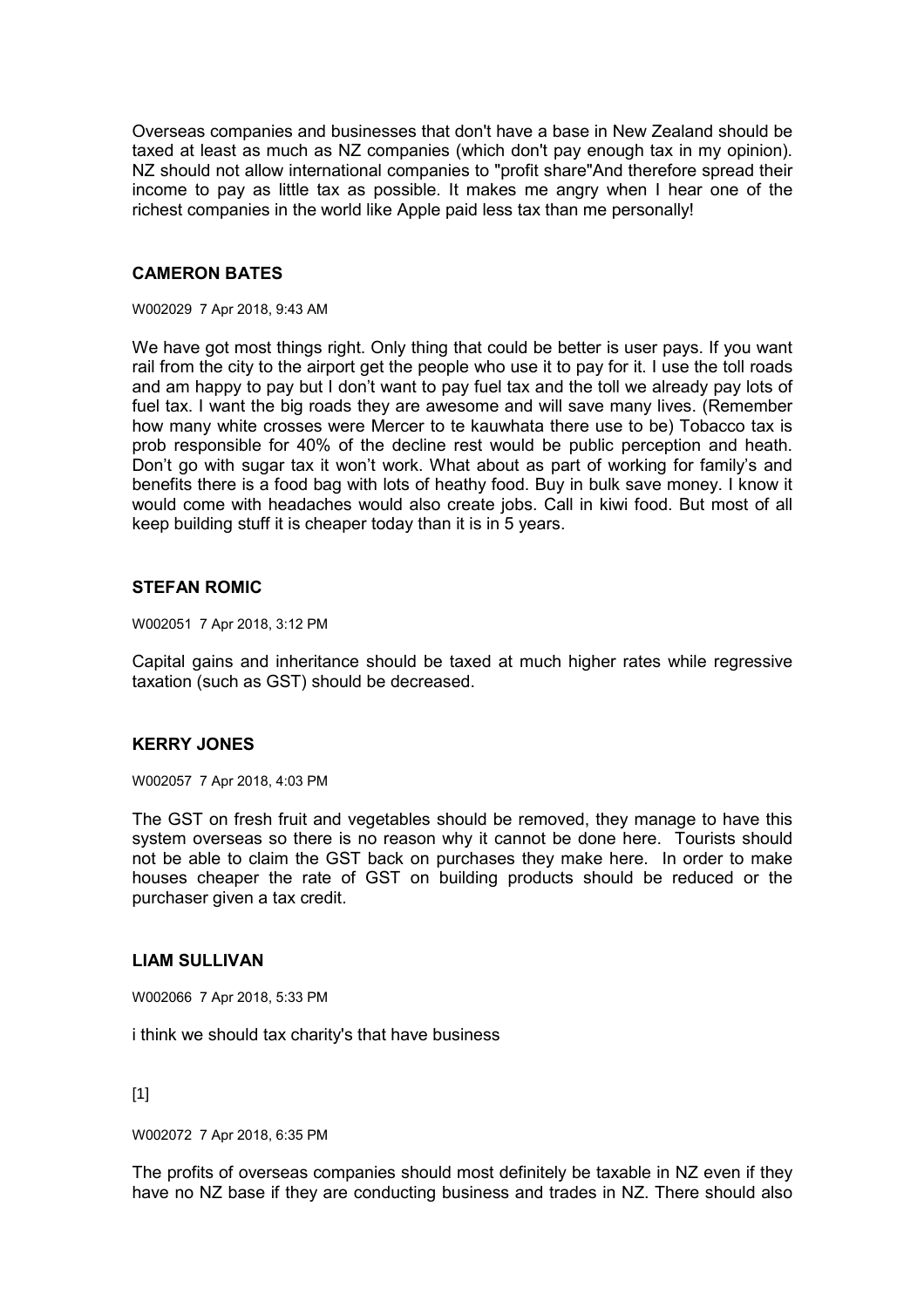be taxes for things such as art and fine wine. Capital gains tax is also necessary. Churches should pay tax. People who are not in NZ should pay extra tax on property. Increase tax for higher wage earners. Please stop taxing sanitary items.

## **BRIAN TAYLOR**

#### W002078 7 Apr 2018, 7:58 PM

Taxation in NZ is a travesty. There is no justice in current tax law or application. The National Govt (aka Key) campaigned prior to the 2008 election that it would reduce income tax if elected. On winning the election, it did too, though principally to the advantage of the well to do, while it never heralded it was going to increase GST from 12.5% to 15% at the same time. The free lunch given Iwi in respect to their tax-free business empires is ethically and morally wrong and totally inconsistent in fairness to other taxpayers. Tax-havens need to be abolished. JK was not keen to address that issue, one wonders whether he had reason to avoid the matter. Tax breaks on rental properties need to be abolished. Not sure about capital gains tax though - Governments are instrumental in creating inflation so I don't think it fair that the man in the street has to pay for governmental short-term politicking excesses rather than their setting a long term agenda.

### **THOMAS BURTON**

W002098 8 Apr 2018, 10:34 AM

We should tax single use plastic to producers/businesses who use it for their products. We should subsidies organic food, biodegradable packaging materials (assuming we develop the capacity to break it down properly). We should tax refined sugar as heavily as cigarettes. We should tax anything with microbeads in it heavily.

### **GRANT FARRELL**

W002122 8 Apr 2018, 4:26 PM

We should have Wealth Tax as our predominant source of Tax.

### **JAREK**

W002126 8 Apr 2018, 6:17 PM

Profits on real estate transactions really need to be taxed

### **MICHAEL RADLEY**

W002129 8 Apr 2018, 9:33 PM

1. income tax. Currently heavy machinery is human controlled and income tax is collected on his work. If his machine is now controlled by a computer (ie autonomous) , there is no income tax or equivalent tax. So as more workers are replaced with GPS, robotic autonomous machines, why isn't this WORK being taxed. If you are going to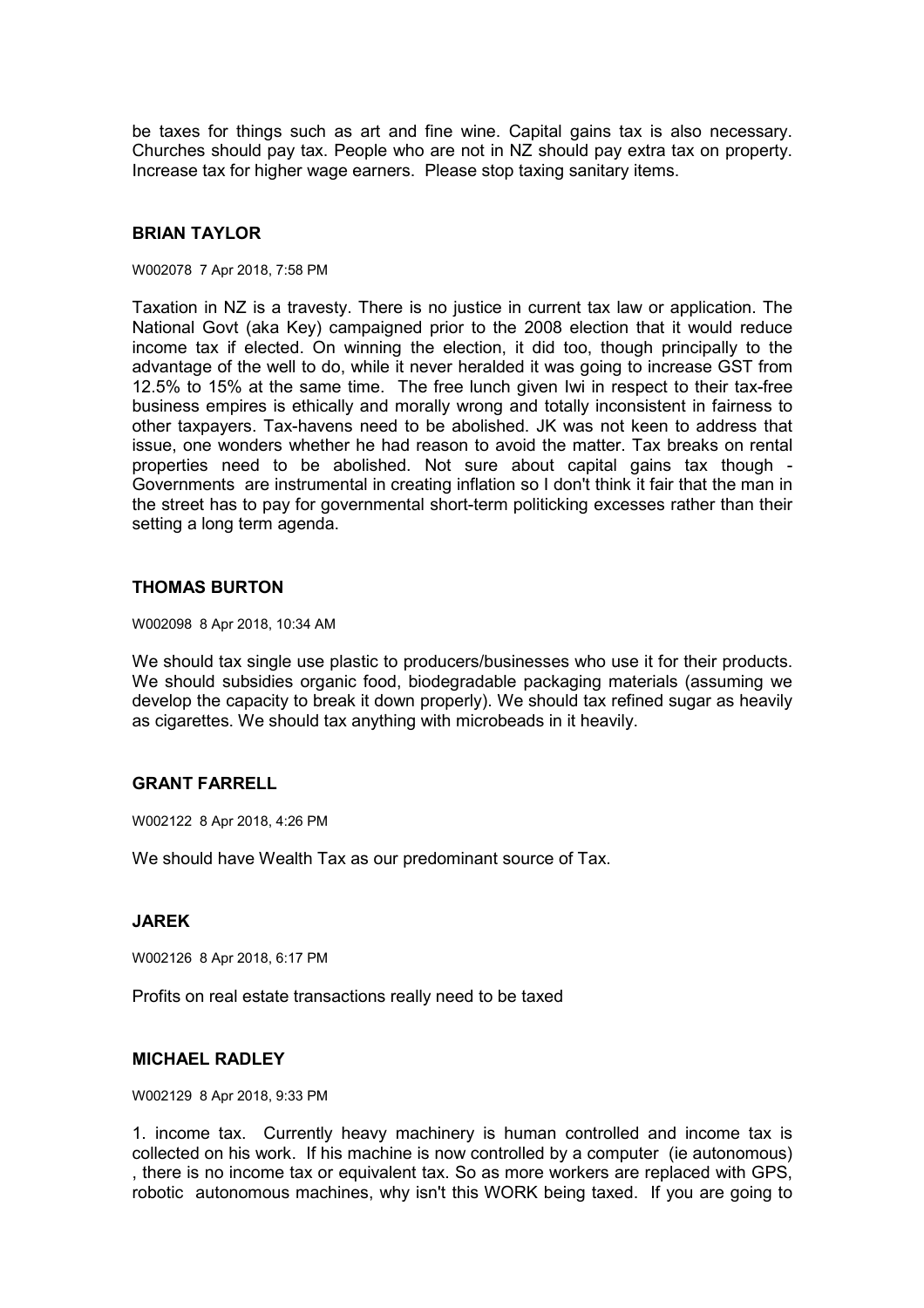tax human input, why isn't robotic input taxed. Further. Repairs to the robot are deductible expenses, whereas human health costs/ injuries are not. Income tax should be scrapped and replaced with a production tax. 2. Heaping more and more taxes on property owners through council rates is wrong. Every body who lives in Auckland should be billed directly for services that they use. There should not be GST on council taxes.

### **SUSAN PRYOR**

#### W002140 9 Apr 2018, 9:39 AM

It seems too easy for big business and wealthy family's with trusts to hide income from being taxed. Can we make this fairer and ensure that all income generated in NZ is taxed appropriately regardless of other offsets or if it is difficult to draw a line between the income and an individual or business.

### **LUKE SCHNEIDER**

#### W002147 9 Apr 2018, 11:14 AM

Government serves the interests of the people. No taxation without representation. That means corporations should not be taxed since that is just passed on to consumers and they can't vote. In exchange for no taxation, which will attract more investment and growth, corporations can't contribute to election campaigns or provide separate political ads. Similarly, sales tax and fixed assets should not be taxed. Income of all NZ sources is taxed at the same uniform rate above a poverty line.

## **AMRISH KHANOLKAR**

W002156 9 Apr 2018, 12:50 PM

Maybe consider bringing in some taxes to reduce land banking. Also consider additional taxes for the super rich. Need to be careful at this as you do not want to totally disincentivise and punish capitalism thereby discouraging investment, entrepreneurship, and productivity improvement. There should be no capital gains tax on new houses sold within the bright line test, as do not want to discourage investment going into building houses. Maybe consider capital gains tax on people buying and selling more than one existing house or land in a financial year regardless of the bright line time period, as this indicates they are running a business out of it. However people who are selling one house and buying another should not be taxed, as this would lead to equity erosion - people shouldn't be taxed to change houses, they should be taxed only if they are running a business out of it.

### **CATHERINE JOULE**

W002159 9 Apr 2018, 12:58 PM

I don't believe tampons or pads should be taxed - or should have a lower tax applied as these are necessary.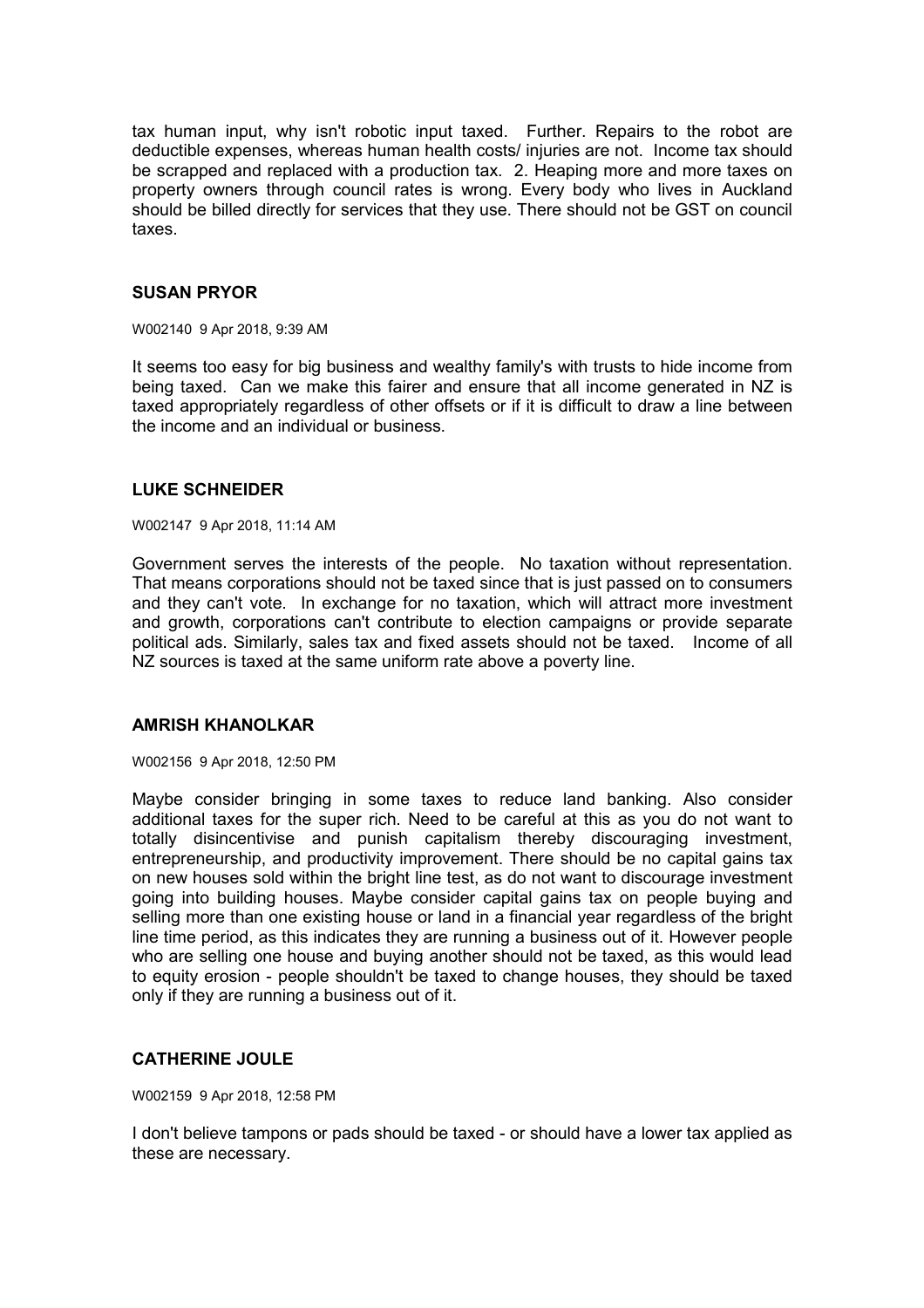## **JAMES SANDALL**

W002164 9 Apr 2018, 3:01 PM

Would like to see a tax on unhealthy food and sugar tax on drinks. This can then be used to make healthy options more affordable.

### **MURRAY ELLIOTT**

W002171 9 Apr 2018, 4:22 PM

I believe that there is Overtaxing of the Very Low Income earners, and can not understand why some very high Income earners pay very little if any tax at all. There has to be some accountability and equality. Inequality can push people in to using cash to avoid taxes, which in it's self is counterproductive for Government.

### **JASON ARCHER**

W002184 9 Apr 2018, 8:01 PM

I support the introduction of capital gains tax for business assets, including investment properties. Owner occupied residences should be excluded from capital gains. A higher tax free threshold for income tax would be a fair mechanism to assist low income earners.

### **RYAN BENSBERG**

W002191 9 Apr 2018, 9:56 PM

As a New Zealand citizen, i believe that the government of New Zealand has a right to tax, and i quote "BUSINESSES WITH NO NEW ZEALAND BASE". The taxes collected would add to the treasury allowing the New Zealand to spend the extra income on essential utilities, feeding the money into our economy.

# **MARGARET WALKER**

#### W002202 10 Apr 2018, 6:54 AM

The tax of 17.5% taken from interest on Term Deposit is unfair as this is a tax on money which has already been taxed. This is making many older people, who were brought up to save for their "old age" the new poor. We have paid tax, P.A.Y.E for many years and saved what we could so that our retirement years would be reasonably comfortable. To be taxed twice is far from equitable as we are aware of the number of tax evaders who feel they are entitled to dodge paying their fair share. To add insult to injury, those of my age (82) who support Voluntary Euthanasia, are forced to stay alive due to the insensitivity of the successive Governments. We face constant medical bills, constant pain and a lack of respect for many politicians. Why are they allowed, by a so-called conscience vote, to dictate that we cannot be relieved of our suffering - and save the country some money re hospitals and ambulance service? I would appreciate your comments. Margaret Walker.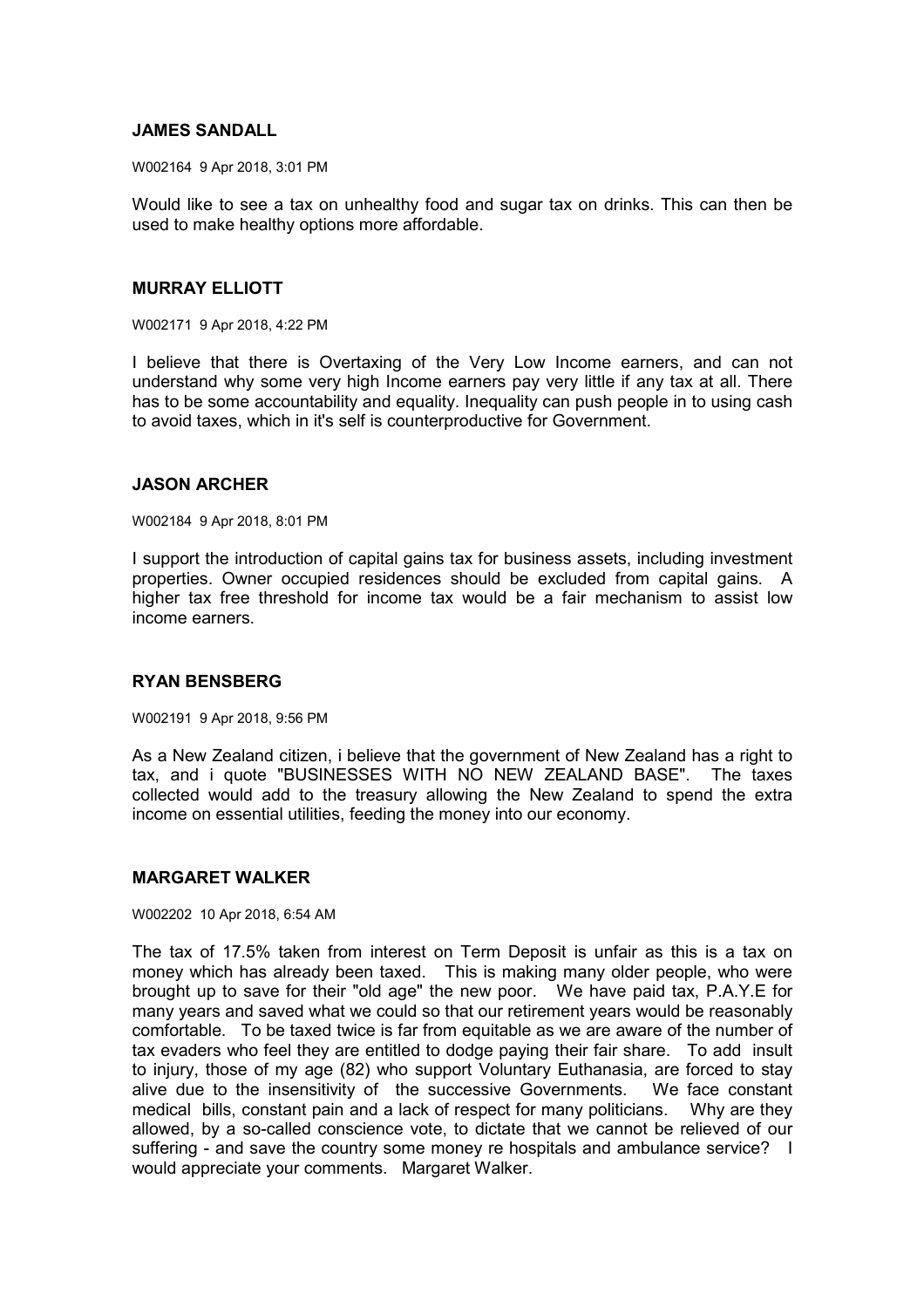## **TIMOTHEUS FRANK**

#### W002208 10 Apr 2018, 8:47 AM

A land tax should not be introduced. I find it offensive to regard land as primarily an economic asset. Land is kept for many more reasons. If a land tax is introduced, there need to be many exemptions, for example for land that is set apart for conservation (even on private land), for land that is sustainably managed, for land kept for heritage purposes, for charitable purposes, for land for recreational purposes. CGT should be considered, but it needs to be carefully applied, so that someone whose house increased in value does not need to sell it, just to pay the taxes. The speculative economy needs to be taxed more, including currency trading. Charities should continue to be tax exempt. Charities need to be able to advocate for particular worldviews, so that organisations like Greenpeace can do their work and charities are not scared to speak out. Environmental taxes, such as taxes on carbon emissions, on water takes etc. also need to be considered.

#### **ANONYMOUS**

W002223 10 Apr 2018, 10:10 AM

I think tax should be increased on items that are harmful e.g. anything relating to smoking. Don't just tax the cigarettes, put a very high tax on the licence to sell cigarettes. Also Increase tax on alcohol and increase the tax on the licence to sell alcohol. Excess of the above two examples has been shown to kill, therefore, in my opinon, whilst there isn't a tax high enough to eradicate the above perhaps it will reduce it.

### **IAN ROBERTS**

W002226 10 Apr 2018, 10:21 AM

The concept of taking GST off "healthy food" is flawed and shouldn't be considered on the basis that defining what foods get exemption and what don't would be a logistical nightmare. It may be easy with one or two items, but who defines what eg bacon> Considered by some as "unhealthy"...- chicken.eg. assuming that a raw chook is "healthy", and presumably take-away KFC chicken isn't, but what about coated crumbed and spiced chicken pieces bought at a supermarket? If a farmer/grower can claim GST on their production costs and that claim system works through, transport, storage and to the retailer, then how does exempting a product at point of sale get allowed? Who would track it and how would probably cost more that just leaving the system as it is. It's a sounds great idea, but logically is pretty impracticable.

### **JOHN CARTER**

W002241 10 Apr 2018, 11:00 AM

Business including farms that increase in value. Farming and horticulture charged for taxpayer funded irrigation,water and to ratepayers for flood,pumping stations like the hauraki plains. Ratepayers pay towards those systems and farm values go up massively. Tourists taxed for using facilities like national parks etc.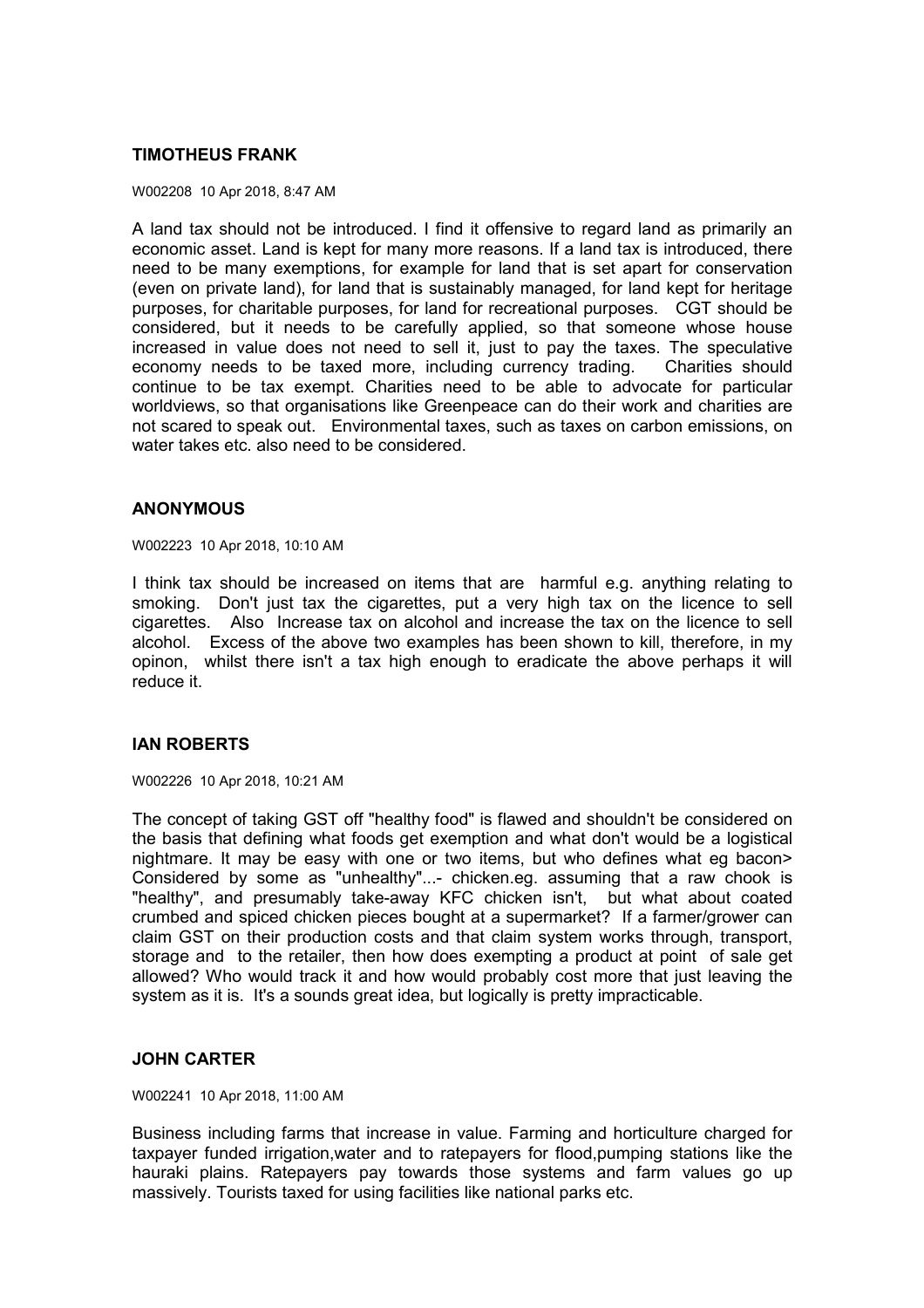#### **SIOBHAN MULLINS**

W002245 10 Apr 2018, 11:05 AM

Overseas companies operating in New Zealand should be taxed. Basic food items should be exempt from GST.

#### **JEN WATT**

W002253 10 Apr 2018, 11:28 AM

I think NZ does tax the right things on the whole. One area which I do have reservations about is the proposal to add GST on items bought online from overseas, and digital tax on audio/video. I buy a lot of items online from overseas, for the simple reason that those products aren't available for sale in NZ. If GST were added to these purchases, I'd still buy them (because they won't magically be available for sale locally!), but I'd end up paying more and so would have less discretionary income to spend locally. So local businesses will miss out. I bet a lot of NZers are like me in this respect. We're a tiny country, so we don't have the widest range of goods available for sale. That's just the reality. Let's not penalise consumers and businesses alike because of it.

### **DENNIS SOSNOSKI**

W002268 10 Apr 2018, 12:11 PM

The idea of a tax on property transactions is good, and a higher rate should be applied on sales to non-residents (when allowed). Businesses should absolutely be taxed regardless of who owns them. If a charity wants to run a business they should do so on equal terms with regular business owners. The only exception might be for charities running retail sales stores for donated goods. Taxing of large overseas companies doing business in New Zealand is absolutely needed. Taxing just their profits isn't going to work, because multinationals use a wide range of strategies to hide their profits and/or make them appear in jurisdictions with little or no tax. Instead there should be a tax on sales, at a presumed rate of profit set by the government. To make this reasonable it should only apply to companies doing at least some minimum level of business in New Zealand (say \$10M).

#### **TERRY HALL**

W002278 10 Apr 2018, 12:39 PM

Of course we are not taxing the right things. Why tax people who work ? Why tax people who provide the jobs to start with ? Why not just tax us, ALL, as, and if, and when we spend. NO INCOME TAX AVOIDANCE, POSSIBLE !!! OR REQUIRED.

#### **CAROL SUMNER**

W002292 10 Apr 2018, 1:06 PM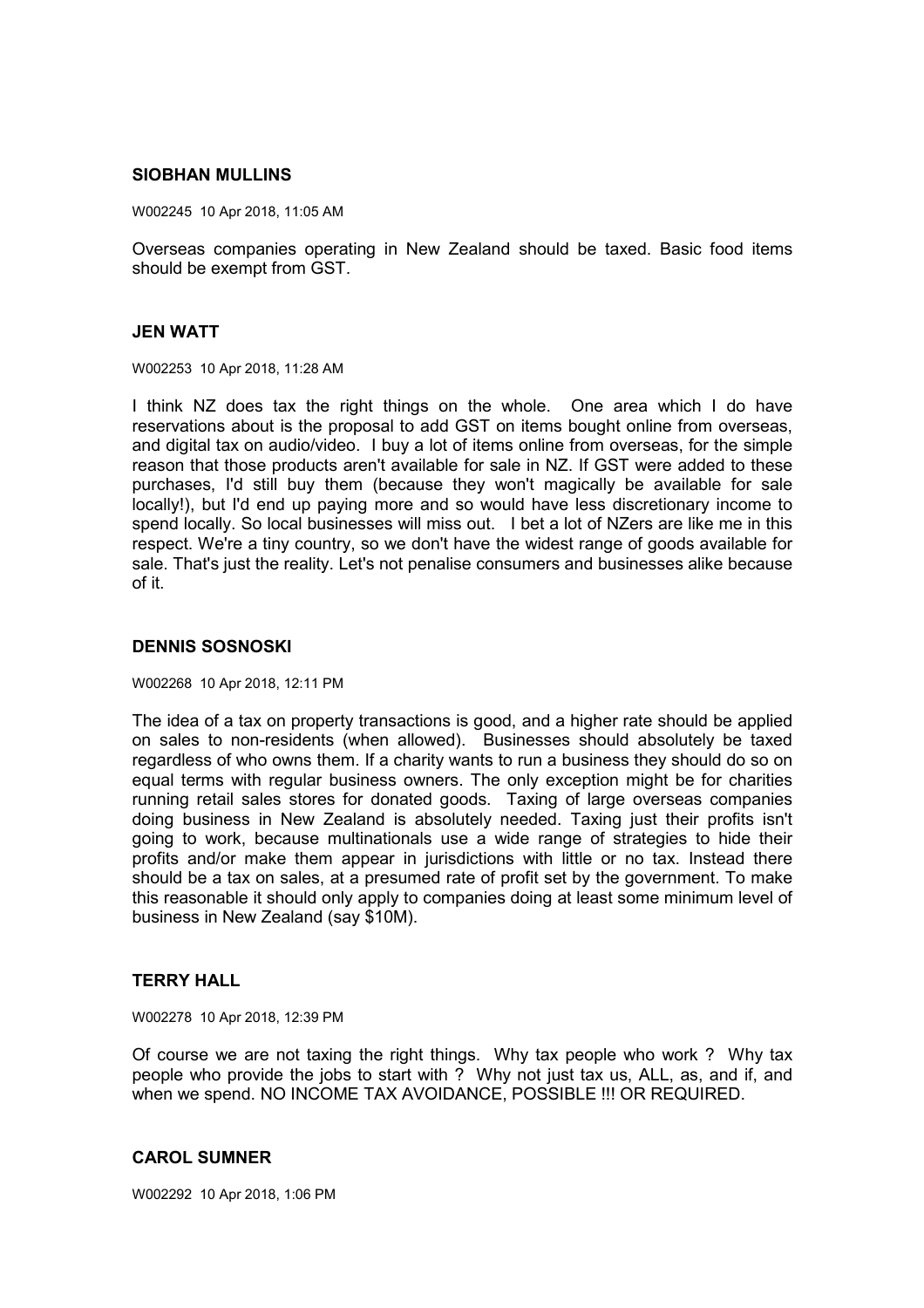Businesses operating in NZ or with accounts in NZ must be taxed, even businesses that aren't based in NZ but sell products here should be taxed. Religious organisations should also be taxed which would also contribute a lot to the community. Health food (fresh produce), and health services (specialists, doctors, nurses, natural health providers) should not be taxed.

### **NIKKY PARLEY**

W002297 10 Apr 2018, 1:14 PM

Overuse of GST on essentials. Currently people to use their taxed earnings to pay another 15% on essential goods and services. In my mind this means that I am actually paying 48% tax (33% +15%). I support a degree well thought out, dedicated taxing going for example to healthcare, police, education, infrastructure (roads, sewage plants, water treatment plants, ...), conservation, rather than it being allocated only from an amorphous pot. Support a visitor tax that goes to DoC for use nationally.

### **PETER HENSON**

W002320 10 Apr 2018, 2:04 PM

Take GST off fresh vegetables; salad items, fruit, fish and meats. This should promote healthier eating and help those at the bottom end of the wage bracket. Place a capital gains tax on all investment properties, except the main family home.

## **ALAN MATTEUCCI**

W002324 10 Apr 2018, 2:15 PM

- Churches should be taxed. - Iwi or Maori organisations should be taxed. - Charitable organisations should be taxed. - There should be no exemptions from a tax regime. eg: - Iwi now is a multi-billion dollar business and should contribute to NZ. - churches are capable of raising their own funds, and should contribute to the tax pool. charitable organisations do not need tax breaks, eg Kellogs or other big organisations don't pay tax? NOT fair.

#### **RICHARD BROWN**

W002333 10 Apr 2018, 2:28 PM

As soon as you start to widen your tax need you waste government, individuals and business money on compliance. If anything, make the gathering and compliance simpler. Avoid confusion, avoid taxing for the sake of it without having a clue what it costs to get that money in, which is a major failing any government who wants to increase taxes falls into. Drop income and business tax to zero and increase GST to 20%. All income gets spent at some stage and with GST there are fewer collection points, making it easier to Police, and everyone pays. Make taxation simpler, NOT more complex.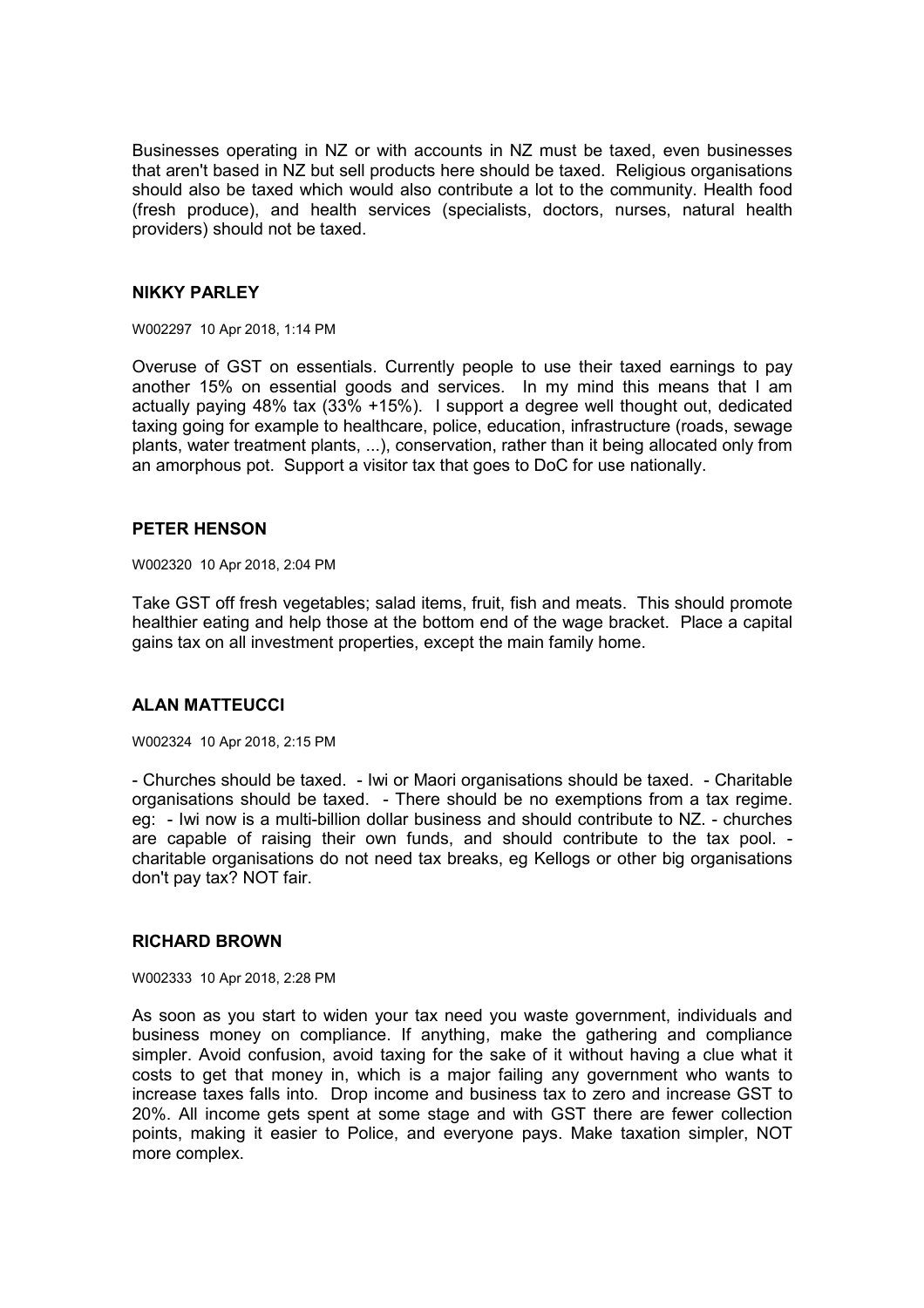## **ERWIN WEE**

W002346 10 Apr 2018, 3:19 PM

The impact of technology will make the current taxation inefficient. Taxing on wages in the future when the impact of artificial intelligence and robotics is realized will make an unbalanced taxation system. The government must develop a productivity index and base its taxation on the productivity index. If an industry is fully automated and multiplies its productivity by 1000% then it is rightly that that productivity is taxed in this way multinationals cannot use a double dutch sandwich technique to offset cost and pay minimal tax as its productivity index is high.

### **ANGELA BERRY**

W002351 10 Apr 2018, 3:30 PM

I think we should be taxing large overseas companies operating in NZ. Companies that give nothing back to NZ and companies that have Charity status. I would hate for a wealth tax on land and assets. If we are not able to have a pension when we are older then we should be able to amass funds to support us. We work hard and take risks, we should not be penalised for it. I think that people with multiple rental properties should be taxed or not allowed carry forward losses, as should airbnb rentals. Hotels cant compete against these if they don't pay tax. Lots of people have had an increase in the value of their property. This doesn't mean that their cash flow has increased. Rates are a huge burden and a large amount of money to find for pensioners that have been in their houses for years. I think that it is wrong if another tax is applied on the value of the house. Many people would not be able to afford to live in their property.

### **ISOBELLE GOSLING**

W002358 10 Apr 2018, 3:39 PM

Introduce a tax free threshold and we know GST is a deterrent for some lower income people to eat well - hence no GST on fruit and vegetables and reduced GST on items that have a healthy heart tick to encourage enhanced food choices

### **GREG XAVIER**

W002367 10 Apr 2018, 4:31 PM

I'm mostly ignorant on what we do and do not tax, but based on the information on your fact sheet I feel we need to make some adjustments. The profitability of real estate has contributed to a housing economy that vastly favours the 'haves' over the 'have-nots'. Everyone deserves a family home for their family. Property owned beyond the 'family home' (I'm not sure how to define that) should attract a capital gains tax. Likewise selling a business for a profit should be taxed. I don't know enough about payroll tax to form an opinion. Charities that run for profit business should have that business taxed in the same way any business is taxed. Sanitarium is a perfect example. I'm not sure how to effectively tax stuff we own so wont forward an opinion on that. Businesses with no base in NZ should absolutely be taxed. Steam (online gaming distribution platform)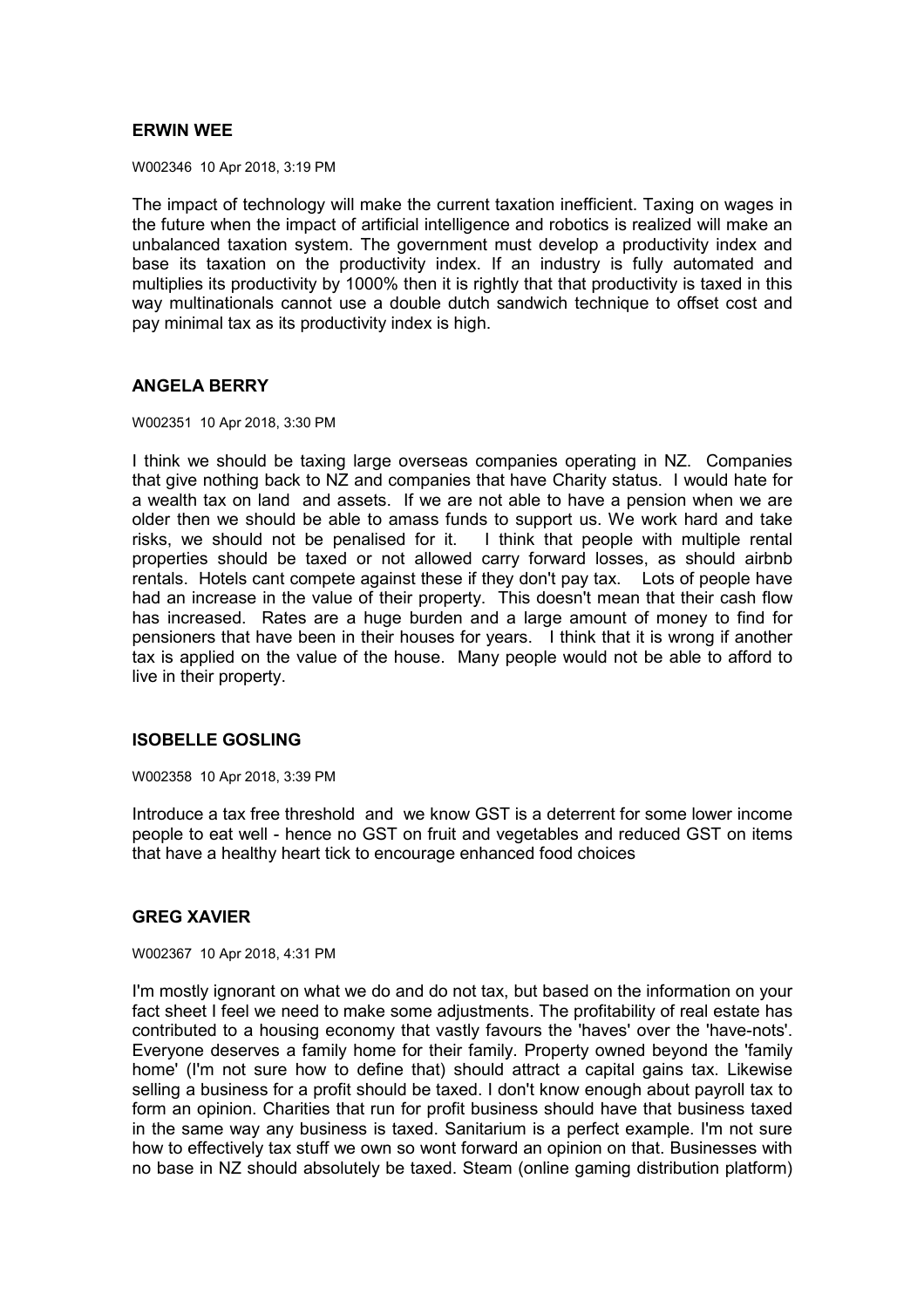applies GST to purchases but more needs to be done. Companies like Apple benefit from local infrastructure and should pay for that.

#### **GEOFFREY HINDS**

W002389 10 Apr 2018, 7:59 PM

I would favour taxing charities that own businesses but only on the income derived from that business. I would ensure that all investments are taxed including long-term

### **COLIN TREVELYAN**

W002397 10 Apr 2018, 10:47 PM

Increase GST also all lotto winnings should be taxed at least by 30 percent .Auckland and Wellington should also tax all vehicles entering the city ,,same as Singapore does . A bed tax or daily tax should be charged on all visitors entering Nz not using Nz passport .

#### **AMOL TELANG**

W002400 11 Apr 2018, 5:00 AM

Reduce tax for locals and start charging the foreign investors or investors who do not stay in this country for more than 9 months of a year. Tax the foreign companies with no base in New Zealand. Stop taxing the small property investors with less than 3 properties as they have worked hard for their families future which will remove investment options for small families. Stop taxing healthy fresh produce and food as this will help with reducing obesity in this country. Tax the charities who have businesses like other businesses. Promote green energy by providing tax benefits on solar power or electric cars.

## **ELDON BENNETT**

W002403 11 Apr 2018, 7:32 AM

Money is wasted left right and centre, I am a tradie I work hard for a living and I don't want see the money we are putting in go the wrong places, for starters the hand outs for winz is being exploted big time , any money being made by overseas investors from our land needs to be taxed.

#### **MARIANNE BISHOP**

W002409 11 Apr 2018, 10:21 AM

I do not think we should be paying G.S.T on certain things such as fresh vegetables, milk, bread and fresh meat. People on low income's struggle to buy some of these items due to their low wages. Lets make them a little more affordable so everyone can buy them.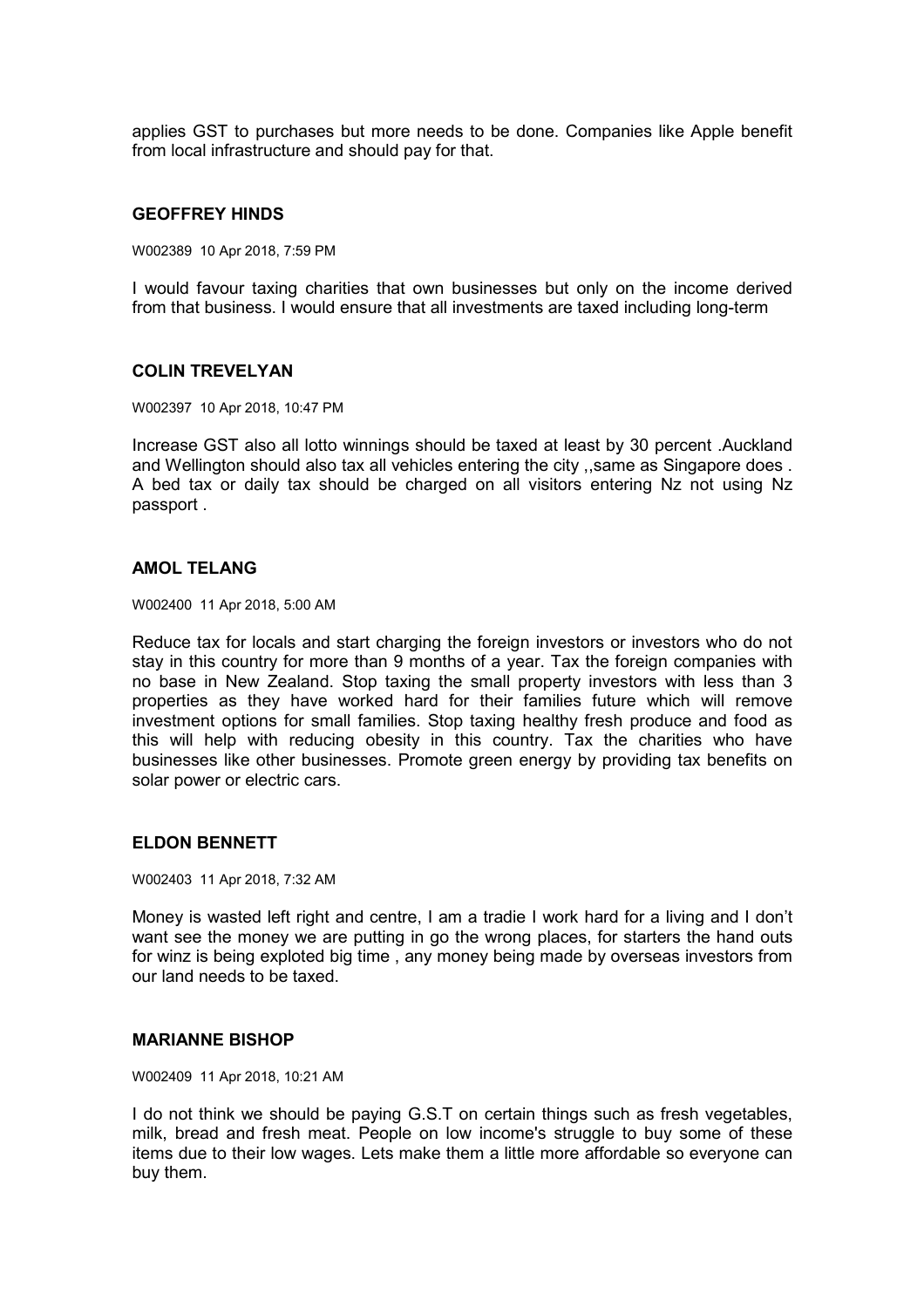## **RICHARD BURGESS**

W002412 11 Apr 2018, 11:16 AM

It is about time company's, churches, large corporates, overseas traders working in our country all paid there fair chunk of tax. Middle income workers are getting taxed for too much, while the rich just get richer. Time to make tax a lot fairer. Close the loop holes on creative accounting.

## **ROBERT**

W002414 11 Apr 2018, 11:27 AM

The 30c to the dollar tax is creating a working poor. More emphasis needs to be made on taxes on investments including the family home. In Australia they call it a stamp duty tax but this still falls short of the mark - tax based on the equity of the investment is a fair and balanced way to ensure that all investments are taxed appropriately and so the poverty gap does not continue to grow. The middle class currently pay for both sides of the poverty line and this needs to stop.

## **ANONYMOUS**

W002422 11 Apr 2018, 12:33 PM

Passive investments like Housing and land ,because we have a weak capital gains tax ,do not , in most cases ,create wealth or jobs ,just the opposite applies , the glaring example is the housing market where houses ,except for some, is not a starter for young ,and not so young individuals.

### **RHYS TISSOTT**

W002435 11 Apr 2018, 1:42 PM

I work 6 days a week 11 hours per day and have to be drug and alcohol free so I can unvoluntarily have money taken off me to go to tax. Why should scumbags who are on the dole who spend there money on drugs and alcohol not have to do drug and alcohol testing. Single mums out there that don't do anything have flash houses and more money than people who work long and hard because the government gives it to them. If they can't afford a kid, get desexed or aborted.

### **DAVID ALLARD**

W002437 11 Apr 2018, 1:43 PM

In my opinion our current tax system is satisfactory. What s needed is more focus by the IRD on those activities which should attract capital gains tax but are often not collected.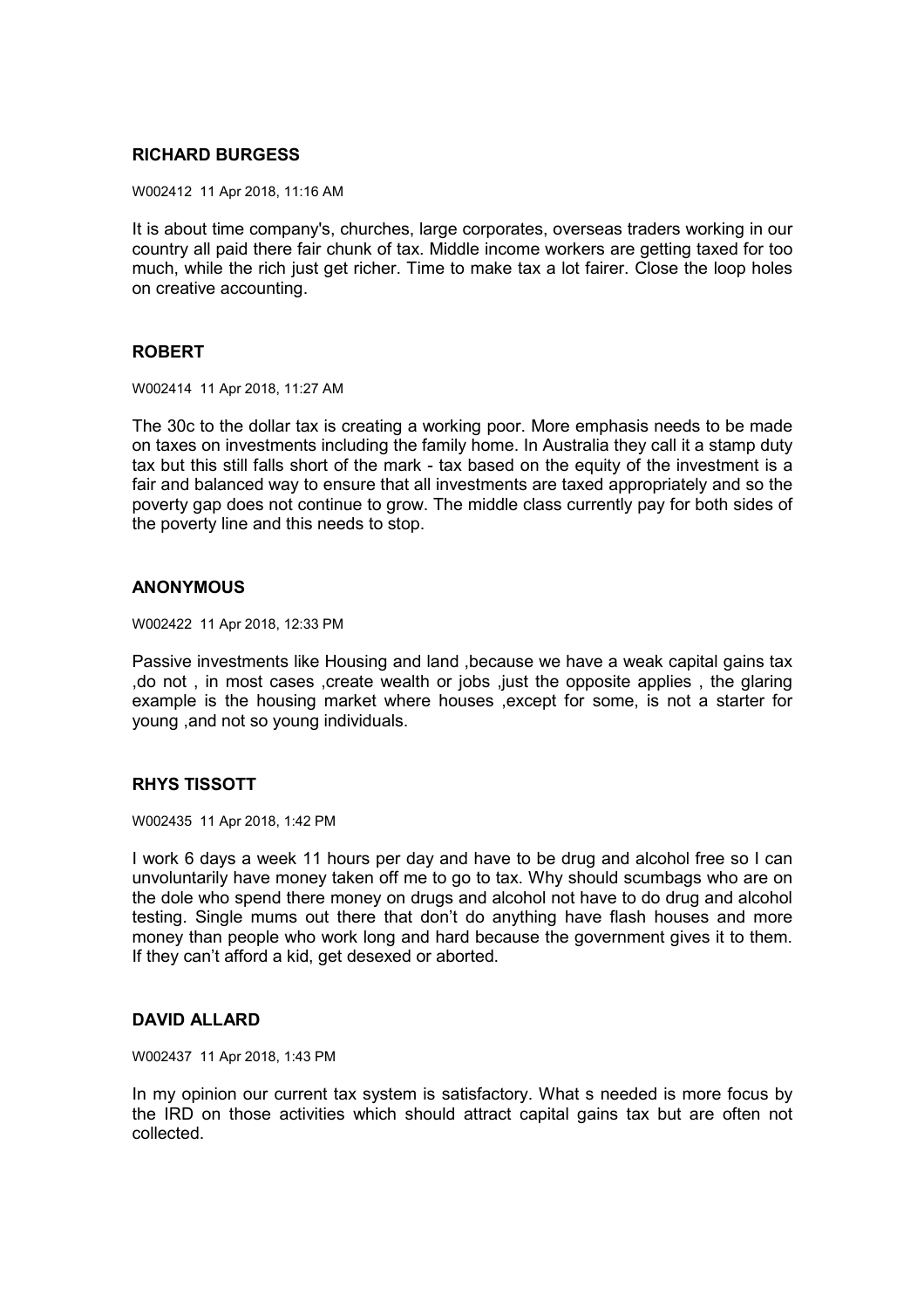## **PETER MULLEN**

W002441 11 Apr 2018, 1:56 PM

We have some of the highest food prices in the OECD, remove GST on food. While politically unpopular following 30 plus years of good times for some, tax loopholes on property need to be closed. In short a phased introduction to capital gains tax on all properties needs to be implemented - helping make investment in R&D and Business more attractive and taking speculation out of the housing market. Introduce a compulsory national savings scheme.

## **PAUL CALLISTER**

W002449 11 Apr 2018, 2:34 PM

I would like to see a tax on carbon. I would also like to see a visitor tax levied on all non-NZ passport holders arriving in NZ. As someone heavily involved in volunteer work in the conservation area daily I see overseas visitors enjoying the NZ landscape and associated facilities (such as walking tracks like the Paekakariki escarpment track) without directly contributing to the protection and upkeep of these areas/facilities.

### **JAMES BUFFET**

W002457 11 Apr 2018, 4:35 PM

I feel like we tax Margarita's too much, but we still don't tax churches that make their pastors millionaires. Come on guys, let's all get on island time!

## **CRAIG SMITH**

W002460 11 Apr 2018, 4:57 PM

We need to be lowering GST on essential goods, raising GST in luxury goods. We need a comprehensive CGT and we definitely need higher tax brackets : my suggestions are 39% over \$150k and 45% over \$300k We need to invest as a country in opportunity eg education health and infrastructure if we are to break the poverty cycle. Best quote " those who pay more tax, should be thankful that they can!"

### **JOSH HIGGIE**

W002469 11 Apr 2018, 5:47 PM

Hi, One point I wanted to raise was looking at tax around people who are paying off a student loan. I understand there is a special tax code for those with a student loan where this may already apply. I would like to see if you would look at decreasing the income tax for those who are paying off a student loan as combined, the two make up a fair chunk of each pay.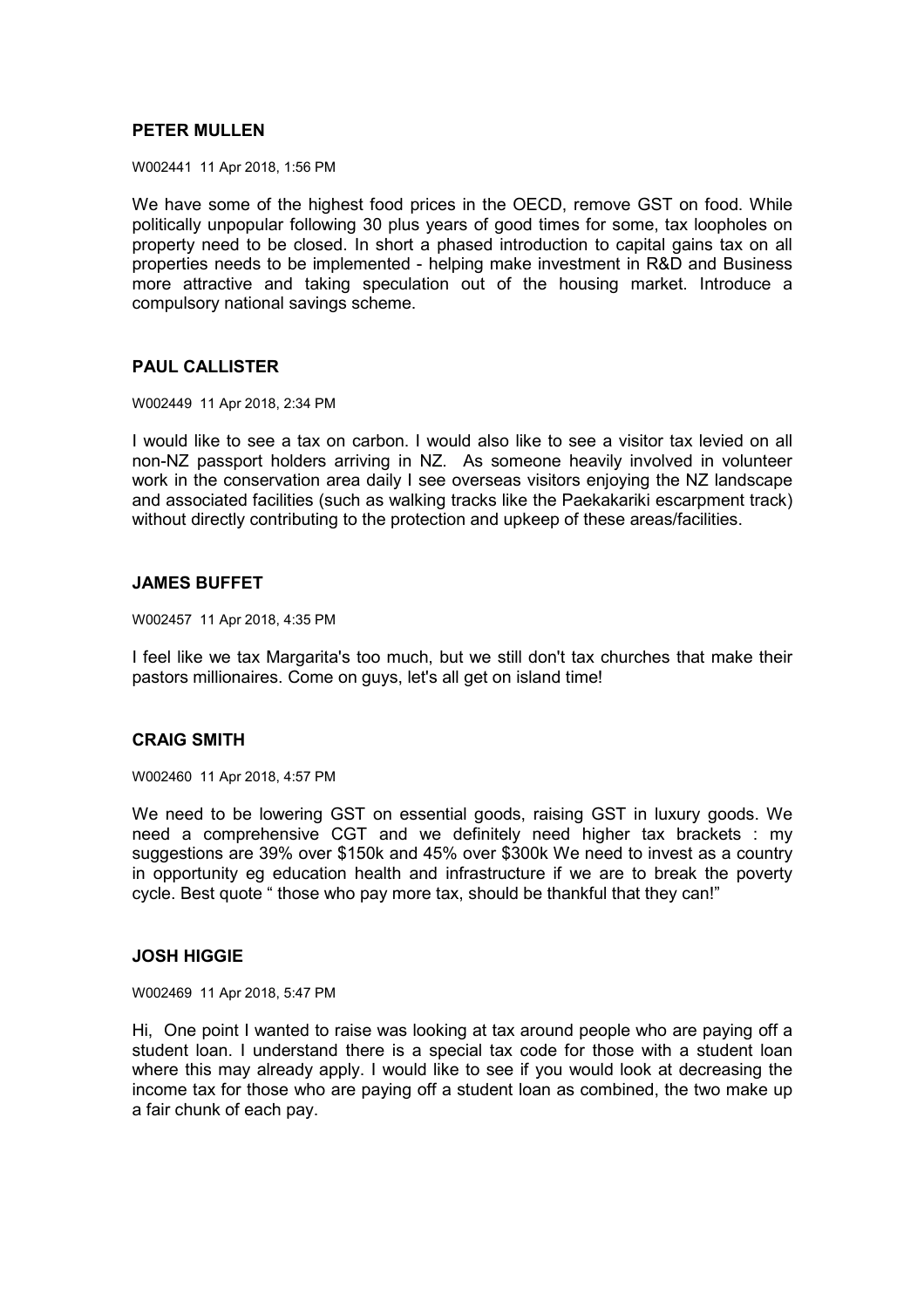## **ANONYMOUS**

W002471 11 Apr 2018, 6:03 PM

We should tax charities - why can religious organisations operate like a business but pay no tax? Other than that I agree with how we tax everything.

#### **BRETT ANDERSON**

W002475 11 Apr 2018, 6:55 PM

I believe we need to do better at taxing overseas-based companies operating in NZ, as well as preventing the continued use of offshore tax havens by multinationals, trusts and, individuals seeking to avoid tax. Tax needs to be focused on capturing more from corporate profits and less from everyday working people. Tax should also be used more specifically to incentivise environmentally, socially and economically beneficial activities and used to disincentivise environmentally, socially and economically destructive activities.

### **ANDRE HULSE**

W002487 11 Apr 2018, 8:32 PM

Taxing the "richer" does not mean people who make 100,000 a year. To take away 33% of gross income, before property tax, sales tax... We are not the richer, we are the new working class. We should be prosperous if you want to attract qualified, expert working force. Not taxing foreign companies for their profits is gross. Gross. We left an era when we needed their business to the time where we have more to offer. We have good people (see above) and a good environment. They don't need tax breaks. Taxing property value gains is also bad. Imagine I buy an apartment for 100 and sell it for 300. I have to pay tax. But if I want to buy another apartment of the same size, it costs 300 so I gained nothing. Think about taxing people who trade more than one property per year. Then its a business not property. Finally, I can't believe how lucky I am to be able to just leave NZ with any money that I am eventually able to make. Tax all money that leaves NZ, profits should be encouraged to stay.

### **JUSTIN MUSCHAMP**

W002494 11 Apr 2018, 9:53 PM

Keep gst on food but have a tax threshold so low incomes get a tax break so the basics in life are then effectively gst free. This would be easier and cheaper to administer than having the basics of life gst exempt.

### **ANTHONY BREESE**

W002505 12 Apr 2018, 6:08 AM

NZ has an unfair tax system which burdens the lower/middle class with a vast amount of tax. They can't hide their money or dodge tax like the wealthy while on PAYE. New income taxes are needed on very high top brackets, such as \$150,000-\$299,000 @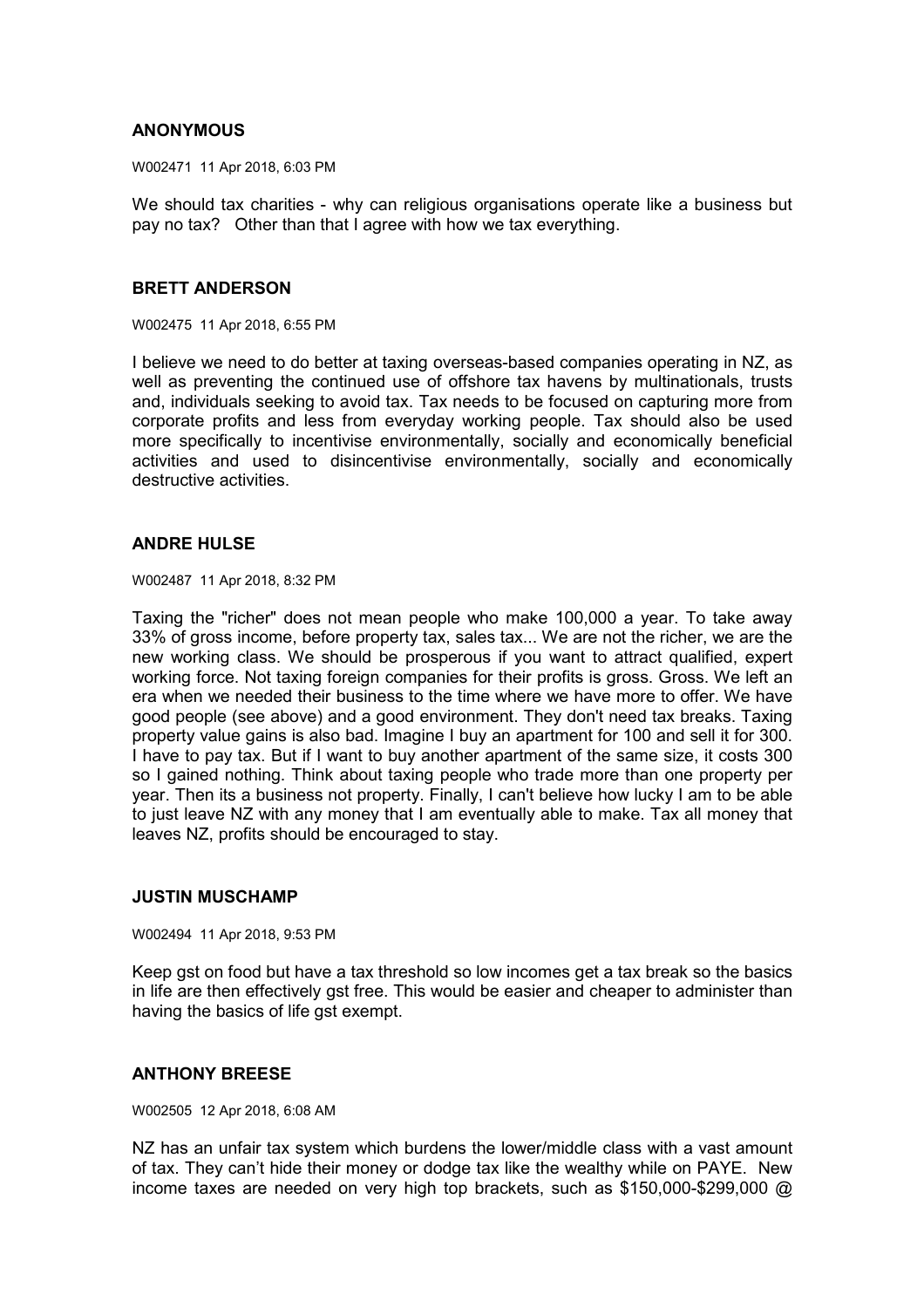39% and \$300,000+ at 45%. While giving everyone a tax cut of making the first \$25,000 tax free. Cut secondary tax as the poor are the ones who usually need second jobs. Get rid of GST (and income tax altogether, as the numbers line up) and introduce a Transaction Tax on all transactions. This could stop confusing taxes and just have a tax on pay as you go. But that will never happen as the government will have to slash jobs at the IRD, a govt entity who always create work for the sake of creating work.

## **SUE GREEN**

W002510 12 Apr 2018, 7:15 AM

gst removed from food and toiletries medicines doctors/dentists visits bus fares and other items that make up the basics for poorer NZ AND doubled (or more) on eating out, luxury items such as expensive cars and furniture ,electronic gadgets Paye lowered or scrapped on minimum wage to "living wage" and the deficit shared fairly across the other tax brackets a tax on any property whether on sale or on a yearly basis including family homes if this would help those without homes to get one To increase the supply of rental property reduce/remove the tax payable on income from rental properties as an incentive to landlords to continue in what is a problematic venture To improve the roads I would make all state highways toll roads with remission for freight companies and/or road user charges on all vehicles not just diesel and remissions for freight companies tax equivalent to acc for treatment /income equity between accidental or poor health infirmity Sugar tax on producers Thanks

### **ALAN STEEL**

W002516 12 Apr 2018, 7:51 AM

Free education for uni is supposed to be an investment just like a house either work and save up or borrow

### **ADAM WINTER**

W002519 12 Apr 2018, 8:25 AM

I believe our high international rate of GST is a great income stream from our international visitors. NZ has become a destination for wealthy tourists, super yacht owners and their crews who spend large amounts of money on boats, restaurants, cruise ship charters, back packers, skiers, thrill seekers, fishing tours, etc. These dollars and the GST they attract are so valuable to all of us. Why would you change this. We pay a lot of income tax already. The more money in our pockets the more we all spend. You can't keep taking from NZers when your public service businesses are running inefficiently. Please spend more time on looking at saving money rather than spending more. Trimming your overheads is your best opportunity to turn a profit.

### **MIKE ROBERTS**

W002527 12 Apr 2018, 9:58 AM

Remove GST on fresh food. It really isn't too hard- the UK manages it fine, just lift their legislation as NZ does with so much other law. This will immediately help with many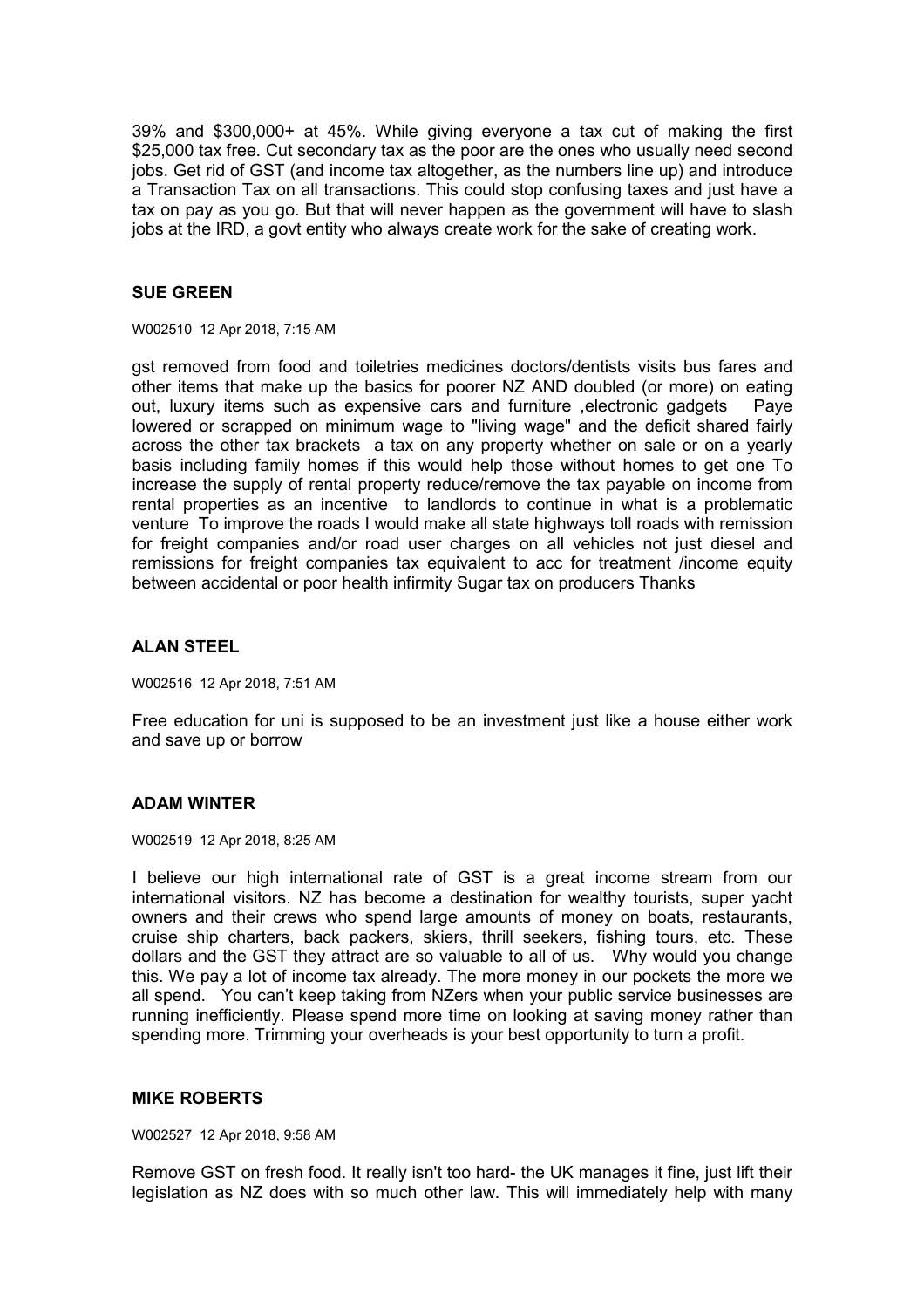health issues and alleviate some of the pressure on the health services, so may be tax neutral. Also remove any tax on tax, e.g. GST in Rates. This is totally iniquitous.

#### **PAUL JACKSON**

W002541 12 Apr 2018, 1:58 PM

I would like to see overseas companies pay tax on their NZ earnings. I would like to see tourists pay a boarder tax to cover their impact and provide more facilities for them.

#### **EWEN CAMERON**

W002546 12 Apr 2018, 2:25 PM

GST Zero gst on fruit and vegetables, sanitary towels, electric cars and solar panels and higher gst on inefficient cars, sugary drinks alcohol, cigarettes, high plastic content foods. CGT Tax the capital appreciation on investment properties or/and stamp duty. Income tax Zero tax band to \$10k 10% 10-25 25% 25-50 30% 50-75 35% 75-150 40% above 150 need to model the numbers

## **ANONYMOUS**

W002555 12 Apr 2018, 2:56 PM

We need a major overhaul with more taxes on property investment to correct the balance of investment from unproductive assets to productive assets. Financial transactions should also be taxed

### **E V**

W002567 12 Apr 2018, 3:27 PM

A lower tax should be imposed on fruits and vegetables and higher on foods/drinks that can lead to greater health problems in the future.

#### **PATRICIA JACK**

W002569 12 Apr 2018, 3:32 PM

I do think we should tax sugar drinks and I don't think we should be taxing fresh food as so many NZ'ers are struggling to make ends meet and are having to eat fast food as fresh food is quite expensive. I also think that they should teach cooking real food in schools so the next generation know how to look after themselves. We seem to have lost those essential life skills.

#### **ANONYMOUS**

W002576 12 Apr 2018, 3:50 PM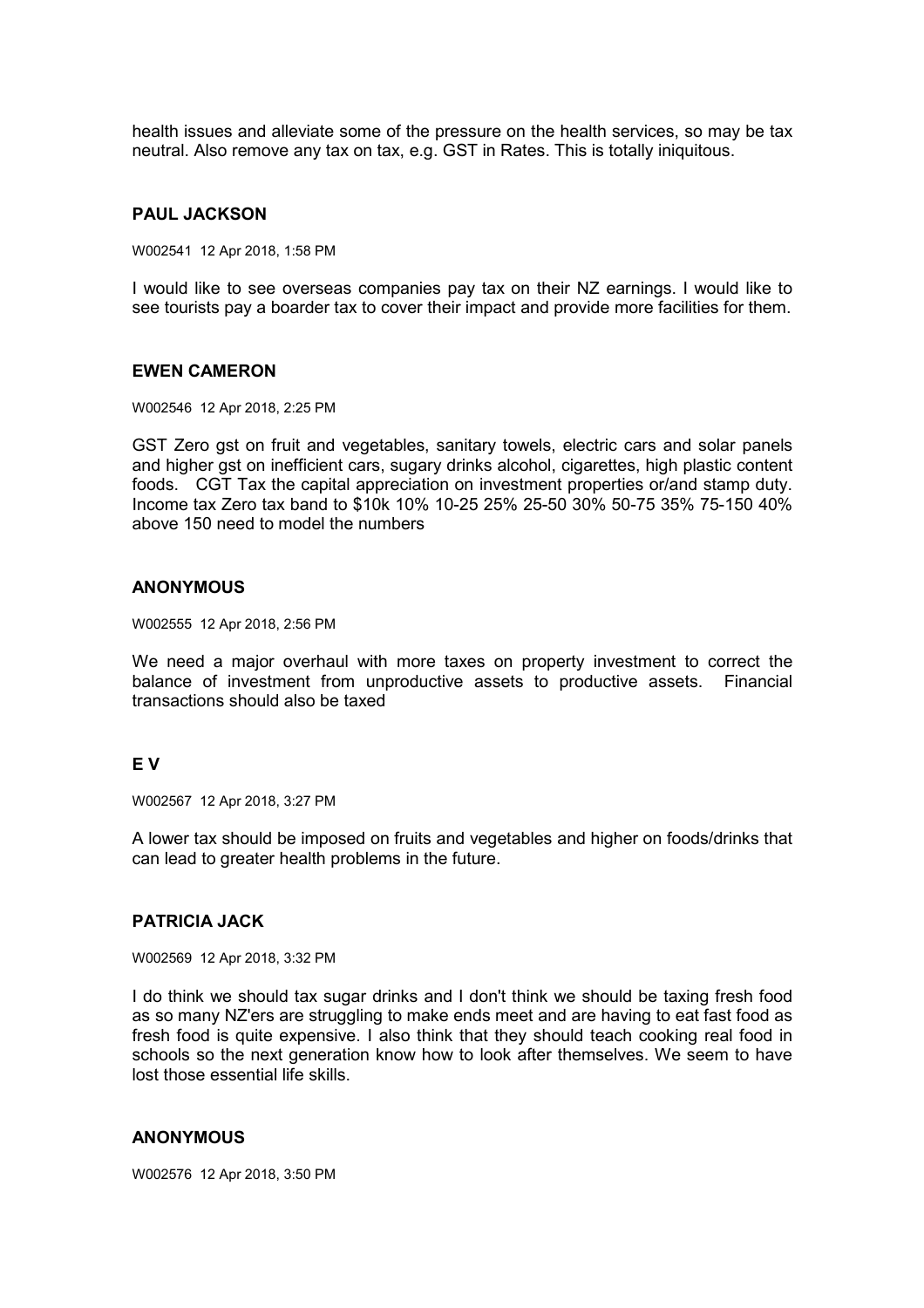We should tax things that we want to discourage like environmental destruction, obesity i e sugar tax. Regressional taxes are terrible like GST and fuel taxes. Not the things we want to encourage like earning an income , healthy food, environmentally friendly products like electric vehicles , solar etc

#### **SHELLEY GILMAN**

W002583 12 Apr 2018, 4:32 PM

We have been too careful not to offend the MN companies that operate under various trade agreements in NZ. This is a huge concern, and the amount of lobbying that goes on in order to block taxation and other changes that may affect them is disgraceful.

### **GARETH HUTTON**

W002596 12 Apr 2018, 5:27 PM

The tax burden is not spread in the correct manner the tax burden is too weak on the top earners and those with large scale investment whilst those making between 50 and 80k feel ripped off such as myself

## **JOYCE SHOTBOLT**

W002604 12 Apr 2018, 6:10 PM

I Don't think it would be fair to tax capital gains on property (except in the case of traders) unless that also applies to other businesses eg when someone sells a business or shares etc. Maybe if the owner was an overseas resident that would be ok. It would be unwise to discourage local people from investing in property here because we already have an extreme shortage of rental accommodation. It seems that somehow overseas owned-companies should be made to pay tax. For example I have been aware that it is common practice that such companies which sell goods in NZ just put up the costs of goods they import so that on paper they don't make a profit here so don't pay NZ tax. A percentage of their sales in NZ should be considered profit and taxed accordingly. Similarly there needs to be a way to tax on-line purchases from overseas because its unfair on our local traders that they pay tax but their competitors do not.

### **NICK MUIR**

W002606 12 Apr 2018, 6:35 PM

We should be taxing capital and in particular the way in which we tax equities needs to be improved. The current "intentions" rule is hopeless and far too easy to cheat. Meanwhile the FIF regime which was supposed to make it easier for people to invest in offshore shares is so complicated that it has achieved the exact opposite. Many people who do invest in foreign companies simply try to stay under IRDs radar for this reason. This whole area needs a complete overhaul to make it simpler, more consistent and fairer.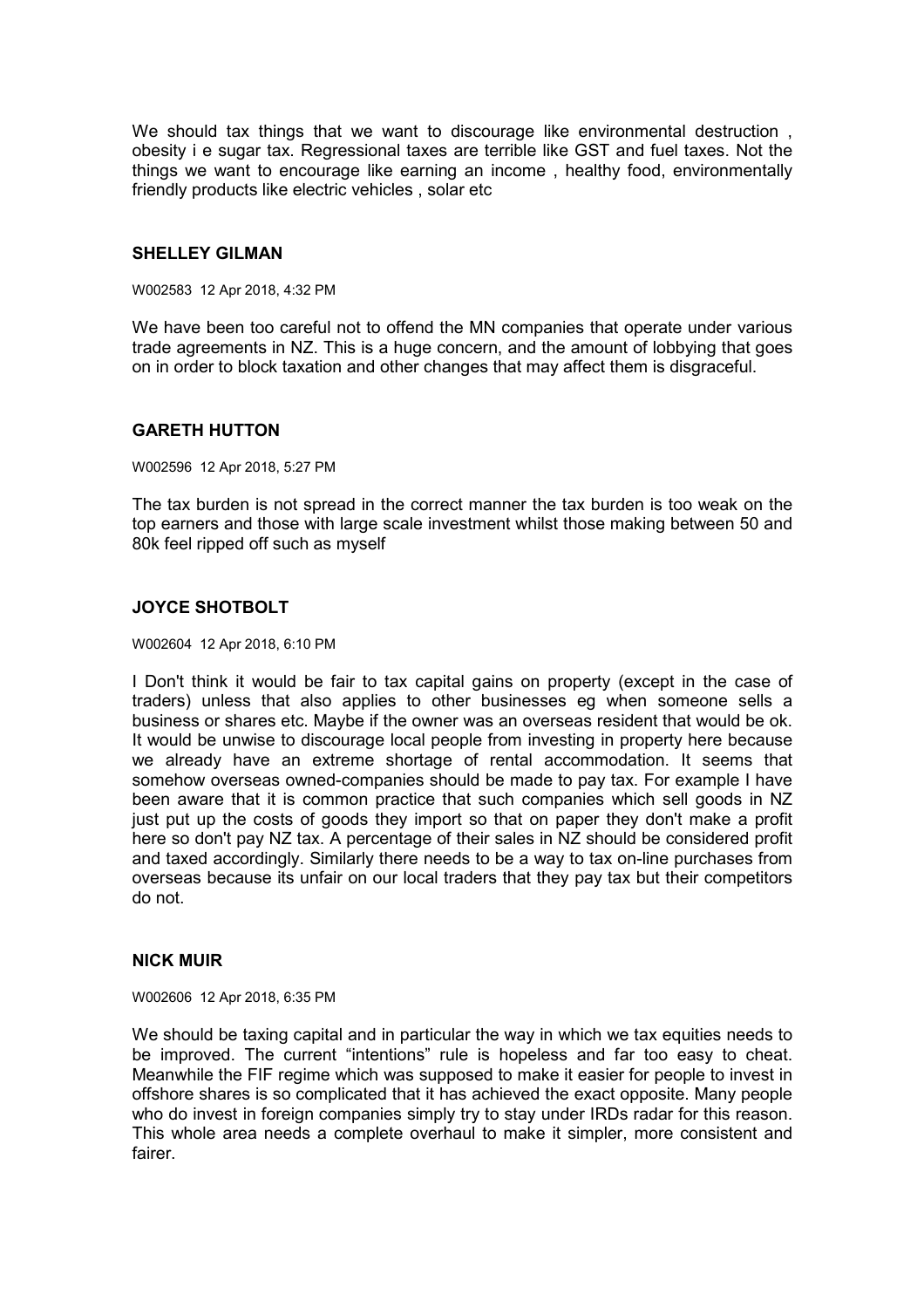## **CAM MACINTYRE**

W002614 12 Apr 2018, 7:29 PM

Currently you receive about \$1.3 billion from tobacco tax. Health related issues and other associated costs do not amount to this figure. Tax on alcohol is only millions. Yet the associated costs for alcohol, policing, harm, health. Cost way more. You should tax alcohol through the roof. Make it expensive to drink to excess.

### **DOUG THOMSON**

W002620 12 Apr 2018, 8:19 PM

Income should be taxed at a much lower rate. We need a wealth tax to stop a disproportionate amount of taxation from falling on the lower and middle classes. Most of all we need a government with balls. A government that cares more about the country and fairness than it does about popularity and power. People who will stand up and do the right thing. Speak to Gareth Morgan for half an hour instead of wasting more taxpayer money. Put your prejudices aside, forget about his hair lip and cats, he's not popular but he knows what he's talking about. Do the right thing for my children!

#### **ANONYMOUS**

W002626 12 Apr 2018, 8:32 PM

Taxes on income from labour are too high. Tax on capital is almost non existent. Taxes on externalities like pollution are insufficient or non existent. Introduce land, capital, carbon and sugar taxes. Use those revenues to reduce income taxes starting with the lowest tax brackets which every wage earner pays. Tax cut for almost everyone.

## **HAMISH PETERS**

W002628 12 Apr 2018, 8:38 PM

We need to start taxing property with the exception of the family home. Tax non citizens who both buy (at purchase) and sell land in nz. Tax businesses that trade in nz but don't have a presence here.

### **PETER BONE**

W002630 12 Apr 2018, 8:44 PM

We are a nation of small business owners. It is essential that we minimise complication.

### **LARA HODGSON**

W002633 12 Apr 2018, 8:53 PM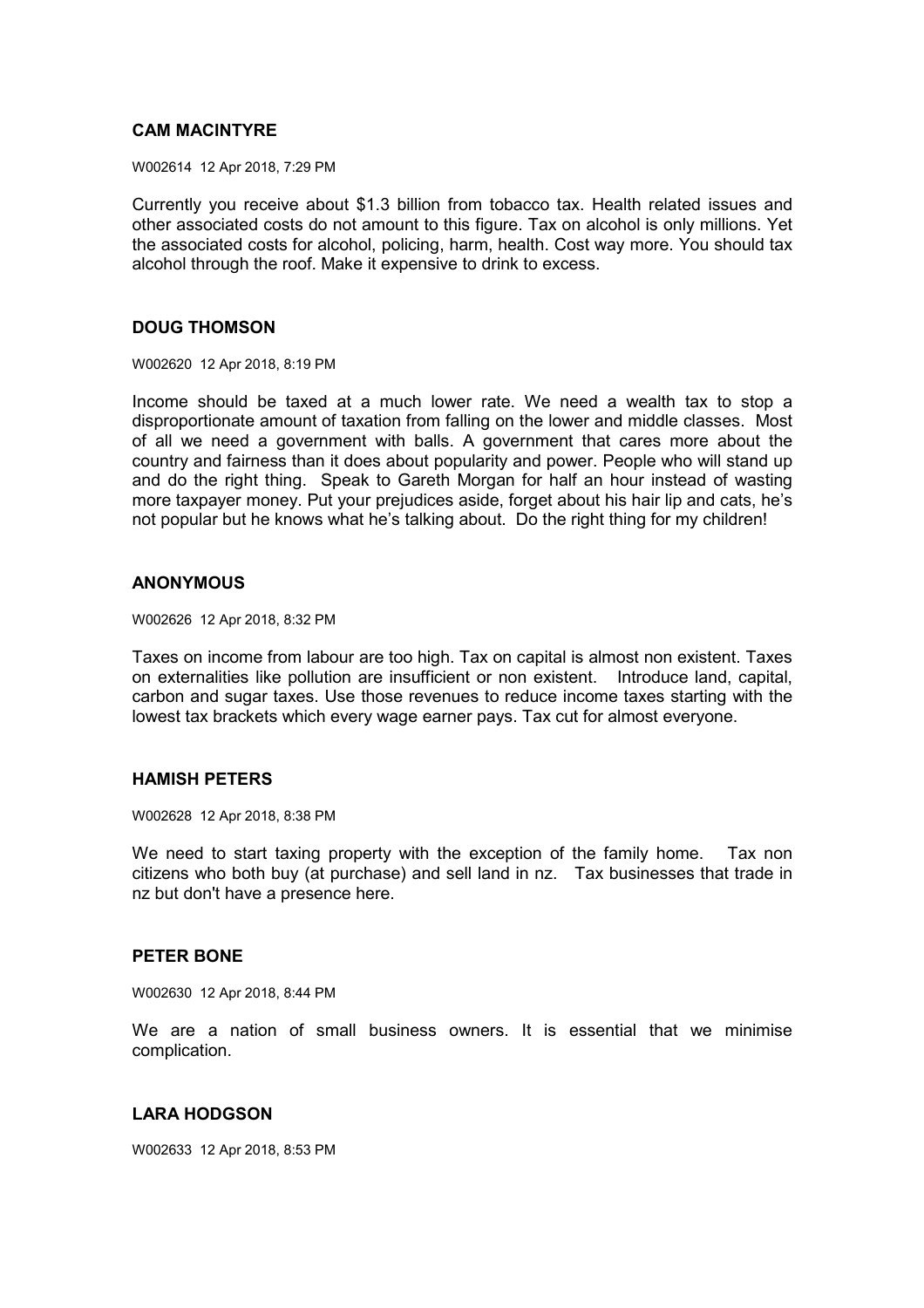Taxation should be viewed both as a revenue collection to fuel the state and as a system of behavioural economics; nudge theory. Whilst the overall funds gained through taxation are important, there are significant positive externalities for society to be gained if we look at tax as a mechanism for creating positive behaviour on an individual level. The current system is outdated. Income tax should be structured to encourage what our state values; entrepreneurship and hard work. The current format encourages mediocracay and state reliance. The same is true for our corporate tax rate; corporations are our employers, and the more they are taxed the worse it is for those on minimum wage as they are the first to be fired when profits need to be maximised. We also place a focus on taxing demerit goods rather than subsidising merit goods, cigarettes are significantly over taxed - A tax on fast food & sugar would be a major step in the right direction.

## **B HOPKINS**

W002637 12 Apr 2018, 9:19 PM

I would like to see foreign own business paying their fair share of tax on profits leaving this country. Private business that dodge tax through loop holes, eg small business declaring small profits by buy new car for the wife calling it a work vehicle, small salaries being paid to wife and children to hide profits. I know of a business that employes 40 staff and they all have company vehicles, company cellphones, fuel cards etc etc for personal use. His wife is the H&S adviser driving around in 100k car and going to university, she does zero work for the business . Have you noticed the amount company vehicles on the roads these days, everyone has one

### **CORY MURRAY**

#### W002644 12 Apr 2018, 10:40 PM

I believe at the moment we are taxing the right things. However a capital gains tax would also be appropriate to ensure tax is fair and equal between homeowner and nonhomeowners. What I mean by this, is that if people invest in properties, they should be taxed; like tax on term deposits. Also, I believe there needs to be a reconsideration on income tax. I suggest that we consider removing tax on low income earning - such as under \$15,000. I would also suggest and increase in tax brackets to extend 33% on over \$70,000. I believe the current tax system unfairly discriminates again middle to low income earners as people who earn high wages are taxed at the same rate when they could afford more. A suggestion would be to match other European countries, or even Australia and raise the top tax rate to around 50% to 60% for incomes around 200,000- 300,000.

### **JEFF RAY**

W002654 13 Apr 2018, 6:53 AM

Most important is we should not tax staple food items. I'm a single income family of 5 and our food bill is nearly\$200/wk! This could be reduced by \$30/would very easily. Also, I come from a country with capital gains tax and unfortunately it's setup to tax the family home as well as investment properties. Please avoid this as it's pretty useless.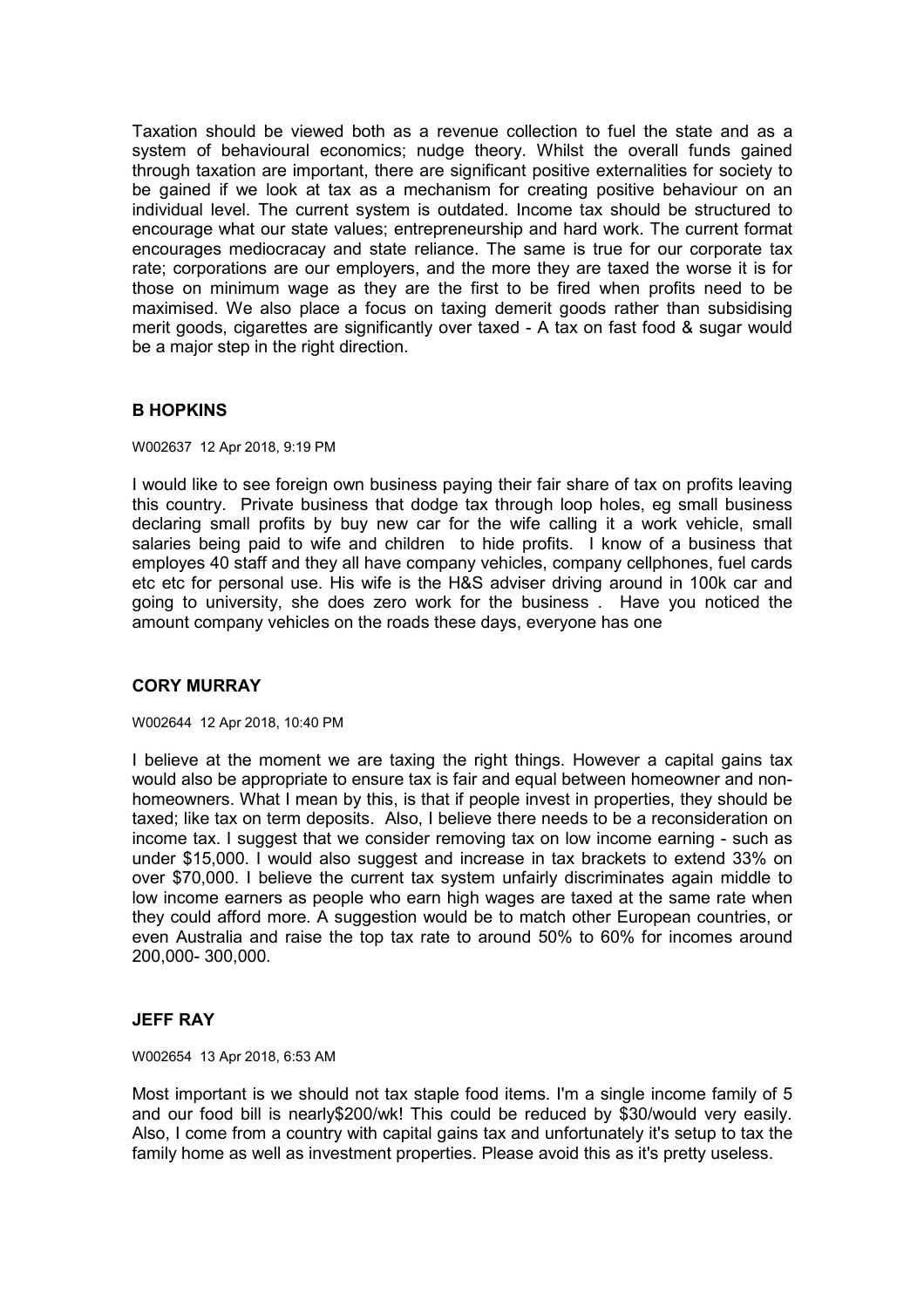#### [1]

W002661 13 Apr 2018, 9:00 AM

The maximum rate tax rate kicks in at too low an income, and every dollar of income is taxed, there should be a tax-free threshold. There are an increasing number of middle class working poor. There are a number of 'charities' that aren't taxed. They should be. Its not fair for religious groups or ngai tahu or other similar entities to be given tax breaks, effectively meaning that they have an advantage over other nz businesses. (please withhold my name from this submission - you may use intitals only or my first name only)

### **TAHER MOHAMMED**

W002667 13 Apr 2018, 10:19 AM

New Zealand should not differentiate between the class of assets. A Broadbase Capital Gains Tax is the solutions to all the bright line/shady line/grey line tests on all the properties with exemption to owner occupied house, but not a farm.

#### **OLIVER ASHBY**

W002674 13 Apr 2018, 11:21 AM

Keep it simple guys. Complex stuff like banding, exemptions for companies undergoing certain activities etc will end up turning your tax code into a mess. Just look at the UK and US. If anything you should continue to maintain one of the fairest and simplest tax systems I've encountered. I do find it frustrating how expensive import duty can be.

### **EMMA BRODIE**

W002679 13 Apr 2018, 12:32 PM

1) I think we should tax over seas company's that operate out of NZ, while they produce jobs the profits ( majority) go overseas while they use our land, resources and our NZ clean reputation 2) I don't think we should tax property sales, art , etc but I do think we should remove the tax on healthy food, fruit, vegs etc not sure how you would do this but especially for children, aged and ill. 3) taxing charities that are actually have profits going to the people they support fine low or no tax but companies or churches, should pay tax. \* ( destiny church etc,)

### **KANA BORDER**

W002684 13 Apr 2018, 2:17 PM

Everything is taxed these days, except for the loop holes that big businesses can exploit. If these were tightened up we wouldn't have to pay as much personal tax, or even GST. Stop our beautiful country from being a tax haven. Also, I believe that a capital gains tax on investment property sale is nescisary to facilitate better housing prices, and rental rates.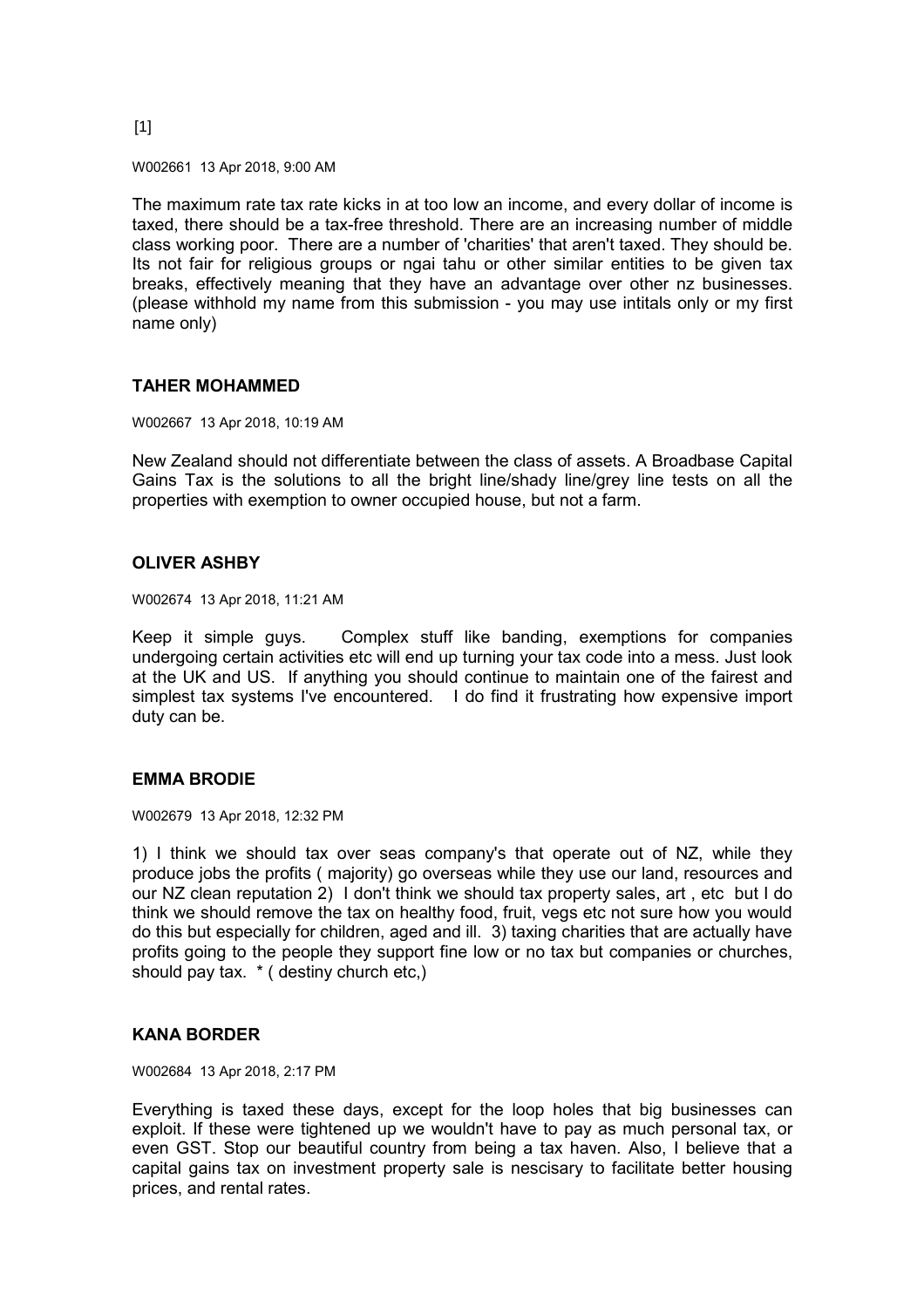### **RICHARD MEDRI**

W002691 13 Apr 2018, 3:43 PM

I believe that we need to adjust our income tax brackets (more like Australia) and that we should not tax necessities like groceries.

### **FEN MOY**

W002700 13 Apr 2018, 4:37 PM

There should be an income threshold which is tax free - this will benefit people who are low income earners. GST should be removed on unprocessed fruit & vegetables, eggs, meat & fish. This will help reduce the cost of healthy foods and encourage people to buy fresh. Capital gains tax should be reviewed and probably introduced, for property and other items which have gained in value ( collectibles). There should be a higher tax on smoking and alcohol - and that tax re-injected into healthcare - there is significant morbidity with the use of these products which ends up costing in health. Trust laws should be reviewed and taxes be introduced when a threshold value is reached - some businesses operate as trusts and avoid paying taxes that way. Charities should not be taxed, provided there is good governance of what constitutes a charity.

### **ANONYMOUS**

W002704 13 Apr 2018, 4:55 PM

Tax is hitting the people who need the money the most, families are suffering and I think if you are a couple and have low paying jobs, your incomes should be combined and taxed as one.

### **KELLY BROADBENT**

W002713 13 Apr 2018, 5:37 PM

I believe on the whole we're taxing the right things, but I'd welcome an adjustment to the way income is taxed, with a view to reducing inequality, especially for international businesses. I'd also be interested in exploring our options as far as getting tourists to contribute to our state sector economy to help maintain our national parks etc. A review of GST would be good, too.

### **ANONYMOUS**

W002716 13 Apr 2018, 7:18 PM

Capital gains tax on second and holiday homes should be introduced . Also a tax on airbnb profits , and finally introduce income spliting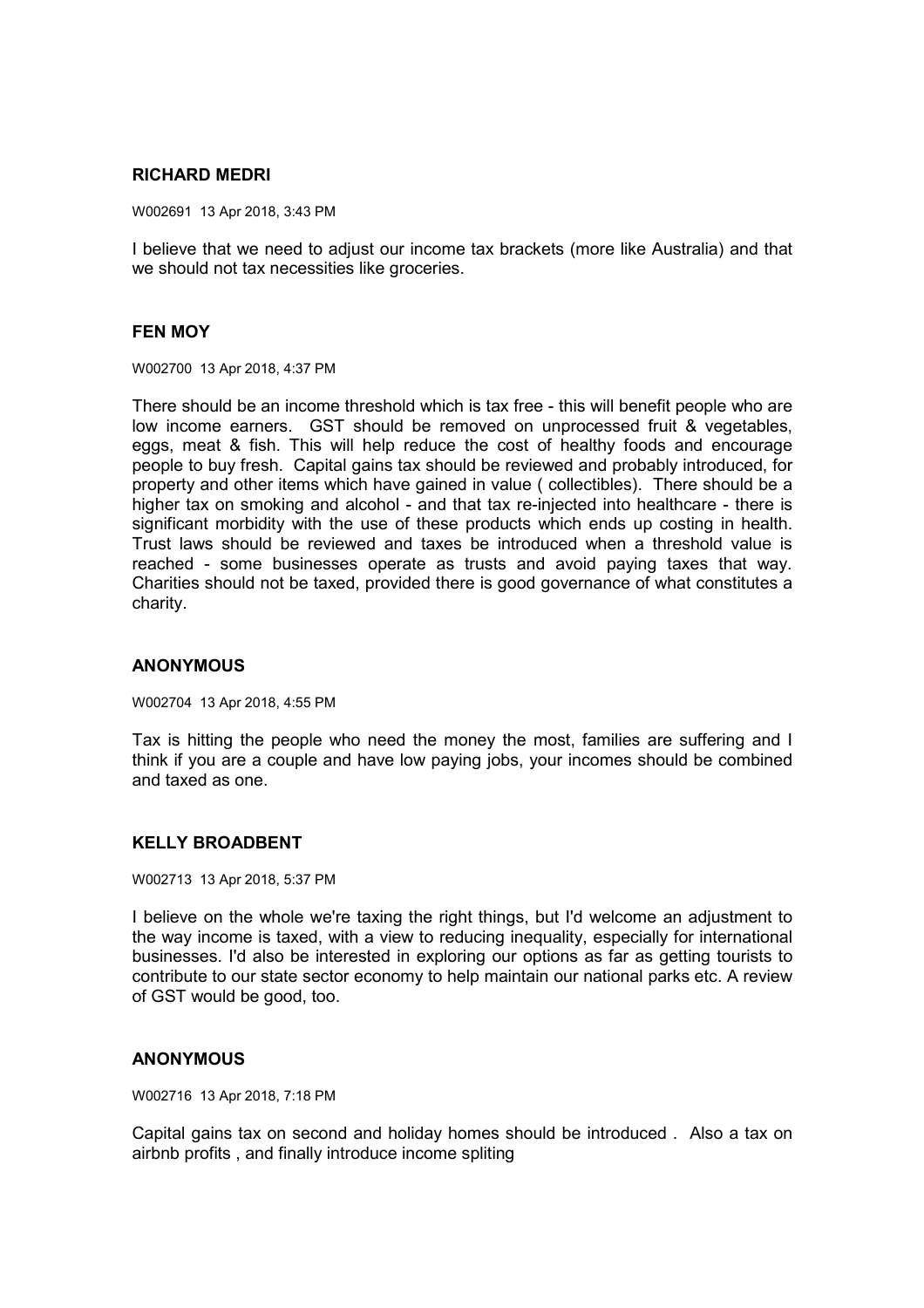## **MORGAN KOOMAN**

W002718 13 Apr 2018, 7:39 PM

We need higher tax on most things (companies specifically) and perhaps an additional tax bracket for individuals earning over \$100000 per year

### **IAN HARTLEY-DADE**

W002726 13 Apr 2018, 8:21 PM

Capital gains tax over complicates process and may affect the mid earners of society. It would be better to increase the threshold and rate of tax for those earning \$200k plus should be explored. A GST reduction on essentials such as veg, milk, healthy foods should be implemented and funded on a tax on unhealthy foods and sugars.

## **SAMARA KRUSKOPF**

W002737 13 Apr 2018, 9:59 PM

Can you please make a capital gains tax. Even on family home. I know it is a big one for us to get our heads around but it's the only one that makes sense to make a positive difference. Can you please add another bracket to the progressive tax for the highest income earners. Just to keep inline with other like countries. (Increase the %. Sorry I can't remember the specific % increase) Close loop holes for tax avoidance.

### **PAUL HURLEY**

W002747 14 Apr 2018, 1:08 AM

If King for a day I would create a fairer tax system for tenants and owner/occupiers of property. When landlords charge and tenant pay why should the landlord get all the tax perks? If landlords can claim tax rebates for rates and maintainance why shouldn't owner occupiers be able to do so too? How about telling landlords "the party is over, no more perks" It's someone else's turn; give those same perks to owner occupiers and tenants! This policy would restore sanity in the property market. Landlords would sell their houses and invest in more productive enterprises and tenants would be able to step up into the property market to become part of a healthy community. Neighbourhoods where people own their own homes are far more stable.

### **DENHAM KONI**

W002749 14 Apr 2018, 5:23 AM

Introduce new personal tax thresholds. \$0 - \$20k is not taxable. 33% tax threshold kicks in later. \$130k and above is taxed at 35% or higher. Abolish secondary tax as it harms low income workers (or at least lower it). Property investors with a net worth of more than 10million to pay more tax. Law and policy around what a charity is should be looked at. Hard to say if tax is necessary for them as they fulfill functions which the govt is not capable of performing. MNCs and companies without a NZ base should be taxed the same as domestic companies. Remove GST from certain basic food groups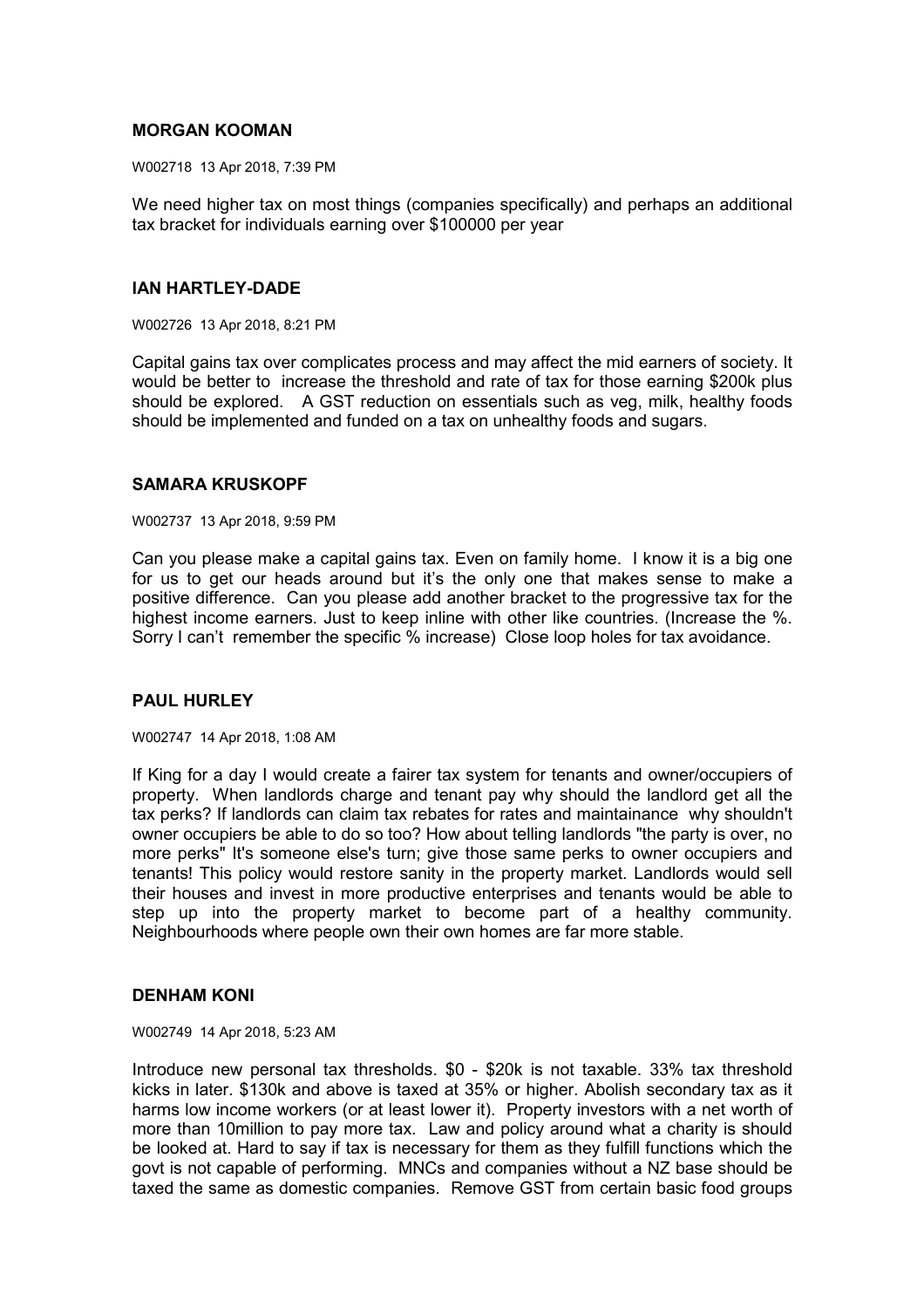and increase tax on items deemed unhealthy such as tobacco and alcohol or provide an allowance to all NZers to cover for the provision of basic necessities (eg. \$35per person(per week) contribution towards the cost of food/power/water etc). Remove GST from the purchase of new/used electric vehicles to encourage people to buy them (long term environmental gain)

## **TONY MACKENZIE**

W002755 14 Apr 2018, 7:26 AM

Church's should be taxed, they should not be able to be registered as a charity.

### **JANE MULLANEY**

W002765 14 Apr 2018, 8:48 AM

Companies without a nz base get around paying tax and this is unfair to all nz companies. And unfair for nz people who are overseas working. When I lived in Australia but still owned my home in nz I was considered a resident in nz for tax. I filed tax returns for nz to check whether I was paying enough Australian tax to cover the nz rate and if not, I had to pay tax to IRD even though I did not earn any money in nz and family were living in my home there. Why aren't companies who have "relationships" with nz and their "base" country also treated the same?

### **ADAM MILLS**

W002771 14 Apr 2018, 9:55 AM

For income tax, I propose we move closer to the UK system: An untaxed 'personal allowance' up to \$20,000; A basic rate of 20% for income between \$20,000 and \$50,000; A higher rate of 40% for income between \$50,000 and \$100,000; and An additional rate of 45% for income above \$100,000. These brackets would result in: a \$2,200 increase in net income for those earning the current minimum wage; no change of income for those earning \$70,000pa; and a \$14,000 decrease in net income for those earning \$200,000pa. This would have a significant effect on income inequality. For GST, I propose three categories: An untaxed 'necessities' category, including fruit and vegetables, milk, medicines, feminine hygiene products etc; A 'standard' category, taxed at 10-15%; and A 'luxury items' category, taxed at around 20%, including things like confectionery and fizzy drinks, but also video game consoles, TVs priced over \$1000, new cars priced over \$50,000 etc. This too would aid in reducing inequality.

### **DREW HIKUWAI**

W002784 14 Apr 2018, 3:22 PM

I pay too much tax.i work bloody hard to earn my money, being self emoloyed I also pay acc, being a smoker I also pay a stupid amount for tabac products of which a stupid amount is tax, call an excise if you want, to me it's tax. On Fridayevening I enjoy a beer at my local to catch up with frnds an 2 look for work, every year the price of my handle goes up in part due to tax! When in Auckland I may have to buy fuel, haha yip there's more fuel tax coming for fuel purchased in Auckland.This country really is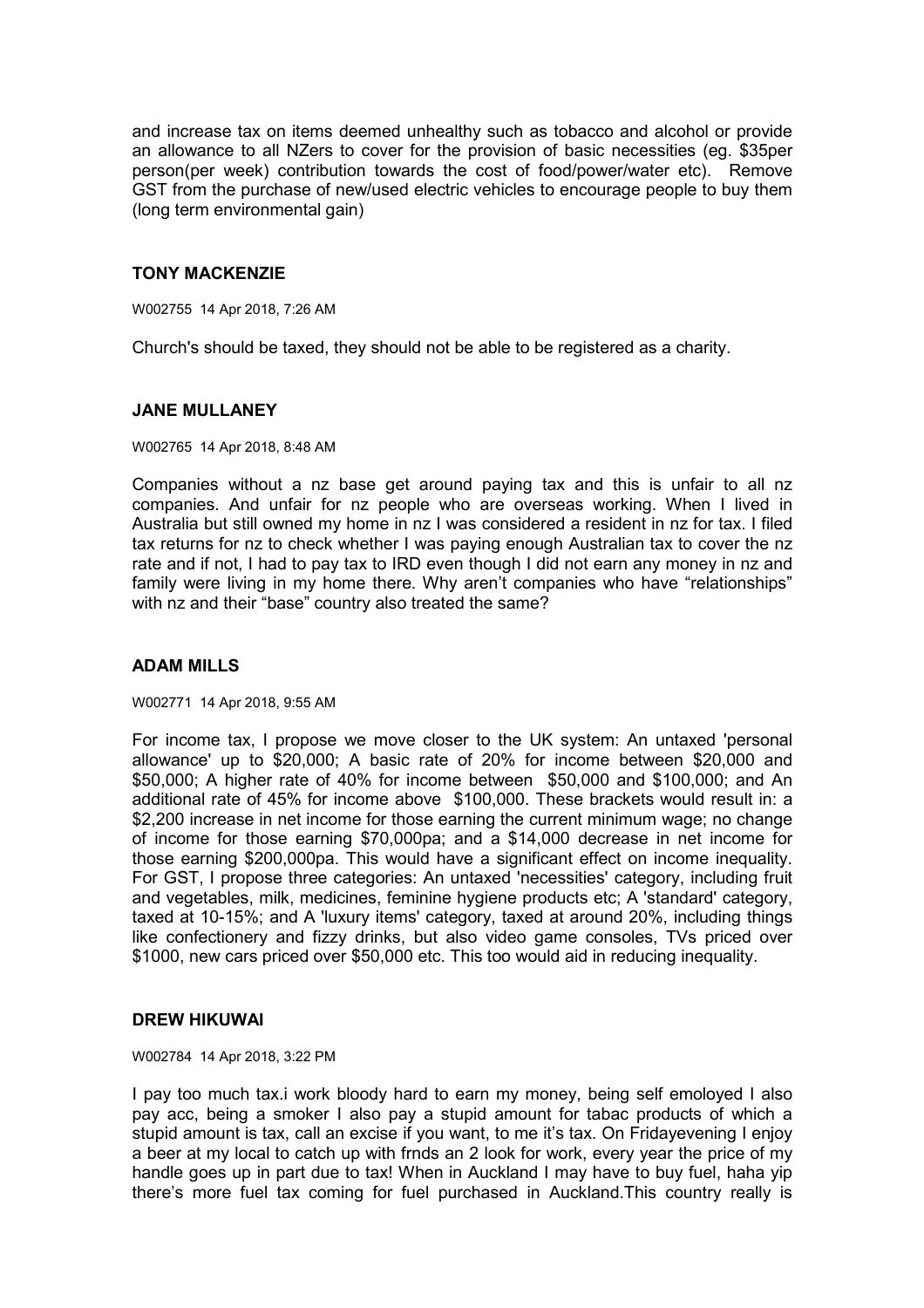turning to crap.Sometimes I feel like stopping working, and becoming part of the humane breeding program industry in nz, where you breed baby humans with a willing female (or multiple females) and are monetarily rewarded for your inability to provide for the offspring produced. A decent tax cut is needed for the hardworking people of nz. I'm not talking about tax credits and working fir family's rubbish, I mean genuine lower tax rates. Isn't labour for the working man?

## **BRAD HUTTON**

W002790 14 Apr 2018, 5:13 PM

We tax the crap out of anyone who works hard to get ahead. ie: people who work long hours with maybe two jobs but we don't tax the people who are in lower hour but higher pay per hour bracket enough ,lawyers , doctors, fontera directors . It's frustrating especially for me working two jobs and doing 80 hours a week to pay for a good life for my family when there are people who won't work who my tax pays for their hand outs and let's not pretend that they are victims of bad luck and circumstances. A small percentage are but most are career bludgers, so instead of taxing the working class to breaking point .... here's an idea make drug testing compusary to beneficiaries as it is to most workers and stop their benefit just like what happens to workers. watch the money stack up when they fail and push them to make better decisions

# **KIRSTY STEEGHS**

#### W002806 14 Apr 2018, 8:47 PM

My thoughts are.. Mums and Dads/Partners should be able to have their income (for tax purposes) shared between them, i.e. if you are a stay at home Mum and your husband earns 50k, it should be taxed as 25k each adult, otherwise you are better off both going back to work part time and earning 25k each, and I don't think a family should be penalised for the way they structure their working arrangements. Secondly, I would like to see tax rates aligned to hourly rates - it seems unfair that someone earning minimum wage but working 90 hours a week might pay as much tax as a high earner only doing 10 hours. If you are working that hard on min wage, it is hard when you get to the 33% tax bracket and realise you are only earning \$12 or so an hour, wheras top earners might still be earning \$90 after their 33% tax so it's still worthy for them to continue working into that tax bracket. Don't remove tax on some items - the cost/time to administrate and the loopholes will make this counterproduc

### **JAMES FLOCCHINI**

W002813 14 Apr 2018, 9:08 PM

Significantly changing the way we are taxed or adding new taxes without significantly reducing taxes on income will be nothing more than a tax grab. In my view there needs to the continued encouragement for people to take risk in new business generation. There also needs to be some encouragement into property development and investment.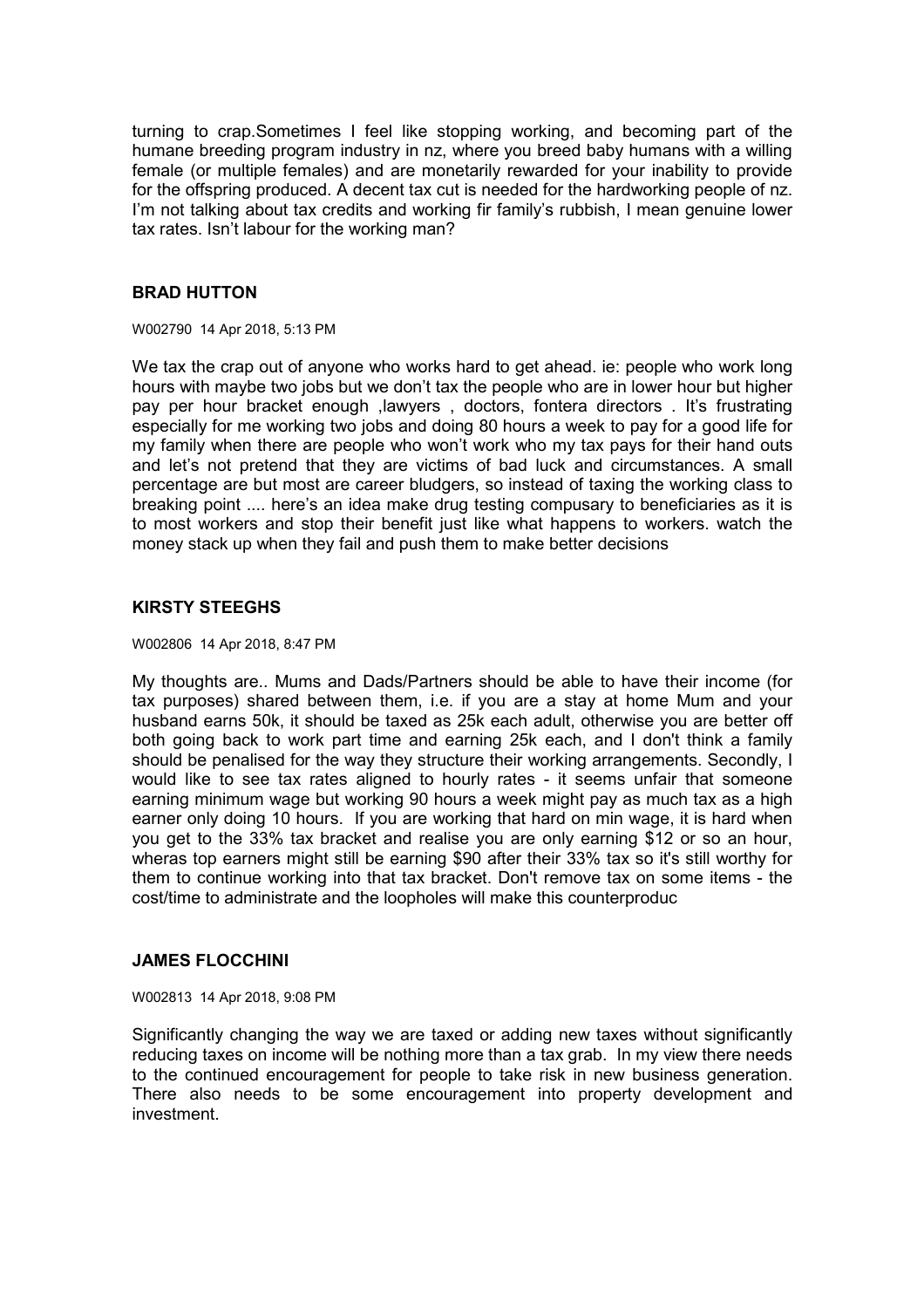## **JOHN RUSSELL**

W002818 14 Apr 2018, 9:27 PM

NZs tax system is too PAYE and company tax focussed. NZ needs to tax the massive wealth that exists outside the scope of PAYE and company tax. The two classes of wealth that are inadequately taxed are land and other assets. Capital gains is one way of taxing these assets - but the tax revenue generated happens too spradically. Direct annual land / asset taxes collected annually are the best way to provide NZ with consistent tax revenue. Even low tax rates of this kind generate signifcant revenue and would likely allow for a significant reduction in PAYE

## **PAUL HERD**

W002825 14 Apr 2018, 9:44 PM

cigarettes and drink should be taxed at the GST rate and no I'm not a drinker or smoker . fresh fruit and vegetables and unprocessed meat should the GST free . churches and religious organizations should be paying taxes as should companies like sanatarium and kellogg's. anyone who earns less than 20k should not have to pay tax and it's rediculas taxing benefits as they do . luxury items should have a higher GST on them

## **AMANDA FOUNTAIN**

W002831 14 Apr 2018, 11:20 PM

Taxining incomes is ok but could be reduced for middle class and lower class slarary bands. An additional band could be made for the super rich. Taxing fresh fruit and veges is silly and makes it difficult for those on low incomes to afford healthy food. Taxing cigarettes and alcohol could be even higher as it is a luxury and a big impacts for our health system. Taxing clean energy and healthy home products should be reduced. Such as electric cars and house insulation. Taxing profit from house sales should only be on a non-family homes. Taxing business sales should be implemented based on how much profit was made. Taxing feminin hygiene products should be removed. It is socially unacceptable not to use them and therefore a neccesary health product. Tax on petrol productsis ok. Taxing public transport should be reduced to reduce fairs and encourage people to use it. Especially electric trains (clean energy). Tax non nz based businesses at an rate that won't send them elsewhere.

### **DONNA OLIVE**

W002833 14 Apr 2018, 11:44 PM

I think we should remove GST on basic food essentials on necessities like gas and electricity or have a much lower rate 5 % for e.g. Also remove gst on sanitary products and medicines. Have a proper capital gains tax apart from the family home. Also have a tax free threshold before income tax sets in. It is £10,000 in the UK now. Maybe we could have a special tax to fund the health system like Australian Medicare say 1% but on a sliding scale up to 2 or 3 % if you are on very high income.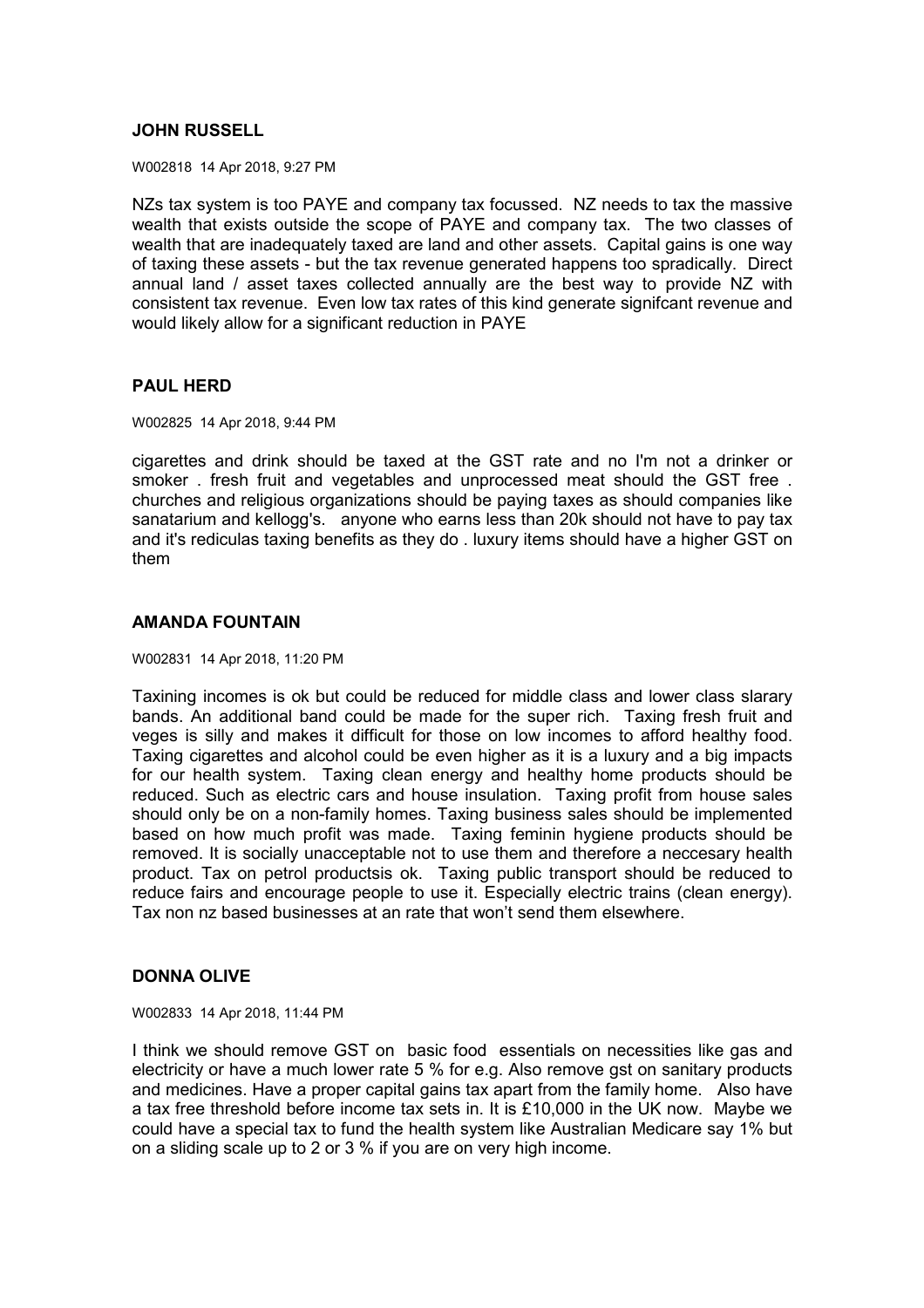## **SHANE MUNN**

W002835 15 Apr 2018, 12:15 AM

I'm opposed to any increase in taxes. As a family we struggle to pay mortgage and would not want to pay any more tax dollars .

#### **RICHARD HIDE**

W002839 15 Apr 2018, 7:21 AM

Tax organised religion. GST minimum. The faithful are paying for goods or services. Block the funnelling of profits by multinational corps offshore so you can get the tax take off them. Give the wage slaves some relief. We are not an endless source to be bled dry. Sugar tax is a great idea. Balance it with removed or reduced gst on base foods. Increase RUC on trucking. Maybe we'll get smarter with using rail. DHBs are not an effective use of our tax. Centralise health again. More efficient. Raise tax thresholds on paye. All you do by raising minimum wage is raise your tax take as the threshold doesn't move. Little benefit is seen by the people.

#### **SARA PERLEY**

W002842 15 Apr 2018, 7:49 AM

GST is an equitable tax on paper, not in reality. There should be no gst on fresh food or on utilities. Overseas corporations are difficult - if we want their investment we need to encourage their presence - however this does not mean we could not tax them a token sum - as most other countries do We need a higher corporate tax rate and an additional tax bracket for those earning over \$150,000. Research suggests once you have a certain amount of money more does nothing to increase your happiness - so let's increase the happiness of the less well off and allow them afford healthy food - in the long term it's beneficial to our health system too

### **RK RK**

W002852 15 Apr 2018, 9:43 AM

You need to look at who is making lots of money. Why keep taxing joe average who is busting there guts as much as the dudes raking it in but is only just scraping by. The tax rate is phenomenal on the average earner. 10.5 to 33% tax on wages and 15% on everything they purchase its absolutely criminal. Australia has there hands in so many pies over here and all the money they make is going back to Australia. Hit them hard and if they leave then that opens a opportunity for a New Zealand based company. Overseas businesses need to pay up. Water bottling plants need to pay up, companies that produce waste that councils have to clean up need to pay up ( KFC, McDs, Pizza Hut, Dominos, etc) how many days can you go without seeing there rubbish, Tyre produces ( We dont even have a plan to get rid of tyres) Companies pumping into the rivers and oceans. People with more than 1 house, they cant live in more than 1. Time to share.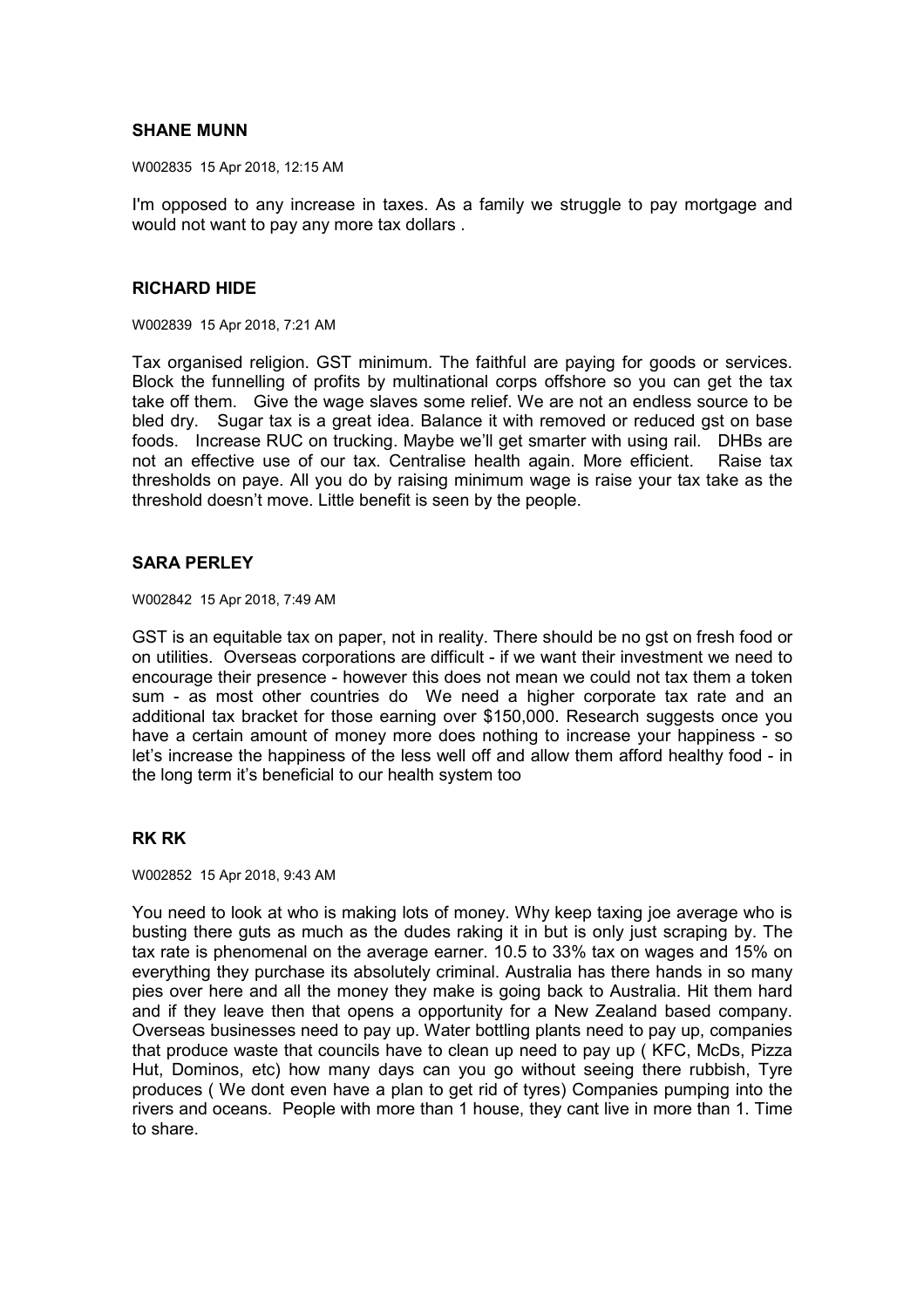## **PETER LINTON**

W002856 15 Apr 2018, 10:33 AM

These questions are misleading n clearly constructed so the recipients can use them for any means you want. Your claim the average tax rate is 30%. Did u just make this up? Income tax is 33% GST is 15% Add fuel, road, local guvamint taxes n 60% is more like it. WRT your questions you left out the most important question: Is tax too high? At 60% or more it clearly is too high. Lower the tax rate n the economy will boom producing an overall tax take that is higher. Or will u just continue to punish ordinary people with exorbitant taxes?

### **ANNICA LEWIS**

W002862 15 Apr 2018, 11:12 AM

There are a few things New Zealand could improve on when it comes to taxes. For one the highest tax bracket is too low, and low in comparison to other countries similar to New Zealand. Long term investments such as property should be taxed. At the moment there are too many loopholes when selling property. If a profit is made it should be taxed regardless of perceived intention when purchasing the property.

## **ANGELA PHYN**

W002865 15 Apr 2018, 11:59 AM

I think tax on fruit, vegetables and meat is ridiculous. It's making it hard to feed our family's good food.

#### **WARRICK WALTER**

W002868 15 Apr 2018, 12:16 PM

Don't start taxing long-term investments or residential property. These kind of investments are made by average working New Zealander's trying to get ahead in their lives. It might make sense to look at the tax laws around international companies, especially with no New Zealand base. It isn't fair to be taxing New Zealand companies which are trying to compete with international companies that get a free run in our country, that's inequality.

#### **ALAN STOHR**

W002872 15 Apr 2018, 12:41 PM

Why are RWT rates based on PAYE instead of RWT earned with more reasonably structured tax rates. This may encourage savings from all walks of life. Increasing PAYE in any form will be a backwards step. As it is higher earners don't get any more bang for their buck than others.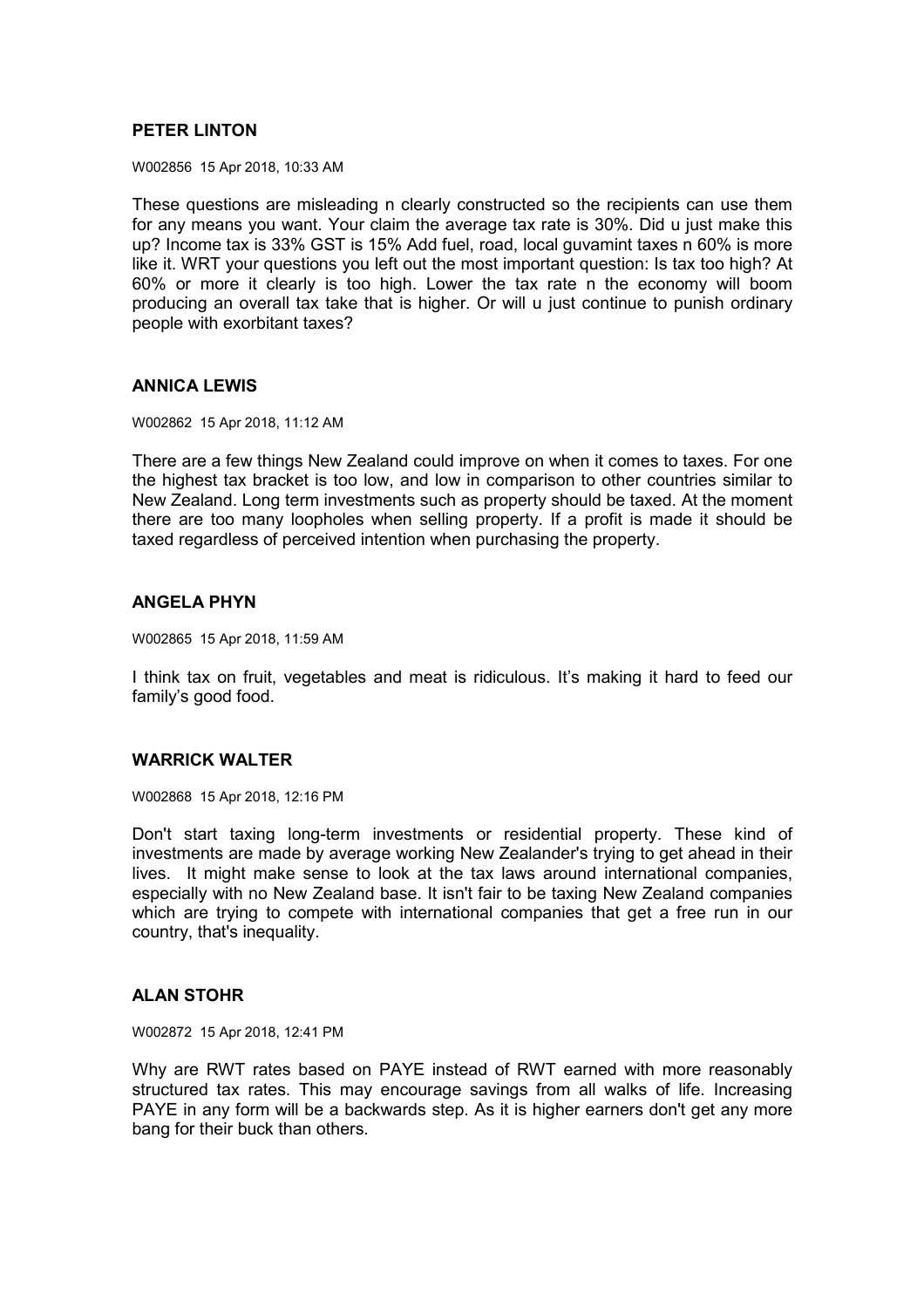# **BRENT K**

W002877 15 Apr 2018, 1:05 PM

One thing I do not agree with is the running of businesses under a "charity" to avoid paying tax. Why is Sanitarium (for example) allowed to get away with this? If you are selling goods for the purpose of profit, you should be taxed the same as any other business is. And also the tax issue around church's need to change - especially when you have church's such as Destiny Church flaunting money around and not paying tax.

### **BRONWYN DRYSDALE**

W002886 15 Apr 2018, 2:18 PM

Water rights ....this is a decisive issue of our time. Water management is crucial to all of our wellbeing, but currently is being managed in a way that overly benefits a few over majority well being. Water in NZ should not be shipped out of this country for profit. Definitely not okay to allow overseas companies to buy land with bores on it and extract millions of litre s a minute of fresh water for export. We are killing the golden goose if we allow that. Also swamplands ( water purification zones) and native bush should be protected and not allowed to be affected by businesses e.g. proposed quarry at Plimmerton , exploitation/ removal of fossilized Kauri stumps in Northland. We need to tax businesses for the true cost of their end point pollution and then we can incentivise innovative ways to become aa carbon neutral economy. I for one would be happy if my kiwisaver only invested in investments that were carbon neutral with the majority of that investment in nz.

## **ISAAC MINOGUE**

W002890 15 Apr 2018, 2:48 PM

Capital gains needs to be a thing!

## **MIQUEL VAN DER WEES**

W002895 15 Apr 2018, 4:10 PM

How about a tiered tax system for businesses? If you make little profit less tax than when you make more profit? This makes it easier for smaller businesses as the lower tax rate could be less than 30%. Profit made in nz not to be offset with losses overseas . No capital gains tax please. Equal taxes for maori and others. Why don't churches have to pay tax? They take in enough money.

## **JOHANNA HOBO-TUCK**

W002897 15 Apr 2018, 5:23 PM

I don't believe that sanitary items should be taxed. It is exclusively females who have to buy these products and it is well documented that women are already victims of the wage gap. When women then have to pay tax on essential sanitary items, this is more money that women lose out on just because they are women. New Zealand led the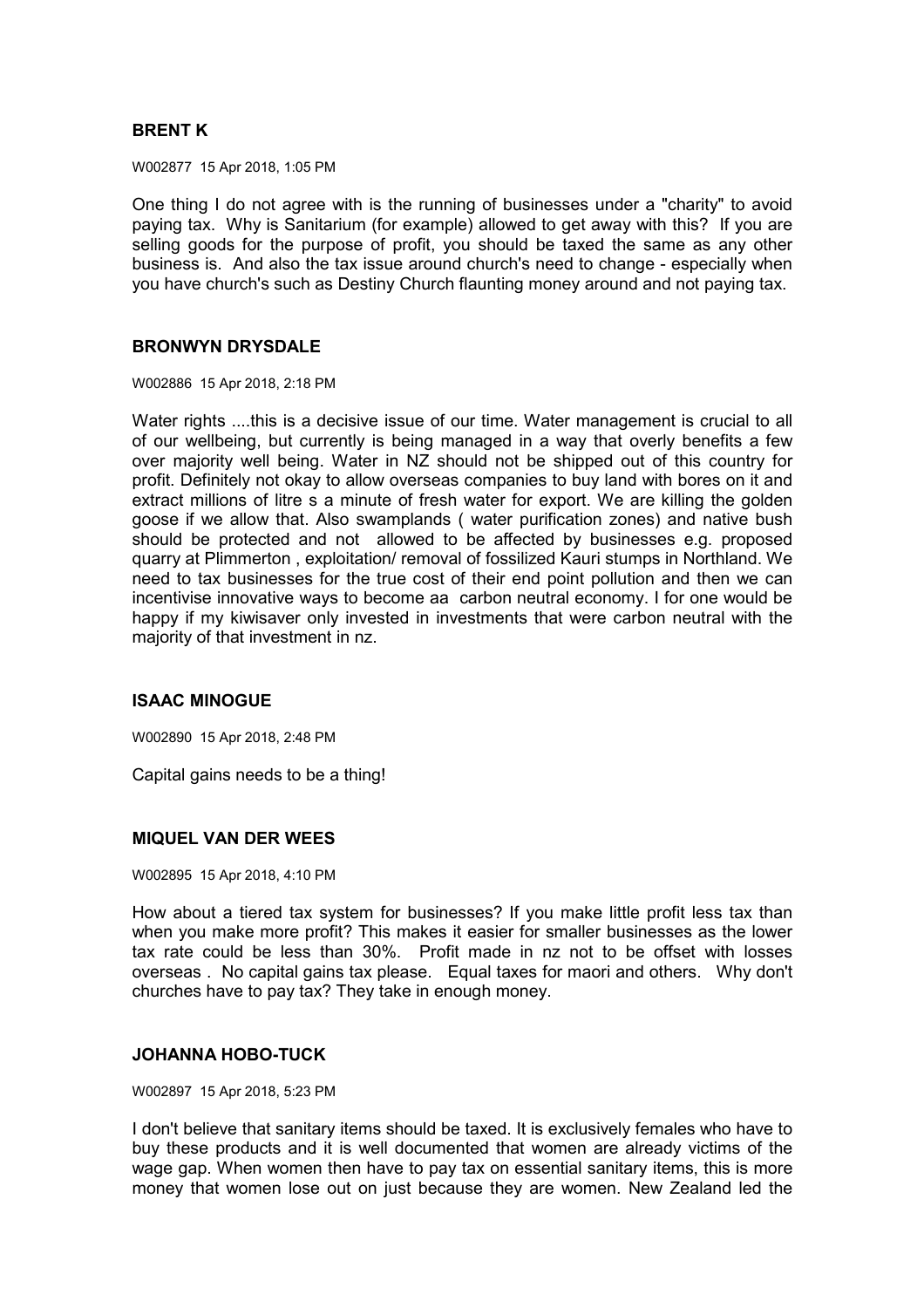world in giving women the vote. We can lead the world on addressing this smallest of changes with a big impact.

#### **CHRISTINA HOULIHAN**

W002911 15 Apr 2018, 8:20 PM

I generally don't know much about tax or tax implications but I do have one opinion. Remove GST from food items. All food items, it doesn't matter if it is healthy or not. We shouldn't be putting tax on the essentials which people need to survive.

#### **JAMES RYAN**

W002913 15 Apr 2018, 9:16 PM

Tax charities who are operating businesses why should they get a leg up on other enterprise. If they deserve to be in business they will stand on their own feet competing against other enterprises on a level playing field. If you raise the tax rate/fiddle with the thresholds please think carefully about what is a decent income in 2018. I know as a young person who is saving for a house that although I am on a decent wage I need all I can to get on the property ladder. Investigate some of TOP's ideas about tax and wealth. I am not sure if tweaking what we have will be enough it is time to think outside the square. Might be time to consider a property tax rather than a capital games tax. If we tax every home people won't be able to afford to hang on to them to collect rental income. A CGT only becomes relevant if property is sold.

#### **STEVE PRYCE**

W002925 15 Apr 2018, 10:10 PM

To make tax fair and reduce distortion then a broad tax is needed to be implemented. Reduce income tax and introduce capital gains for example. I am strongly for lower taxes but if that isn't going to happen then at least broaden the tax base so certain taxes can come down.

#### **CHRIS JENKINS**

W002930 15 Apr 2018, 10:46 PM

The loophole around property is way too large. All property investment should be taxed, whether a family home or not - treating renters and property owners fairly as they should be.

#### **T W**

W002933 15 Apr 2018, 11:37 PM

I don't think the current taxation on imports ( online shopping) takes into account how many things just aren't available here. Sure you can buy gumboots, but not in very many styles or colours. The same with make up or other clothes, it's all very well to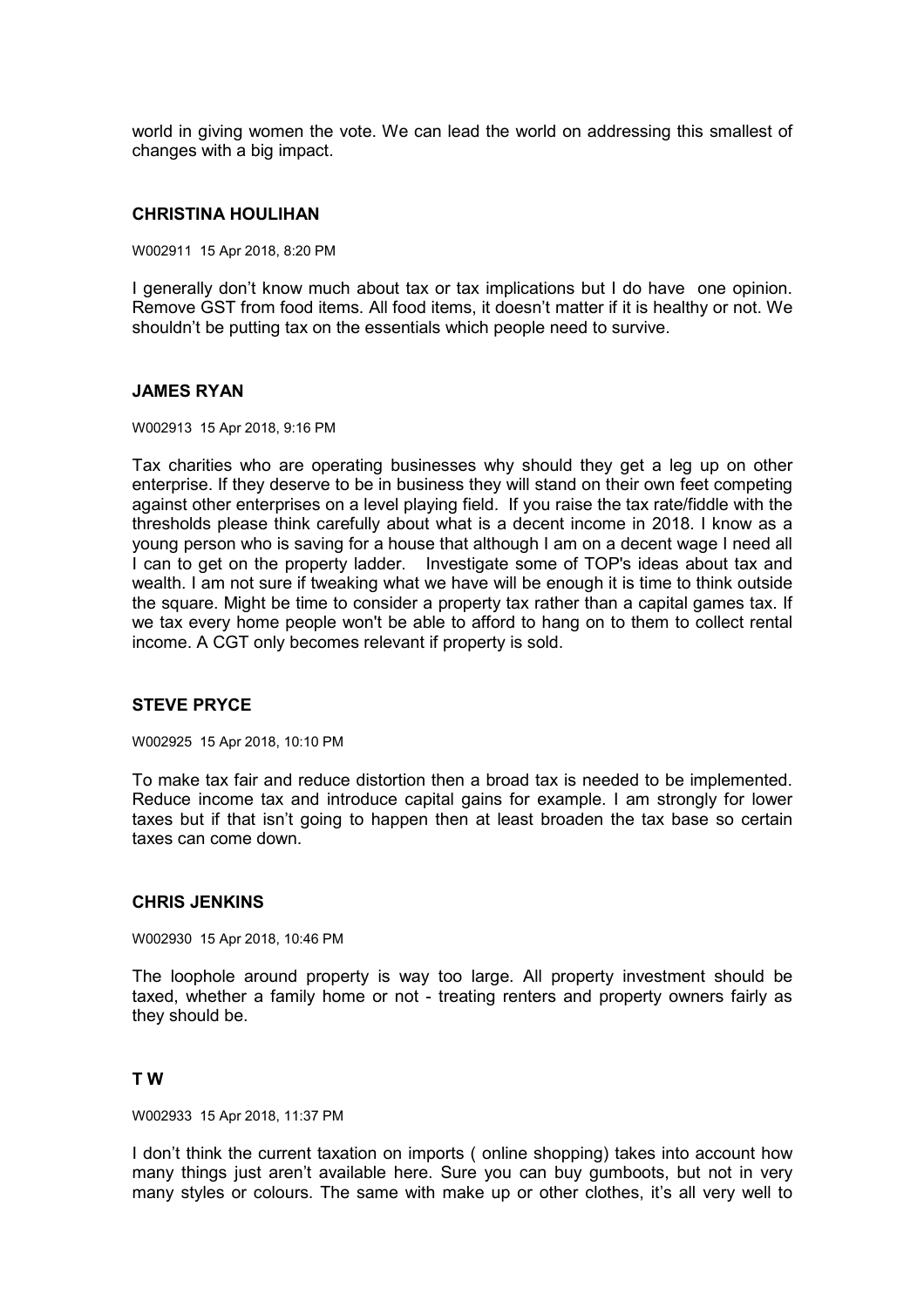encourage shopping within the country. But we just don't have the range and a particular item of makeup that is the right shade and doesn't give you a rash can't just be swapped for something similar. Also there is no refund on the duty if you send things back.

### **GURWINDER SINGH**

W002940 16 Apr 2018, 6:37 AM

If u guys have once taken tax from income. Why do we have to pay tax again on buying things. This is ridiculous. I pay something like 50 percent of my income in just texes..

## **DANIEL SCHEALLER**

W002943 16 Apr 2018, 7:17 AM

I agree with the tax policy positions of The Opportunities Party.

### **NEIL VAN DER STAR**

W002951 16 Apr 2018, 8:48 AM

Why aren't we taxing charities and offshore businesses? If they are taking in revenue in this country they should be paying tax. Capital gains tax would be ok to implement depending how it was done... It should be payable as a lump sum when an asset is sold rather than being required to be paid annually.

## **NYE GOODHUE**

W002955 16 Apr 2018, 9:30 AM

All business which turns a profit in NZ should be taxed. Capital gains tax should be introduced on all property with value higher than 500,000. (Combined value) Start taxing churches. They should not be classed nfp. Tax an additional 20% on all wages And profits sent offshore. Tax luxury items (vehicle over 100,000, boats over 50,000, etc). Remove GST from food, refuse, water, petrol, healthcare. Tax all visitors to NZ (pay by the day - exit fees). All bicycles using the road shoukd pay road user charges by way of registration. Double all taxes for businesses who are caught polluting or dumping. Make the big boys pay standard nz tax rates (Google, FB, Amazon, etc). Child support is a glorified tax. Make that system fairer. Accept all children in all homes as dependants and adjust rate accordingly.

### **RACHEL TOMPKINS**

W002961 16 Apr 2018, 11:21 AM

Two areas I think changes would be helpful: Charities that own business should be taxed. The exemption from tax for true charities does make sense, but not for groups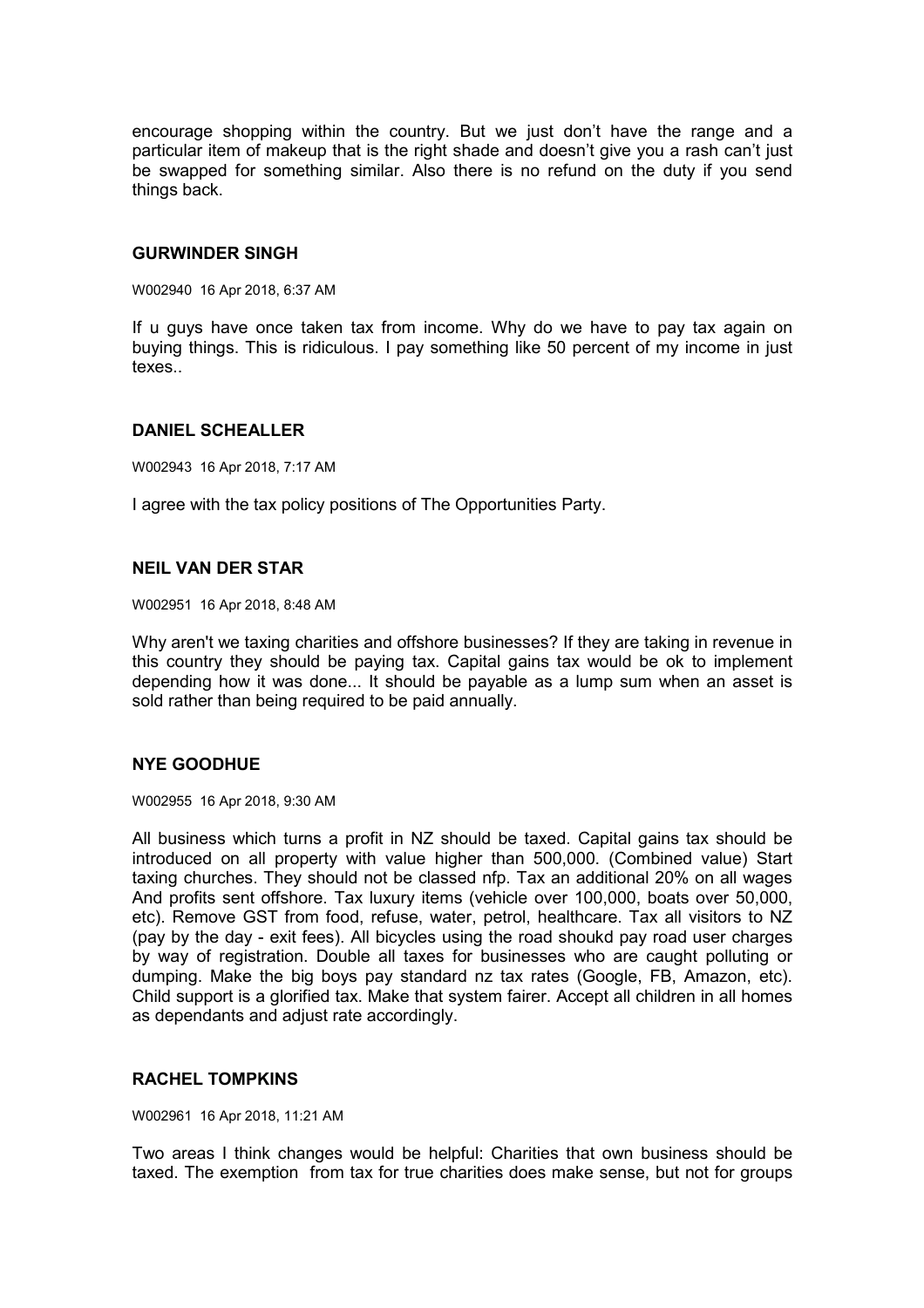that go on and develop profitable businesses. GST should be taken off fresh fruits and veges to make ten more affordable.

### **J SHARP**

W002970 16 Apr 2018, 1:37 PM

Most importantly: 1.) create a better tax system to mitigate tax avoidance particularly seen in large multinationals and wealthy organisations/individuals. 100's of millions is avoided through legal means. 2.) tax religious organisations and their entities like businesses are taxed 3.) increase tax on everything related to property, while simultaneously decreasing tax on investment in New Zealand businesses 4.) lower taxes/gst on fruit and vegetables, as well as other goods/services that benefit the greater population 5.) higher tax on private vehicles in urban areas

## **ROBERT ANCELL**

W002976 16 Apr 2018, 2:55 PM

We are not taxing the right things. Our tax is mostly on income, which negatively affects all those who are struggling to get ahead. Those who hold many assets are growing their wealth without significant tax. This is most evident in those who are lucky enough to own property - those without it are loose income to tax and rents and the prices of property are growing out of reach. We allow too much property to be transferred between generations. Those who win the birth lottery can inherit huge amounts of wealth which is not significantly taxed. For this to continue we will end up with a highly unequal society of rich dynasties and everyone else fighting for scraps. You can already see this change in NZ society from the baby boomer generation to the current generations.

## **TP ANNETTE**

W002991 16 Apr 2018, 5:34 PM

We need to tax more things. We need higher tax. Cigarettes need to be in machines not at dairys. It is good we have a higher petrol tax to reduce people making frivolous trips. It reduces Co2 pollution. Reducing the speed to 80km will also reduce fossil fuel use. Ban motor sports like racing. We need to bring in safe ways to ride share to work and back. All electric vehicles need to be tax free ! GST needs to come off fresh fruit and vegetables. Lower income people need to be able to live with dignity. Super rich people need to be taxed higher. Up to 50% or 90%. We need to look after all the people in NZ from the cradle to the grave.

## **TP ANNETTE**

W002993 16 Apr 2018, 5:34 PM

We need to tax more things. We need higher tax. Cigarettes need to be in machines not at dairys. It is good we have a higher petrol tax to reduce people making frivolous trips. It reduces Co2 pollution. Reducing the speed to 80km will also reduce fossil fuel use. Ban motor sports like racing. We need to bring in safe ways to ride share to work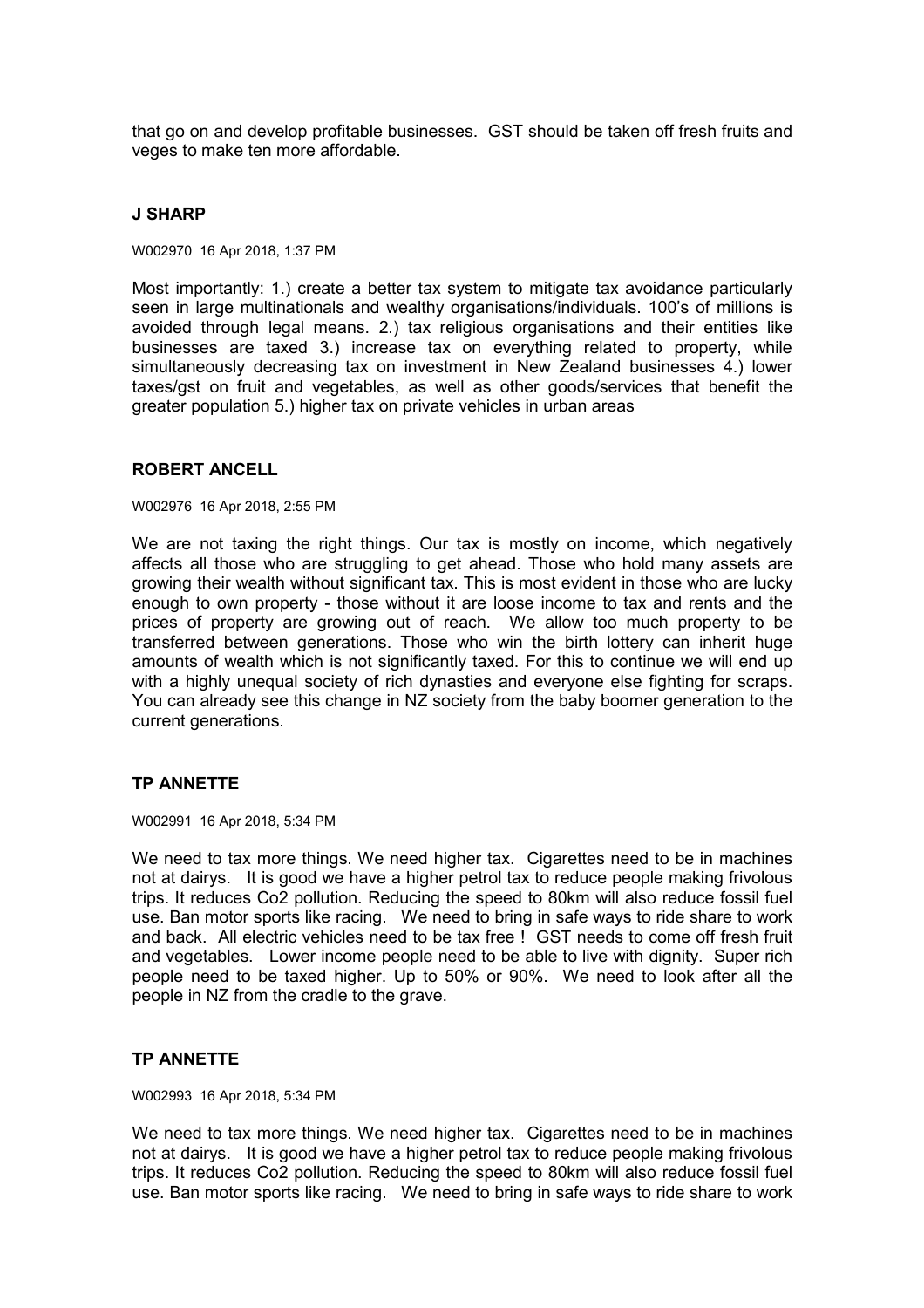and back. All electric vehicles need to be tax free ! GST needs to come off fresh fruit and vegetables. Lower income people need to be able to live with dignity. Super rich people need to be taxed higher. Up to 50% or 90%. We need to look after all the people in NZ from the cradle to the grave.

### **ANONYMOUS**

W002999 16 Apr 2018, 6:10 PM

Foods should have different tax groups. I think fresh fruit and veg should be taxed alot less. And bad foods should be taxed more. As someone who is conscious of what they eat it is a lot more expensive to eat healthy than unhealthy. Charities with businesses should also be reviewed. As there are alot of very profitable businesses out there. And they should have to pay tax if they are making income.

## **ANONYMOUS**

W003001 16 Apr 2018, 6:22 PM

Tax Churches. We are moving away from religious beliefs so our tax system should reflect this. A church should not make any profit if it is a charity. The priest wage should be capped and all profit should go back to community projects. They should not be able to become massive empires.

## **BETH LENIHAN**

W003017 16 Apr 2018, 8:49 PM

I think we should introduce a capital gains tax. I also think overseas companies trading here whether they have a base here of not should pay some tax depending on their income from nz sources.

## **SARAH DICKSON**

W003023 16 Apr 2018, 9:49 PM

Companies should be taxed a lot more. Those who own more than one property should be capital gains tax

# **ANNE-MAREE HECKLER**

W003030 17 Apr 2018, 12:43 AM

By biggest tax concern is the disadvantage of being a stay at home parent. My husband goes to work and earns well so that I can stay home with the kids. If he were to earn \$130k which is a reasonably good amount for a family, we would see \$96,180. However when you compare this to a family who choose to send 2 parents to work, they would take home \$104,960. Because they are taxed on \$65k each and hit a lower tax bracket. When you consider our income at \$65k per person suddenly it seems a lot more average. How is it fair and how does it encourage families to do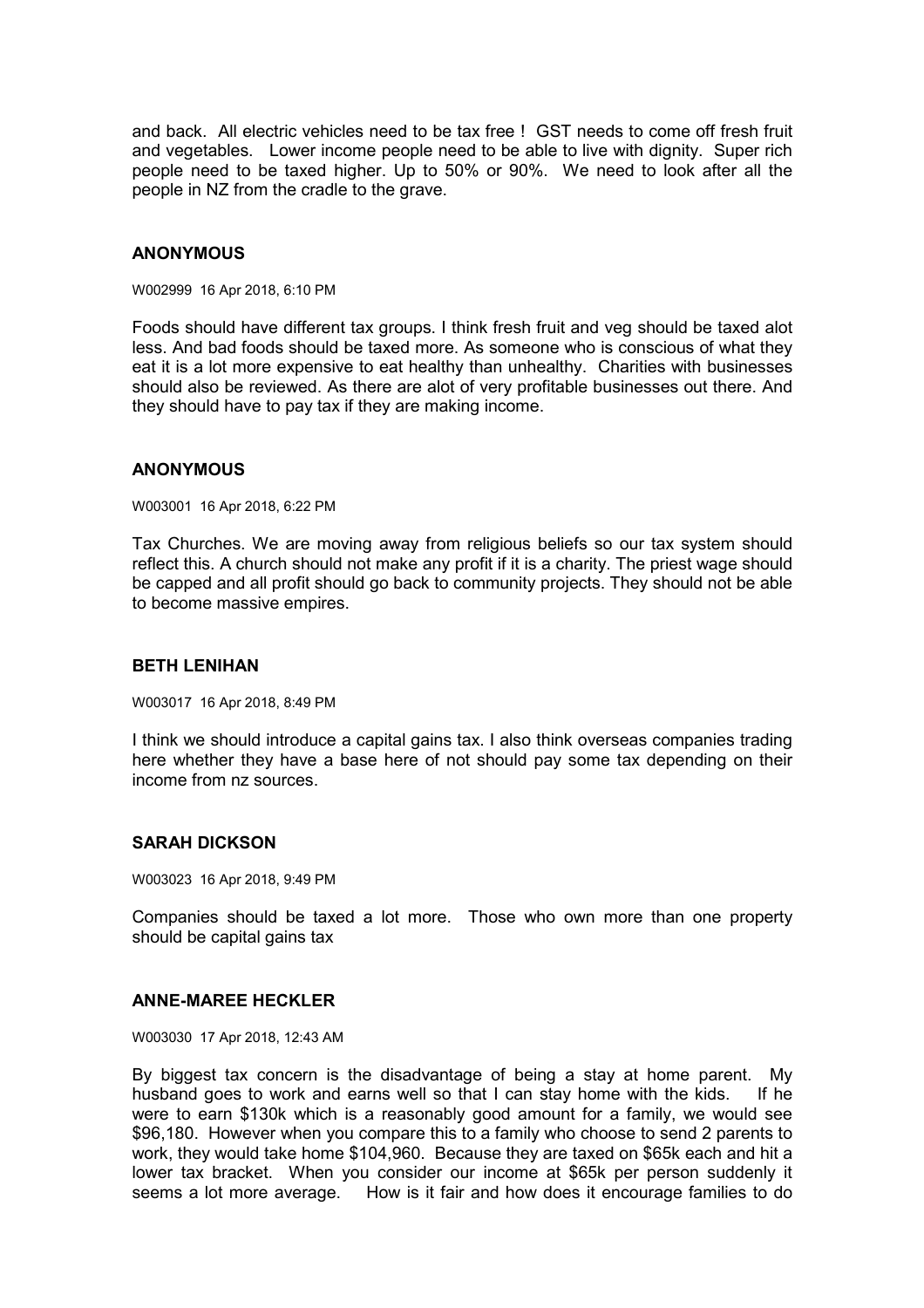what is right for kids? By staying home I am effectively loosing \$8,780 every year. In all instances except income tax the government considers both partners financial situation (benefits etc). Why then is it not considered for income? I would happily add my ird number to his payslip so that the income could be taxed proportionality across us since it is our sole source of income.

## **OLIVER POSTINGS**

W003036 17 Apr 2018, 7:42 AM

I believe that we need to look at changing the way we, as a country, collect income tax. I think that we need to consider a tax free amount to every salary, say the first 6000\$. This would make life a lot easier for those on minimum wage- this could be off set by removing some family tax credits or other form of benefits. I also find that the fact that charities can operate like businesses and not pay tax to be a little galling. Why the likes of Sanitarium and The Mission Winery, both profitable businesses in their own rights, pay no tax even though they are selling products seems wrong, when at the same time we are looking at taxing off shore digital businesses that sell only data seems not right. I would also like the government to consider some form of capital gains tax for the buying and selling of businesses and properties.

# **KAELA JANITEN**

W003042 17 Apr 2018, 9:32 AM

I don't believe we are taxing the right things within New Zealand. People who have had the opportunity to make investments in the past get free tax write-offs indefinitely. This keeps the already limited amount of properties and businesses within New Zealand being passed around between a lucky few. To ensure equity for all New Zealanders today and in the future, we must tax private assets.

## **ANONYMOUS**

W003046 17 Apr 2018, 11:46 AM

It seems you are leaning towards taxing property more, this is a very bad idea as property values tend to go up together as the market goes up. So if I was own a house for many years then decided to sell my house and buy another one in the same market, the buying power of my house will have decreased as I would be forced to pay a capital gains tax. I could therefore not even be able to buy back the same house I just sold as the government would have taken their cut from the sale. This means each time I change investments I am loosing a considerable portion of my investment even if the buying power has not changed. It is already hard enough to get on the property ladder this will just make it harder to stay on it. The fuel tax is also extremely inequitably punishing those who live further out of the city who tend to have lower incomes. Nz should be focusing on staying competitive internationally with lower tax rates especially with USA expected to lower its corporate tax rate.

## **JULIAN VESTY**

W003051 17 Apr 2018, 1:19 PM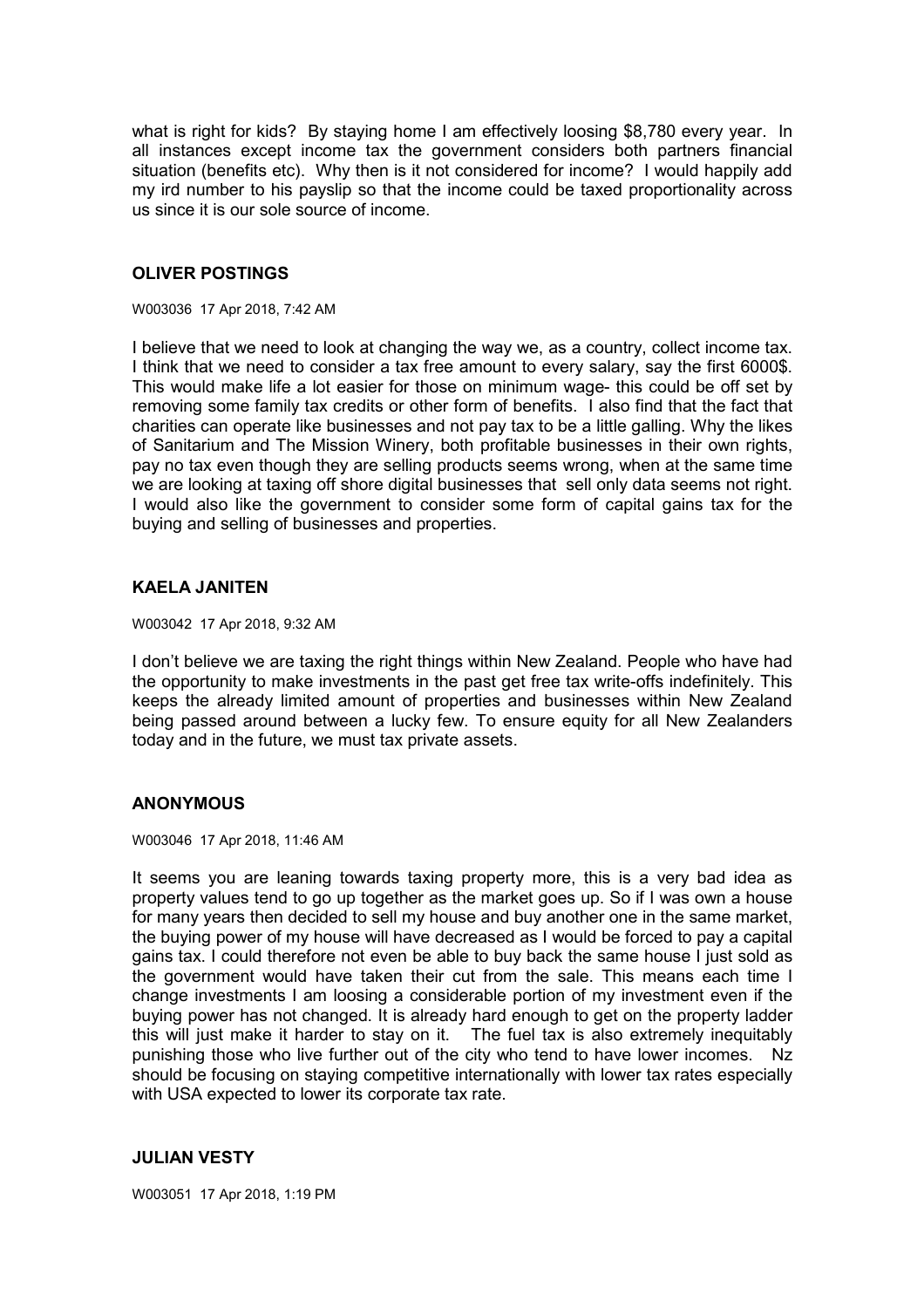I would argue that taxation should not be placed on fruit and vegetables. It is all very well to tax sugar, fat and alcohol, but it will not be of any use unless healthier foods become more affordable.

### **CONOR WILSON**

#### W003056 17 Apr 2018, 1:57 PM

Income tax seems a good way to raise the majority of taxes and it would be hard to move away from this. Our no exemptions GST system is efficient. However if new revenue is going to be raised then taxing things we want to discourage such as carbon or other environmentally harmful things is a good addition to our current tax system. This could be offset by lowering other taxes if the cost to business is too great. Taxing any profits made by foreign companies in NZ is a politically palatable way to raise revenue and would make foreign companies compete more fairly with NZ companies. Looking into ways companies hide profits is important too. some sort of tax on profit from capitol is important as profit from capitol tends to benefit those who already have money while struggling people are always taxed on their labour and can't avoid tax in the same way profits from capitol can. An added sugars tax would be nice. Also can you please tax Brian Tamaki. Just specifically him.

### **ANGIE BENN**

W003061 17 Apr 2018, 3:00 PM

1) Exempt the following goods and services from GST: a) Basic foods such as fresh fruit and vegetables, milk, cheese and whole-wheat bread b) Feminine hygiene products c) Dental care d) Toothbrushes and toothpaste Exempting these goods and services will help the most vulnerable in our society to live better and healthier quality lives. 2) Energy-dense foods and sugar-sweetened beverages need to be taxed this will not only add revenue to government coffers but will a useful public health measure. Countries such as France, Mexico and UK have introduced these taxes successfully. NZ urgently needs to address its obesity, diabetes,cardiovascular disease and tooth decay rates, a sugar tax will assist in this as the tobacco tax has reduced smoking rates. The revenue raise can be used to provide basic dental care for vulnerable adults in line with the government policy "Good Oral Health for All, for Life" which was adopted in 2006. The "for All, for Life" remains undelivered!

## **STACEY GARMONSWAY**

W003065 17 Apr 2018, 3:44 PM

I believe that the government is taxing most things well. I do not think there should be GST on essential items such as fruit, vegetables, meat and alternatives or dairy, or period related products such as tampons, pads or alternatives. I think we should be doing more to help low income households such as considering a lower tax rate.

### **CRAIG PONTIFEX**

W003075 17 Apr 2018, 5:39 PM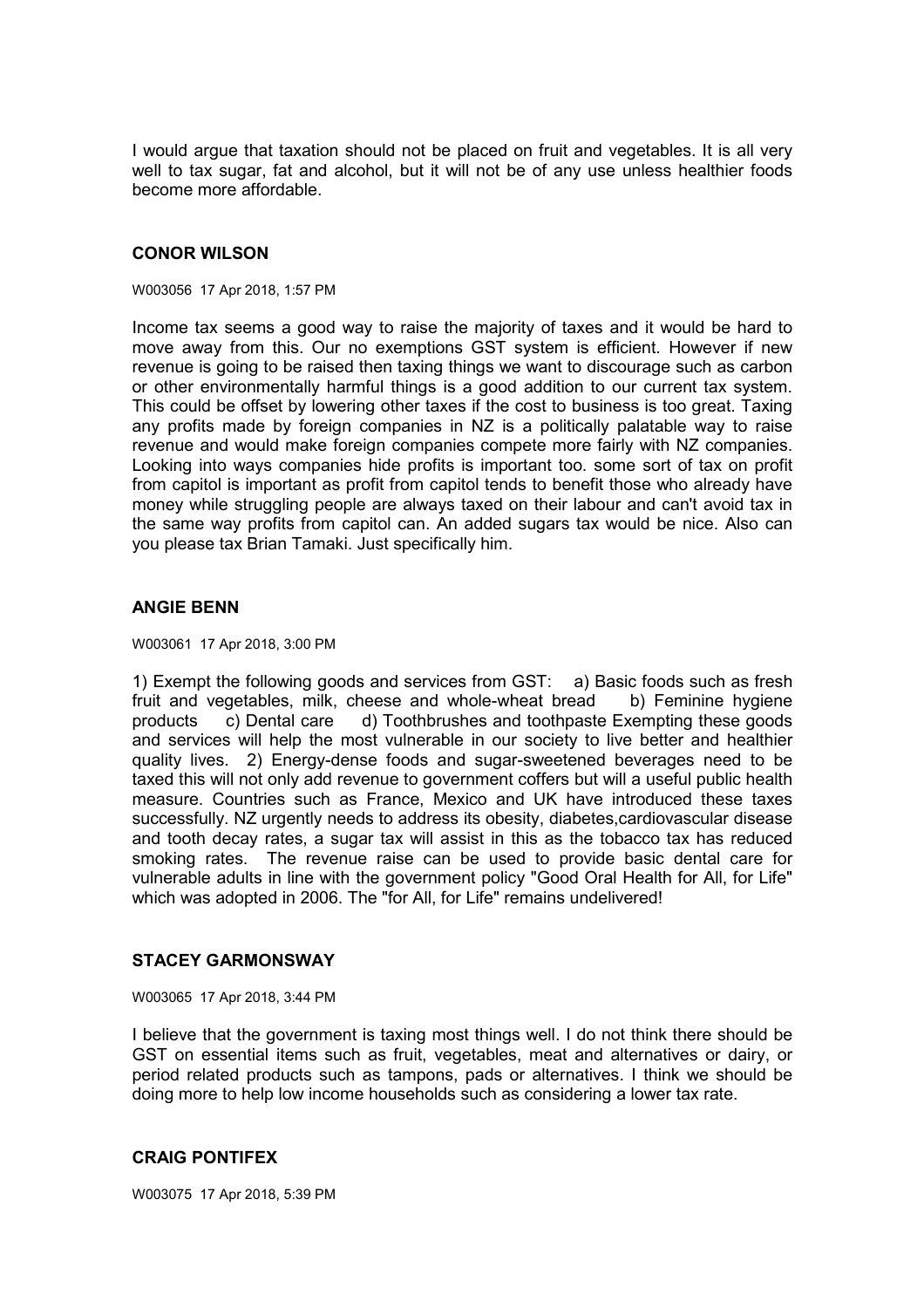New Zealand taxes purchases of food. I suggest GST should not apply to the purchase of food that is not pre-prepared ie restaurant food. This would mean an end to GST on most things in the supermarket and would encourage people to eat healthier. The cost of fruit and vegetables in this country is too high and competition reduction (thus lower prices) is unlikely any time soon. Thanks

## **ANONYMOUS**

W003080 17 Apr 2018, 6:29 PM

I don't think imports should be taxed so heavily for businesses, it makes it impossible for nz shops, especially small business, to compete with online global shops. And with the \$400 loophole, nz consumers can have things shipped from anywhere in the world for less than local retailers are able to sell things for. This penalisation of brick and mortar shops ultimately hurts the economy.

### **HILLARY KNOWLES**

W003083 17 Apr 2018, 6:55 PM

I really feel that one of the things that is hitting the poorest people in our society is secondary tax. They are working 2 or 3 jobs to try and put food on the table and a roof over their head and are paying huge amounts in tax. If there was a threshold for secondary tax (and I mean a significant amount e.g. \$90 000/year), I think that would really actually start to help people out more than things such as Working for Families etc. because there are a lot of poor people out there without kids. Additionally, I think things such as fruit and veg, milk and bread, as well as sanitary products and condoms, shouldn't be taxed. This would save money in the long run as people would have higher levels of quality nutrition and consequently cleaner bills of health and thus would rely on the health system less.

## **NAREN KUMAR**

W003087 17 Apr 2018, 7:05 PM

We dont want new taxes....life is already hard please dont make it more hard. Also there is no way housing will become affordable if we play with tax system.

#### **GARETH STYTHE**

W003096 17 Apr 2018, 8:38 PM

Concerned that income tax shoulders too much of the tax burden. Think that capital should also be taxed. Capital in the form of land and property other than principle private residence (no tax on your home). Capital in the form of machinery and robots. I think there should be a capital gains tax in NZ. If a person sets up a business that facilitates selling other peoples stuff and sells that business for a large sum the capital gain should be taxed. The person would not have benefitted without the systems, goodwill and structure of a sound NZ. In order to continue to provide this environment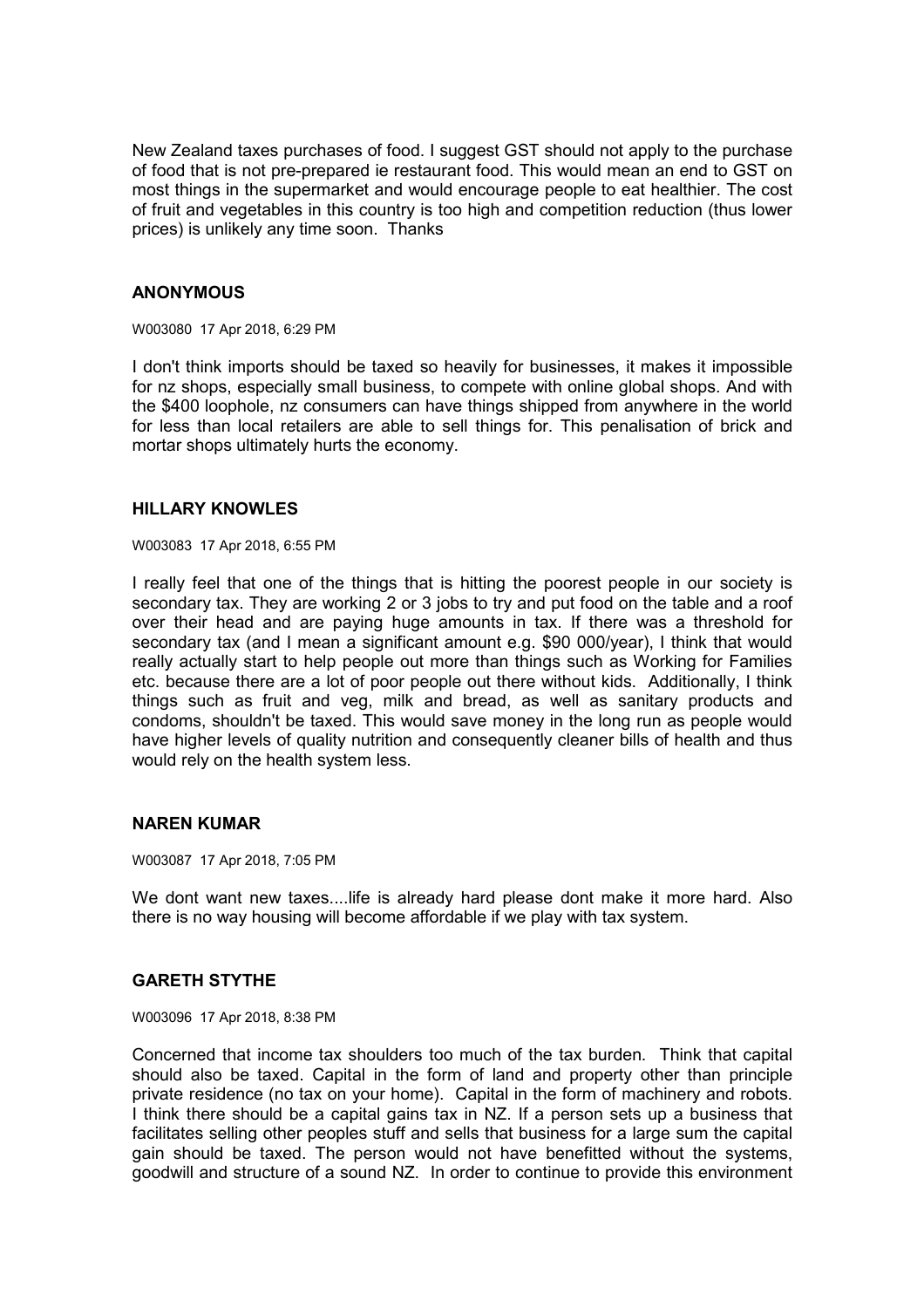for future entrepreneurs a tax on the gain needs to be paid. No inheritance tax, tax people while they are alive and can vote.

### **BILL WRIGLEY**

#### W003101 17 Apr 2018, 8:55 PM

We tax interest received as income in the hands of the lender, and allow the interest expense as a deduction in the hands of the borrower, provided that the money borrowed is used to purchase assets that earn income. Income is defined as a periodic return for one's work ,or use of one's asset that does not require the sale of that asset. In practice, the distinction between earned income and value appreciation is blurred. Many companies involved with real estate, e.g. rest home operators and farmers revalue their assets periodically and where gains have occurred pay out the proceeds as tax paid dividends. In many cases the interest expense incurred is set off against operating profits with the net result being that little if any tax is paid. In these situations the interest deduction becomes a subsidy from the taxpayer to the borrower. Whilst recognizing that this makes a case for a capital gains tax I believe that there is also good reason to review the deductibility of interest.

#### **HANNAH WELSBY**

W003104 17 Apr 2018, 9:45 PM

This country has a tax structure that makes you feel like you are the bad guy if you earn more than \$50k a year. It's not nice. We could put lower taxes on multiple items, effectively pay the same and feel less like a villain. People get angry when they feel like they are paying more than their fair share. Look at what's costing us and tax that. Don't make working people feel like what we earn is being picked clean.

#### **TINA EMGEE**

W003115 18 Apr 2018, 12:24 AM

I believe we should NOT tax the basic necessities, including feminine hygiene products, fruit, veg, and milk, but tax the luxuries, including soda, chocolate etc. I also think we should be taxing capital gains on investment property, perhaps a low rate. I also think we should either stop taxing unrealised investment gains, allow paper losses to be written off against other tax obligations or do something to make tax fairer when market values fluxuate so investment profits aren't significantly eroded by repeated taxation. Otherwise, housing will continue to be the only investment that makes any sense in the longterm.

#### **RICHARD BUTTERFIELD**

W003118 18 Apr 2018, 7:36 AM

Removing GST on essential goods such as food, sanitary products, electricity etc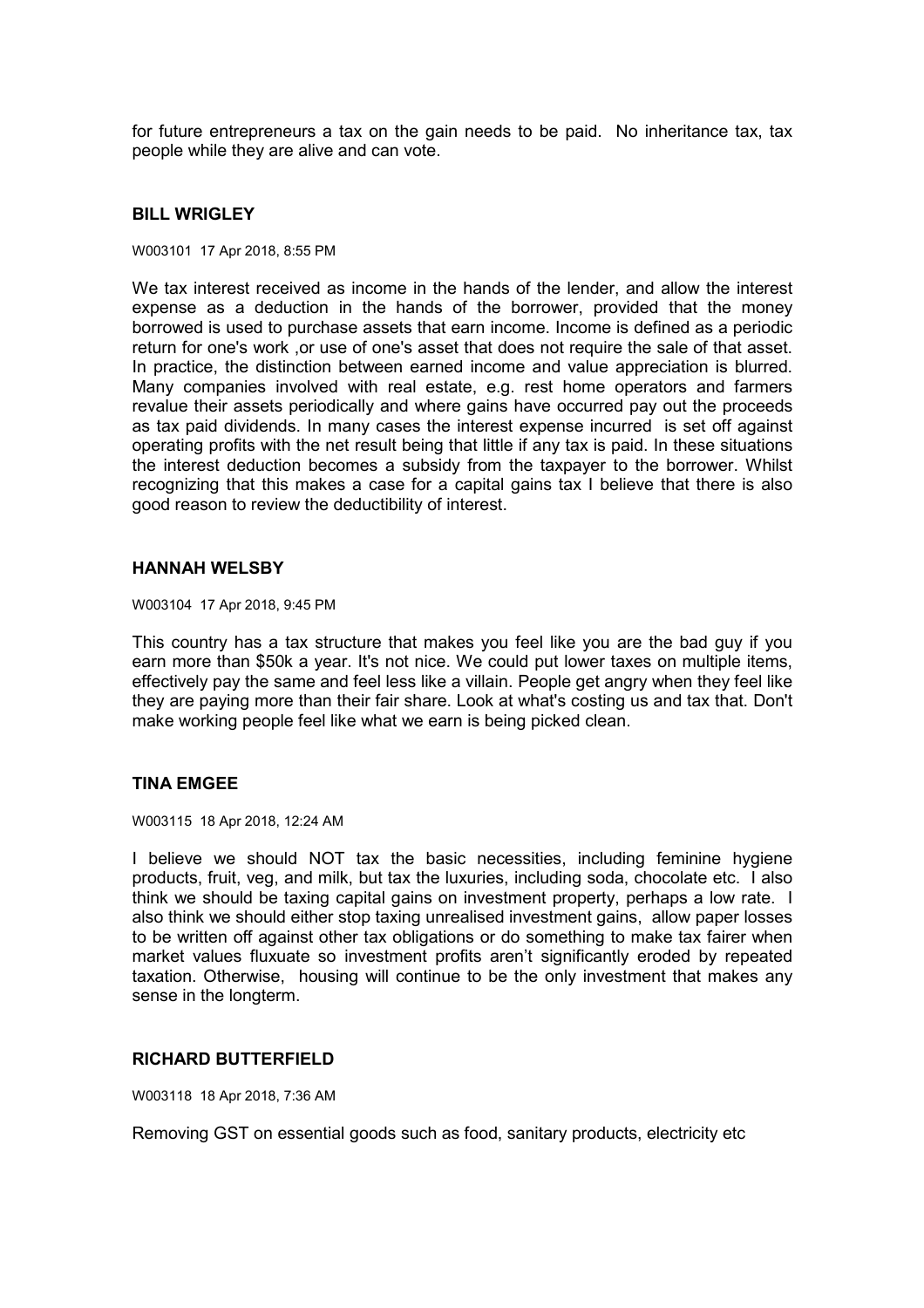# **GWYN JOHN**

W003131 18 Apr 2018, 8:41 AM

There are too many ways that big business and the very wealthy can avoid paying tax so the burden lies to heavily on the poorer wage and salary earners who cannot avoid PAYE and also have to pay tax on every purchase through GST, Petrol TAX etc.....these costs are avoided by the wealthy and big businesses who pay people to make sure they pay as little as possible by playing the numbers. Stop taxing the little people and get some tax back from Global Corps, big business, the Financial Market, Banks! They are not contributing thier fair share......transaction tax, removing the "tax concessions" sorting the Investment Model of property investment will all help.....but don't increase PAYE, SME or individual tax

# **DAN GREGORY**

W003145 18 Apr 2018, 10:08 AM

Charities should pay tax on profits no exceptions. Profit is profit. If they are a true charity they won't make the profit. If they make a profit from their activities then they are a business. Offshore corporates should pay tax on all income in NZ. They should not be allowed to move costs incurred from offshore bases to their NZ operation. Let them make a loss in their offshore locations and get a refund from the country they make the loss. We should pay tax on the profit made from selling property/houses/art etc Don't charge tax on any profits on the primary home, family bach or one investment/rental property per person.

## **MATHEW BAYLISS**

W003156 18 Apr 2018, 11:57 AM

I don't support taxing property or unrealised capital gains, this would just penalise me and many others for making good decisions early in my working life. Also, assets would just be hidden within trusts and holding companies creating an industry dedicated to setting these up and detecting and unraveling them. Companies large and small can declare large revenues yet only pay tax on their calculated profits, this results in a direct incentive to declare the lowest possible profit and obscures the capacity of the business to assume a fairer share of the tax burden. This should be an area of focus for any changes to our tax system.

## **SHASHI JANSON**

W003159 18 Apr 2018, 12:12 PM

Start taxing religious groups, stop taxing groceries, tax ALL corporations who sell products in NZ whether they are based offshore or not (remember a few years back Apple only paid around \$4000 in tax for the year!). Crack down on the fact that NZ is still a tax haven. Small businesses or new businesses should be taxed much less in the first 5 years of operation. GST should go back down to 10%. Secondary income tax should not exist until you exceed a total 40 hours a week for both jobs. Also the income tax brackets need to shift, 0-\$14000 should be untaxed, \$14001 - \$48000 should be 10.5%, \$48001 - \$70000 should be 17% and so on (even if the tax percentage went up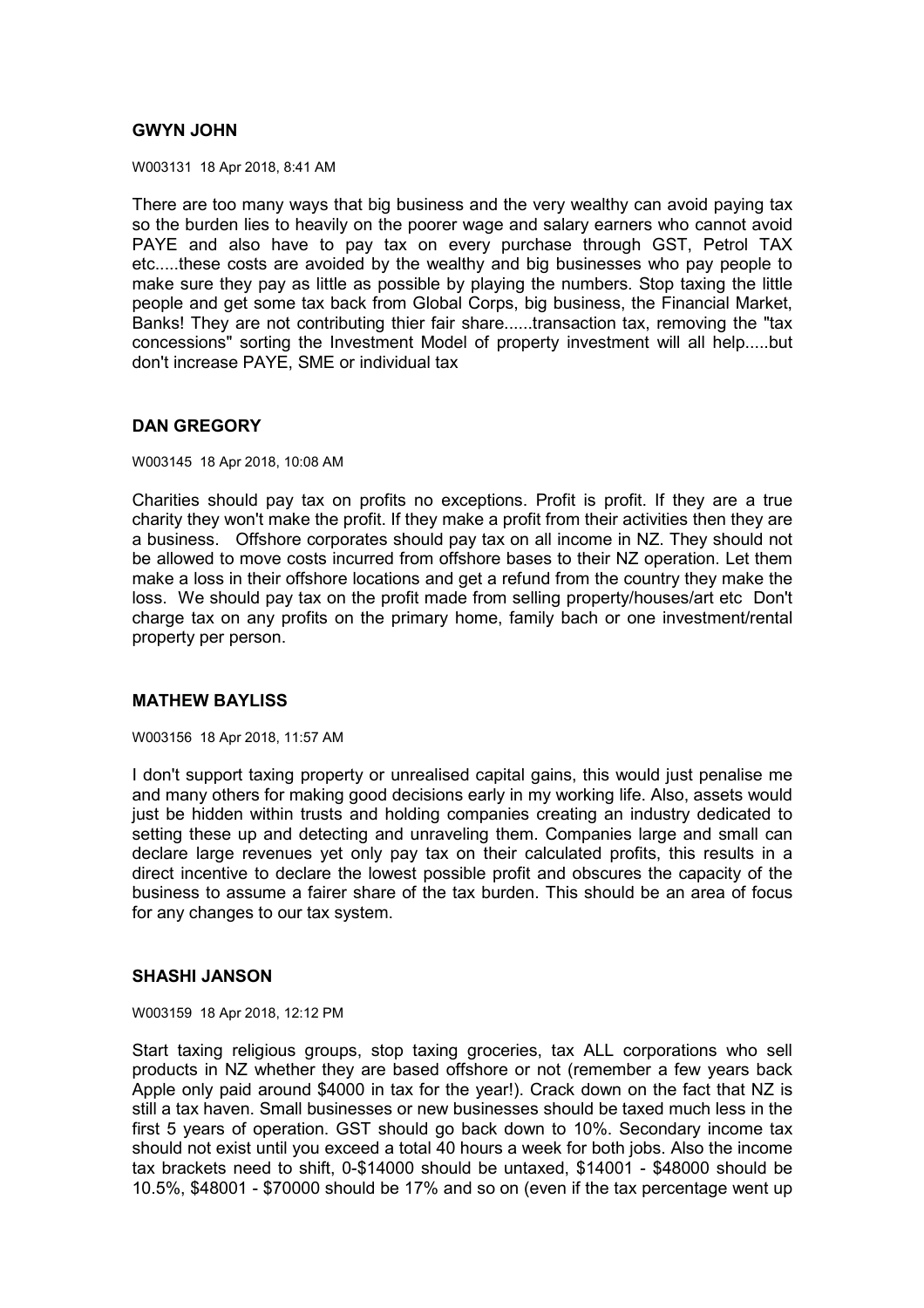slightly I'm sure this would be helpful to most Kiwis). Almost 1/5 of the average persons wages goes to income tax, this doesn't leave much for the bills since the cost of living has become so high. Thank you for considering my opinions.

## **J B**

W003172 18 Apr 2018, 2:45 PM

New Zealand taxes the things that most countries around the world would consider standard. Extending the scope of what we tax will only lead to a more complicated system and more paperwork and red tape. If anything we should tax a smaller number of things and simplify the tax system, not tax more and make it more complicated.

## **GARRET HUELSON**

W003175 18 Apr 2018, 3:34 PM

The tax system in nz is designed to tax those with the least disposable income. Income tax and government spend should be reduced while a capital gains tax should be applied to every property sale beyond a families primary residence. The windfall from capital gains should be deducted from income taxes. There should also be a consilidation of council services to cut down on exhorbinant rates made up mainly of management salaries and council building maintenance.

## **DAVID SPRAGGS**

W003178 18 Apr 2018, 4:09 PM

I wonder if we tax all income regardless of business or not at a simple flat rate of 40% and the remove get on fruit vegetables and meat and bread but not other things. The increased tax could then be used to do infrastructure work. Companies seem to minimise what they make and this needs to be seriously addressed. Otherwise the little person carries the burden and this is NOT acceptable. Everyone flat rate. Make it ok to try and get ahead without making it unwise because of tax hikes

## **JAMES MCKEAGE**

W003189 18 Apr 2018, 6:53 PM

I believe we desperately need a capital gains tax. A significant proportion of new zealanders make a living from property and they deserve to be taxed for their income like anyone else, or at least as much as income made from other investment options like the share market. I also think we should be taxing companies who do business in New Zealand. We need to make sure New Zealand companies at least get a level playing field (if not an advantage!) when doing business in our own backyard. Ideally, profits made doing business in/with New Zealand should be paid in New Zealand.

### **DANIEL SEVERINSEN**

W003194 18 Apr 2018, 7:20 PM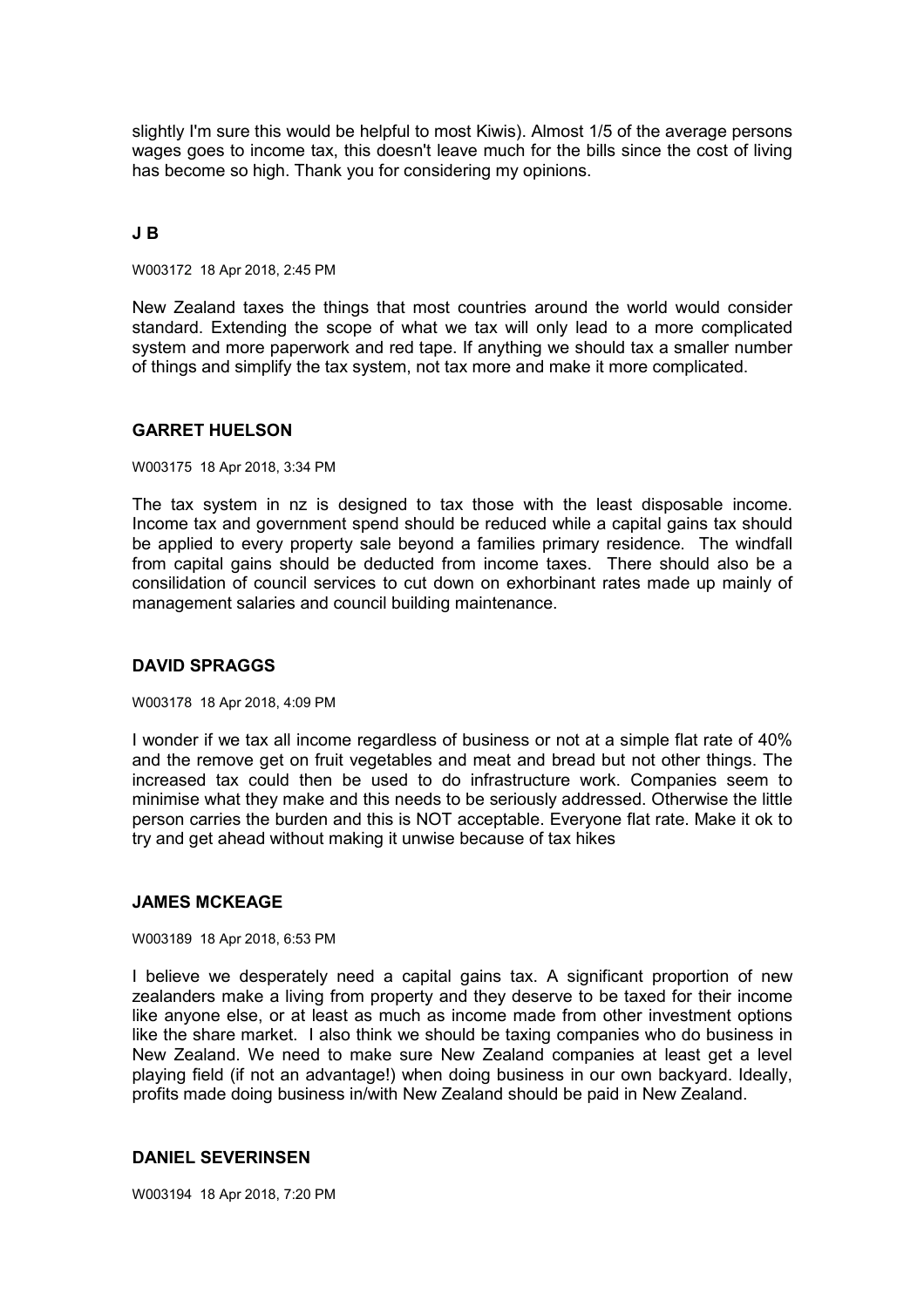Increase GST on imported goods to 20%. Increase fuel tax Remove tax and employer obligations from temporary, part time jobs. The jobs which are currently paid cash, make this legal up to \$180 per week. Similar to Germany's 450€ per month system. Regards Daniel

## **DENI DUMAINE**

W003197 18 Apr 2018, 7:42 PM

Please do not imitate the failure of European countries who have increased taxes on companies, and as a result unemployment has skyrocketed. Be wise, be different.

### **ANONYMOUS**

W003204 18 Apr 2018, 8:44 PM

I believe we need to move to a model where we tax wealth more so than income. The current system is not fair when comparing a middle-class salary earner on PAYE to a more wealthy individual earning money from assets and accounting for those earnings using favourable mechanisms. The current system is causing wealth to become more concentrated towards the top 1% and worsening inequality in our country. The book Capital in the 21st Century by Thomas Piketty lays out a highly researched case for moving to a wealth tax model and I hope this book is referenced by the tax working group.

# **SARAH-JANE B**

W003211 18 Apr 2018, 10:41 PM

I think allowing for a 'personal allowance' similar to the Uk system before you pay income tax would help people earn a little before paying tax. It means those receiving benefits could get back to work on lower income jobs and not worry about tax rates. I am a mum trying to re start my career part time but the mount of tax I am paying on such a small salary is making it hard, given that my earning has also taken us out of the tax credit bracket and my partner is also paying a high tax. Right now we are a young hard working family struggling to just make ends meet and paying out so much tax for our dollar each week. Being able to earn a small allowance that wasn't taxed first, would give us a little bit left over each week to either save or cover the little extras that pop up. Ie my daughter needing a new pair of shoes

## **JEREMY HAINES**

W003213 19 Apr 2018, 12:07 AM

Tax Financial transactions. Tax Assets. With international companys. Importers and exporters and international tech companies like google and Facebook you could tax their nz income less their nz expenses. And you could do the same for nz companys that export tech or other services and goods.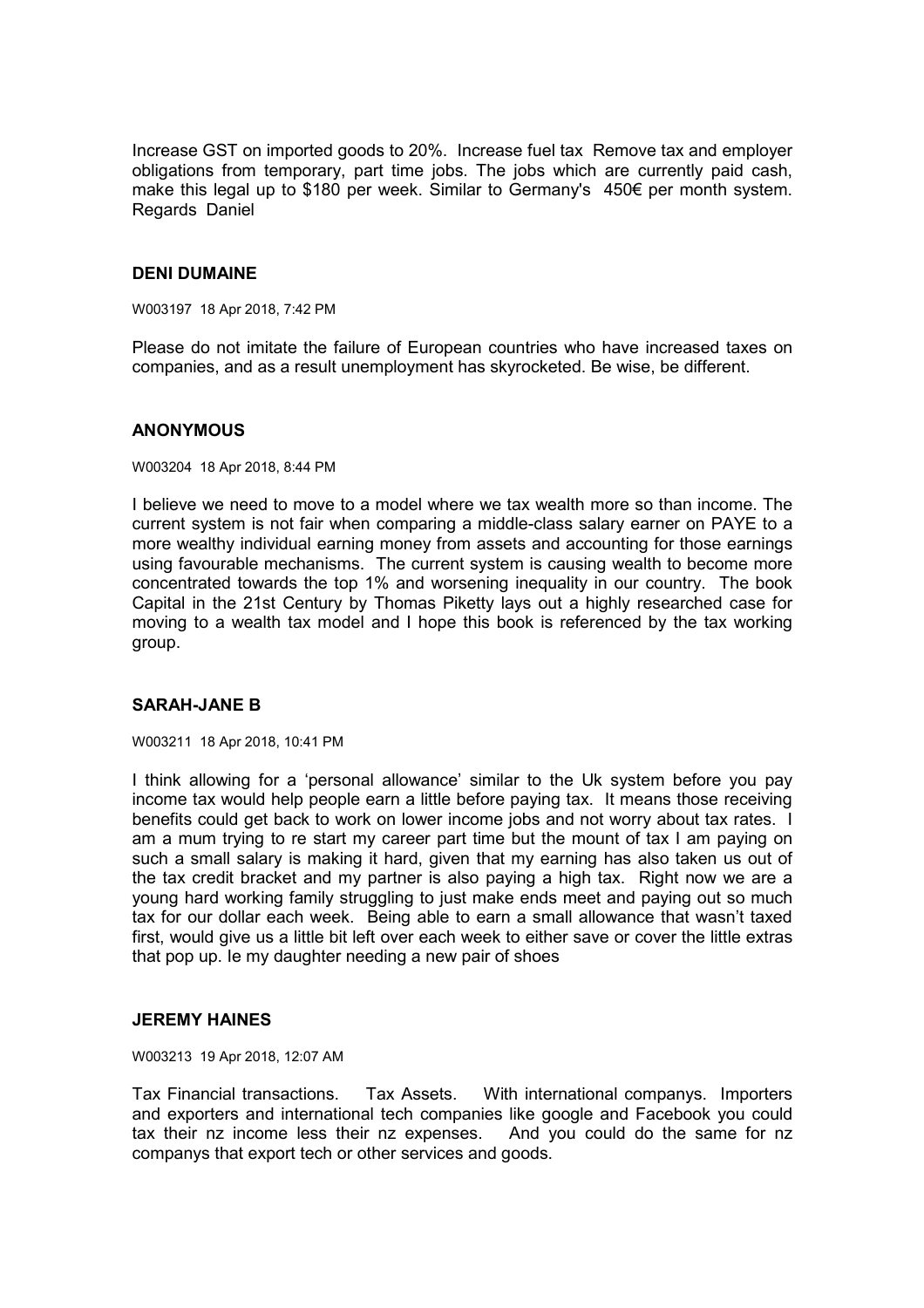### **AIDAN VAN DER WERFF**

W003219 19 Apr 2018, 1:23 AM

We need less/no tax on fruit and vegetables (not a sugar tax, because people are struggling to buy healthier options already). And secondary income tax needs to be reduced, people trying to make ends meet are being punished!

### **M HAWKINS**

W003222 19 Apr 2018, 7:30 AM

I believe a capital gains tax, and a tax free income threshold, no gst on essential items would be fairer. Maybe who can claim charity status needs to be looked at, or perhaps charities should pay tax. Offshore companies making profits in Nz should ideally be taxed for this in Nz. I don't think stamp duty's are fair especially if capital gains tax are in place, and inheritance taxes if introduced should possibly have a tax free threshold and a tiered tax structure.

## **ANONYMOUS**

W003228 19 Apr 2018, 8:12 AM

Income tax brackets need to be reexamined. When 2 full time jobs barely pay the bills, something needs fixed. Introduce incentives for lower-middle income workers. There is little reason for people to work when the unemployment benefits is similar to working wages. People are barely better off going to work. The same can be said for beneficiaries trying to start studying. People are better off on WINZ than studylink. More workers = more productivity = better economy = more money. Reduce taxes on the working poor. Provide tax incentives to boost the economy.

## **PEYMAN MOMENAN**

W003232 19 Apr 2018, 9:26 AM

New Zealand tax is based on income (or more accurately described, on profit). So gains regardless of their sources (e.g. long term VS short term, property VS other sources etc) should be taxed. However, for long term gains there is the issue of fairly calculating the gain. Such gains must be calculated on the purchasing power of a given amount of money and not based on the nominal values. E.g. if a piece of land was acquired 20 years ago at \$100k and is sold today at \$400K, the nominal gain is \$300k. However the purchasing power of the land seller is unlikely to be 4 times of their purchasing power 20 years ago. Provided that the gain is adjusted for purchasing power, then it will be fair to tax these long term gains (including property). Also gains should be taxed on realisation only. Finally, all relevant expenses must be allowed as deductible so these gains are calculated on the same basis as short term gains (e.g. companies' annual income).

## **EMMA LAWSON**

W003254 19 Apr 2018, 3:09 PM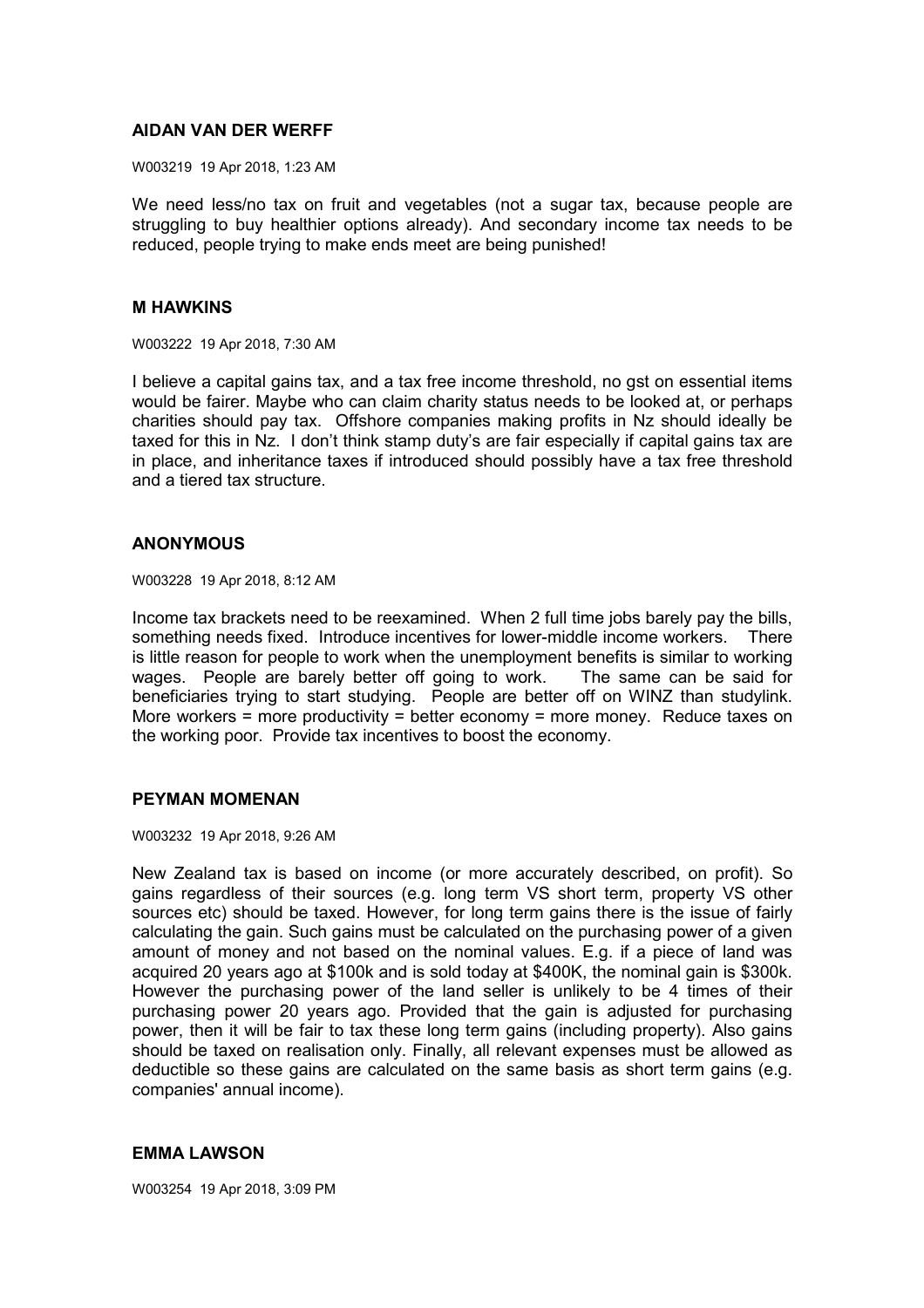Having GST on fresh fruit, veggies and meat really bumps up the cost of buying these things at the shops. It would be nice to see lesser tax on these items (maybe only 5- 10% instead of 15%). It would also be nice to look into the benefits of a sugar tax please look at Jamie Oliver in the UK. Upping the tax thresholds would be good too. The cost of living has gone up substantially compared to wages and salaries. Having so much tax come off of your wages is heartbreaking when you can't even afford to see the doctor anymore. Where is our tax money being spent??? Perhaps the 33% bracket should start at \$90,000+ ... maybe even a higher bracket of 38-40% for those earning over \$200,000 p.a. I would also love to see a government/treasury document released annually showing what every tax payer dollar was spent on. We need to invest in hospitals, health and schools and this is not currently happening, we all know it. Show us where our hard earned money is being spent please!

## **ANONYMOUS**

W003257 19 Apr 2018, 3:23 PM

It is clear that some things that are being taxed are right and everyone is paying it. However, again what IS NOT being taxed benefits the well off only.

### **HELEN SMITH**

W003272 19 Apr 2018, 6:28 PM

Capital gains tax definitely needs to be implemented. When a first-home buyer has to compete against third or fourth home buyers who have the equity of their existing properties, prices are driven out of their reach and they become stuck in a rental loop. Also the untaxed profit when they then flip this property further widens the gap. Home loan assistance for first homes is a great scheme, but most are still unable to compete against pure investors.

## **MEREDITH GUY**

W003276 19 Apr 2018, 7:20 PM

I work two jobs however my second job immediately gets taxed secondary at a high rate even though both jobs contribute to what would be a normal working week for most. I would like to see secondary income tax changed so that if you are working more than 1 job, you should not pay high secondary tax (PAYE) until you work over, say, 50 hours. That way if you work more than one job you are not getting penalised. I understand that other secondary income like interest on investments etc could easily stay a bit higher but i feel if you are working hard for a regular amount of hours a week over 2 jobs - the same effectively as a person working one job - then the tax should be the same.

## **ANONYMOUS**

W003286 19 Apr 2018, 9:48 PM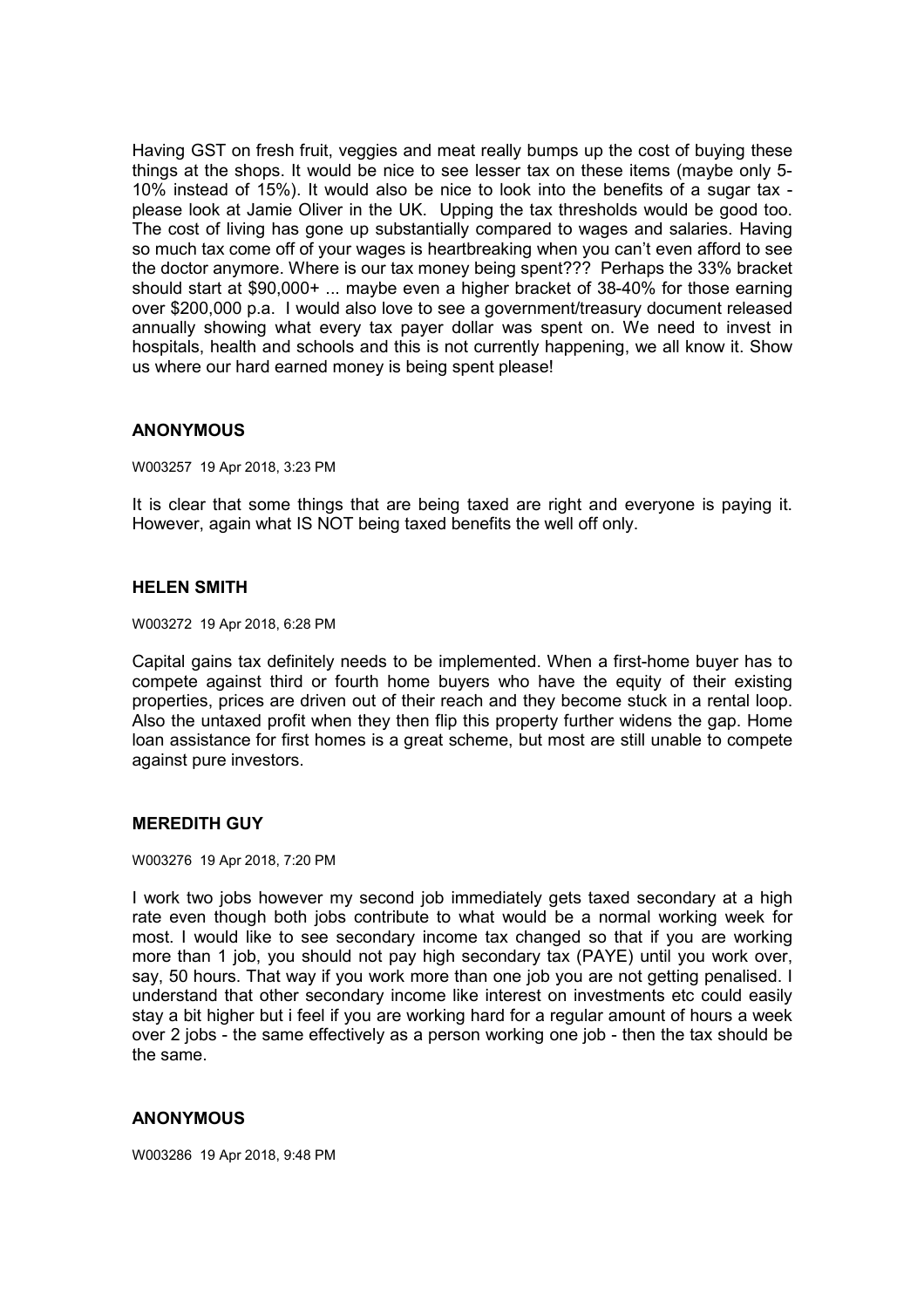Tax foreigners more! The ones who buy up our houses, the ones who own businesses and treat this place like a tax haven. Legalize marijuana then tax the shit out if that! Legalize hemp for clothes and insulation. Dont tax that But tax plastic crap! For a government working group, youre all pretty farkn thick if youre asking us what to do!

### **JOHAN BATELAAN**

#### W003289 19 Apr 2018, 10:07 PM

NZ needs to tax the rich more and the poor/working class less. The working class who provide much of the consumption of goods and services are taxed too much leading to them spending less. I would like to see NZ tax it's resourses such as mining, businesses such as farming and the wealthy with a \$200,000+ high tax bracket of 45%. It should also be pertinent that overseas investors who buy up NZ should be taxed heavily. Overseas companies that do business in nz such as amazon also need to be charged higher tax. Taxing overseas incoming goods would encourage divestment and growth in nz manufacturing where nz cannot compete with overseas labour. Such import taxes on goods would ultimately help NZ even if initially it hindered us.

### **NAOMI POCOCK**

W003298 19 Apr 2018, 10:51 PM

The bulk of our tax comes from wage earners and small businesses. They are the people/ entities struggling in our society. We should be taxing rich people more (and closing the loop holes they use to avoid tax) and big business / investors. This system needs a compete about turn. I own 5 properties and earn no wage so I'd be disadvantaged by this change. However, if it meant fewer poor people, better preventative healthcare and better education overall, it'd be money well taxed!

## **CATHERINE BINDON**

W003319 20 Apr 2018, 11:21 AM

GST is a regressive, cruel and unfair tax. It effects all people regardless of income or ability to pay for life's essentials such as food, medicine, dentistry, rates, and all repairs and trades services. Because of it's broad sweep it places a burden low income earners, middle income earners and single income households. It needs to be scrapped completely with the exception of remaining on unhealthy products such as cigarettes and alcohol. On the other hand companies like Sanitarium pay no tax due to their charitable status, yet they are one of NZ's largest companies. Exemptions for operations like this need to be lifted and company tax introduced. This would make it fairer for other companies. Capital Gains Tax should be introduced, as has been suggested by policy makers on investment properties. The sale of these houses is a transaction that needs to be taxed like other transactions.

## **ANONYMOUS**

W003329 20 Apr 2018, 1:38 PM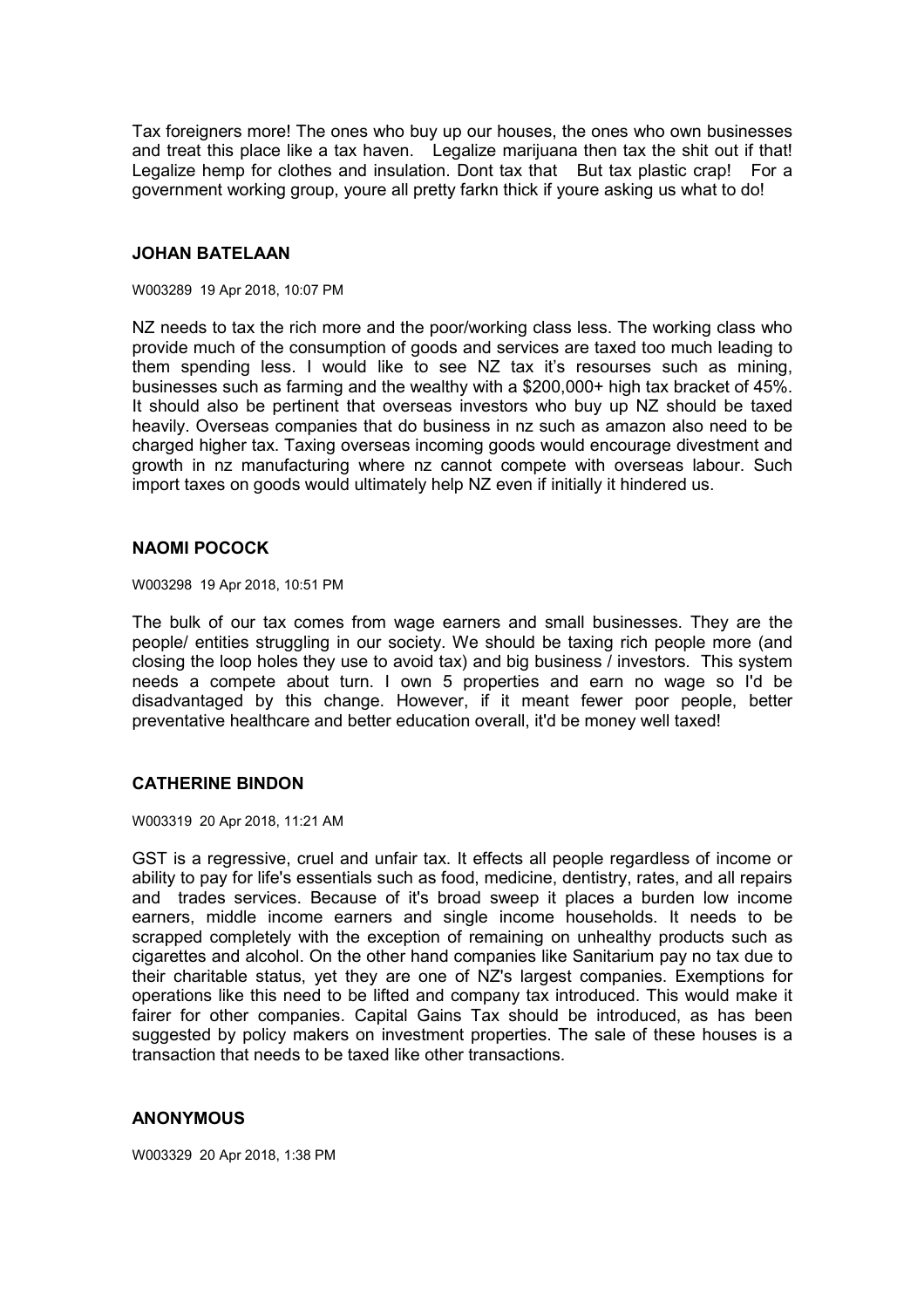I think you need to remove tax on fresh fruits, vegetables and other healthy goods to encourage the consumption of quality foods. you could compensate for this loss of GST by adding more tax to goods deemed unhealthy. this would lead to less health care needed as many more citizens would be healthy.

### **PHILLIP HART**

W003342 20 Apr 2018, 4:29 PM

Taxation should encourage work and enterprise. Capital Gains Tax (and Death, Gift Duties) should not be considered as they are effectively double-dipping and discourage people from generating wealth and being self-sufficient.

### **ANONYMOUS**

W003350 20 Apr 2018, 7:16 PM

You should not be taxing feminine products - tampons, pads. Period related pain refielfs should be subsidised the same way viagra is. Feminine hygiene is not a choice or luxury. It is a necessity. A sugar tax should be applied to help reduce obesity. Vegetables and fruits should not be taxed to make them more accessible and help families be healither.

### **WILLEM VAN DER STEEN**

W003352 20 Apr 2018, 7:18 PM

TAX, GST and LEVIES are too high. We work hard to provide for our families not the lazy buggers, thieves etc. And what a leading suggestive quick poll.. The obvious option is left out, tax too much. So you tax the right things but too much.

## **BRENT MCCLURE**

W003354 20 Apr 2018, 7:32 PM

I don't want to see an inheritance tax. Our kids are struggling to afford their own home as it is and the ability to leave them something when we die and our house sold shouldn't be taxed. Tax on our income, tax on our investment and savings, tax on what we buy. At least let us keep what we save as by the time it becomes inheritance over half of it has already gone to the government. I also think there should be a tax free threshold for kids working part time and those on very low incomes. In addition the thresholds need to be adjusted a lot higher than they are. Years ago the top tier tax rate was for upper income earners, now it's middle income paying those rates. I don't think those with good accountants are paying their fair share. Target the corporations syphoning money offshore like Apple and people buying money in clever accounting practices that are super rich. We should all pay our fair share but increasingly it's the middle income carrying so much of the burden.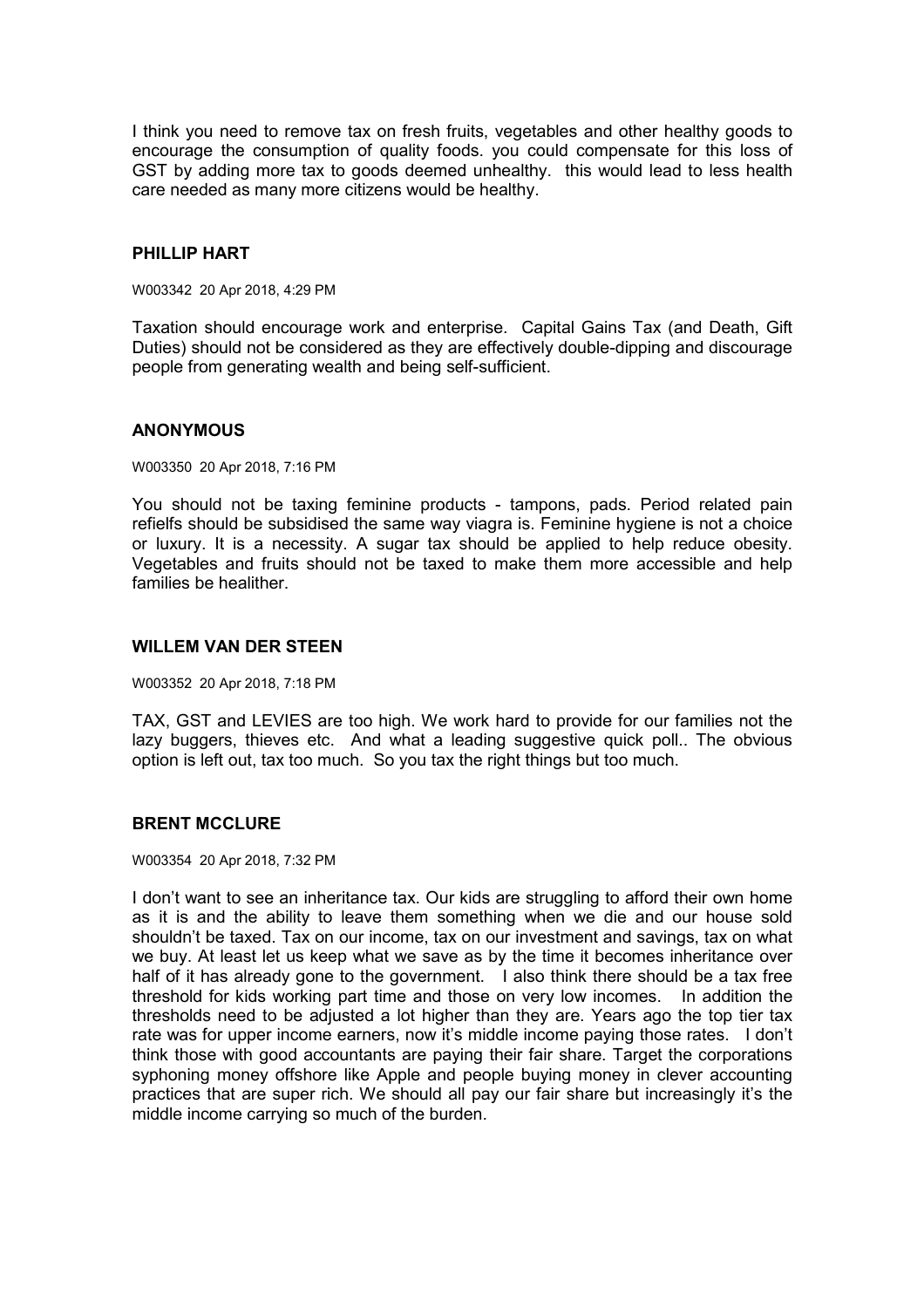## **ANDREW REEVES**

W003357 20 Apr 2018, 8:11 PM

You need to be looking at trusts. Legislation that allows the ird to monitor them effectively and avoid tax evasion paths. Also charities. Do we even need a charities commission and a charities tax entity? If a business does not make a profit it pays no tax. So why have a separate entity. Its another avenue to avoid tax. Nai tahu have 20 plus charities which should be normal businesses. Destiny church is another prime example.

## **ANONYMOUS**

W003366 20 Apr 2018, 10:39 PM

Tax churches and certain kinds of charities. Tax the top ten percent of NZ that has 60 percent of our wealth.

## **GREG DUNCAN**

W003370 20 Apr 2018, 10:55 PM

My suggestions. Tax property sales. Different tier for different value and volume. We need to discourage people from driving the price of houses up. Allow for tax free savings accounts like they do in the UK. We need to encourage people to save.

## **ANGELA ROSE**

W003374 20 Apr 2018, 11:38 PM

No commercial venture should be exempt from taxation simply because it is owned by a charity. Property investors make profits via capital gains on their holdings which can go completely untaxed. In pursuing property as a tax effective investment they also price home buyers out of the market. The bright line and determination of running a business rules are ineffective and easy to work around. A catch all tax policy, like Australia's capital gains tax but simpler would solve these problems. Benefit recipients should not be taxed on benefits received. It makes no sense for the government to pay benefits then take some back. Again, Australia is a good example, their benefits are tax free and even if they weren't there is a tax free threshold. Taxing those on the lowest incomes for both income and consumption creates deeper poverty, NZ should establish a tax free threshold even if it means the % rates for other tax levels rise on paper (eg. no net effect on tax for higher income earners).

## **NICK HEWETT**

W003379 21 Apr 2018, 7:01 AM

How about addressing PAYE. The tax thresholds need to be raised to allow for inflation since the date of inception. "Taxing the rich" is the wrong way to think going in to this tax "problem", how about stop spending so much!? Also the rich don't earn their money through PAYE.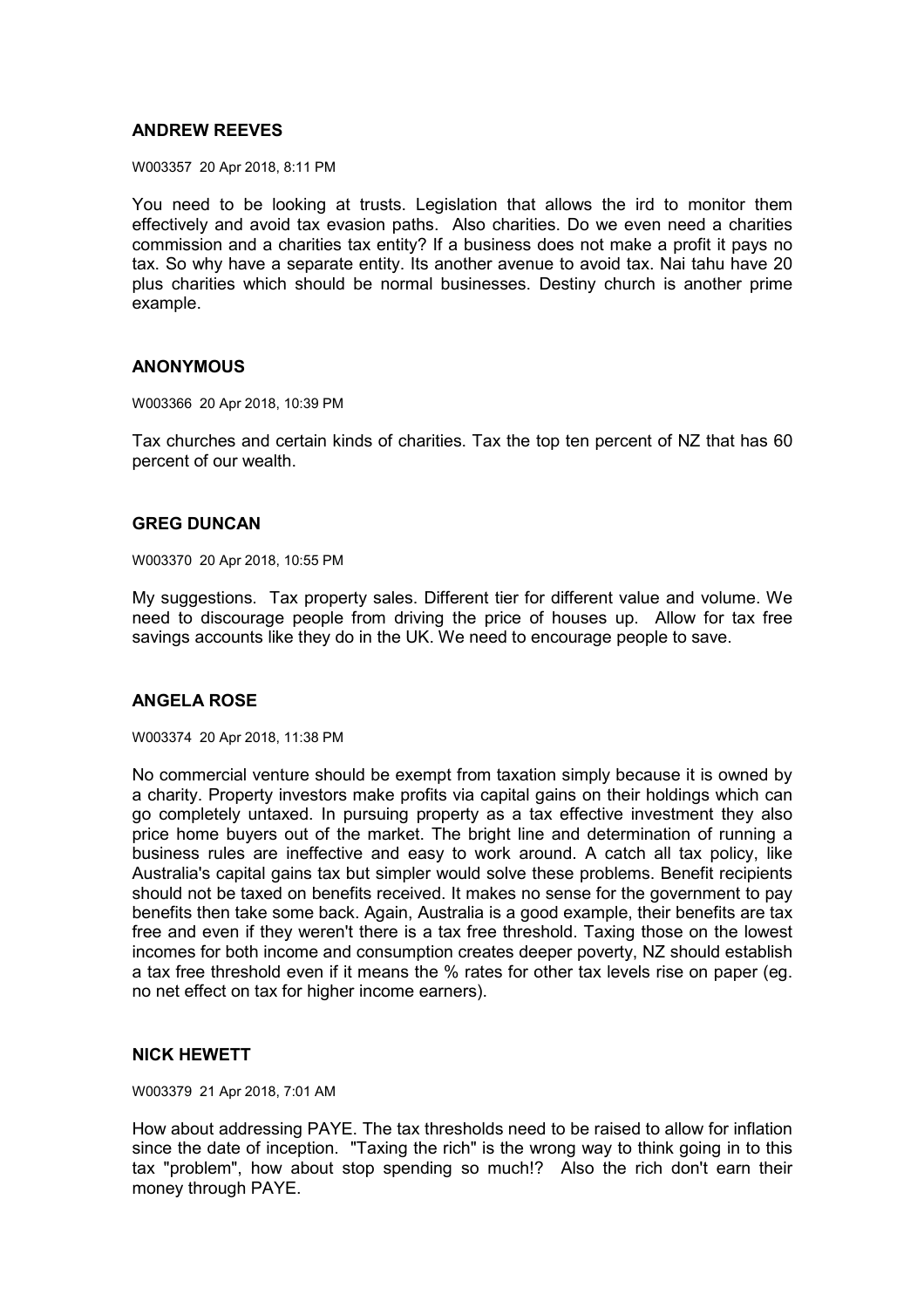# **CARISSA KAVENEY**

W003381 21 Apr 2018, 7:28 AM

Hi there, I think the taxes should be decreased on healthy foods and raised in fast food, unhealthy snacks, fizzy drink, alcohol, cigarettes etc. It is important that our nation can have the best chance at fighting smoking and obesity and all the medical conditions that accompany an increased BMI. I think the government should be helping and supporting people to make the right/better food choices and making them the cheaper option would definitely be a step in the right direction. Thanks, Carissa

## **JAMES STOKES**

W003390 21 Apr 2018, 8:57 AM

The whole premise of this group is to find ways of taking more of my hard earned money. I am already worse off under this government as a lower middle income earner. The easiest way to make things better for the harderst working New Zealanders is to take stock of what you are spending as a government and get rid of the waste (such as 75 plus working groups) I'm sure the money from this would have been plenty to keep the lumsden maternity centre open and increase investment in rural healthcare and education. The more you tax the electorate the more they resent you. We all have to do our but to pay for services but it is generally accepted outside of the ranks of communism that we deserve to have something left at the end of it for our families

# **KENNETH TRASS**

W003395 21 Apr 2018, 9:14 AM

We ought to consider higher taxes for non resident earners and overseas companies. We should tax businesses more, but use that revenue directly for community and infrastructure projects. We should acknowledge businesses who invest in arts,community and environmental projects (note-not sport...New Zealand has a history of over supporting sports to the detriment of Arts and Culture). Tax should primarily be invested in long term infrastructure and technology projects.

## **CARON PASCOE**

W003398 21 Apr 2018, 9:49 AM

The Australian Govt is it is about to charge 50% tax when foreigners sell their property. I think it would be a good way to slow foreign ownership of our country and a good tax revenue.

## **SHANNON BOLLAND**

W003405 21 Apr 2018, 10:11 AM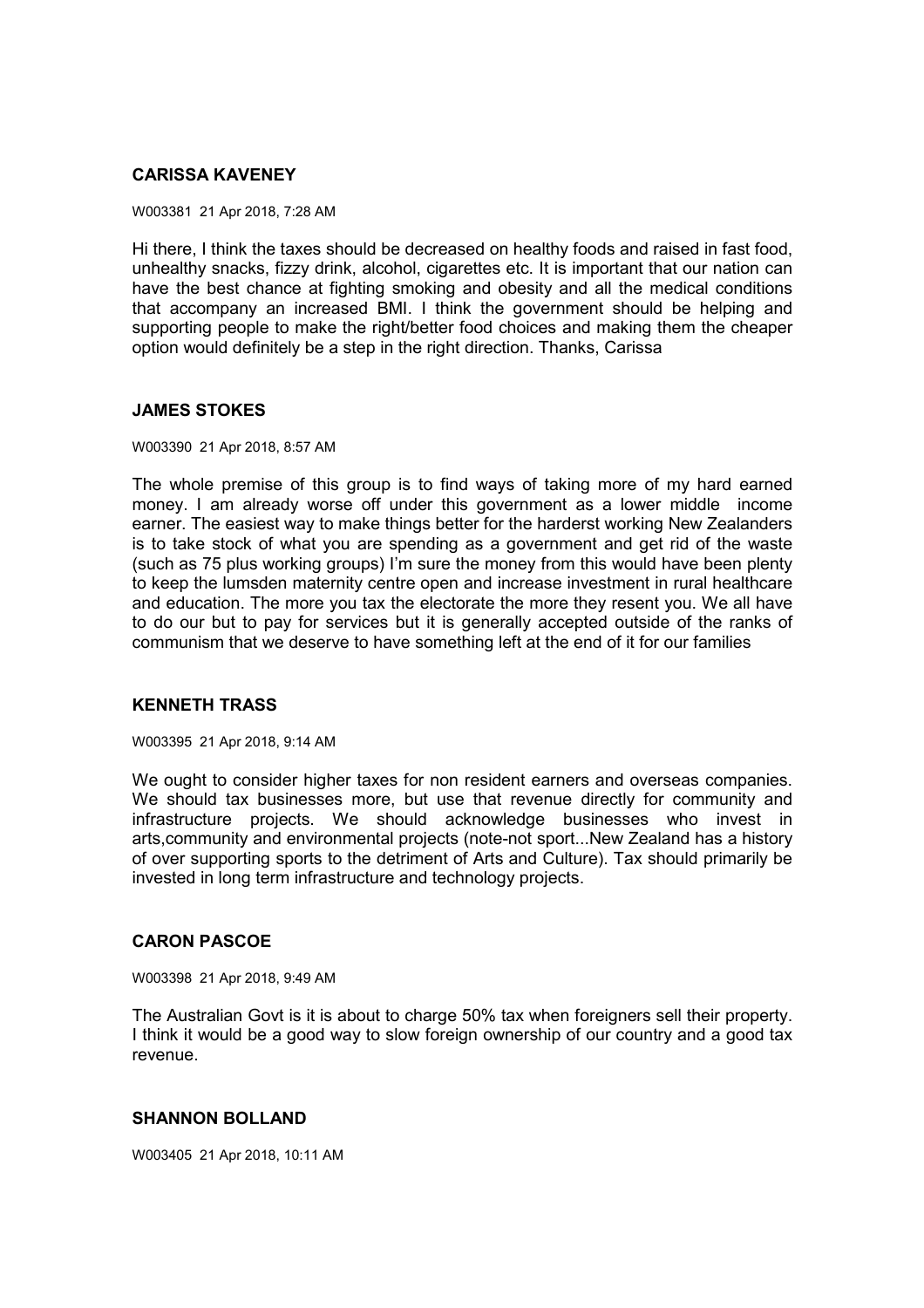I feel that tax should be be eliminated on student allowances. A student who is entitled to \$130/week quickly loses a good chunk of that to tax. Taxing student allowance seems strange when it is a form of benefit that comes from the government.

## **SARAH**

W003414 21 Apr 2018, 10:55 AM

There should be no GST on necessities like veg, fruit, bread, etc or sanitary products. The UK supermarkets managed to calculate this before computers so saying it's too hard is rubbish. GST should also not be on second hand anything. Double dipping is greedy. Someone has already paid GST when that item was new!

#### **HANNAH BANDY**

W003423 21 Apr 2018, 1:05 PM

I say stop taxing people's wages and increase tax on goods and services. That way the people who use the service end up paying for it.

# **MAX ROBITZSCH**

W003429 21 Apr 2018, 3:59 PM

We need to tax capital gains more. We need to tax speculative (especially short-term speculative) gains more. We also need to consider taxing unhealthy or unsustainable actions more (such as carbon-emissions). A tax-way of discouraging land banking in areas zoned for intensification would also be desirable.

#### **SHANE COLEMAN**

W003448 21 Apr 2018, 6:58 PM

The tax system has not adapted to the changes in wealth generated in property (non productive sector) if rentals were attractive investment then why so few landlords bothered to build new rental stock rather than absorbing existing stock?

#### **HEIDI WRUCK**

W003458 21 Apr 2018, 8:58 PM

I say most things as there are many things as there are some things that shouldn't be taxed; - Fruit - vegetables - sanitary items; menstrual cups, tampons, pads, toilet paper - nappies (those that are eco friendly/ sustainable e.g cloth & modern cloth nappies and biodegradable nappies - Childrens clothing - underwear; bras, knickers, undies. school uniforms and uniform shoes. - school stationery from the schools stationery list - could be achieved by allowing school to buy the stationery approved by the school board, at GST free price and then the families purchase directly from the school. In my work with low income families, these are the things that make a difference; being able to put a nappy on your child and wear knickers that don't have holes in them and a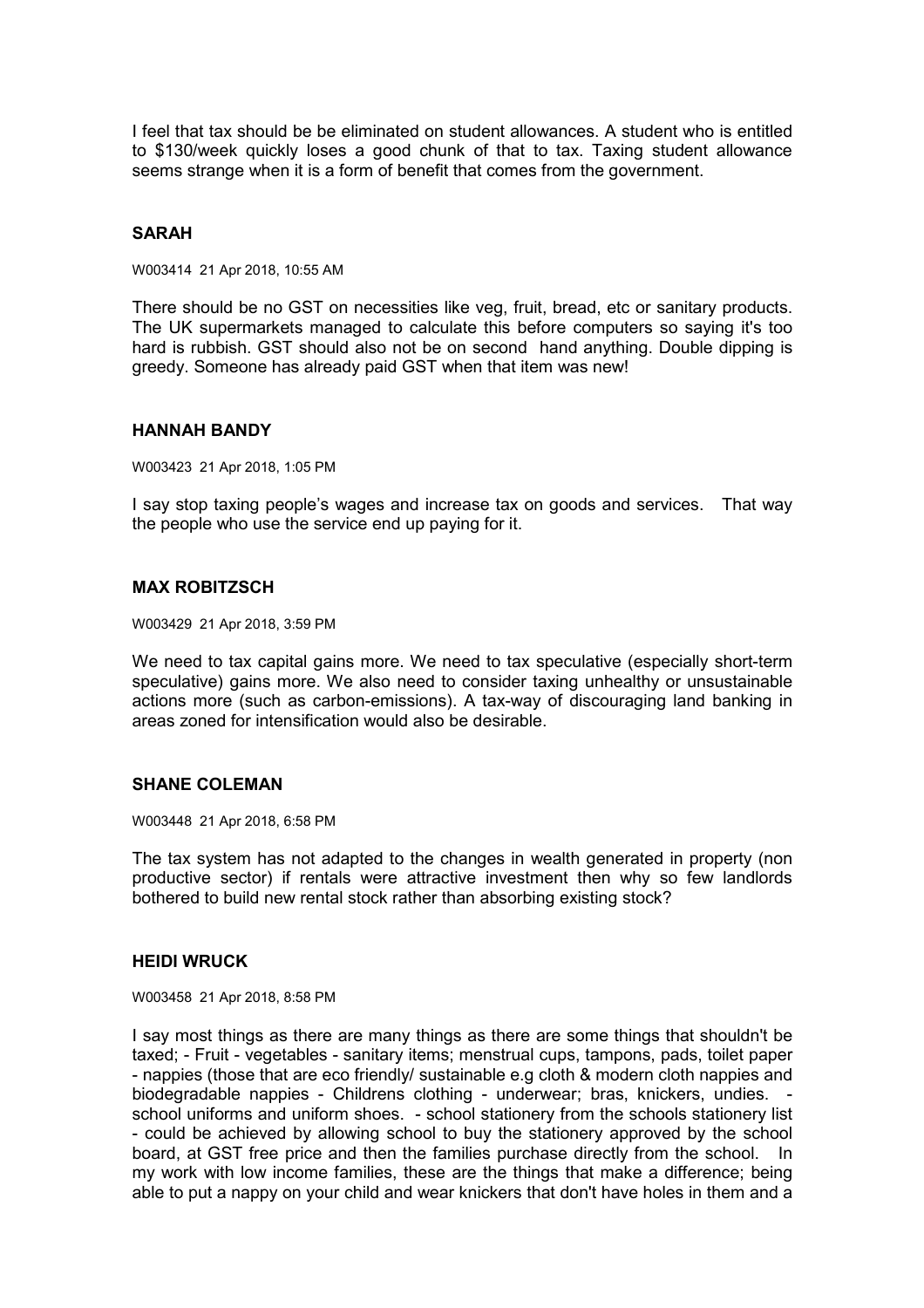bra that holds we everything in its proper place does a world of good to people's self esteem, there outlook on the world and confidence to achieve in life.

### **HASH ALI**

W003462 21 Apr 2018, 10:57 PM

Charities need to pay taxes just like all other incomes that do. Just because some people see them doing good things in one area shouldnt mean they get off their part in another. Investments? Nah. Only once they sell it shoud the sales be taxed. Overseas markets perhaps should be taxed but international law would make that diffixult and we could lose intl trading partners if we tax them so perhaps not.

#### **CHRISTOPHER HOWES**

W003469 22 Apr 2018, 6:52 AM

...GST is totally out of control....It is absolutely legalized THIEF on a grand scale.... The essentials of Human Life should be free of this TAX or Thief...

## **ANDREW MARTIN**

W003473 22 Apr 2018, 8:42 AM

Tax free allowance on earnings with higher rates for top earners. No GST on food! No capital gains on property value increase as result of refurbishment. Encourage NZ residents to buy investment properties to 'do up' and sell on, creating decent homes for people. Capital gains should only kick in after the first year of ownership. Tax big corporations more! A lower rate tax on turnover instead of the current rate on profit for any company with a turnover over a set amount.

#### **TANIA SHORT**

W003475 22 Apr 2018, 9:09 AM

Perhaps companies that sell over a high threshold amount could be taxed? Not small businesses - but listed companies that are valued in the multiple millions. Even if it were .5% that would provide some benefits to NZ? Tax is complicated and every decision has a flow on effect. I'm also keen on fresh Veges having no tax.

### **NICK WESTGATE**

W003479 22 Apr 2018, 9:50 AM

Too much of the tax burden is on PAYE payers. GST also doubly taxes those who earn (or own) the least. We should tax wealth (e.g. any investments over a certain limit) and use that to reduce PAYE. On another note, it seems extremely unfair to me and my wife that a childless couple whose dual incomes add up to equal (or even exceed) mine pay less tax than I do, as my wife is the primary caregiver to our children and can't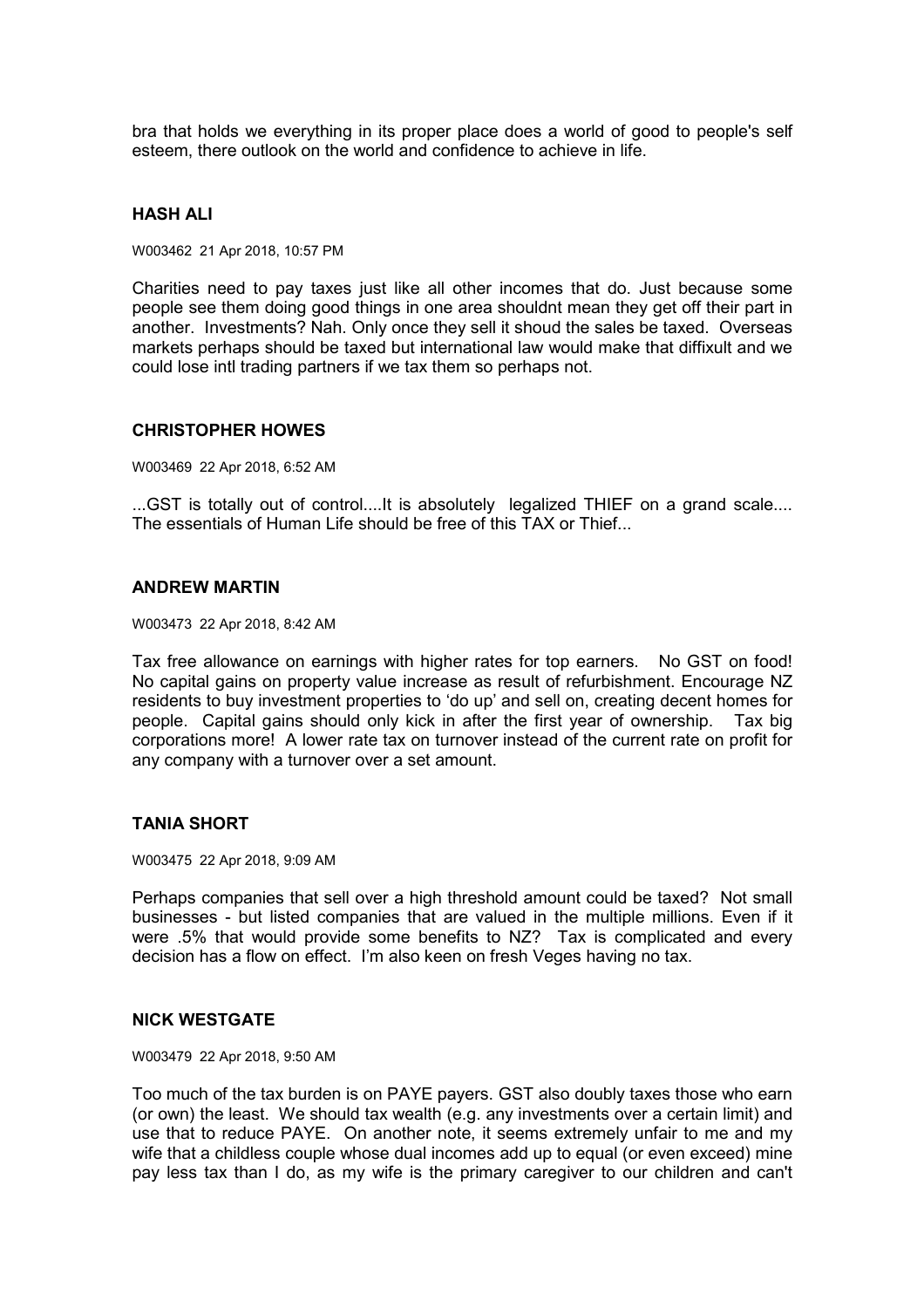work a paying job. This is a strong disincentive to have a family - effectively a tax on parents of the next generation of taxpayers. Regards, Nick.

### **AVERILL DICKSON**

W003486 22 Apr 2018, 11:02 AM

There should be a capital gains tax on property, excluding the family home.

### **LEONTIEN VAN DER BEEK**

W003509 22 Apr 2018, 5:56 PM

Tax farms when sold or passed on to children. Also dont use taxpayers money to support farmers due to expected even if unusal weather conditions. Tax goods bought online, tax tourists a one off at entry for use of infrastructure .

#### **RENEE NAUDE**

W003511 22 Apr 2018, 6:56 PM

Make staple food i.e bread, milk, rice, patatoes, certain vegitables and fruit ect tax free. Also to be made tax free is womans sanitary products. If you are single and earn a middle class income there is no tax break or assistance despite the fact that you still need to pay for a house, car, insurance ect. A tax rebate on disability, health and income protection contribution fees , because if needed such personal insurances means less pressure on the public welfare system.

#### **ALLAN HURST**

W003514 22 Apr 2018, 7:43 PM

Charities owning a business and not paying any tax is a wrongful act and unfair for others supplying and operating in the same market

### **MARGARET CHAN**

W003516 22 Apr 2018, 9:08 PM

1. Capital gains tax needed on property owners who sell on within 5 years. 2. No GST on food. 3. Tax anyone who makes money in NZ ... no more overseas owned companies taking 100% profit out of NZ. 4. Pensioners and beneficiaries no tax. 5. First 30k earned is tax free. No more loopholes or rebates so those who excessive salaries and pay almost no tax.

### **DANIEL LANDERS**

W003524 22 Apr 2018, 10:59 PM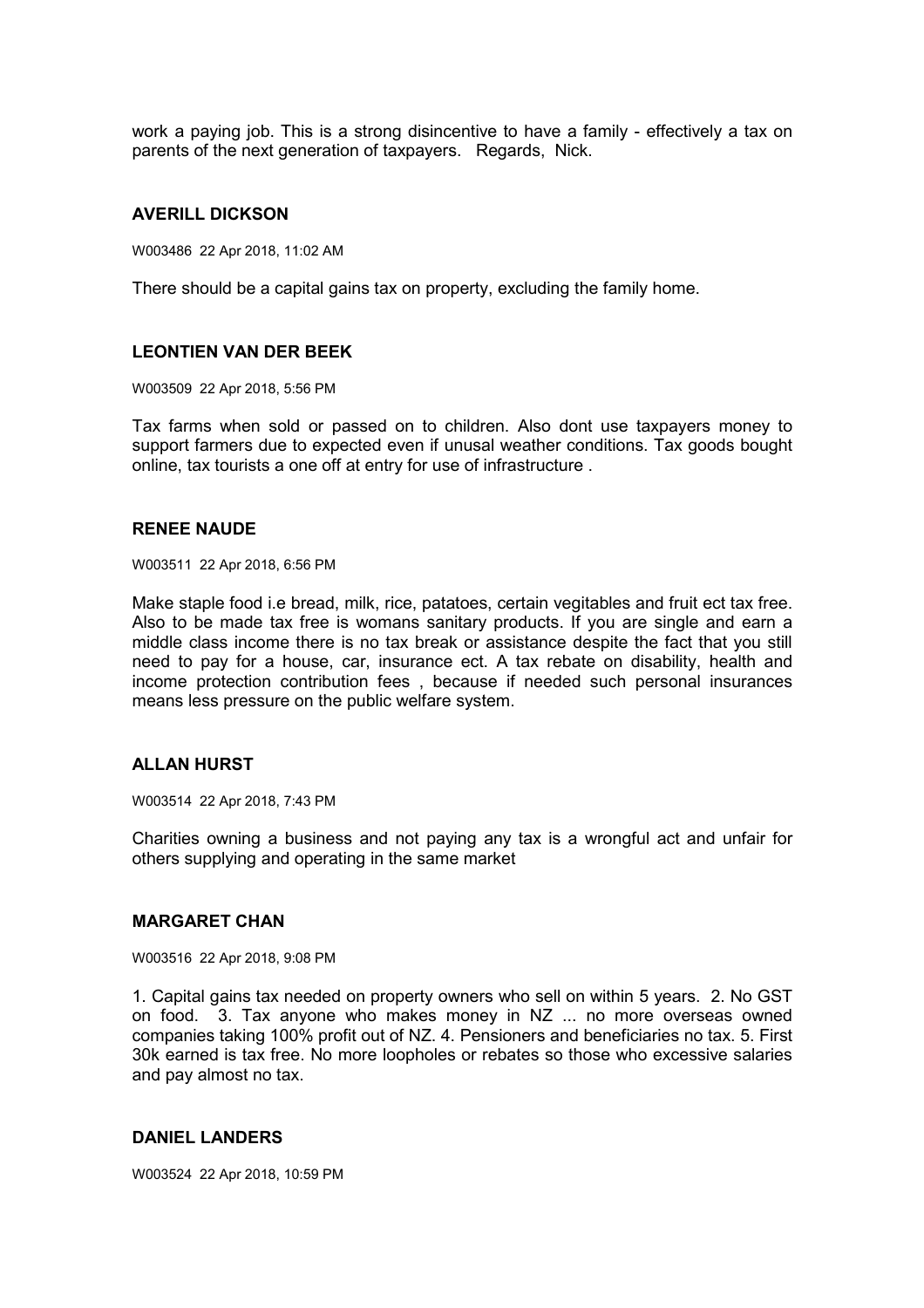We should be taxing charities if they own businesses and also companies like Netflix that make money overseas without paying tax otherwise should be forced to setup an opperations so they can pay tax.

# **OLIVER CROOKS**

W003532 23 Apr 2018, 4:23 AM

We need to tax overseas companies and property sales

# **ADRIAN DELAHUNTY**

W003541 23 Apr 2018, 9:50 AM

Kia Ora - See below suggestions to improve how/what we tax. > Introduce a Capital Gains Tax on property (excluding the family home). > Apply company tax to profits from the commercial activities of charities (i.e. apply company tax to the profits of companies such as Sanitarium). > Abolish provisional tax and introduce a PAYE type system to replace it. > Keep GST simple. 15% tax applied to all products and services.

## **DIANNE BEETHAM**

W003554 23 Apr 2018, 11:35 AM

Taxing food is counterproductive, healthy food is out of reach and all you are doing is to contribute to health issues later costing the health system. Healthy people are out their earning and paying tax, cut tax on food and tax non essentials, dog food ,cat food, soft drinks, snacks (potato chips,corn chips) confectionery, beer,wine as examples. Work out the basic items for a weeks groceries and cut out the tax, ie eggs, bread, milk products,meat,fish. Reduce tax load on low incomes and increase for those on high incomes.

# **ANDREW BOYCE**

W003558 23 Apr 2018, 12:33 PM

The Tax system is working OK as it is.

## **JASON MCQUINN**

W003564 23 Apr 2018, 1:39 PM

Business tax needs some reform, Good employers who hold high staffing levels and fair renumeration should be taxed at a revised rate of business tax. There has been a surge of outsourcing to overseas and redundancies as the last government had no respect for those employers that kept multiple familys in NZ fed. This would help slow the widening gap between low cost import products and kiwi made. Kiwi businesses need a break and a hand up. Give Kiwi businesses the advantage against foreign interests looking to tip our industries over.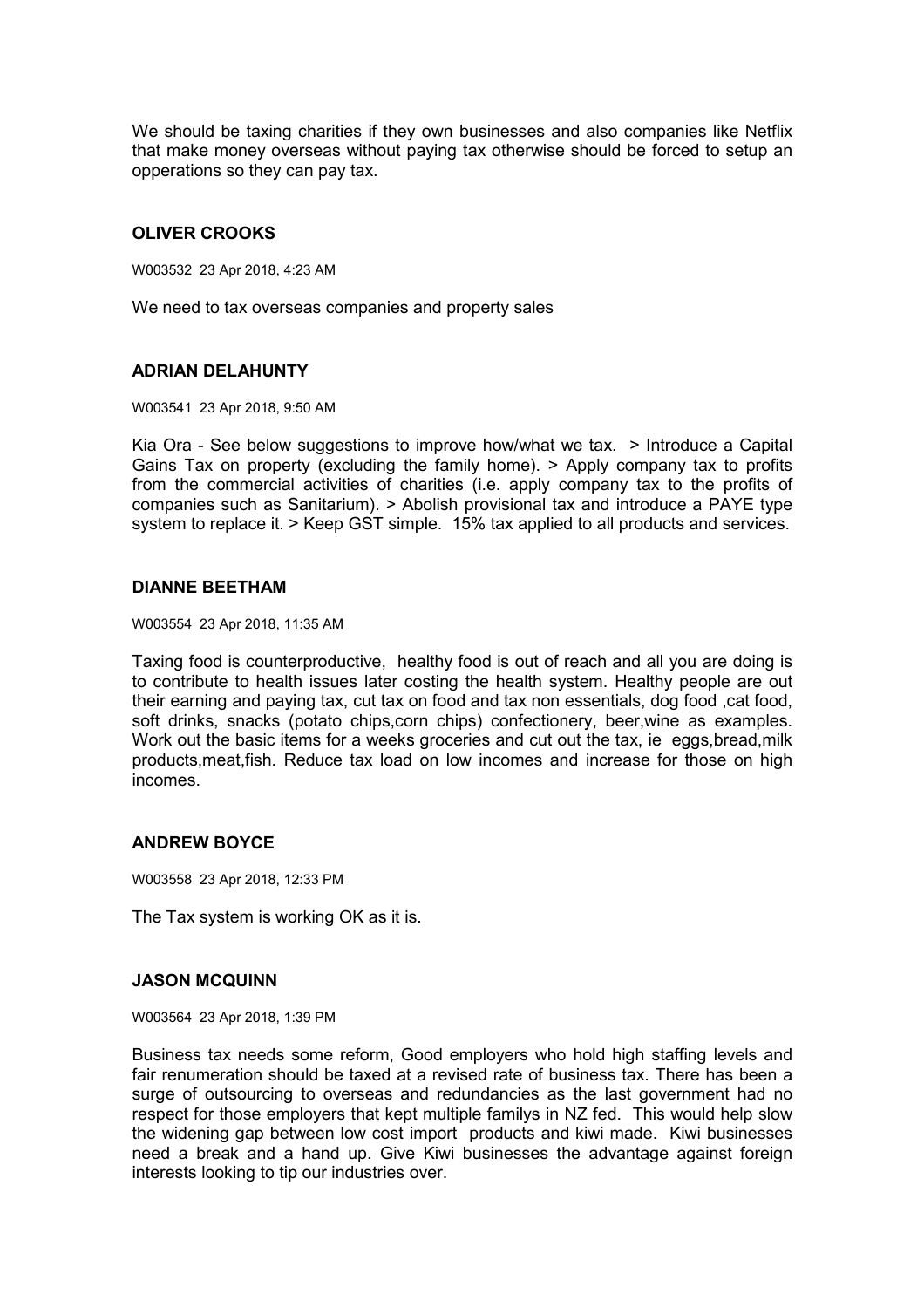# **CRAIG HANSEN**

W003578 23 Apr 2018, 2:24 PM

This "exercise" is a futile waste of taxpayer time, money and resources that will achieve no practical thing for the tax payer, it will provide a vessel for you to attempt to justify your existence at further cost to the ordinary hard working New Zealander supporting all the civil serpents living off our backs who are such a costly burden to us, so much so you need to go in search of more money to squeeze out of us. 30c my foot! and at that rate we work for a minimum of 30% of our time every day before we even get you off our backs to do some thing for ourselves and should we wish to access a service for our tax it is a case of get in the que and waite and or get your own pension. You have got it wrong you should be a workin group that looks at reducing costs not increasing tax. Reduce cost not increase tax. Concider resigning and get a propper job that produces genuine income of your own instead of living off mine and other productive New Zealanders like me. Craig. excuse errors

### **ANTHONY LAST**

W003588 23 Apr 2018, 4:03 PM

It is wrong for seniors to be taxed on superannuation. Seniors have paid tax all their working lives, it is morally wrong to tax them on their pension, particularly as most no longer work for a living. There should be a one off windfall tax on all international companies to help pay for EQC payments

## **FLEUR HARDMAN**

W003595 23 Apr 2018, 4:31 PM

However we need to close the loop holes that allow the rich to often avoid paying their fair share of tax. For example introducing a capital gains tax

#### **MARK JONES**

W003607 23 Apr 2018, 5:08 PM

We should not tax interest, any expenditure for research and development of any kind (In fact this should be a credit to the taxpayer paying for this) also on rates or and council, police or Govt fees or fines if applicable.

### **GAVIN WEBB**

W003628 23 Apr 2018, 6:40 PM

GST should not apply to healthy food such as fruit and vegetables, it makes it too expensive for the poor. We should tax all investments, as they are all income deriving. Overseas companies should pay tax on all goods they sell here, they currently have an unfair advantage over local manufacturers. Charities that run businesses should pay tax on the businesses profits.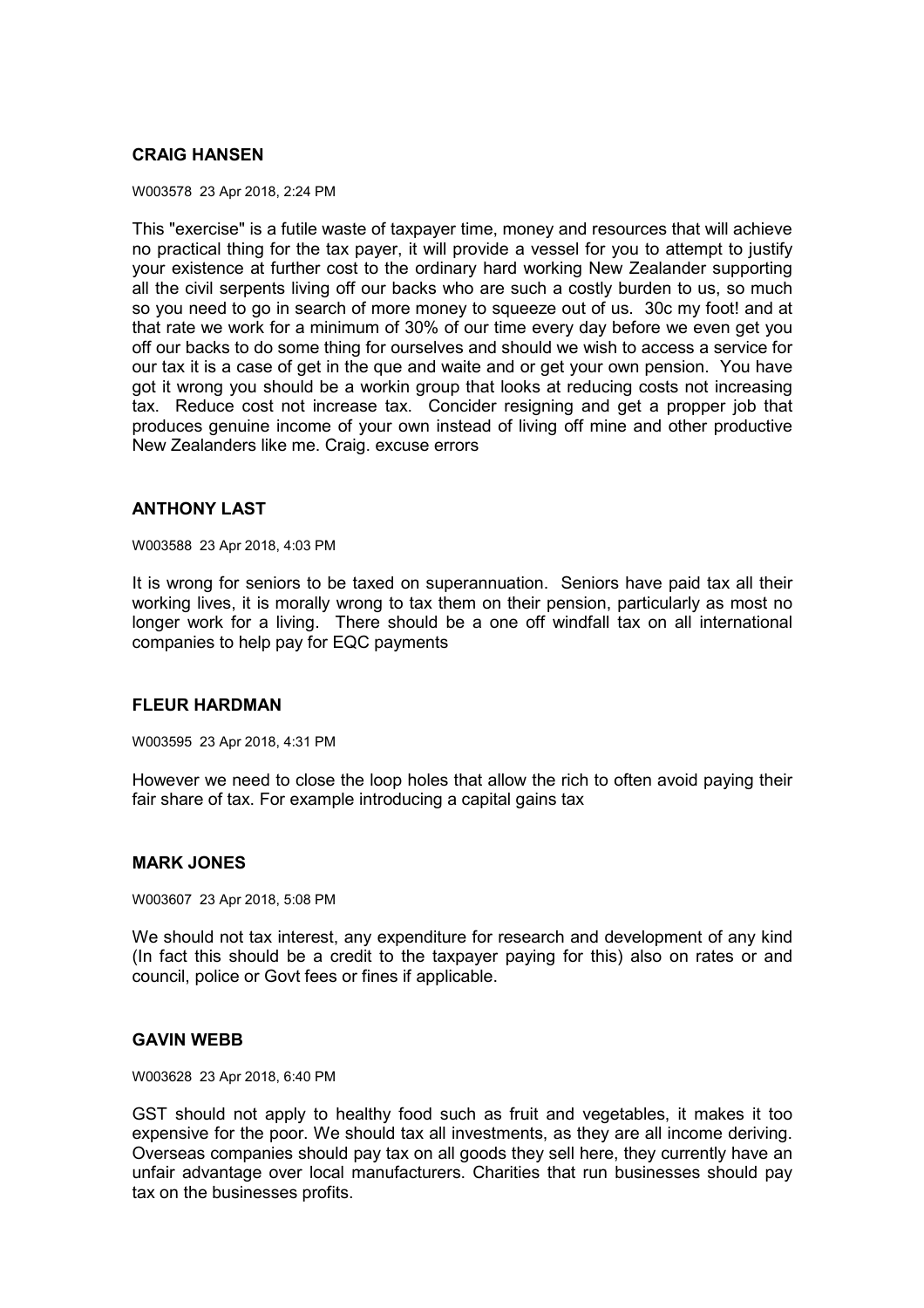## **STEPHEN HACKETT**

#### W003632 23 Apr 2018, 7:01 PM

I would like to have my views taken into account on the following Tax issues. PAYE: The rates that each tax level kicks in need to be adjusted in line with the change in wages each year. Our top rate kicks in to low so clever people just become contractors and avoid tax. Land Tax: A persons property / properties (as long as they are the only ones using them) should be free from taxation other than council rates. I agree that investment properties should be subject to taxation just like my wage income. GST: I support GST as it is payable by everyone. I do however think that food and water (two basic human needs) should be exempt from GST. I don't think GST should be increased as 15% on top of PAYE tax is more than enough for any government to operate with. Corporate Tax: We need to have a corporate tax rate in place that encourages big business to have bases in NZ to provide jobs to us the people. Bottom Line: Have a fair system in place that allows people to get ahead in life!

## **GREG FORDE**

W003648 23 Apr 2018, 8:09 PM

Cut the gst on fresh fruit and vegetables and put it on unhealthy food. Increase gst and reduce income tax especially on the low brackets. These are people who need the most. Plus petrol tax only for Auckland as that is were the money will be spent

## **ALISON WITHERS**

W003658 23 Apr 2018, 8:35 PM

The time to tax New Zealand's top percentile is well overdue! Like every other, hard working New Zealander, they need to pay their fair share. A Capital Gains Tax is needed for those who own more than two properties, inclusive of rental propeties, an Inheritance tax should be introduced for those who inherit Property, assets and businesses exceeding 2 million dollars, a Financial Transaction Tax on money being sent both on and offshore and finally, taxation avoidance loopholes: Shell Companies and the ability for businesses to hide behind charities, need to be closed.

## **ATHENA COTIDIS**

W003669 23 Apr 2018, 10:00 PM

For most smokers, higher taxes on cigarettes is not a deterrent. It never has been and it never will be. Unfortunately, the victims of these taxes are not only smokers but dairy owners who should not have to fear for their safety. We need to be sensible, here.

#### **JOANNE MCFADYEN**

W003675 23 Apr 2018, 11:31 PM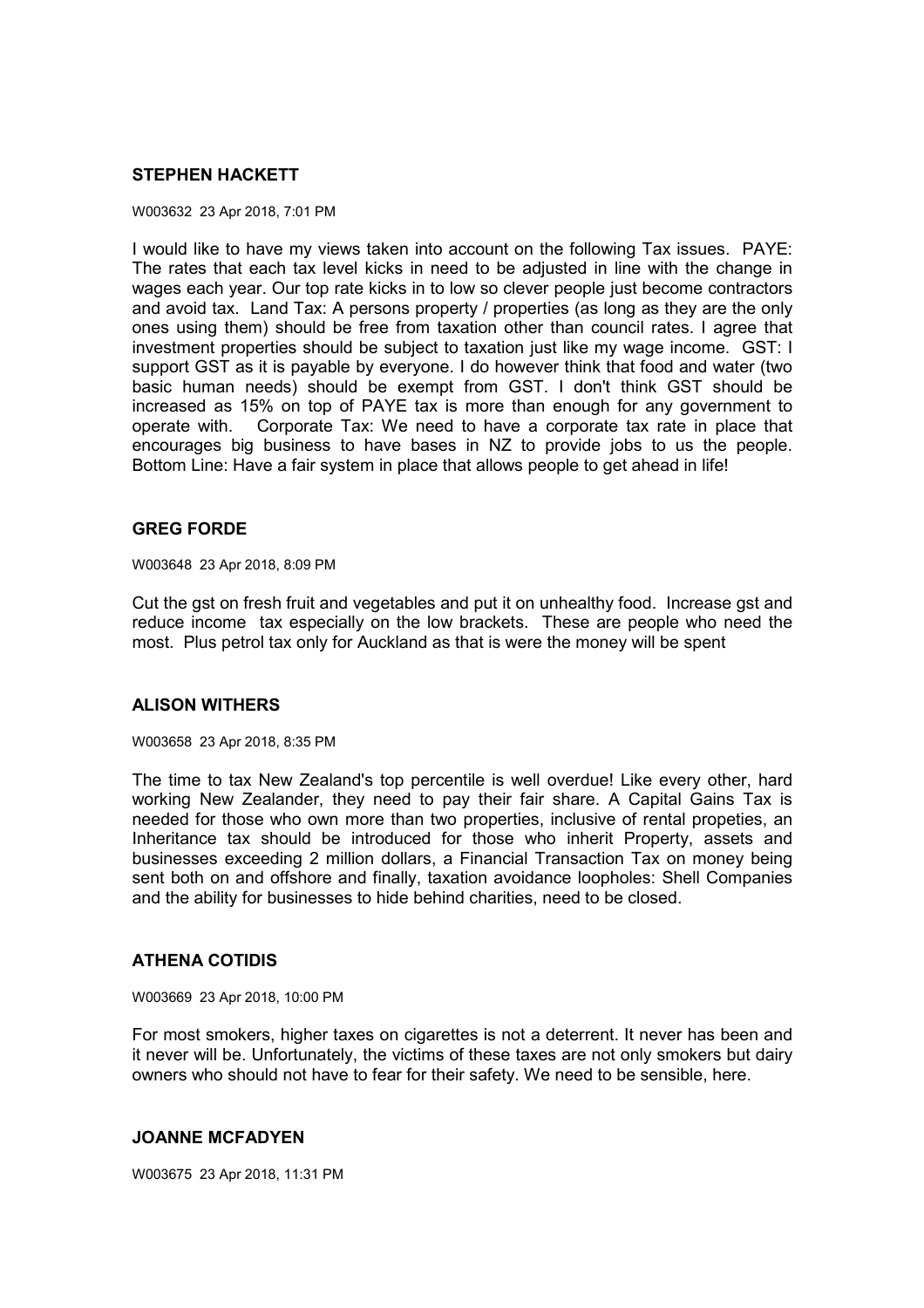• Firstly a Financial Transactions Tax (set at around .01%) which taxes all money going through our banks. This won't be noticed by any of us day to day but will bring in large sums of money from corporate billionaires and speculators who move billions in and out of New Zealand every day. This tax would replace GST – a vicious tax on low incomes. • Secondly, a comprehensive Capital Gains Tax which would tax the unearned income of the wealthy and the super-wealthy. Wage and salary earners can't avoid tax. We are taxed on every dollar we earn and every dollar we spend. Why not the billionaires? • Thirdly, we need a much higher top tax rate – currently we have one of the lowest in the world. Why should corporate CEOs pay just 33% on their vastly inflated salaries in tax when much more is demanded in other countries? (Eg Denmark 55.8%; Australia 49%; USA 46.3%; France 54%; UK 45%)

## **HELEN**

W003679 24 Apr 2018, 7:47 AM

Like tobacco and alcohol, sugar should be taxed, actually more, in such products as cola, fizzy drinks and raw white and brown sugar, and Fructose corn syrup, so they don't slip past the net. The huge, and I mean huge, wave of health problems already building up as result of sugar ( and fast foods, but that is harder to stop) will cost the health services millions more than it will have ( looking at kidney failures, leg amputations and blindness only). The tax on fossil fuel in cars is excellent, force more people to public transport and electric cars. The maximum tax rate of 33 cents could easily go back up to 37 or 39 for people earning over a certain amount, even say, \$100,000/yr, but families can summate their incomes and divide total to reduce this... Do not tax fat...that has no basis at all...but we are caught up by Big Business again, trying to push limelight off them, Sugar is the bad one..you'll see.

# **JORDAN JOHNSTON**

W003690 24 Apr 2018, 9:16 AM

I think we should scrap secondary tax...people who work a second job need the money. Fruit and veggies and bottled water (only recyclable plastics and other environmentally friendly options) should have a lower tax and those that have a devastating impact on our environment taxed higher (and that money allocated to environmental clean ups). ALCOHOL should be taxed higher. The HPA levy should be higher. Alcohol causes significant harm to our communities and across Aotearoa. I recommend all alcoholic beverages be increased by 50%. Wine excise tax should be brought in line with other beverages, it is strange that it is taxed differently. Funds should be allocated to addiction and mental health services - for a fair and supportive system. For some bottles of wine this increase will only amount to less than a \$2 increase therefore it doesnt have significant cost differences but in tax revenue, it will. this in time could potentially reduce harm as we have seen with ciggaretes.

# **JACK CRAW**

W003696 24 Apr 2018, 9:37 AM

NZ needs to tax assets and income earned by overseas companies. I don't favour payroll tax as it intuitively seems to be bad for employment and wage levels.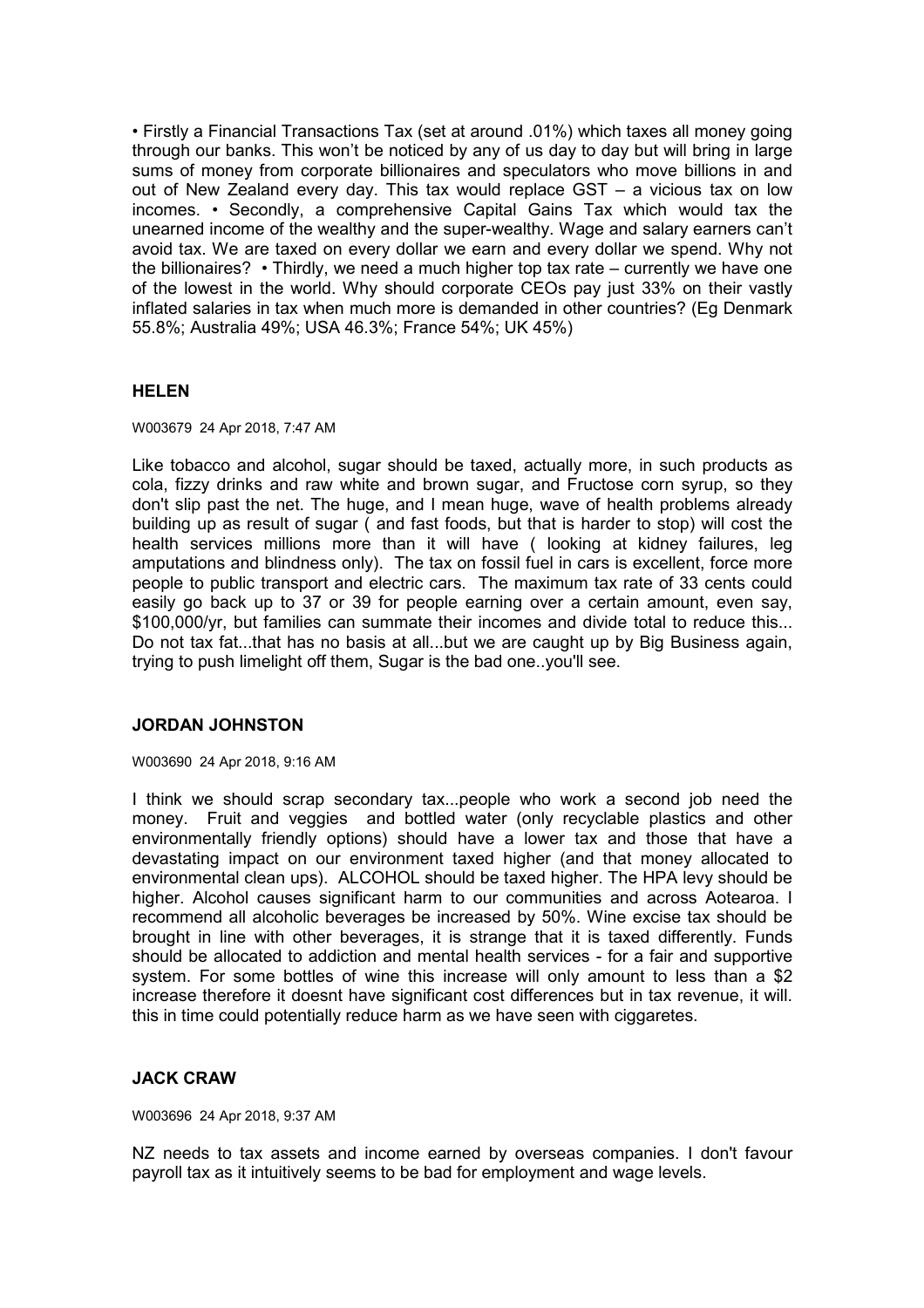# **LEE NICHOLLS**

W003721 24 Apr 2018, 12:21 PM

Our tax does seem very low, the state should consider taxing more. Tax is just a reinvestment back into the country to give everyone a better foundation for themselves, their children and wider society.

### **CHE SOFFE**

W003733 24 Apr 2018, 1:34 PM

Get rid of gst as it is a regressive tax that hurts the poor disproportionately. Start taxing wealth and foreign companies that sell their goods here. Also taxing financial transactions should be considered and a payroll tax could help.

### **ADAM JARVIS**

W003750 24 Apr 2018, 2:55 PM

I would ask the TWG to consider changes to the fringe benefit tax system. Currently the framework informing FBT creates a range of perverse transport related outcomes. In particular: 1) the exclusion from FBT of provided onsite carparks 2) the exclusion from FBT of company vehicles provided to individuals. In practice, this means many employees are provided with utes/heavier vehicles rather than smaller, more appropriate vehicles - further while these vehicles are supposedly only used for work purposes, it is an open secret across the country that they are a perk of the job. Head along to any supermarket in the evening and see how many company vehicles parked outside. 3) the inclusion of FBT for public/active transport incentives The result of these policies is that companies are incentivized to provide employees with congestion/pollution/CO2 causing options, while being disincentivized from providing support for employees to cycle or take public transport.

# **SALLY GATES**

W003763 24 Apr 2018, 4:25 PM

Large companies making profits in NZ without a NZ base employing people need to be paying some tax in my opinion. There should be a lower tax free threshold but above \$100K needs to be more than 33%.

### **MARIAN SIMONS**

W003780 24 Apr 2018, 5:14 PM

I feel that GST on fresh food should be removed to encourage those on limited incomes to be able to buy better choices in their weekly food basket and to ensure that young children are getting the good foods they need to help their growing bodies. This also includes: 1. Fruit and vegetables 2. Milk and other dairy products 3. Protein meat, poultry & seafood in the raw uncooked state. Some greater importance be given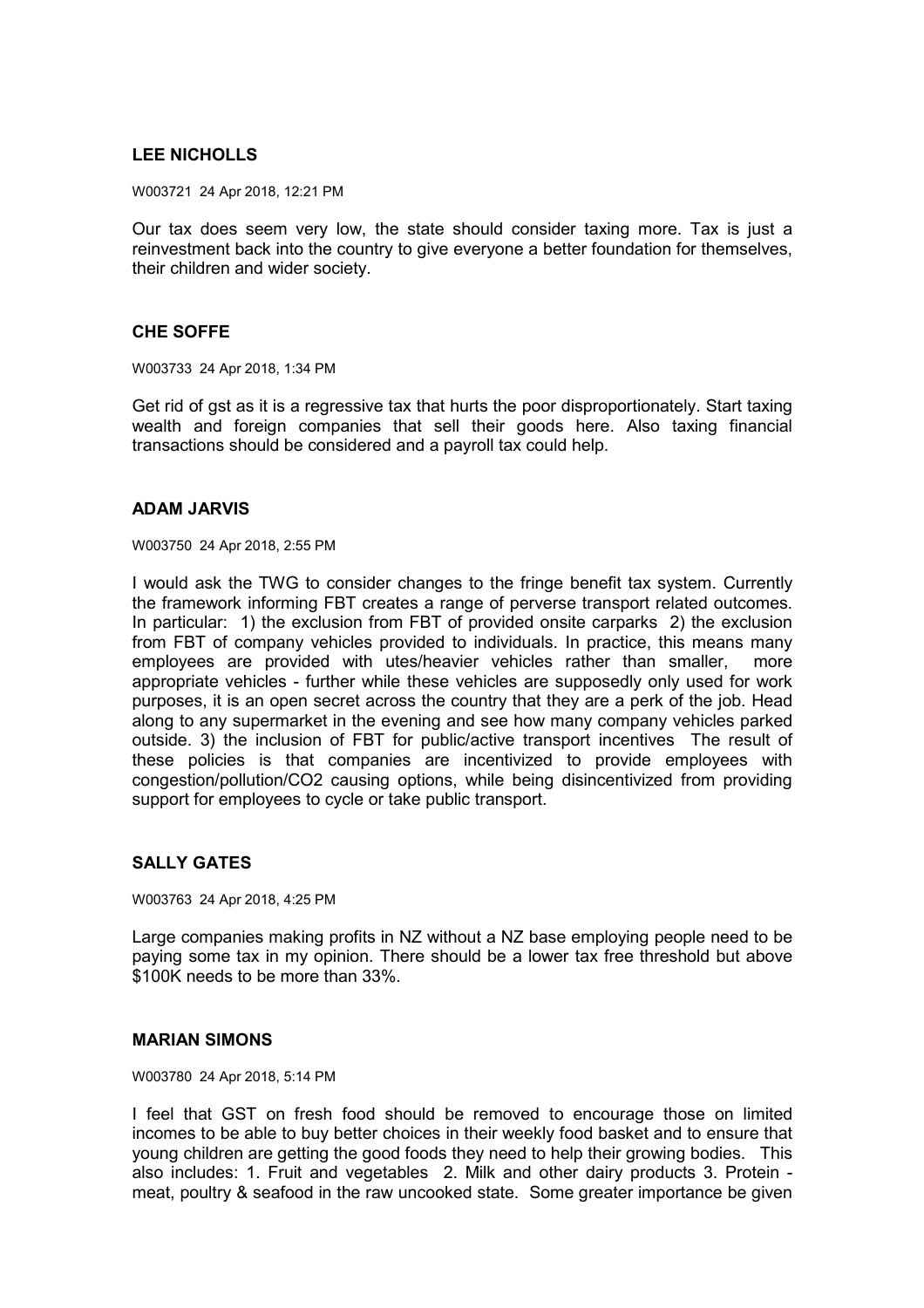to looking at how non-dairy products e.g. coconut or soybean products (yoghurts, milks etc) can be subsidised for those children and young people who have a dairy/lactose intolerance or allergy. In a similar fashion for young people who have a gluten intolerance/allergy. Maybe families of these children who live with intolerances could be registered through Families First and receive assistance through WINZ to help pay for these alternative products.

## **ANONYMOUS**

W003789 24 Apr 2018, 6:30 PM

Tax international companies making profit in NZ. Tax activities that have a negative environmental impact.

## **ALASTAIR WHITEFORD**

W003800 24 Apr 2018, 8:29 PM

You do not need to tax anymore things. Government needs to learn to spend the money they have not just tax us more when they run out

## **ANSELM HAANEN**

W003813 24 Apr 2018, 10:10 PM

The tax system is unfair. Wealthy people don't pay their fair share, while poorer people pay too much. Reducing the tax burden on low income earners would better reward them for their labours, reduce related unemployment (which results in a huge drain on the taxpayer), & take many of them out of the degrading welfare system. Increasing the tax burden on the wealthy would have little negative impact on those people - the 'trickle down' effect is a lie. As a society the wealthy seem to feel a sense of entitlement, and that they have obtained their wealth through their hard work. Yet many low income workers work incredibly hard and yet struggle to live. Forcing them to ask for help through the welfare system is degrading and affects their self worth. This flows on to their children. Many of the ills of our society would be reduced if we used the tax system to more equitably spread the wealth. Rather than follow the US model (capital rich) which should follow the Scandinavians.

## **ANONYMOUS**

W003817 24 Apr 2018, 10:56 PM

I've always been hard working, and a proud kiwi. I don't like the idea that me working hard and buying something that will help me make passive income, like a property or an art work, should be penalised. Yes I'm trying to get ahead but shouldn't everyone be incentivised to do so. Not just wait for the hand out. The more hand outs you give, the more dependent we will be. Income tax is already high, and pointed out, a low threshold for the max tax bracket. Why should we be penalised for becoming an educated professional. Lets not become a hand out society like the UK, even Wayne Rooney's family is on benefits, because not working, means you can.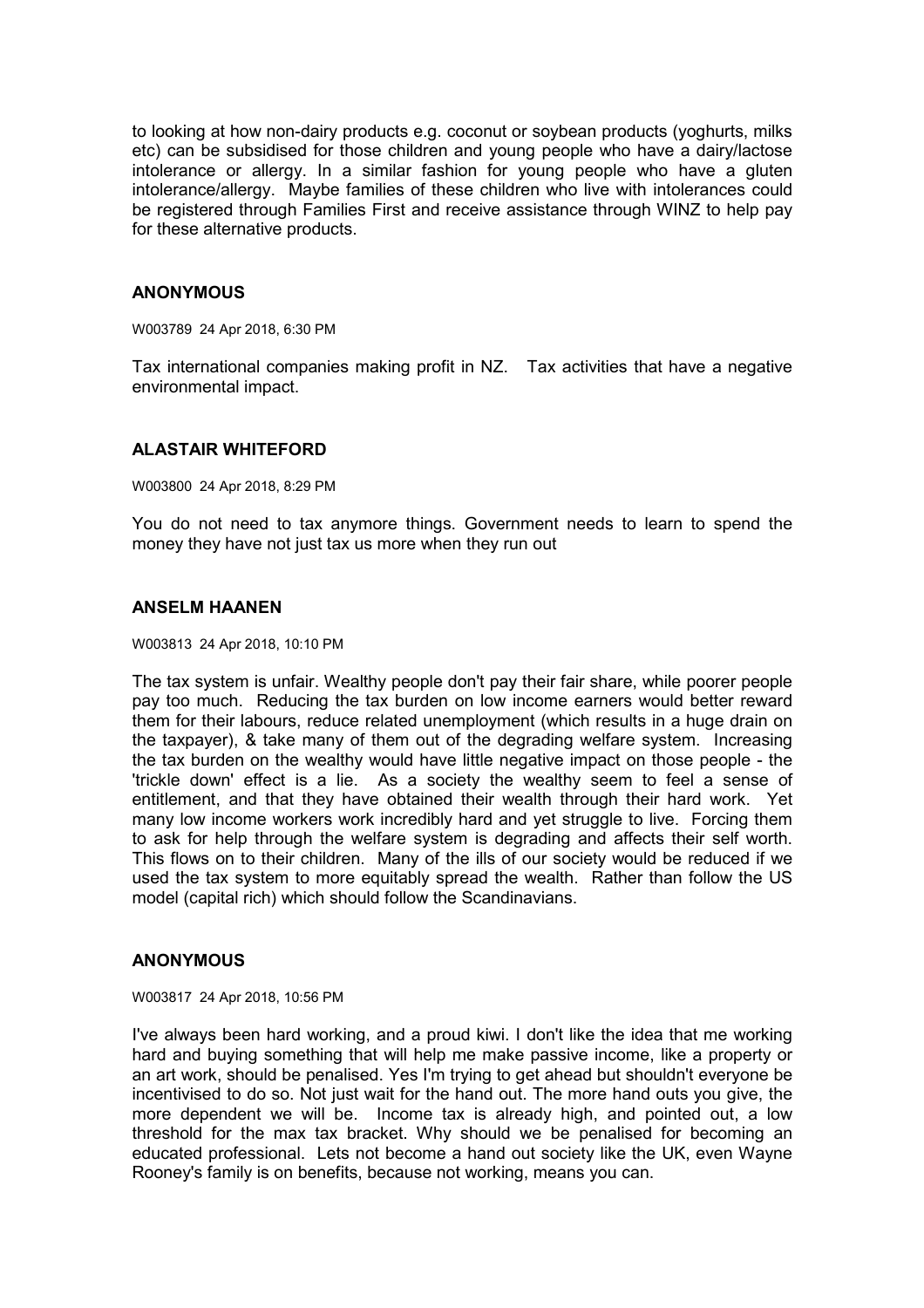# **DIANE**

W003823 24 Apr 2018, 11:45 PM

We are taxed enough in NZ in one form or another tax on fuel twice possibly 3 or 4 times as government is allowing councils to tax again for roads, short sighted as will add costs to everything through transport of goods and services, rates another tax, increases yearly, middle income are being squeezed for every extra dollar they earn with more tax. No we shouldn't be taxed on rentals or businesses sold, if you work hard you shouldn't be penalised for your hard work, government should encourage people to get ahead handouts don't help anyone long term. Foreign companies should be paying tax, people buying goods from overseas companies must pay gst and milk,fruit vegetables should have no gst

## **JOHN STROH**

W003833 25 Apr 2018, 4:01 AM

Please consider: 1. a Financial Transactions Tax (set at around .01%) which taxes all money going through our banks. This won't be noticed by any of us day to day but will bring in large sums of money from corporate billionaires and speculators who move billions in and out of New Zealand every day. This tax could allow GST – a vicious tax on low incomes - to be removed from subsistence goods such as food. 2. a comprehensive Capital Gains Tax which would target the unearned income of the wealthy and the super-wealthy. 3. a much higher top tax rate – currently we have one of the lowest in the world. Why should top salary earners pay just 33% tax when much more is demanded in other trading partner countries? (Eg Denmark 55.8%; Australia 49%; USA 46.3%; France 54%; UK 45%) 4. a environmental taxes to combat intensive farming and other unbalanced (mono-cultures) exploitation of the New Zealand environment (such as mussel farming).

## **VIRGINIA LUBELL**

W003852 25 Apr 2018, 8:07 AM

How has the wealth accumulated upwards since the mid1980s? 1) people/corporations hide their money so they are not taxed so stop all tax havens 2) Corporations have merged (Coca Cola for example 'own' 500 brands and they are able to avoid HUGE amounts of taxes through fancy work-arounds and those should be stopped. Humans create economies. Economies since the Great Global Restructuring of the mid1980s intentionally aggregated money upward so it could 'trickle' down. Tax the huge wealth that's aggregated!

## **GRACE MAIRI JAY**

W003873 25 Apr 2018, 10:30 AM

What we are taxing right: - all income; it means we should include interest on capital as income, and it means a capital gains tax. - companies; - GST for services as well as goods, but not essential foodstuffs. What we are not taxing right: - we should not tax foodstuffs deemed to be essential for a healthy diet (e.g. milk, bread and fresh but not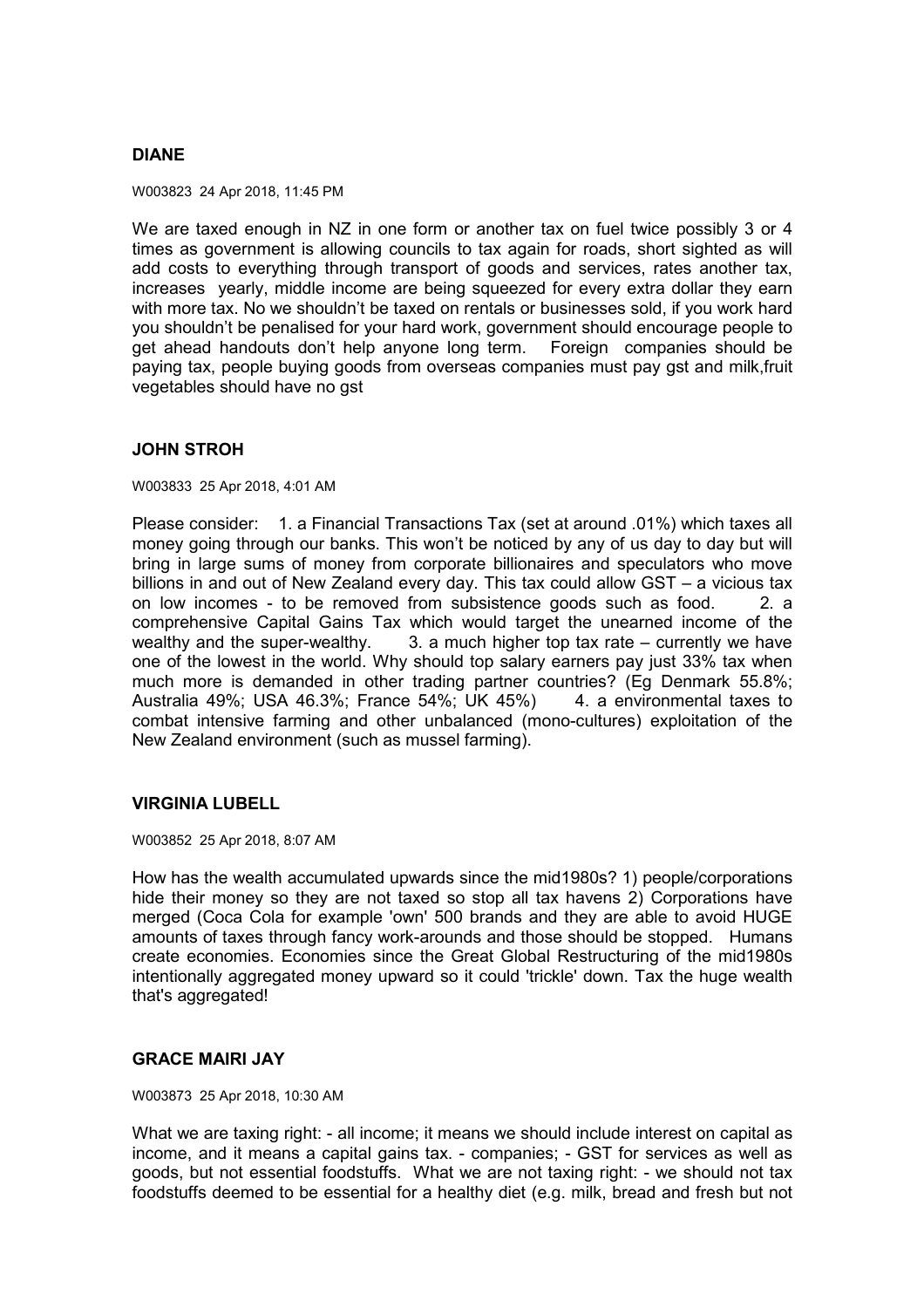processed eggs, dairy, vegetables, fruit, and meat) - we should not tax savings except as they emerge as income; - we should tax COMMERCIAL CONSUMPTION OF NATURAL RESOURCES including: ----- water used for commercial purposes; ---- land used for commercial purposes (that means land not used for commercial purposes, such as native forest and scrub, is not taxed; and capital improvements are not taxed); ------ air - impose a pollution tax; ------ minerals, including aggregate and sand; ------ marine and coastal - tax the occupation of space within marine and coastal areas and tax fishing licences and mineral extraction;

# **A.G. TALBOT**

W003881 25 Apr 2018, 11:08 AM

Overall I am NOT in favour of reducing the total tax take. NZ is a low tax country within the OECD, despite what people think. Policymakers must look to the EU and Scandinavia, not the Anglosphere, as they usually do. NZ needs a wider diversity of taxes to broaden the tax base and reduce significant inequalities, poverty, and to increase the narrow export capacity of the economy. There are MANY options. I support consideration of: a financial transaction tax over \$1000 or similar, a wealth tax, significantly increasing the top tax rate over \$150K. We have very low top tax rates compared to most other developed countries. Reduce GST to 12%, and remove from fresh fruit and vegetables, as in many other countries. Impose revenue tax on digital multinationals such as Air BnB and Uber. With Air BnB legislate to allow TLA's to levy Air BnBs as part of rates, particularly whole house rentals. A tax on sugar is well overdue, and a big disincentive tax on bottled water for export.

## **PAUL DAIGNEAULT**

#### W003886 25 Apr 2018, 11:27 AM

I am strongly in favour of keeping things as simple as possible and this means a broad based system. There are however some things that we shouldnt tax or shouldn't tax as heavily as we do. a couple of examples are Superannuation Savings. Currently these long term savings are paid out of tax paid money. An option here is to not to the savings or gains on those savings but to encourage the saving and accelerated compounding which would create a great source of capital funding. You could tax on withdraw and given the 15% GST the government will eventually get its cut. Health Insurance. People who carry health insurance currently pay twice. There should be some tax concession for people to cover thier own health. Similarly people who own multiple vehicles are paying ACC twice. It is time that we had all vehicles on RUC and took the tax out of the fuel.

## **BERNARD WONG**

W003897 25 Apr 2018, 12:06 PM

1) Recommendation: Revise GST Rate lower and rebates for tourist purchases First, a GST reduction to 10% (from 15%). Second, full GST rebates for eligible purchases for departing tourist. In theory, the shortfall in resulting GST revenue, can be offset by increased income tax revenue from overall economy growth. 2) Problem Solution Summary 2.1) Government/Tax Payer Benefit: Reducing GST to 10% The first benefit will be a more competitive appeal for international students considering New Zealand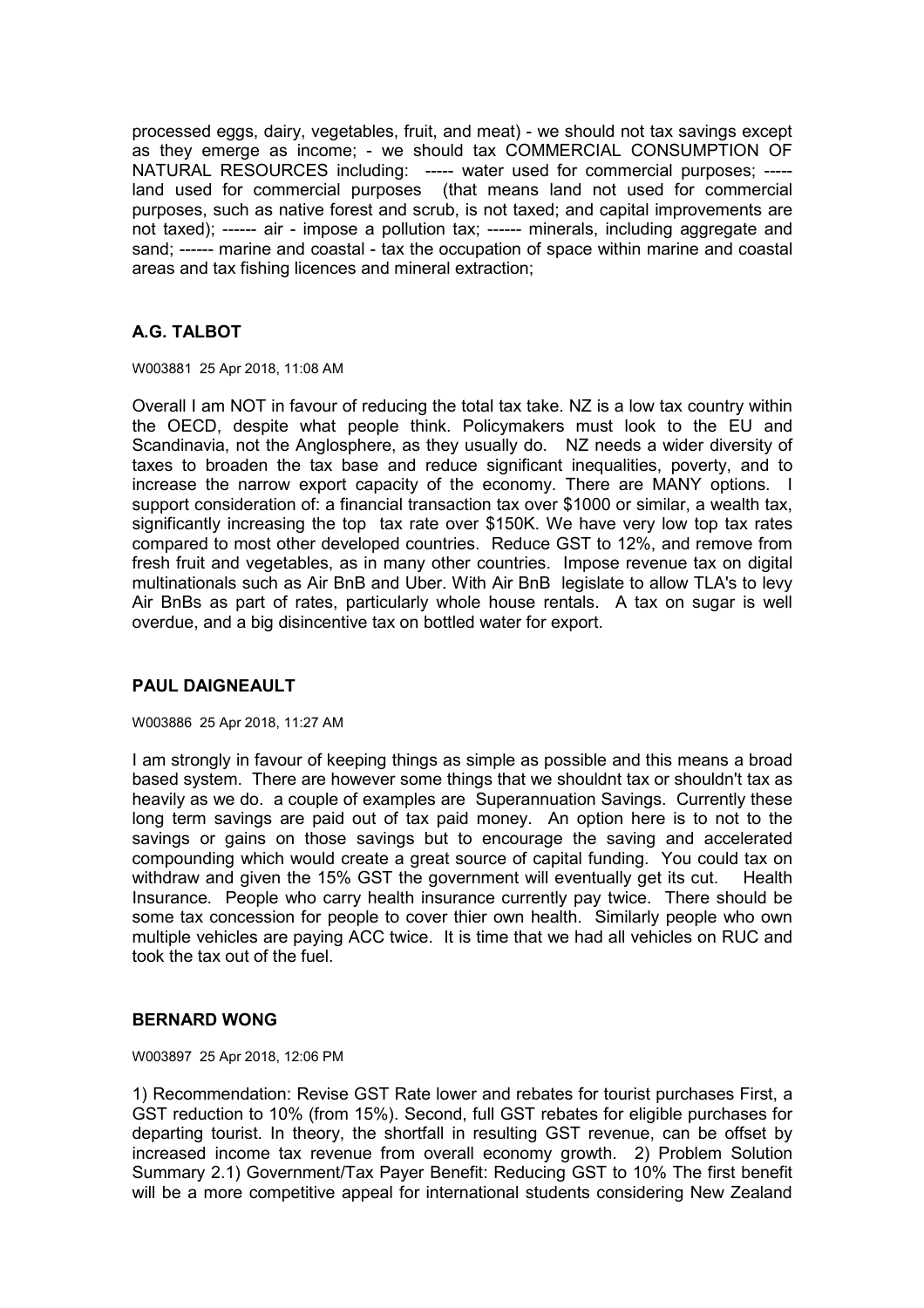(NZ) over other education hubs. Meanwhile kiwis will have more savings to invest back into the country. 2.2) Government/Tax Payer Benefit: Full GST rebates for eligible tourist purchases The intended outcome is making (NZ) a competitive destination for international travelers. This sector will be growing competitive with tourist feedback being NZ is being really expensive and has no VAT/GST rebates program for purchases (when compared to other destinations e.g. Australia, Singapore).

## **PHILIP TREMEWAN**

W003910 25 Apr 2018, 1:36 PM

Under our current system, tax heightens inequality rather than reducing it. It also targets just a few areas rather than working across the economic system. We should have some form of wealth taxation - whether though capital gains tax, inheritance tax or land tax. We also need transparency and fairness in our international tax system so the largest companies in the world aren't left paying the smallest share of tax. Our government should work with other governments on transparency eg of trusts - and also to set up a UN tax body to tackled tax avoidance.

## **ELLEN BLAKE**

W003922 25 Apr 2018, 2:30 PM

Taxing income is ok if it is proportional to the ability to pay. So for example 30% on \$20,000 is not proportional to 30% on \$200,000. Some income levels should not be taxed at all as they are too low, eg \$30,000 and under. GST should be reduced as its impact is bigger on lower income people. Owning a home is ok. Owning other houses and investment properties should attract a higher tax rate. Money earned in NZ should be taxed in NZ - so overseas companies pay tax here too. Should support local production of things so that NZ has resilience to global issues, say support a NZ clothing and shoe industry because we have (hopefully) proper wages and working environments rather than the exploitative situation overseas that allows cheap prices.

# **PETER MAYNE**

W003928 25 Apr 2018, 3:31 PM

Tax large global multinational companies and large polluters to increase tax base. Remove GST on food and introduce 0-\$20K payee tax free threshold. Tax more on unhealthy items smoking, alcohol. Tax profit on high end items fine art, fast cars, boats. Increase company tax rate to increase tax base. Utilise increased tax from above to increase productivity, wages and incentivize electric vehicle use. Do not introduce any property investment tax.

## **BHAVNA BEN**

W003933 25 Apr 2018, 4:54 PM

The tax system should be simple as possible, low and fair to all humans living and working in nz. Paye- tax rates should be fair and people on minimum to average pay should pay minimum tax. However all must pay tax. eq up to \$40k should be lowest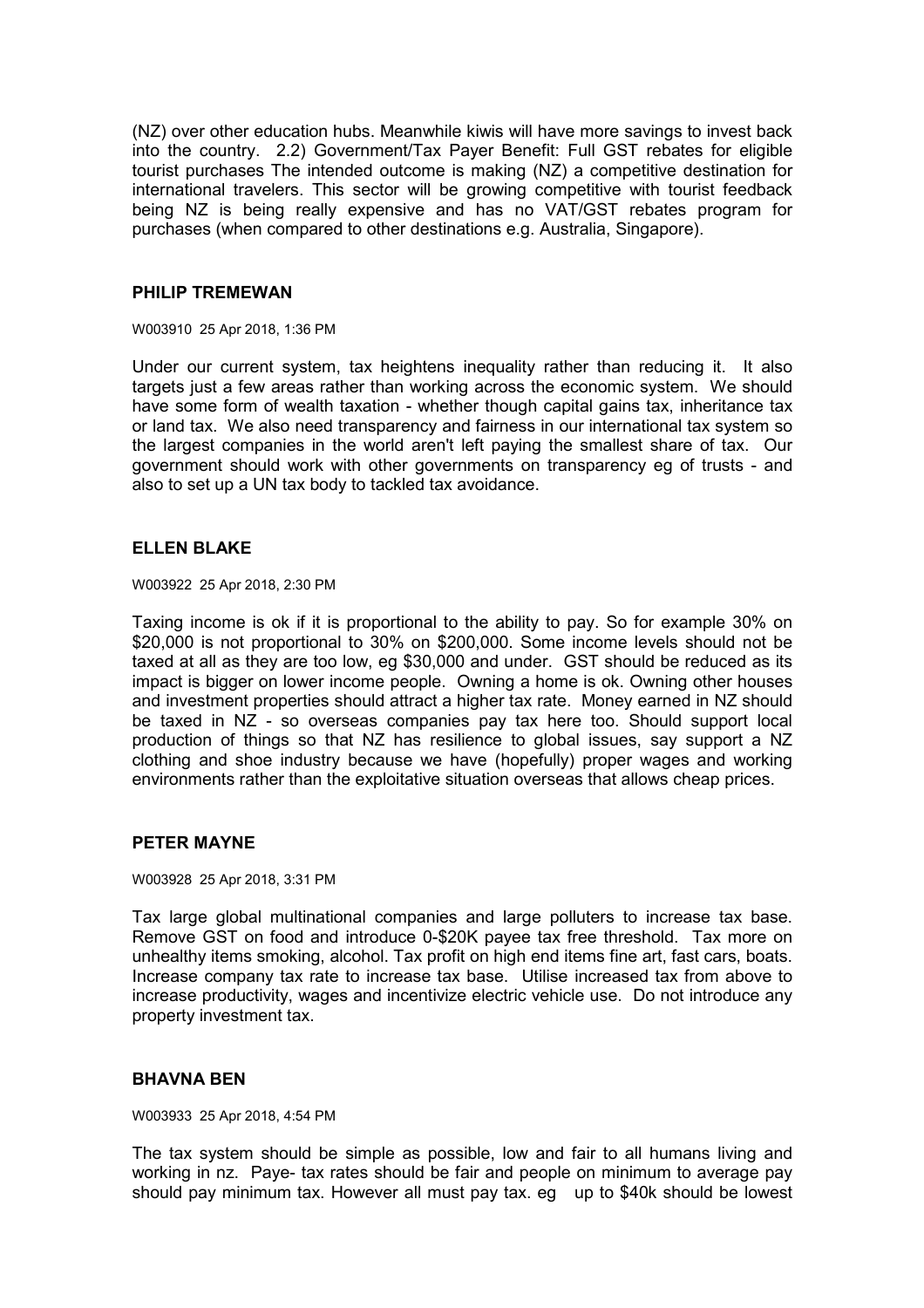tax rate...e.g. 15% \$40k-\$80k 25% \$80-\$160K 30% \$160K + 35% Most tax policy end up penalising paye employees. Company tax should ideally follow paye rate. We should have capital gains tax on all property/business on sale and follow paye rates. Income should be looked as a whole and offset allowed. Tax should not be charged on subjective value changes of land property or shares, nor on gifting /inheritance as that is double dipping by the state. penalties should be charged to polluters where it is directly traceable. However I see this as penalty not tax. Taxing sugar is pointless and only increase admin. Gst should be flat line and the current system is the best...any changes will only increase beurocracy and Lawyers fees.

# **RICHARD VAN DER JAGT**

W003943 25 Apr 2018, 6:12 PM

I would like to see a reduction in company and individual tax and an increase of tax in areas that impact our environment or health. Areas such as; -introduction of a sugar tax to assist in improving our children's health - tax increase on car tyres and glass, plastics to assist with subdidisiing recycling programs - tax reductions on green energy and cars. - tax reduction on research and development

# **KELLY HENDERSON**

W003952 25 Apr 2018, 7:34 PM

We need a capital gains tax, asap.

## **THERESA REID**

W003958 25 Apr 2018, 8:05 PM

I think GST is good. I don't think we should tax income. We should tax wealth. It would be a simple system once we worked out how to Track wealth. Anything else is a half pie step. However land tax, death duties and capital gains tax would all be an improvement to what we have now. It is important that we encourage investment in productive enterprises rather than houses.

## **ANONYMOUS**

W003977 26 Apr 2018, 7:03 AM

The family home must be included for a fairer NZ

## **KYN DRAKE**

W003996 26 Apr 2018, 11:57 AM

Tax the offshore companies doing business here, especially Facebook. Reduce taxes on peoples essentials, income, vegetables, water etc.. Tax churches and all religions. They do not benefit the communities or the country.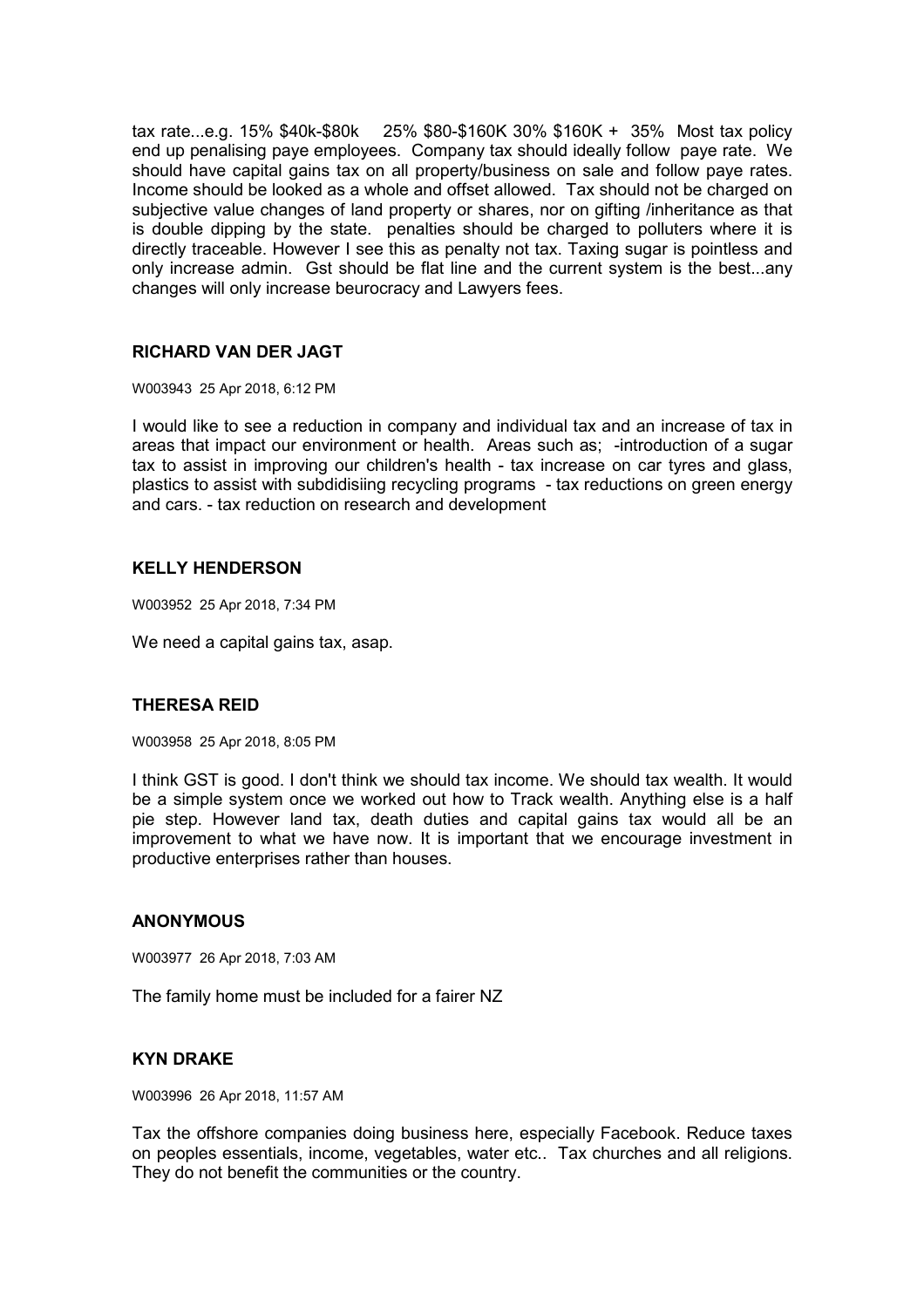# **MARK GROOS**

W004017 26 Apr 2018, 5:10 PM

tax undeveloped land being land-banked. Increase land supply. councils identify area for expansion, then landowners given a time period to develop until taxes for non development apply.

### **MARIANNE HOLM**

W004022 26 Apr 2018, 8:22 PM

Remove gst on basic foods and kids clothes,/uniforms...and essential hygiene needs.. tampons/towels deodorant soap..basic essentials...water should NOT cost more thank fizzy ...let kids eat cheese fruit and drink water...healthier options .. please

#### **JOANNA WELLS**

W004033 26 Apr 2018, 10:35 PM

Definitely should NOT have secondary income tax - that is SO incredibly unfair to people that work two jobs to make ends meat Should not tax vegetables Agree with high cigarette and alcohol tax Houses should be taxed absolutely

## **ALLAN RAMSON**

W004042 27 Apr 2018, 6:10 AM

In the thirties and forties the burden of tax was borne far less by wage and salary earners. Tax was raised on imports by way of tariffs and duties and business profits. As our population grew in the forties, through seventies, the tax take shifted to taxing workers. And in the eighties the tariffs and duties were largely removed from imports. This trend follows population growth and also follows accepted world norms when population growth rate is increasing. Now that our growth has dramatically reduced and doesn't show signs of this trend stopping, a taxation system based heavily on wage and salary earners clearly cannot work long term because of shrinking population growth. There are hundreds of documents on-line that show that taxes need to shift to other sources when we have lower population growth. New Zealand is fixated on it's tiered tax rates for workers, probably due to the misguided belief about fairness. Forget percentages, to be truly fair, look at the dollars contributed.

## **JUNE OSBORNE**

W004049 27 Apr 2018, 8:38 AM

Introduce a 'land' tax, annually for all land which is not being lived-on (excluding arable, farm land etc) to incentivise land-bankers to sell or develop for housing. Local rates incentivise land banking. Introduce income tax for overseas companies who make profit from New Zealand people and businesses, whether or not they have a New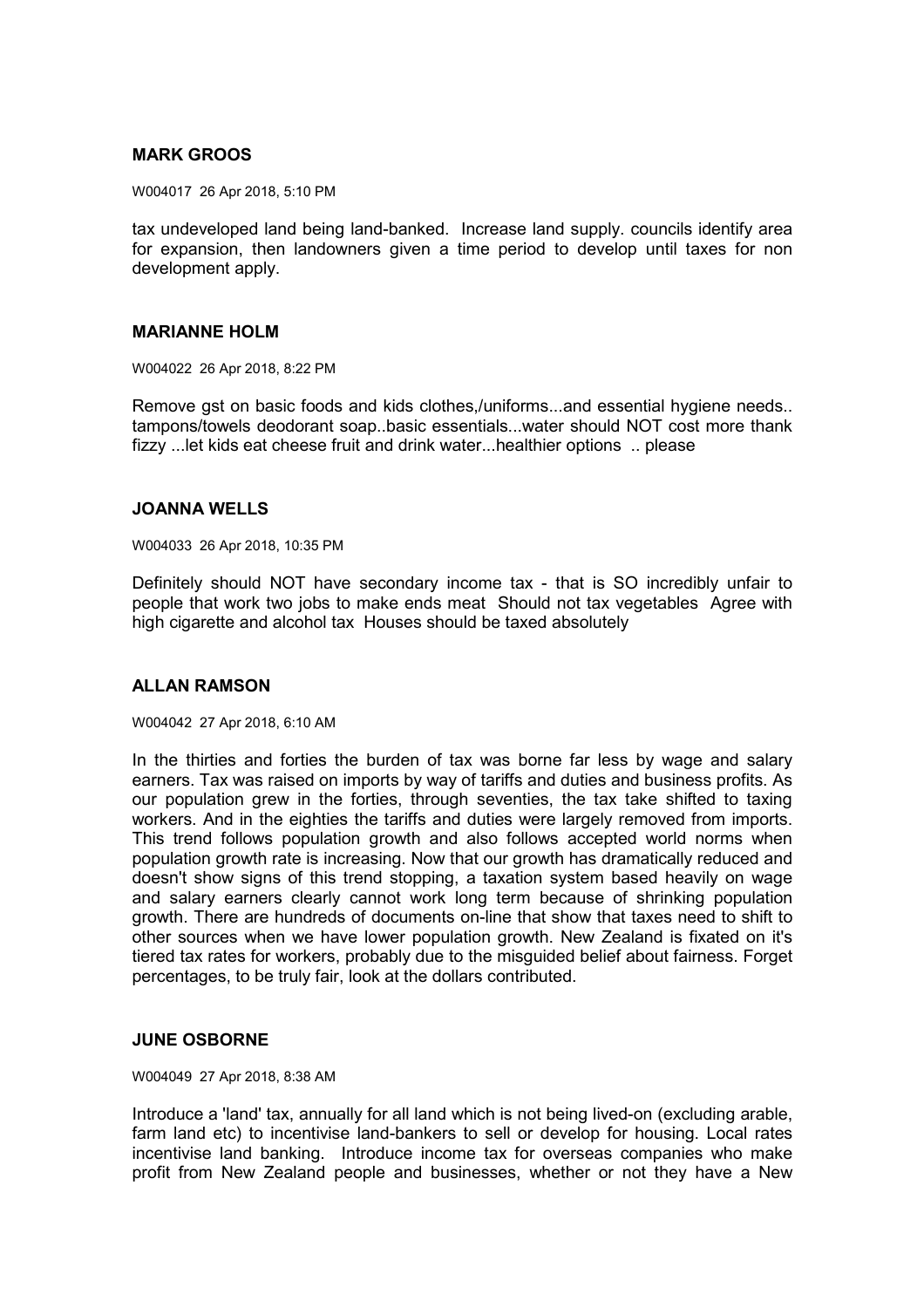Zealand base. If an overseas company is making a profit from New Zealanders, the company should be contributing to New Zealand via tax.

### **DANIEL SHANAHAN**

#### W004063 27 Apr 2018, 12:45 PM

Everyone should pay the same percentage of their income in tax, it's unfair to make rich people pay a higher percentage because they'd already be paying more anyway even if they paid the same percent. Rich people use way less public services than poor people so they shouldn't have to pay a disproportionate amount for services they don't use like public transport and public health and public education. If the tax rate was a fair percentage for everyone, that is the same percentage, then you would see less tax avoidance from rich people because they would be more willing to pay in a fairer system. The tax system is too complicated, everything and everyone should be taxed equally and universally and quite highly so the government can subsidise highly and make everything free. Like everything should be taxed at 20 percent, anything you earn, buy, own, sell and that should be used to pay for free universal healthcare, education, transport, housing and healthy food, and free to air nz sport

#### **JENNIFER NATOLI**

W004071 27 Apr 2018, 1:38 PM

I'm not sure i clicked the right one here. we should not have GST. it's regressive and disproportionately taxes those on lower incomes who spend most of their earnings week to week. we should absolutely have a sensible, simple capital gains tax with some exceptions like family homes. we should tax overseas investors with no NZ base. we should tax the income gained from wealth in some way. luxury items (yachts, really flash cars) should be taxed but let's be sensible - everyone basically needs a computer AND a smart phone AND a decent car AND flat screen TVs. those really aren't luxury given what they're used for in our families. a boat may not be luxury, but a yacht that's used for pleasure not for making a living ....

## **CRAIG**

W004078 27 Apr 2018, 2:44 PM

Better capital, environmental damage and wealth taxes - don't exclude the family home, you could allow some refunds, but avoiding it altogether misses a large chunk of the value in housing. Tax emissions, tax commercial water extraction properly (who cares if Maori want a cut? Do it and pay them a share). We need real reform to balance out the economy and help fix inequality, if you don't do it now, the damage will be even more significant soon.

### **RICHARD JAMES**

W004094 27 Apr 2018, 3:43 PM

Please dont complicate things. We dont need a wealth tax, the wealthy pay plenty thru income tax and consumption tax (GST), both are geared to extract more from the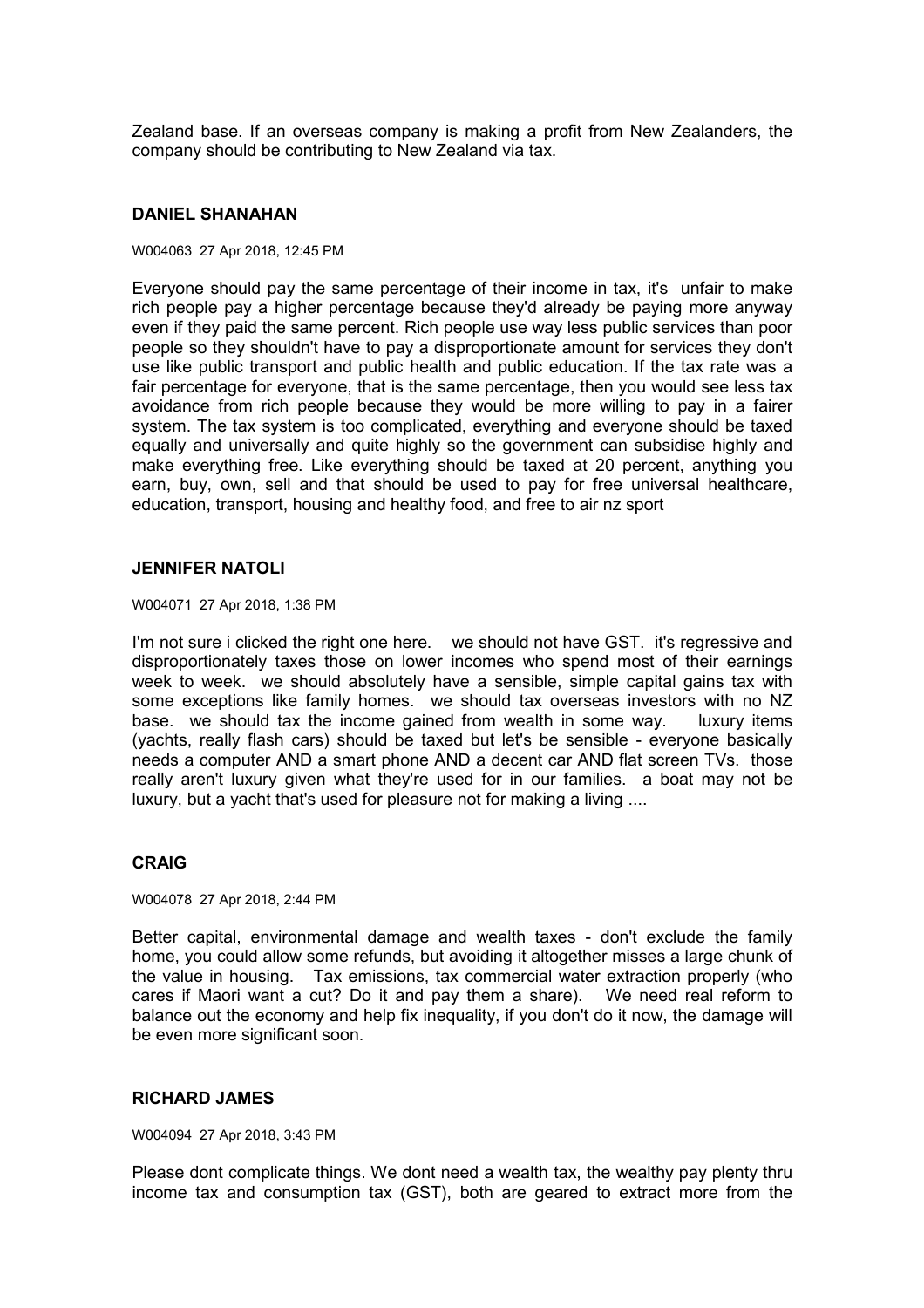wealthy. Increase those rates if you want to tax more, dont add complexity and feed lawyers and accoutants. On Property, speculation should be (and is) taxed. There is nothing wrong with owning rental property that makes a positivereturn, dont vilify landlords, they provide a service. Vilify speculators, they do nothing for society, in fact they cause harm. "Stuff": what would be the purpose of taxing "stuff"? It requires valuation fees and paperwork and doesnt solve any social purpose unless e.g. you are taxing plastic. Besides, e.g. art and vintage cars is generally a bonus for those who get to see it/them without having to buy them. Just raise GST if you want more revenue from "stuff".

# **KAREN BETONY**

W004106 27 Apr 2018, 4:10 PM

Absolutely businesses that generate income in NZ should pay tax...if I earn money with an overseas organisation I have to pay tax, so should they! The tax free status of charities needs to be looked at. Some criteria is required for individual charities to be eligible for tax free status. Businesses owned by charities should be taxed.

# **KATIA DE LU**

W004124 27 Apr 2018, 6:22 PM

GST is flawed, as it disproportionately affects the poor. Remove GST from food like other countries have. Tax exemption for charities should only be for charitable work and NOT commercial activities; Sanitarium should get taxed on its profits like any other company. Introduce the following taxes: - Estate tax. - Tax on luxury investments like art and fine wine. - A 'Robin Hood' tax on financial transactions (stocks, bonds, currency trading, etc.): small enough to not hurt ordinary people who occasionally need to make a transaction, but enough to dis-incentivise financial traders who make money without adding value. - Tax on the profits of overseas companies; multinationals like Facebook and Google shouldn't be able to profit from us without paying tax. I support Oxfam's proposal of a UN Global Tax Body to ensure multinationals pay their fair share. - Tax companies for the pollution they cause - companies should not be able to externalise environmental costs onto the tax payer!

## **BRENDON CAMERON**

#### W004129 27 Apr 2018, 7:09 PM

Income tax for the most part works fine, but Secondary Tax penalises those with more than one job (as many NZers now work more than one job), which doesn't balance with the small amount of people who earn a lot from capital gains without paying tax. Additional tax on super and related schemes is very undesirable and anti-saving. Extra banking taxes, deposit and withdrawl taxes are not good at all - our system is much more simple than Australia, so don't overcomplicate it. Additional excise taxes on petrol are excessive when the revenue is not being redistributed evenly to regional NZ. I shouldn't have to pay extra in Southland for Auckland roading when petrol prices are cheaper there. Fuel tax needs major revision - the diesel vehicle road user system is open to abuse and manipulation while there are currently no exemptions for off road petrol vehicles (eg recreational boats, motorcross bikes).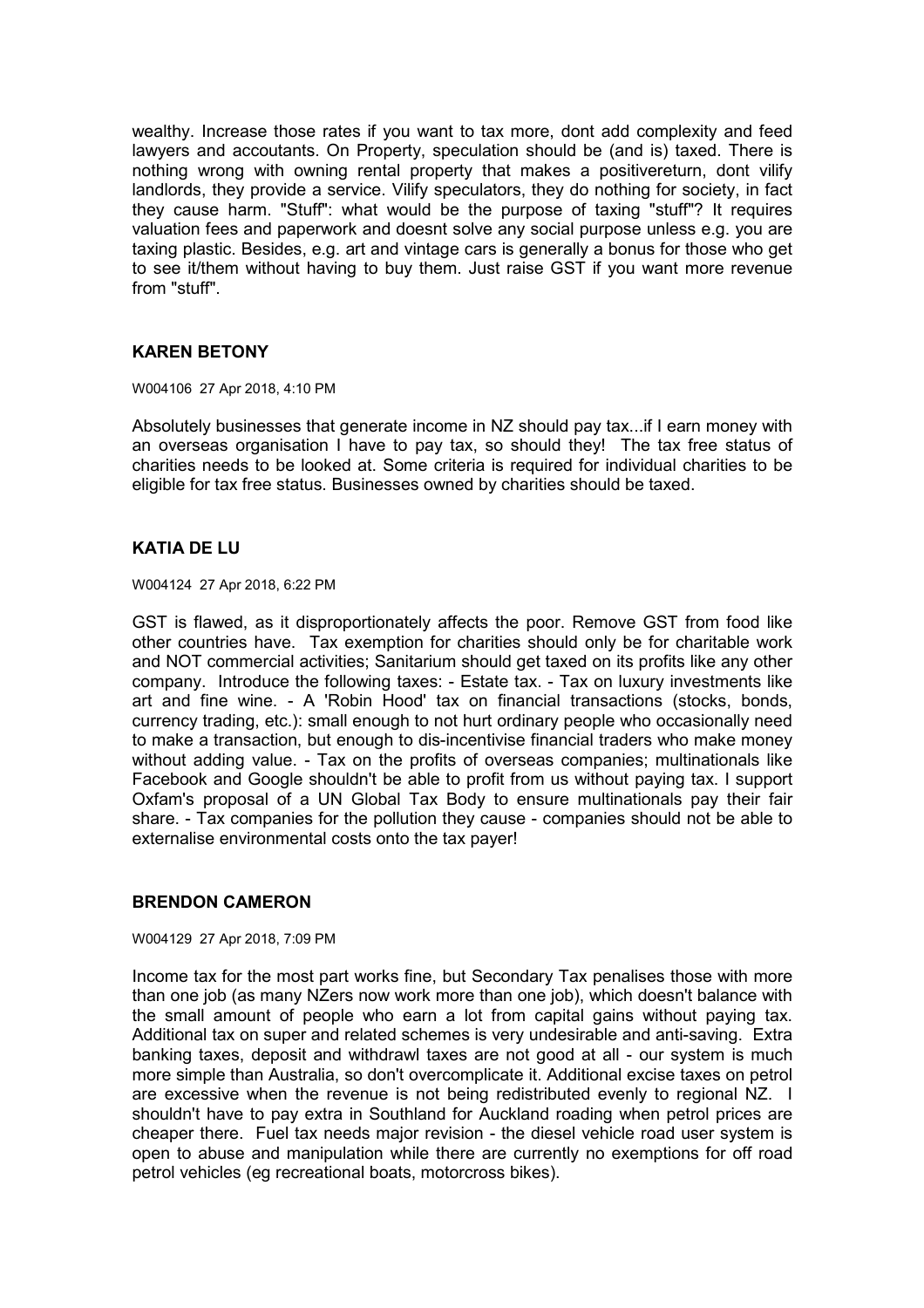# **GREER LEES**

W004133 27 Apr 2018, 7:54 PM

Tax should be removed from sanitary items. An alternative option is that they are funded through pharmacy so that basics can be provided to those who can't afford them ( perhaps those with a community services card).

### **INDRAVADAN PATEL**

W004143 27 Apr 2018, 9:56 PM

hi? i am a wage earner. my employer deduct paye which is personal tax from my wages. i also pay gst on anything i buy. after paying for my living expeases if i save any money and if i invest that money in term deposit and earn interest i have to pay tax again on interest which is wrong in my opinion. there should be no tax on such return. the money which i invested was already taxed. if this is done people will be encouraged to save more, i hope my suggestion will be taken into consideration, thanks

### **PHILLIPA LAMBORN**

W004160 28 Apr 2018, 4:14 AM

Basically taxing the hell out of citizens isnt going to help our nation. In law we need to define between our citizens and others and start making it work for us. Lets talk about Businesses with no nz base or foreign investors . Put bluntly they are coming in raping our country of resources and taking off with the the profits tax free. From the example that i have see very close to home this must be happening on a MASSIVE scale and nz isnt even recording it or taking notice. In Some cases i doubt this reasource is even collecting gst on goods if it is an international country transfering product from nz to another base in the world. I know personally of a investment group (non-nz) where a member has boasted of paying no tax on income here, own millions in farm land, pays average wages to locals and takes ALL the profits off shore. Foreigners dont even live here and our tax policy allows them to take our reasources tax free yet nzers pay 28 to 30%! Wake up and fix it policy makers.

## **BRENDON HOSKEN**

W004177 28 Apr 2018, 8:43 AM

Need to tax overseas businesses. And need better mechanisms to either catch the cash traders, or capture tax from them another way. With the dramatically increased number of immigrants in Auckland / NZ now, I have personally witnessed large cash transactions (\$10,000-\$50,000+) happening frequently.

## **ALEX O'CONNOR**

W004184 28 Apr 2018, 9:14 AM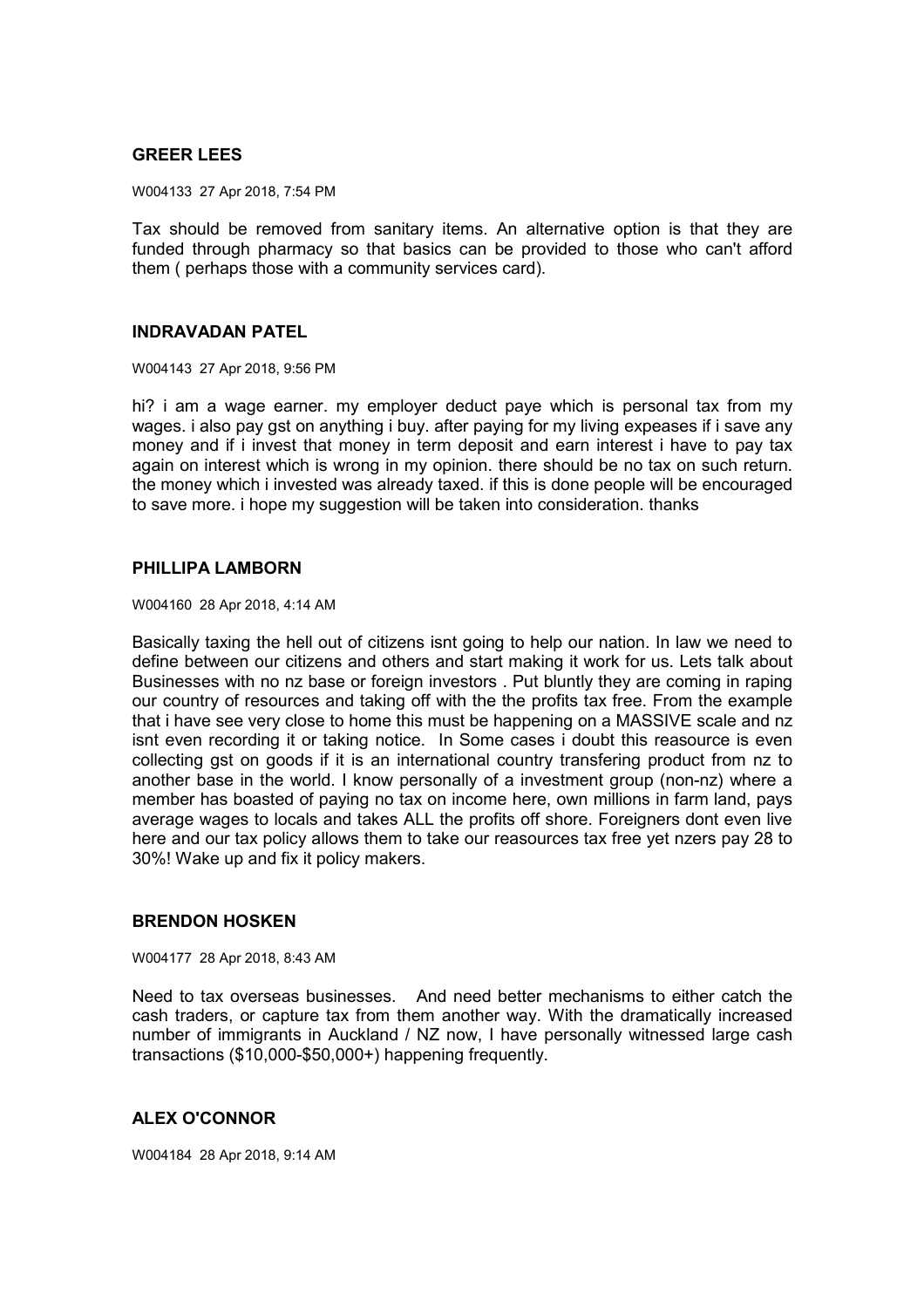Thank you for the opportunity to make a submission on the future of tax. I believe that GST tax should be removed from female sanitary products. We see too many girls in poverty who skip school or university because their families cannot afford sanitary items, and they're forced to use newspaper or other inadequate substitutes in attempts to control their period. This can lead to them missing many days of school each month, which puts them behind their school work and makes it harder for them to achieve success both at school and in their future. Considering no female chooses to have their period, it is unfair that they are made to pay GST tax on the products they need.

# **SOPHIE**

W004196 28 Apr 2018, 11:04 AM

I believe that tax should be removed from sanitary items (pads and tampons) as there is a real issue in New Zealand with period poverty. There are many woman in this country that can not afford this basic necessity and are using things such as socks, newspaper, or simply going without and this is not okay. Menstruation is a normal biological reality for almost all women ranging in age from early teens to menopause. These women should be able to access sanitary items as a basic need. Please consider this and thank you.

# **FAY BRORENS**

W004209 28 Apr 2018, 12:44 PM

we need to tax things that are detrimental to our environment and health. Think LONG term.

# **KELLY SCREEN**

W004225 28 Apr 2018, 2:44 PM

We are taxing some of the right things, but there are many areas that we could do better. I believe that it would be better to have a higher top bracket for personal income tax - say \$150,000 or even \$250,000 at 40% - and lower the percentage for the bottom bracket to say 9%. I think that we should introduce a capital gains tax on assets, businesses and property. For property, it should exclude the family home and maybe one investment rental (or Bach), and could possibly be built on a sliding scale so that the more property you own the higher the rate. I believe that the charity status of businesses which turn a profit should be reviewed. To be tax exempt they must put a sizable portion of all profits back into the community. We should be more vigilant in collecting tax from those companies who evade it, and perhaps with this extra revenue we could look at lowering the company tax rate to help increase investment into businesses who employ people and produce goods and services.

### **H RIDDELL**

W004234 28 Apr 2018, 3:23 PM

Encouraging retirement savings where people are able to is an important in managing the costs of an ageing population. It would be important to consider the costs and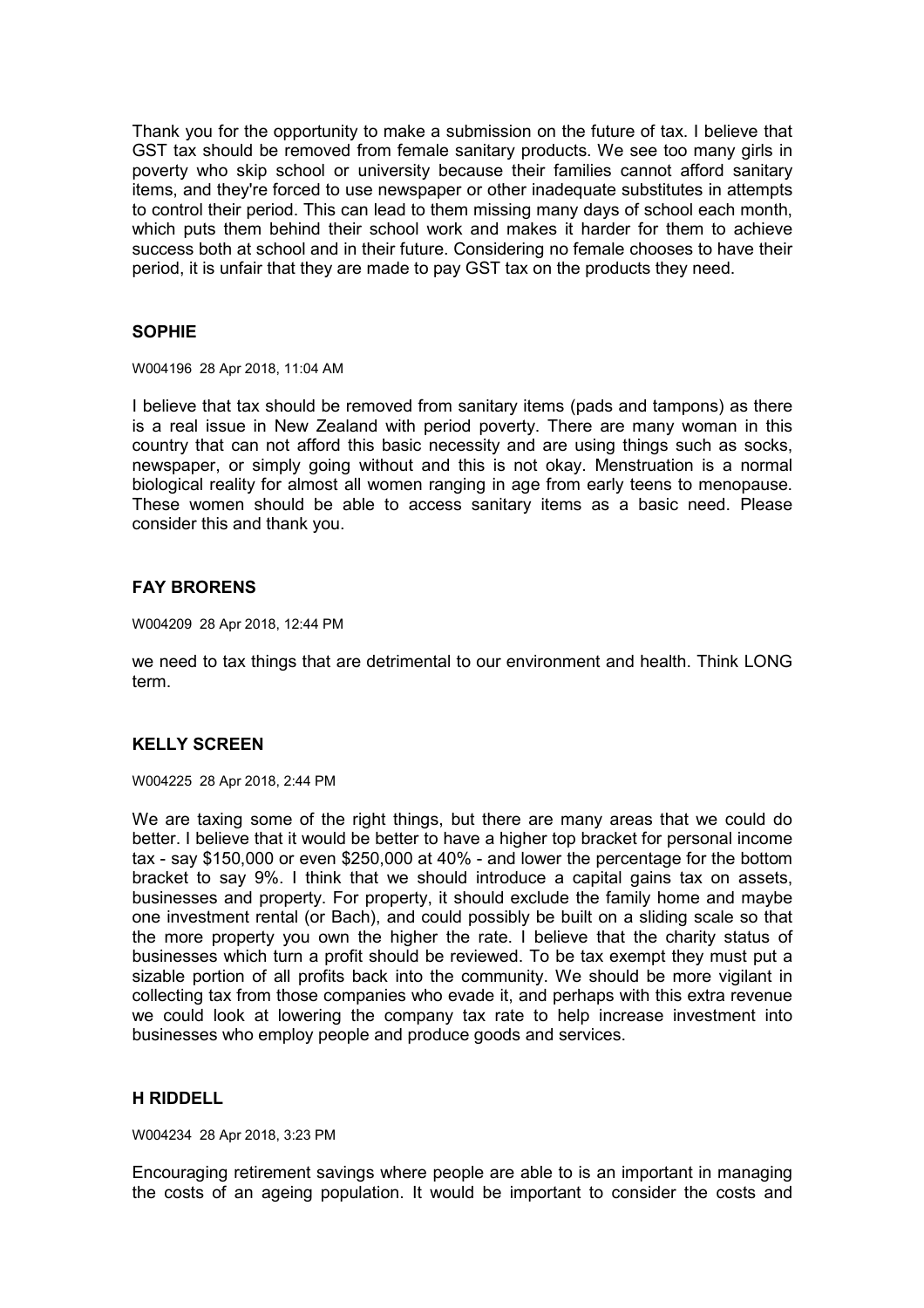benefits of different tax options against the current system in terms of future proofing retirement savings to meet spikes in end of life costs. With the changing nature of work it would also be important to consider whether 'nudge' policies such as tax incentives to save in Kiwisaver or similar will remain sufficient in the long term with a move from traditional work structures to a self-employed model. Using taxes to modify behaviour should be used with attention to any wider economic impacts and also with a view to the interface between local and central government taxes. Levies on domestic water use in many local jurisdictions for example already provide incentive to reduce and minimise usage.

### **TIM**

W004251 28 Apr 2018, 4:57 PM

Tax corporates more, or work out how to tax them properly (ie google, facebook, apple) pay MINIMAL tax to NZ, but extract a lot more value from NZers. Ireland has just recently taken Apple to Court, and came back with Apple having to pay the Irish Governmnet !6.7 BILLION dollars in avoided taxes. Remove GST on healthy food options, doctors visits, electricity, etc. for lower income earners. There has been a massive failure in tax policy when it comes to property - Home ownership rates have decreased markedly in the past 30 years, partly because of rampant property speculation and no capital gains tax.

### **AARON MILLER**

W004265 28 Apr 2018, 6:25 PM

Tax wealth, as it proportionally affects everyone and fairly. Things like a fuel tax disproportionately affects the poorer people

### **MICHAEL RUTLAND**

W004283 28 Apr 2018, 8:37 PM

NZ needs savers, and so GST is an excellent way of taxing consumption, although higher rates may well be appropriate. Company tax is applied to profits, so it is primarily an earnings tax on savers. The situation is not ideal, but as the Company tax rate is close to the upper income tax rate, there is some justification. Income tax is unremarkable, although the high proportion paid by the top 20% of earners means there is little room for manoevre (other than reducing the rates). The simplicity of the NZ tax system and small number of exclusions/allowances is a breathe of fresh air. Please avoid the temptation to make it complicated. The total tax take compares well with other developed Countries. I do not believe that it is a proper role for government to take over the majority of the national economy.

### **WADE DEVINE**

W004297 28 Apr 2018, 11:01 PM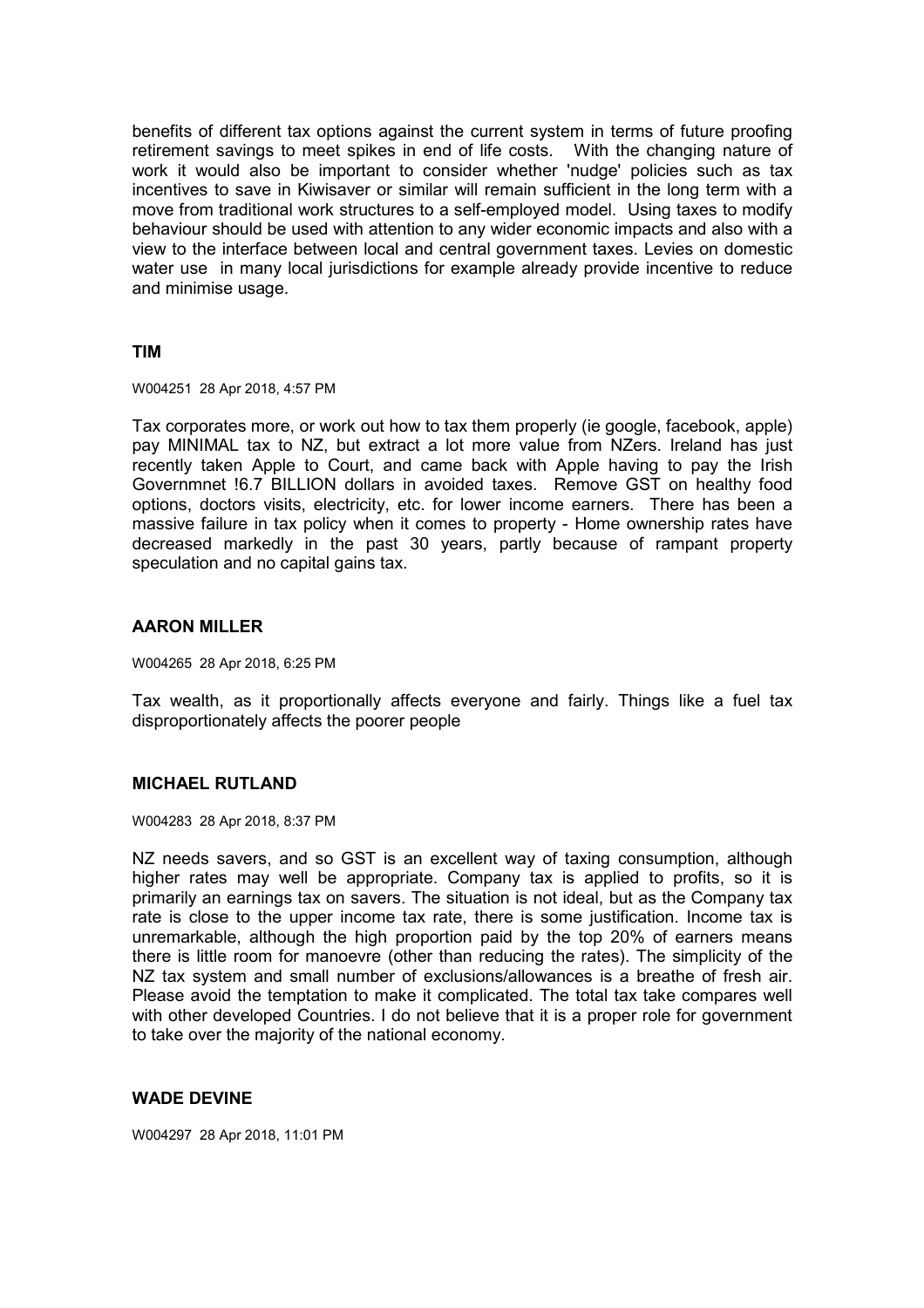We should be taxing capital gains to level the playing field against other forms of saving and investments. Any new taxes must not be retrospective. Some charities are using their charitable status to run business to avoid tax.

### **CORWIN**

W004308 29 Apr 2018, 9:10 AM

Yes, good idea, fact sheet. I reckon taxing companies with no NZ base that sell things here is a good idea. We could lead the world and stop people turning a profit only because they're in a tax haven and don't pay for anyone's core services. Same with capital gains tax. There should be one. I'd leave charities alone since they do a lot of work the government don't have the money or people power to do. Or maybe a very small tax such as 4.5%. GST free fruit and vegetables would be very good. (But more complex for software developers like me to implement! That's a small thing though)

### **JEN OLSEN**

W004322 29 Apr 2018, 10:21 AM

Tax revenue should be gained from those who are benefiting from the structure and functioning of society, in order to provide services to all citizens and assistance to those who need it. Therefore, all income, whether gained from employment, investment returns or property sales (excluding an only home) should be taxed in a graduated way. Companies operating in New Zealand and gaining profit from NZ citizens should be taxed on the profit made. If they are not based in NZ, taxation needs to take place at the point at which money leaves the country. Financial transactions should be taxed at a low level, eg, 1c per \$100 at the point at which they take place. Food, as an essential item, should not be taxed with GST, with the possible exception of foods with negative health impacts, such as sugary drinks and high fat content fast food. Increasing taxation on petrol, alcohol, cigarettes and other socially undesirable items is a way to reduce their use and gain funding to mitigate harm.

# **DIANE DYKGRAAF**

W004328 29 Apr 2018, 10:36 AM

I think there are a few things that need to start paying tax. Offshore businesses should pay just like any other. Charities who own businesses should be taxed like any other business and i think that people who buy and sell properties should also have to pay tax on their gains. It's all about fairness.

### **JULIAN JOY**

W004354 29 Apr 2018, 1:40 PM

There are many ways of legally avoiding paying tax in NZ, as in many countries around the world. Some here are able to be seen as unfair when considering the size of our population and economy. For example massive foodstuff suppliers that are owned by a church and are very profitable businesses pay no tax as they are registered as charities. This is grossly unfair to a normal business in the same market and must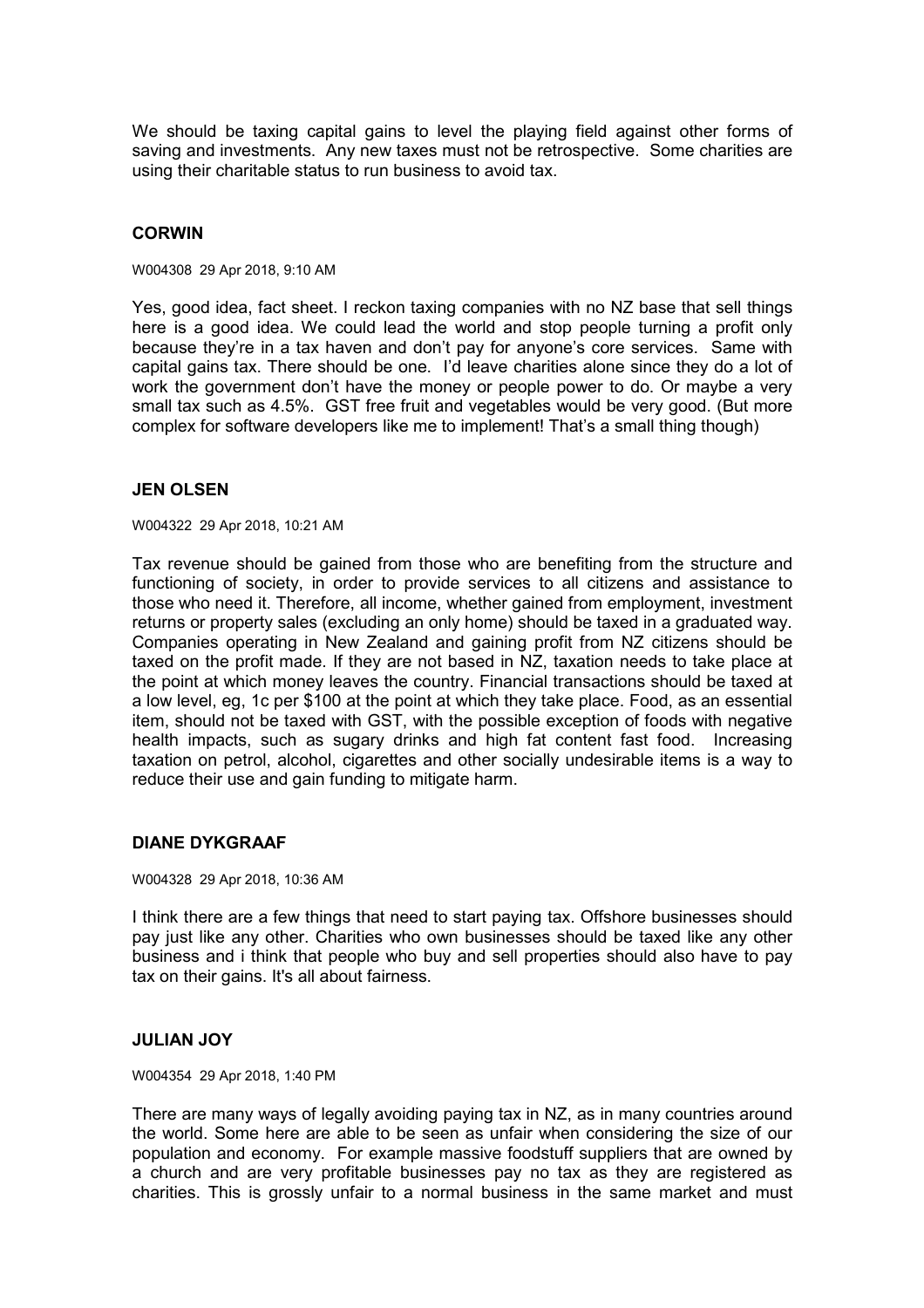significantly reduce the tax income of the government. It is also grossly unfair to the non-members of the subsidized church. Ordinary persons in the population are thereby subsidizing a church that they have no involvement with; meanwhile possibly donating to support their own church with wages after income tax and GST and so on has been paid. There needs to be a limit on the charity size or type that can be declared tax exempt.

### **GABRIELLA BARBARA**

W004359 29 Apr 2018, 1:47 PM

No to capital gains. This will push propert prices up or make people hold onto property longer. If this was to come in the government must include rebates for improvements If money is made in NZ then it should be taxable. Eg off shore companies

# **CLAIRE ROSS**

#### W004365 29 Apr 2018, 2:03 PM

Things That Should Not Be Taxed\* Or Should Have Tax Reduced/Modified - Fresh fruit and vegetables\* - Feminine hygiene products\* - A tax free threshold for income, even if only for those on the lower tax brackets - WINZ & StudyLink payments\* - The amount that citizens can purchase from overseas before duties and GST are charged, as NZ can have limited options (Australia's is \$1000, but even \$500 NZD would be fairer) Things That Should Have Tax Increased/Modified - A higher tax bracket than \$70, 000 plus. Someone earning \$70, 000, a relatively median income compared to the rest of the developed world, should not be paying the same as someone earning \$180, 000 or more - Businesses without an NZ base should still have to pay a rate of tax in NZ proportional to the amount they sell - Junk food in supermarkets. NZ has incredibly cheap junk food and incredibly expensive fresh produce, which encourages poor health choices and obesity in low socioeconomic families (mine included)

### **ANONYMOUS**

#### W004371 29 Apr 2018, 2:34 PM

In terms of charities, there are currently no rules to ensure businesses with exemptions under CW42 of the ITA 2007 are distributing money to charities. I would like to see tax play a part in this for example removing CW42 to encourage deductible donations, or, a refundable tax credit system (similar to what is used in Maori entities). I would also like to see the ability for charities to access imputation credits from investments.

### **NIGEL JEMSON**

#### W004377 29 Apr 2018, 2:55 PM

I think that we are mainly taxing the right things. In my comments on the future of the tax system, I have stated that I support a land tax. This a major area of wealth in New Zealand that is currently untaxed. This would enable the tax rate on other things (i.e. personal income) to be reduced. I would be wary of using the platform of the Tax Working Group to introduce a whole new series of taxes (e.g. carbon tax, sugar tax).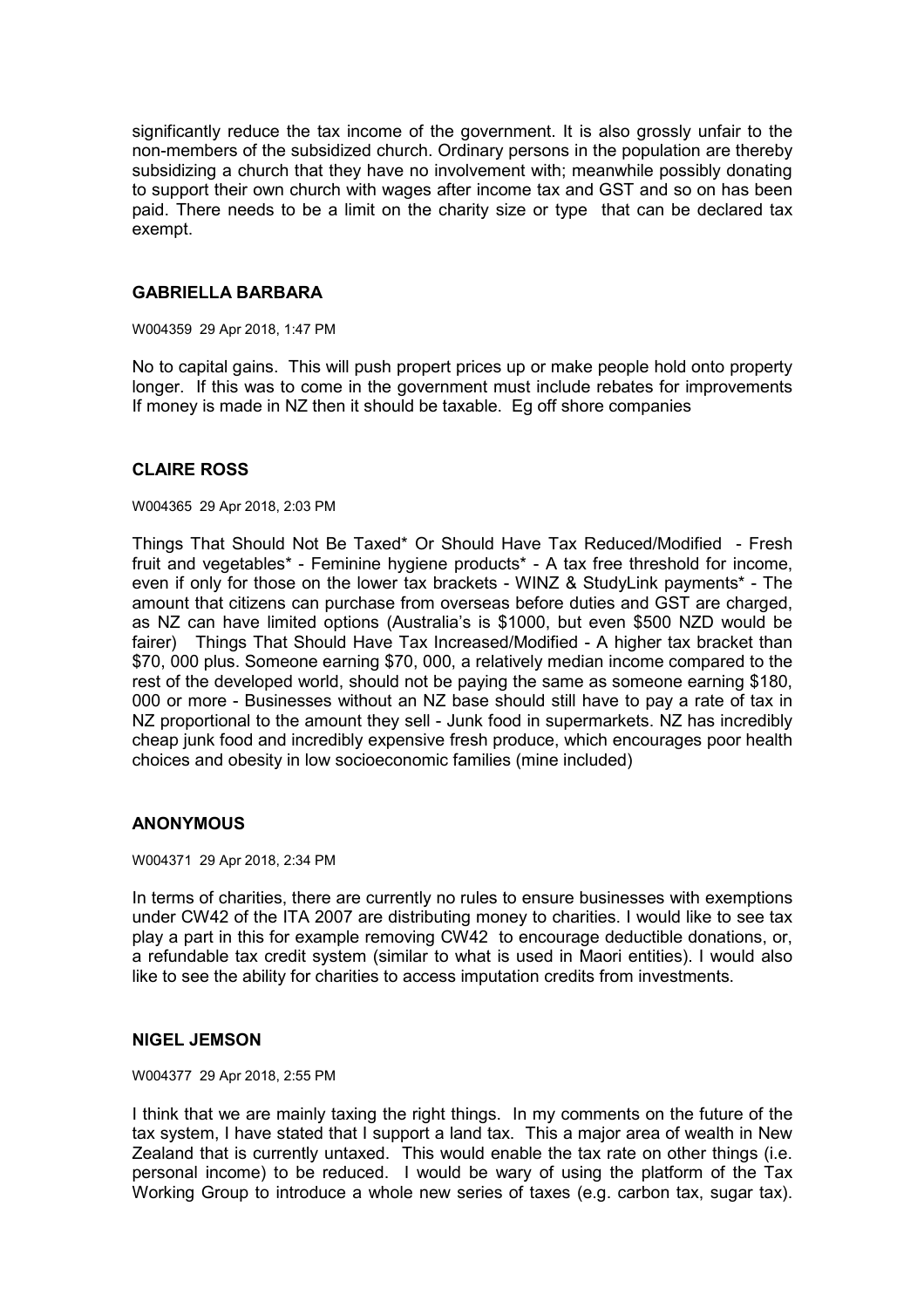These would introduce a lot of deadweight costs into our economy - the Government would need to set up more bureaucracy to administer these taxes and businesses would have to spend more of their time focusing on complying with such taxes. There's no convincing evidence that tax is the best solution to issues such as excess sugar consumption and pollution of the environment vs. other modes of action such as regulation.

### **ANONYMOUS**

W004394 29 Apr 2018, 3:23 PM

We should spend time investigating how to tax overseas companies/trade who do not have a NZ base. Especially with the increase of online shopping on overseas websites.

# **DICK LANE**

W004408 29 Apr 2018, 3:49 PM

The broad base is simple, but measures are needed to avoid harmful effects ( e.g. subsidies for healthy foods). Our GST level should be reduced. Broad taxes on wealth and capital gains are needed. Taxes on environmentally and socially harmful activities are needed. Ways need to be found to tax equally spending and profits that are leaving the country through the digital economy and other ways. Ways will need to be found to include bitcoin and similar transactions.

### **ANN MARTIN**

W004410 29 Apr 2018, 3:51 PM

Government needs to provide better incentives to encourage people to save for retirement. Taxing our every effort to save is a disincentive. It encourages dependency. It may mean reducing certain taxes on savings or using other means to support saving for / and funding retirement and other major living expenses eg buying house. Kiwisaver could provide greater support incentives to encourage and increase savings. New Zealanders are too heavily taxed. Government must make better use of taxes it collects and or find other ways to generate money it wants to use. International companies need to pay tax to the New Zealand Government.

### **MICHAEL KEEHAN**

W004413 29 Apr 2018, 3:57 PM

We need to ensure that we fairly tax the main advantages the wealthy have over the "not-so" wealthy. The advantages are "debt-leveraging" , "gaming the system" via estate planning and inter-generational transfers of wealth privilege. Currently a young person can find it very hard to accumulate enough to generate a house deposit. Once, a not quite as young, person has a mortgage they are away... This process is amplified by land-lords who can bid up prices by negative gearing. The capital gains are not the problem - it is the untaxed debt leveraging. Everyone should have enough assets to pay for a house and their superannuation. Once a person has "excess assets" they should be taxed based on a asset-value risk free rate of return (like foreign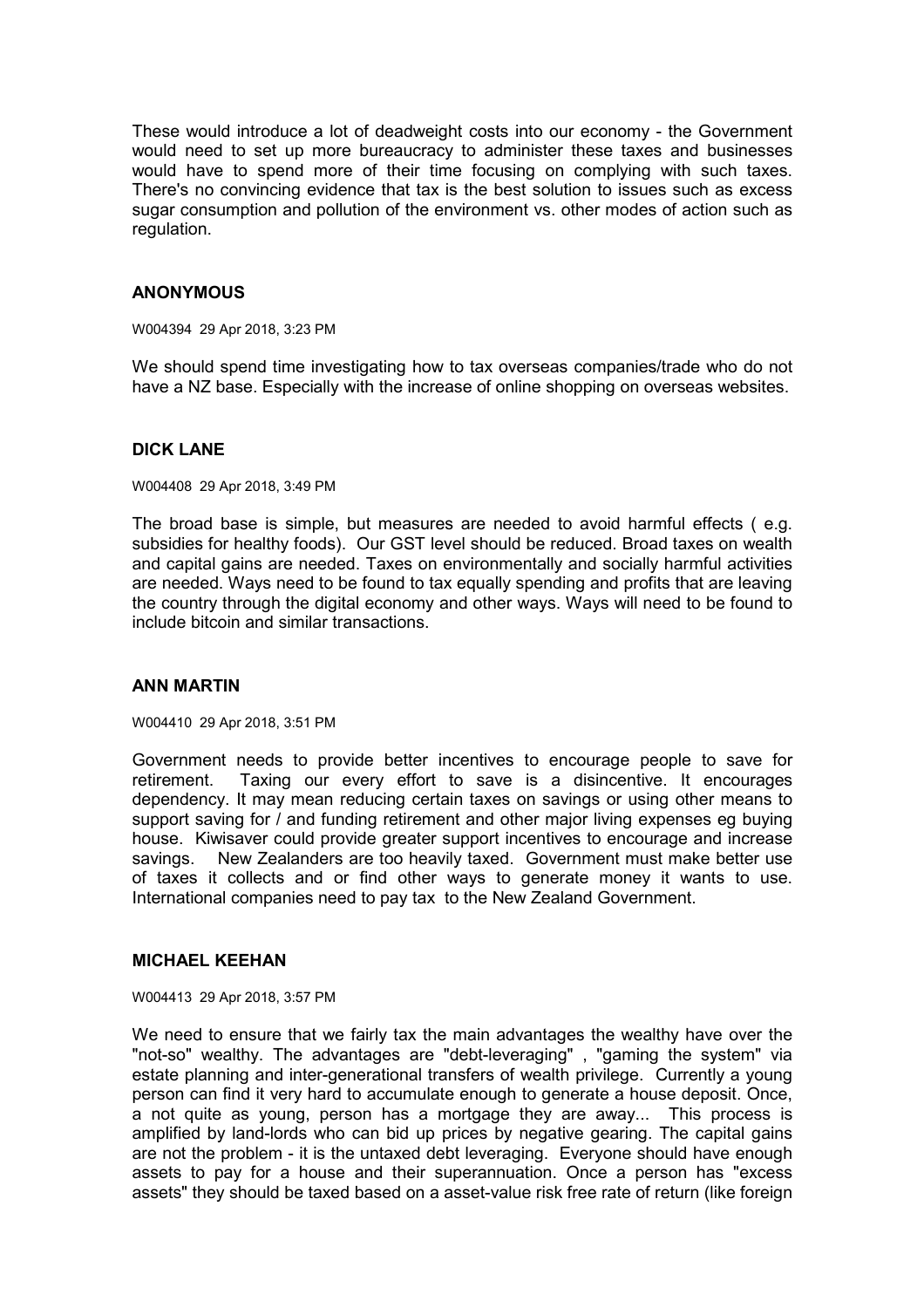shares) . Having a threshold i.e. first \$1,000,000.00 assets tax free and then deeming a rate of return in effect protects the "family home" but allows people freedom in lifestyle and use of capital.

### **NICK ROCHE-KERR**

W004421 29 Apr 2018, 4:33 PM

We generally tax income and expenditure (through GST and various duties), which are economically the most transparent and the simplest. Proposing more complex taxes (ranging from capital gains to specific purported 'good' or 'bad' things) tends to lead us into much more complicated and much more distortionary areas. While there may be very noble reasons, the purpose of tax should be collecting revenue (preferably as cheaply as possible - for both the Crown and the taxpayer) and not attempting to achieve social engineering (which, even if a desired aim, could probably be achieved more effectively and efficiently through other measures).

#### **MIKE DUCKETT**

W004437 29 Apr 2018, 6:15 PM

Please ensure that charities , who have a beneficial tax status, are in fact taxed if the level of 'good' they do is measured to be below the general tax rate, 28 or 33% as appropriate. For example churches, food banks, schools should distribute charity before buying motorbikes, boats or paying high wages, or other non good expenses. If they do this tax them like a company. A variable level of tax could be added to top up their level of 'good' to the required rate is below 28/33% rather than a fixed amount, although it makes things more complicated.

### **SHARON MARKS**

W004441 29 Apr 2018, 7:05 PM

GST should be removed off some foods as in Australia it would not be difficult just consult with them!!. Countdown and New World have their dockets set up already. . Tax should not be paid on Superannuation as in Australia,as they have a tax free threshold of \$18200.00. Our Superannuation is becoming difficult to live on. Taxing Big Business like Sanitarium who send their profits to the United States and hiding behind a Religion is not good enough. Churches such as Brian Tamaki's farce for a Religion should not be exempt from paying Tax either, he does not run a true Charity. Big Business not paying their fair share of tax, the Law should be changed, the wage earner has no way of cheating the Tax Man like Business with all its deductions for this and that. Also are the four Big Banks paying the correct tax on their massive profits? Capital Gains Tax should be introduced on Land Banking which is a reason our new housing is so expensive.

#### **MIKE WALLER**

W004453 29 Apr 2018, 8:07 PM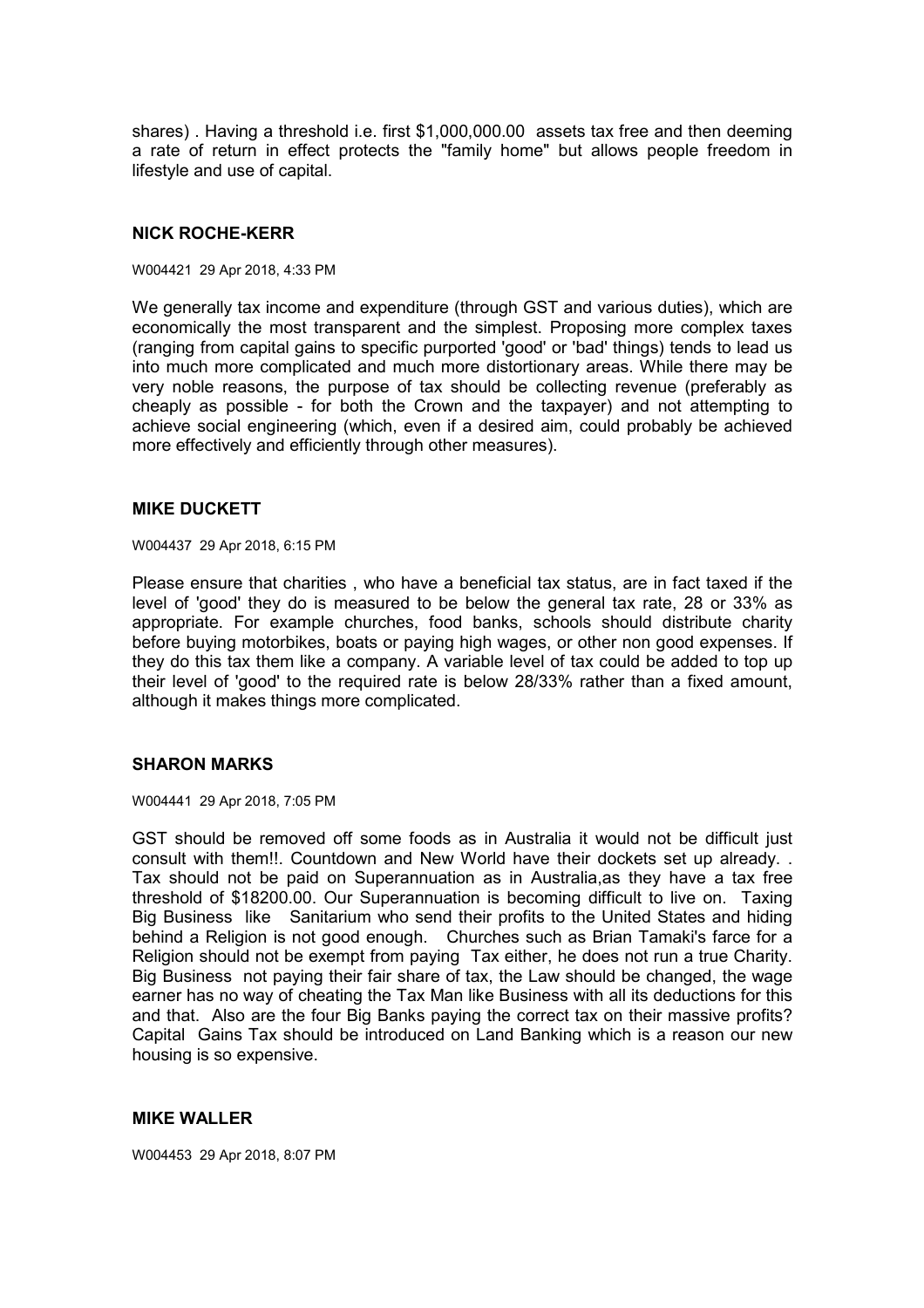I think that the tax base could be extended to cover a greater range of activities. My thoughts/suggestions are as follows: Long-term property / businesses - I believe that all economic activity/investments should be capital gains taxed to reflect that the investments are made for economic reasons. By targeting economic activity no one class of assets should be more or less disadvantaged. Other aspects to consider are a deminimus threshold and assessing on an annual basis rather than upon realisation (to push for cashflow (profit) maximisation). Charities - should be taxed on profits and economic activity as well to remove the significant competitive advantage that tax free status has. Maybe allow deduction when money is ACTUALLY spent on charitable cause. Overseas entities - should be taxed more but not really sure how as a unilateral approach may have unintended consequences. Other - comfortable with payroll, inheritance or retirement savings tax settings as current.

# **DANIELA BAGOZZI**

W004458 29 Apr 2018, 8:29 PM

We are not taxing the right things. We need to: 1) Set an income threshold below which we do not tax, and higher tax rates at the upper end  $2$ ) Ensure that company tax and tax paid by family trusts is set at the appropriate level (and that companies or trusts are not used as ways of avoiding higher rates of tax). 3) Ensure that those who derive their income from buying and selling assets that appreciate in value are taxed (when the capital gain is realised, and not allow these gains to go offshore untaxed) 4) Look at taxing the use of fossil fuels, other activities that generate pollution 5) We should look at a 'financial transaction tax' 6) We should bring back 'Stamp Duty' on property transactions (a very small percentage of the value of the transaction, with an exemption threshold set at an appropriate level so that that 'ordinary' homes and small business premises are exempt, while luxury homes pay the appropriate rate. 7) Tax empty homes in areas with a housing shortage

### **DAVINA**

W004461 29 Apr 2018, 8:38 PM

Food, particularly fruit, vegetables, meat amd milk should not be taxed. These are essentials that some people cant afford . Make it more affordable for them

### **ANONYMOUS**

W004475 29 Apr 2018, 9:37 PM

I don't think we should have petrol tax in Auckland as it doesn't include those road users using electric vehicles.

### **JOCELYN PAPPRILL**

W004483 29 Apr 2018, 9:53 PM

I'd like to see a Capital Gains Tax (excluding the family home) as this type of tax is normal practice in many similar countries. A capital gains tax on property sales means all income is treated the same for tax purposes. A lack of capital gains tax has pushed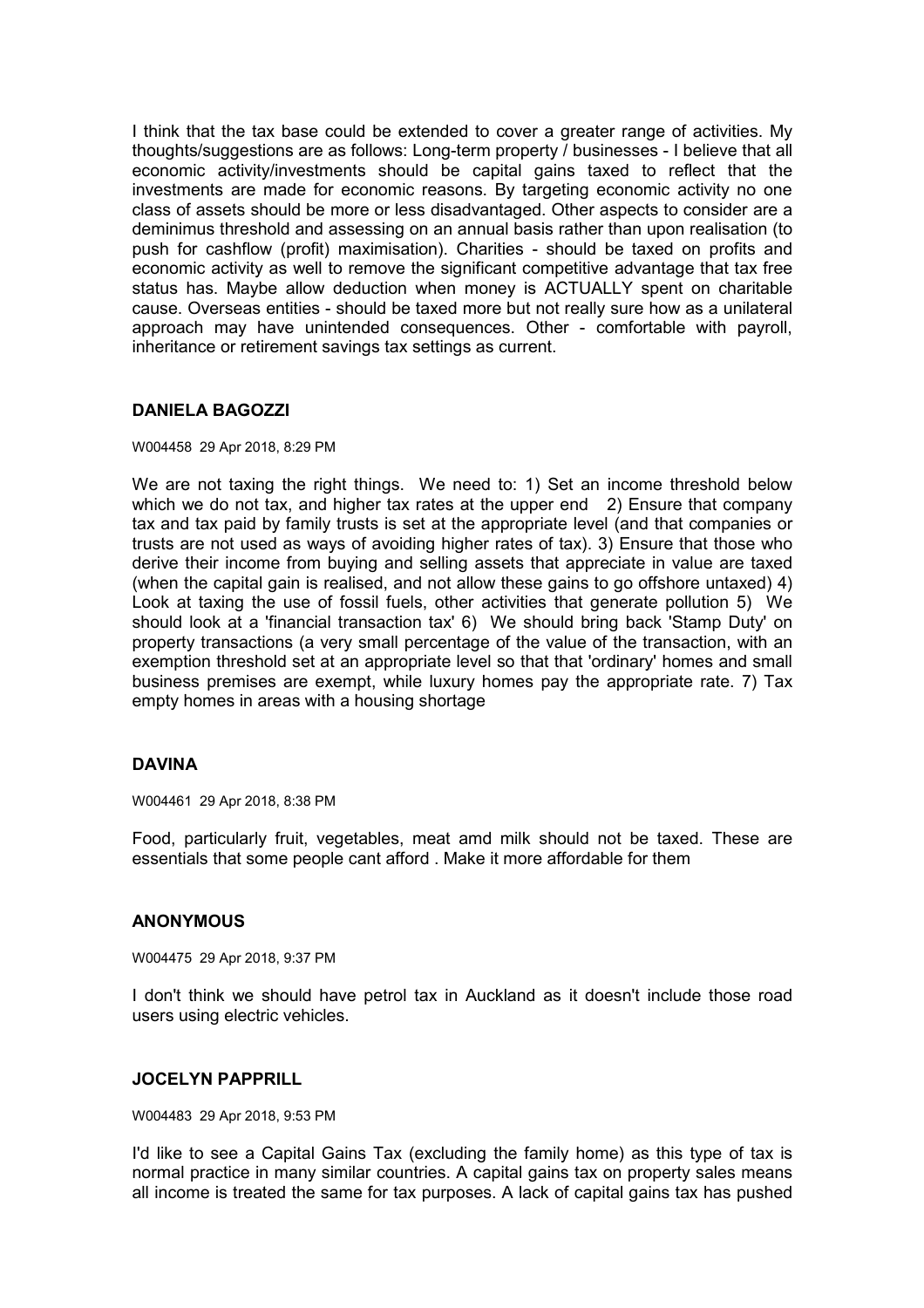house prices up hence increasing inequality. A carbon tax is vital if we are to even begin to address our carbon reduction targets our country signed up to in Paris. A Financial Services Tax also should be introduced - not sure why we pay GST on food but on when we trade/exchange money.

#### **CAROLINE SYDDALL**

W004491 29 Apr 2018, 10:36 PM

We need to tax more forms of capital with capital gains, financial trading and inheritance taxes. We need taxes on environmentally and socially negative products and services, e.g. pollution, unhealthy food etc. Fundamentally we need to tax the rich so that our society can become a more just one. Our current distaste for tax ignores the basic and important fact that taxes can potentially lead to a more equitable society and can be used to provide the basic goods and services that are human rights.

#### **RICHARD KELLER**

W004518 30 Apr 2018, 8:03 AM

As wealth has been used to further the ideology of dominance (planetary ecosystem, class in human relationships, etc) and increased inequality, wealth must be a strong focus of tax. (Capital gain could be a part of that, focusing on difference from a norm which is based on balancing negative impacts and enhancing impacts on the planet.) Tax cannot be separated from other aspects of ecosystem relationships, human relationships, government, etc. Once those fundamental changes are accomplished then the tax environment will look different. Taxes on Co2, pollution, etc., will be possible.

### **GARFIELD TORO**

W004529 30 Apr 2018, 9:31 AM

Impose/extend sugar, food preservative, alcohol, cigarette and fuel taxes to offset health and environmental costs.

#### **BARRY PRIOR**

W004535 30 Apr 2018, 10:14 AM

I hope the TWG carefully considers the need to bring the taxation of Maori businesses into line with others as the income being generated using treaty settlements is significant and any preferential tax treatment will adversely effect total revenue and load the burden on others which would be unfair and divisive. We must have a level playing field in tax matters.

### **MEGAN BRADY-CLARK**

W004541 30 Apr 2018, 11:06 AM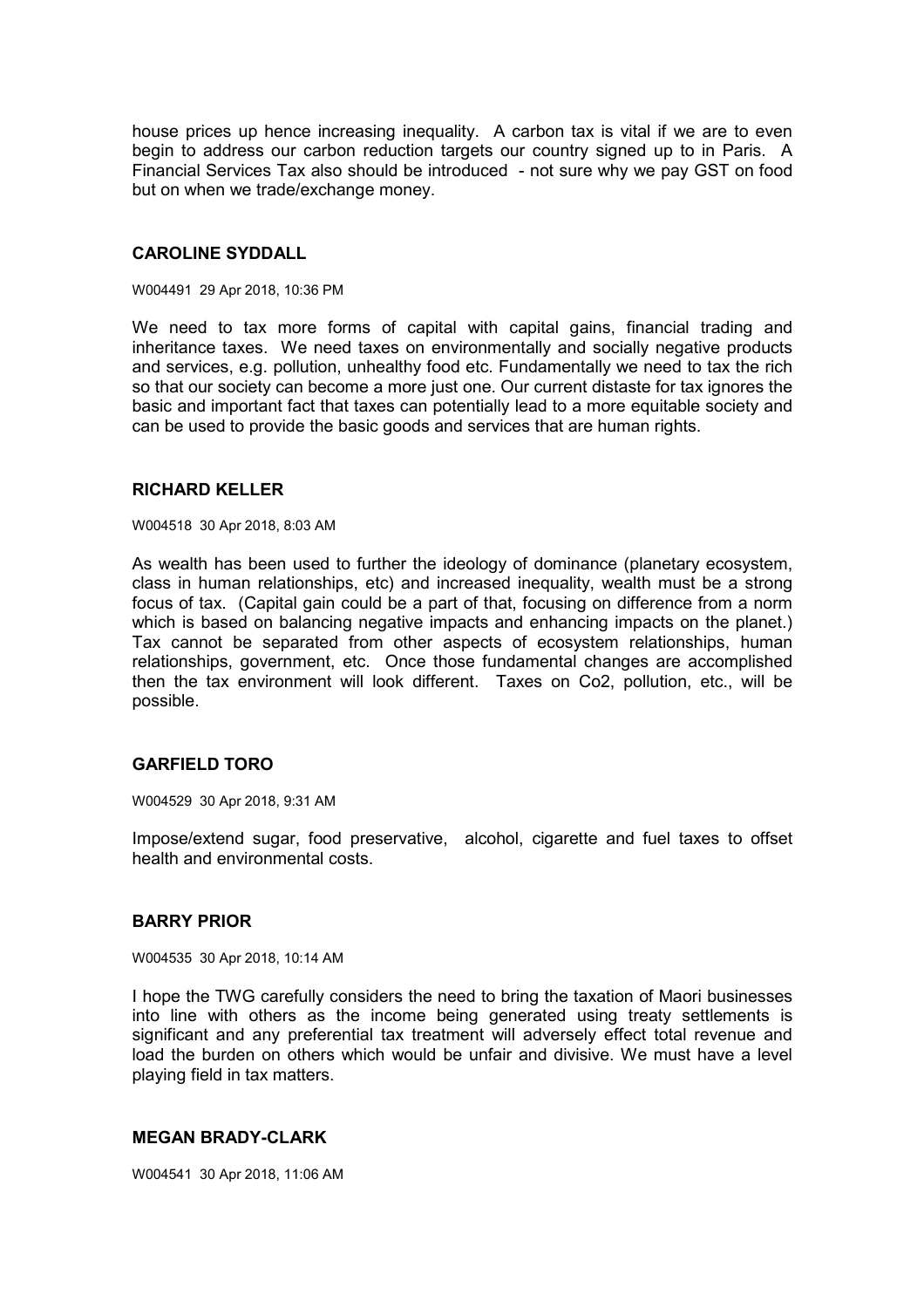New Zealand has done well to have a relatively simple (by international standards) tax system, meaning that collection costs are kept down. However, the burden is not spread as it should be. It's great that NZ has fewer exemptions for companies than other countries, yet we still have a major problem with multinationals, in particular, not paying their share of tax. And, in this day and age, it's outrageous that religions are permitted a tax-free status, especially as so many are essentially run as businesses (see, for example, Destiny's Church, or the vast swathes of land the Anglican church owns). It's disgusting that companies like Sanitarium - a huge, profit-making company should be allowed to hide behind religion.

# **DAVID MARSHALL**

W004556 30 Apr 2018, 12:00 PM

While I support GST overall, I am concerned that there is a substantial "black market" operating in NZ where for cash GST is excluded for many tradespeople. This needs to be better monitored and stopped. GST on taxes such as property rates is an anomaly that needs to be removed. A tax on a tax is completely unacceptable. With aging infrastructure Local Body rates are increasing faster than inflation and those on fixed incomes, and especially the elderly are being forced to move from their homes due to the rates burden. Removing GST and review the income level for the rates rebate system would bring considerable relief to a large cash-strapped sector of our society. Income tax needs to be adjusted to include a tax-free income & then lower rates until over the median NZ income . Property Investment & Company Sale Capital Gains on 50% of profit to be taxed as part of income where properties or businesses are sold within 10 years of acquisition (sliding scale of exemption).

# **DAVID**

W004560 30 Apr 2018, 12:10 PM

I would like to see more taxing of ownership, primarily a land tax but also a capital gains tax so long as it accounts properly for inflation (only taxing real gains). I like the universality of GST to reduce bureaucracy for business owners/IRD. I am strongly against the tax exempt status of certain charities which are primarily religious organisations, e.g. Sanitarium, as I do not like subsidising organised religion against my will. The current system of tax imputation for people receiving dividends from companies is fantastic and should be kept as it helps encourage business investment in a country which really needs stronger capital markets and more support for productive businesses. If more tax were raised from a land tax, I would like to see reduction in income tax (especially at the lower end, perhaps a tax free allowance) to compensate.

### **SALLYANN HART**

W004571 30 Apr 2018, 12:43 PM

In order to best support the poorest in the country, I think that the first \$10,000 of earned income should be tax free. Also it would help families and pensioners if basic foodstuff was not taxed and basic children's clothes and shoes.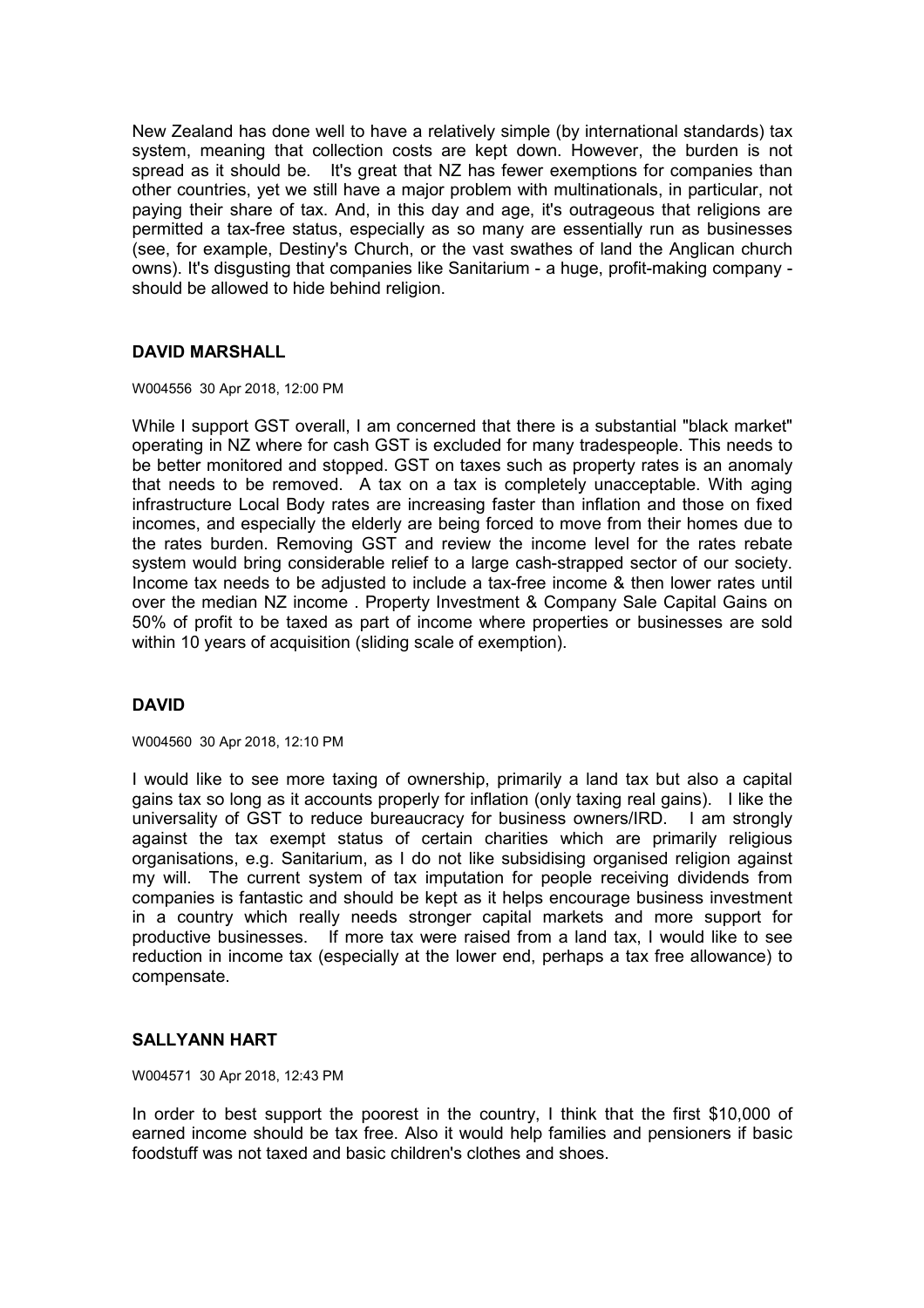#### **GRAEME**

W004578 30 Apr 2018, 1:18 PM

Overseas companies that are doing business in New Zealand need to pay tax regardless of where they are based or kiwi businesses are at a disadvantage. It doesn't need to be much, but that money should go into helping enhance kiwi business and opportunities

#### **MONICA**

W004591 30 Apr 2018, 2:18 PM

Don't tax income generated from earning already taxed. No inheritance tax as parents have paid tax on that. Don't lump mum and pop rental property owners( who save and go without to invest in property) with property investors and speculaters. Capital gains on property bought for long term investment should not be taxed. The brightline test of 5-7 years is fair. Charities with businesses making profit should be taxed. Foreign business should be taxed. Kids under 18 should not be taxed or all income under a certain amount should be tax free. Essentials - food etc should be gst free No secondary tax

# **ROSS PRINGLE**

W004600 30 Apr 2018, 2:54 PM

The commercial activities of registered charities should be subject to the same taxes as other businesses their products and services compete with. Sales of businesses should be taxed. Overseas businesses that earn revenue in NZ should pay tax on it. There should be some form of capital gains tax.

### **ANONYMOUS**

W004606 30 Apr 2018, 3:07 PM

We are taxing the right things and at about the right rates. Our big failing is not doing enough to collect revenue from multinationals that generate large revenues here but use transfer pricing and other methods to avoid contributing to the economy that supports them. We should also levy GST on personal imports, both to protect the local retail trade and to collect tax on an ever-increasing volume of trade via the internet. It would not be hard to design and implement a system to collect tax from Alibaba, Amazon and other online traders without adding disproportionately large transaction or inspection fees.

### **CHRISTINA ROBERTSON**

W004633 30 Apr 2018, 4:22 PM

We should absolutely tax capital gains - the current situation is unbalanced and unfairly privileges certain kinds of investments. I also believe there's a case for stamp duty on property transactions. I don't think charities' income should be taxed, though we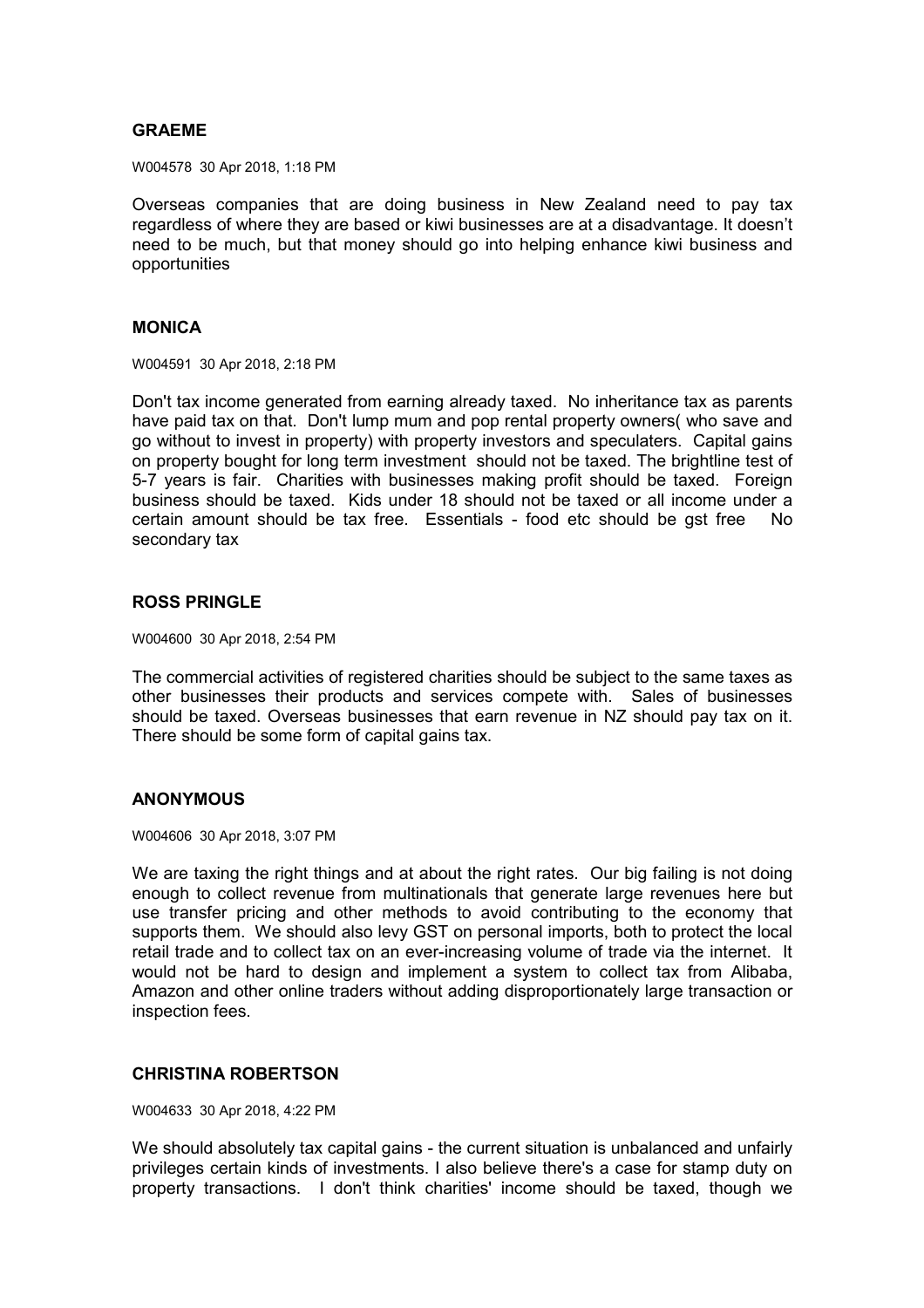should continue to look carefully at whether organisations' purposes are truly charitable.

#### **ANONYMOUS**

#### W004637 30 Apr 2018, 4:26 PM

Please give due consideration to a net wealth tax to replace the current income tax. Facts for consideration: 1) FY17 Govt income tax was about \$28b, 2) Total household net worth was about \$1.65 trillion, 3) To replace the income tax revenue with a tax on net worth would be a tax rate of only 1.7%. 4) There is an increasingly large group of people who own many assets but pay little tax because the assets generate little net "income", whilst still hugely increasing net wealth (opinion: this seems to be grossly unfair) Pros: 1) It would make the vast majority of households (maybe >99%) better off, 2) This would make it more politically acceptable than a capital gains tax. 3) It would increase the disposable income of all income tax paying people without increasing business costs, 4) The people who are worth the most would pay the most, as opposed to the current income tax where only those earning "income" pay (and these people are not the most wealthy, even those on high salaries),

#### **ROB MCCAW**

W004647 30 Apr 2018, 4:33 PM

Need wealth taxes, pollution taxes, resource use taxes/levies. I strongly support a UBI.

#### **PETER PARNHAM**

W004663 30 Apr 2018, 4:54 PM

After saving hard out of after tax income I would deeply resent a wealth tax, a land tax, or a general capital gains tax on investments, as it is double taxation. KiwiSaver is a TTE scheme, and to be consistent, my personal savings should be treated the same. In my view a land tax is mooted mainly because it is simple to collect. If it excludes the family home, it will unfairly burden renters. If it includes the family home then it is a proxy wealth tax/poll tax. Cash flowing and complying with the clumsy FIF taxes show how silly CGT on investments can get in pursuit of some theory or other, and it also discourages diversity in savings. Sure, the housing crisis is a big problem. Ring fencing tax losses and the five year bright line test is a reasonable response, but blanket CGT will not solve the housing crisis. Inequality is a worry, if needs be adjust the progressive tax rates for that. Yes, tax overseas free loaders.

#### **MALCOLM HINE**

W004672 30 Apr 2018, 5:08 PM

Tax on the Rates is a Tax on a Tax. Cannot be right. Taxing the interest earned on Savings is the reason for the poor number of savings accounts held by Kiwis. Banks offer very poor interest rates for savings and after the tax is removed it amounts to such a small gain that it is not worth bothering with. Grandchildren receive 60c interest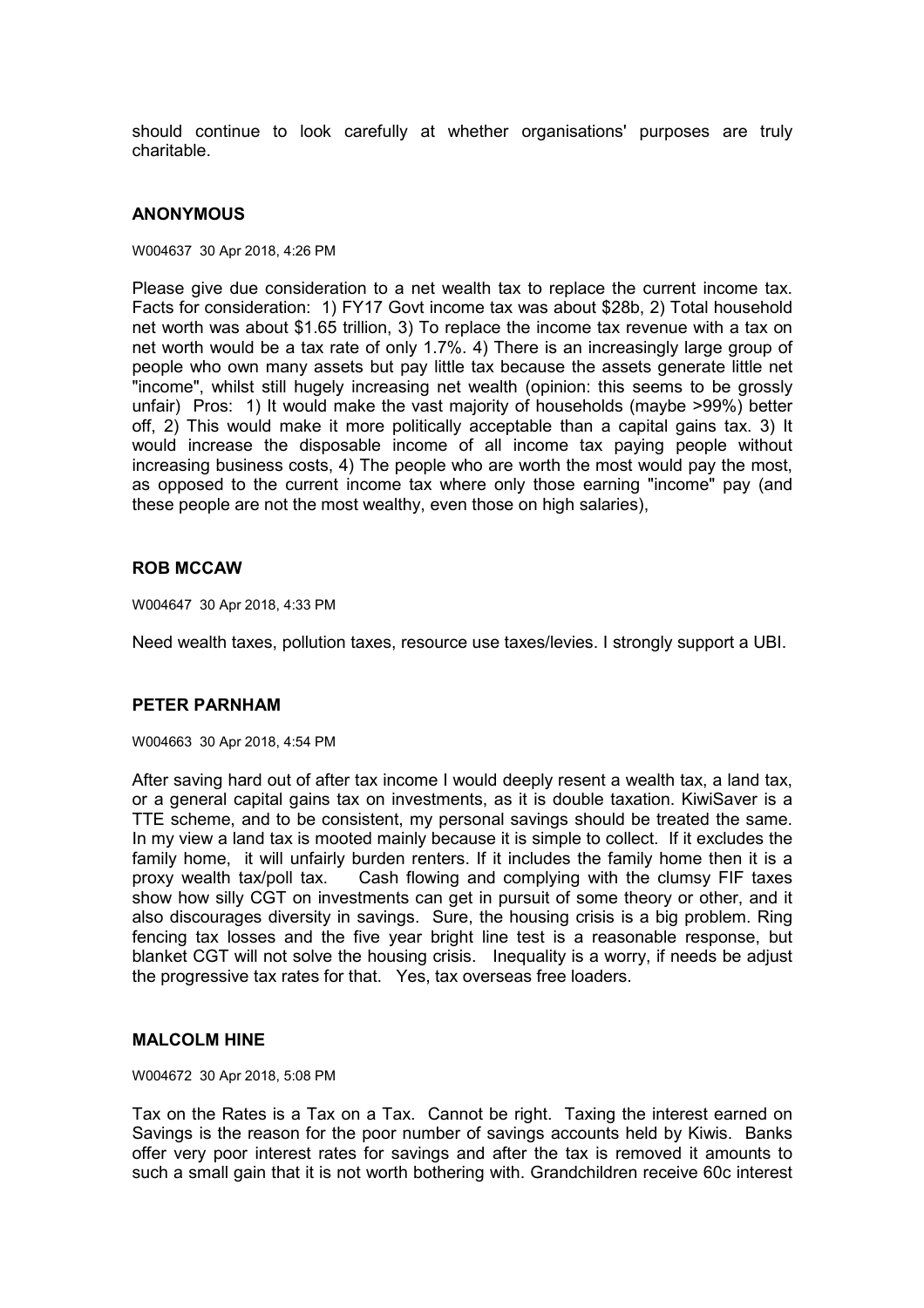on their savings AND IT IS TAXED. This is why we do not bother to put money , which has already been taxed,into savings accounts for them.

#### **PETULA JEFFERIES**

W004684 30 Apr 2018, 5:30 PM

Tax processed foods, salt, sugar Tax packaging, plastics etc that is not reusable or organic Tax all incomes more fairly whether from airbnb, b&b, selling eggs, property etc as those with no incomes other than interest on savings are taxed Much higher tax rates on earnings 5x over the Living Wage Stop tax on earnings less than the Living Wage Stop secondary tax Stop GST on fresh fruit, vegetables, milk and meat Tax takeaways

#### **MARY NEATE**

W004705 30 Apr 2018, 6:46 PM

Top rate income tax could be higher and the first \$5000 of income could be tax free (like the UK system of tax allowances). This would help address inequality in society which is too great even if it is not increasing. Property should be taxed similarly to businesses or share ownership. This would encourage investment in more productive assets and may help boost NZ's poor productivity. Charities should be taxed in some form - would require a bit of care to do well. Churches should not automatically be treated as charities - they need to demonstrably do good work in society. Global & digital businesses - this has to be an international solution so maybe NZ should put more effort into building an international consensus on this - we're good at consensus building. Pension age should increase, at least for those in sedentary occupations. More tax, less pension.

### **IAN LEATHERLAND**

W004719 30 Apr 2018, 7:54 PM

Capital gains tax should be incurred on properties except for the a family home and one other property such as a batch or rental property.

#### **JUSTIN CONNOLLY**

W004728 30 Apr 2018, 8:21 PM

We are absolutely not taxing the right things. The current tax system is taxing only the FLOW of money through part of the economy, not the STOCKS of wealth that exist within it. This is an important distinction because a lot of wealth can be tied up in nonproductive assets that do not necessarily produce a flow of money or income in the interim. This puts an disproportionate and unnecessary burden on those flows of money that do exist. For example, I pay money on income, I pay money on interest earned in the bank or dividends paid from shares (all flows), yet I do not pay tax on the wealth that I have in my home. We have a tax incentive to invest in housing. Is it then any wonder that we have a housing affordability crisis? We need to take a broaderbased perspective to tax and tax wealth in general, not just the flows of money. This is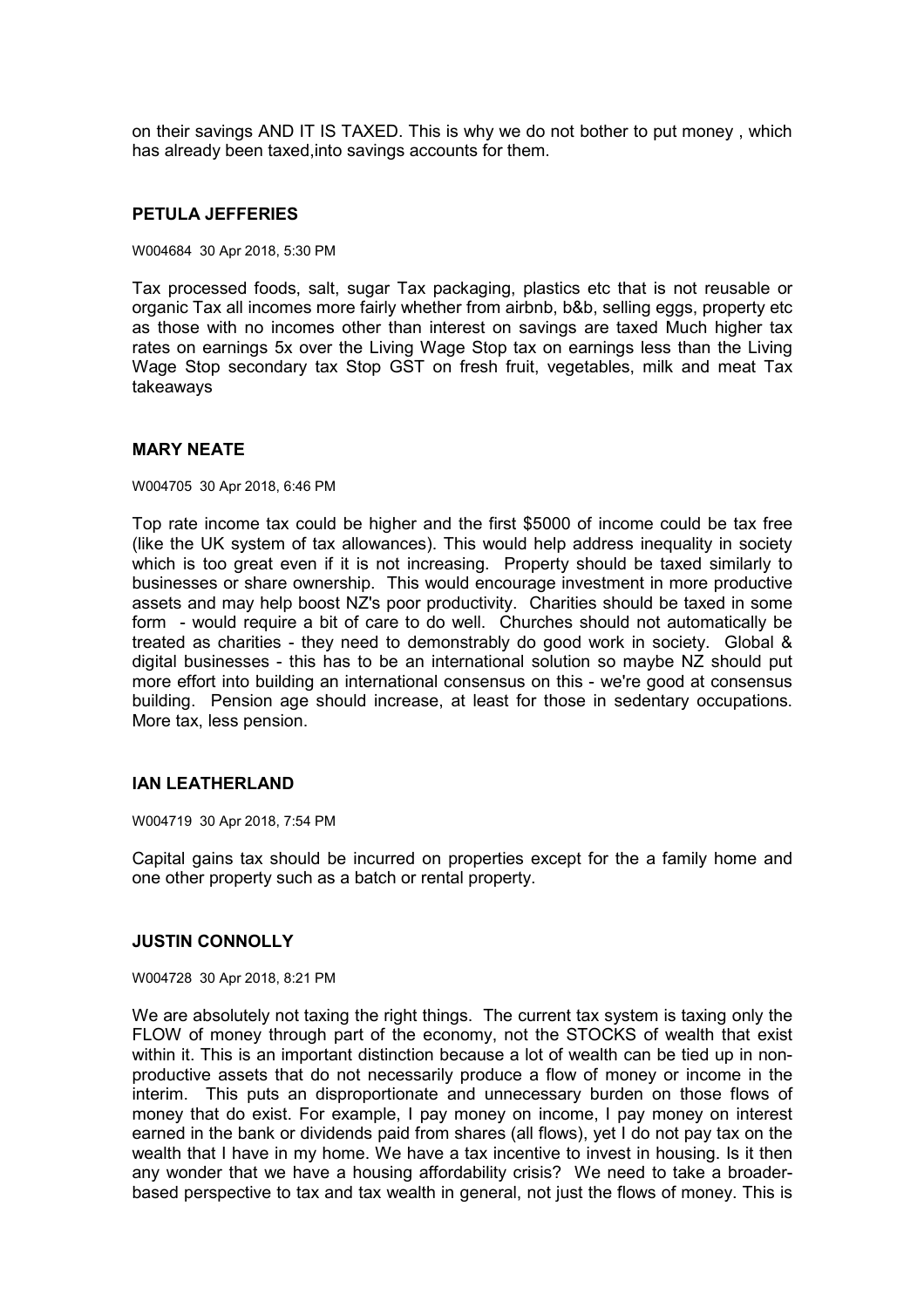both right and left wing: it is equitable, while it also encourages the flow of investment to the those assets that provide the best return.

#### **KARL SWART**

W004731 30 Apr 2018, 8:25 PM

I think it is unacceptable that our government has been so consistently unable to introduce capital gains tax. We've created a system that promotes investment in real estate over business which means that a select number of New Zealanders have gained significant wealth at the cost of many others for whom home ownership is out of reach. Had these funds instead been invested in business we may have seen significantly more economic growth, not just growth driven by immigration. I see only one real excuse for our lack of capital gains tax - consecutive governments who are unwilling to make changes because they do not wish to scare away wealthy voters. There would be no need to ban foreign buyers if we actually made sure that returns on property was taxed fairly as it is in most of the rest of the world.

### **ALOY RAYEN**

W004745 30 Apr 2018, 8:45 PM

While we tax most sources of income there are others that we do not tax or don't tax adequately. In addition to tax there should also be incentives to save and create wealth. What we don't tax adequately are those international companies that conduct business in NZ and get away with paying little or no tax . There should also be a large stamp duty on all foreigners buying property in NZ . Banning foreigners from buying property is not the answer except if it is a strategic asset . With regards to wealth created by New Zealanders it we should be encouraging rather than discouraging it . If this is to be taxed then it should be taxed at a very small percent say 1% and only to the extent of the gain that is realised . No unrealised gain should be taxed. I don't believe that the incentives for investors on rental property should be removed all together. At least those owning one rental should be exempt . The reason for this is that people need added income in retirement to supplement super

### **ANONYMOUS**

W004751 30 Apr 2018, 8:53 PM

Should tax tourist for using services especially use of hospitals and health care services.

### **ALISON BEST**

W004775 30 Apr 2018, 9:36 PM

Tax capital gain only for properties sold within 5 years of purchase. Exclude the family home and owner used holiday homes from the bright line test. Gaining Charity status in NZ needs to be redefined as non profit organisations assisting people who need help as they are significantly disadvantaged (ill health , poverty , physical or intellectual disability) in comparison to the average population, carry out non profit research to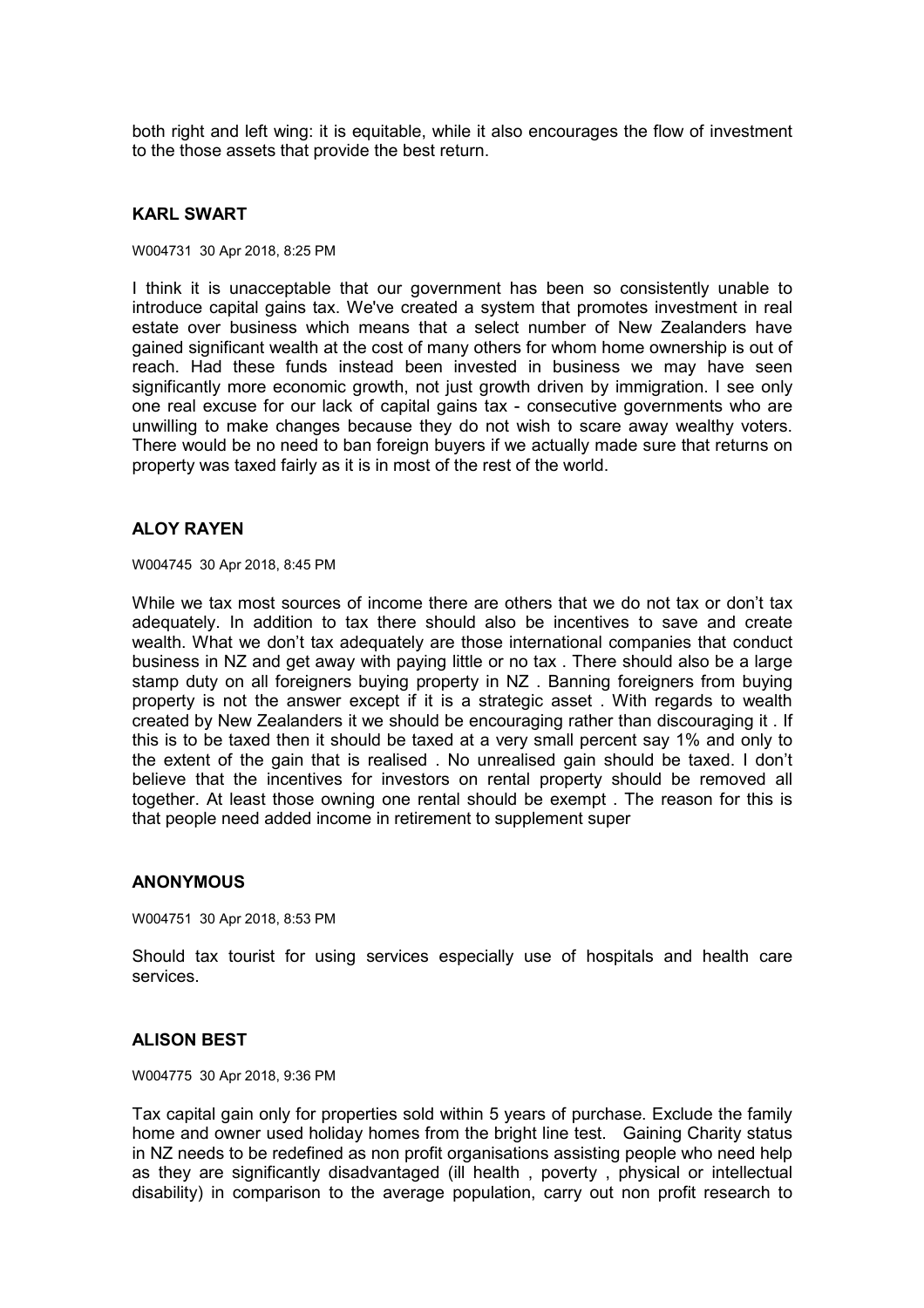reduce disadvantage and those assisting animals and the environment. That is you are not a charity if you are distributing to people who are no more than shareholders with the required religion or race for example. Charity based businesses that are commercial operations need to be taxed as a normal business and if their profits are donated to a charity then they receive the usual 33 % tax refund on that payment. Charities businesses dealing primarily with donated goods or labour can operate tax free. They are not in competition with business.

### **PETER MARTIN**

W004785 30 Apr 2018, 10:06 PM

Company tax needs a massive change. How about dumping all present company taxes / structures and just have a "spend tax" Any money spent by the company is taxed, wages, fuel, pens, new plant, shares, drawings, transfers out of NZ etc. Just have to pay 10%. The logic here is that if a company has money to spend then it has earned it a portion must be paid as tax. At end of month add up the outgoings and sent tax to govt. Real simple. Catches the Mega companies with "shell companies in multiple countries" set up to avoid taxes. It is legal at present, but morally wrong in my opinion. From newspaper reports some have had billon dollar turn overs and paid 1 million in tax. 0.1% tax rate. If govt captured these mega company tax dodges at say 10% rate then wage earners would get a break as the tax burden is moved off them and personal income tax rates could be lowered.

# **M COLLINGWOOD**

W004792 30 Apr 2018, 10:28 PM

Our tax structure needs to encourage us all to thrive. Therefore I believe: Long Term Property Investment - No tax. This is security. Selling a Business - No CGT. We want to encourage businesses in NZ. The resultant productivity and employment is important. We need to support the efforts of those who take the responsibility of funding and growing their own businesses. Wealth Tax - No Wealth taxes. This would be double-dipping and a total disincentive to strive. Instead, how about a 'user pays' approach - eg.a higher GST on luxury goods (high end cars etc) - we then have a choice and more tax revenue is collected. International - push hard with the BEPS eg APPLE avoiding tax - Aust/NZ treaty. Charities - No tax. However we can gather a lot more revenue by removing charity status from the controversial entities eg.Maori business being classed as Charitable Trusts (eg. Tainui 2017 profit \$137m/1.2 billion in assets/ need to start paying their fair share). Thank you.

# **STEPHEN LEON**

W004800 30 Apr 2018, 10:55 PM

As with other OECD countries, efforts to collect taxes from offshore companies operating here should be sharpened. Not a fan of a capital gains or death tax as practiced elsewhere.